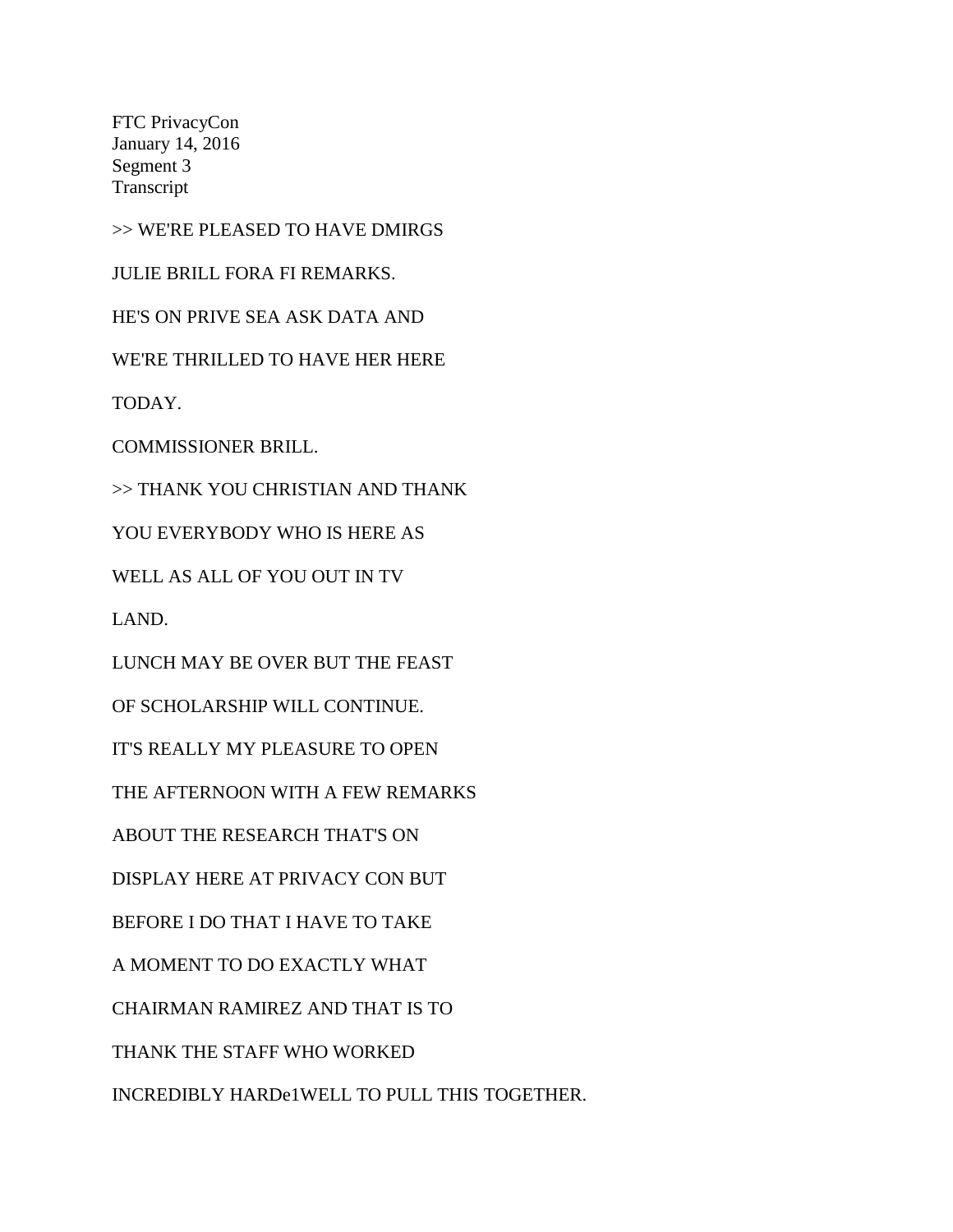CHRISTIAN, DAN,I KNOW I'VE LEAVINBUT THEY'VE BEEN A WONDERFUL

JOB.

COULD WE HAVE A ROUND OF

APPLAUSE FOR THESE FABULOUS

PEOPLE.

GREAT JOB.

ASIDE FROM THE QUALITY OF

PROJECTS AND PRESENTATIONS, ONE

THING HAS STRUCK ME ABOUT

TODAY'S AGENDA.

INSTEAD OF BEING ORGANIZED BY

DISCIPLINE, YOU KNOW, COMPUTER

SCIENCE HERE, ECONOMISTS OVER

THERE, THE DAYS ARE ORGANIZED+óISSUES IN CONSUMER PRIVACY.

THIS THOUGHTFUL ORGANIZATION IS

LEADING US TOWARDS SOMETHING

THAT WE NEED FOR SOUND PRIVACY

POLICY DEVELOPMENT.

ACROSS DISCIPLINARY RICHLY

DETAILED PICTURE OF CONSUMERS

AND HOW THEY MAKE DECISIONS

ABOUT TECHNOLOGY USE.

LURKING BEHIND THE MAIN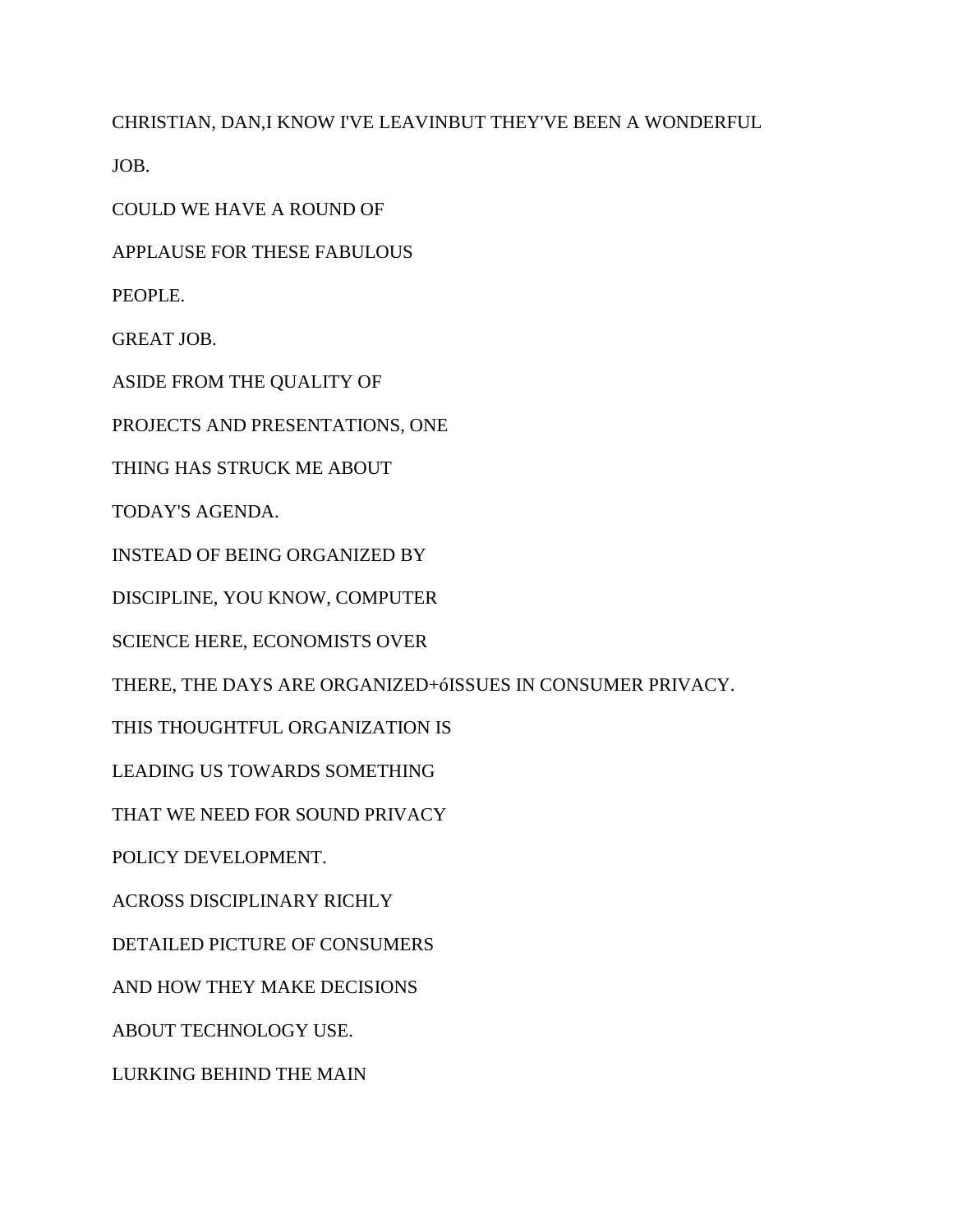REGULATORY APPROACHES TO PRIVACY, WHETHER IT'S NOTICE AND CHOICE, INFORMATIONAL SELF DETERMINATION OR A USE BASE MODEL, OUR QUESTIONS ABOUT INDIVIDUAL CONSUMERS, THEIR GOALS IN EXERCISING THEIR PRIVACY RIGHTS AND THEIR ABILITY TO DO SO IN THE ENVIRONMENT AROUND THEM. AT A HIGH LEVEL, I THINK TWO PRINCIPLES SHOULD GUIDE POLICY AND PRACTICE.FIRST, INDIVIDUALS HAVE TO BE IN THE LOOP, REGARDING DECISIONS ABOUT WHAT DATA IS COLLECTED ABOUT THEM AND HOW IT IS USED. OUTSIDE THE PRIVACY SPHERE, COMPANIES HAVE EXCELLED IN HELPING CONSUMERS MANAGE AND USE HIGHLY COMPLEX SYSTEMS. NOW WE HEARD A LITTLE BIT ABOUT CHIPOTLE AND THE BURRITOS. I THINK ON A "BETTER ANALOGY IN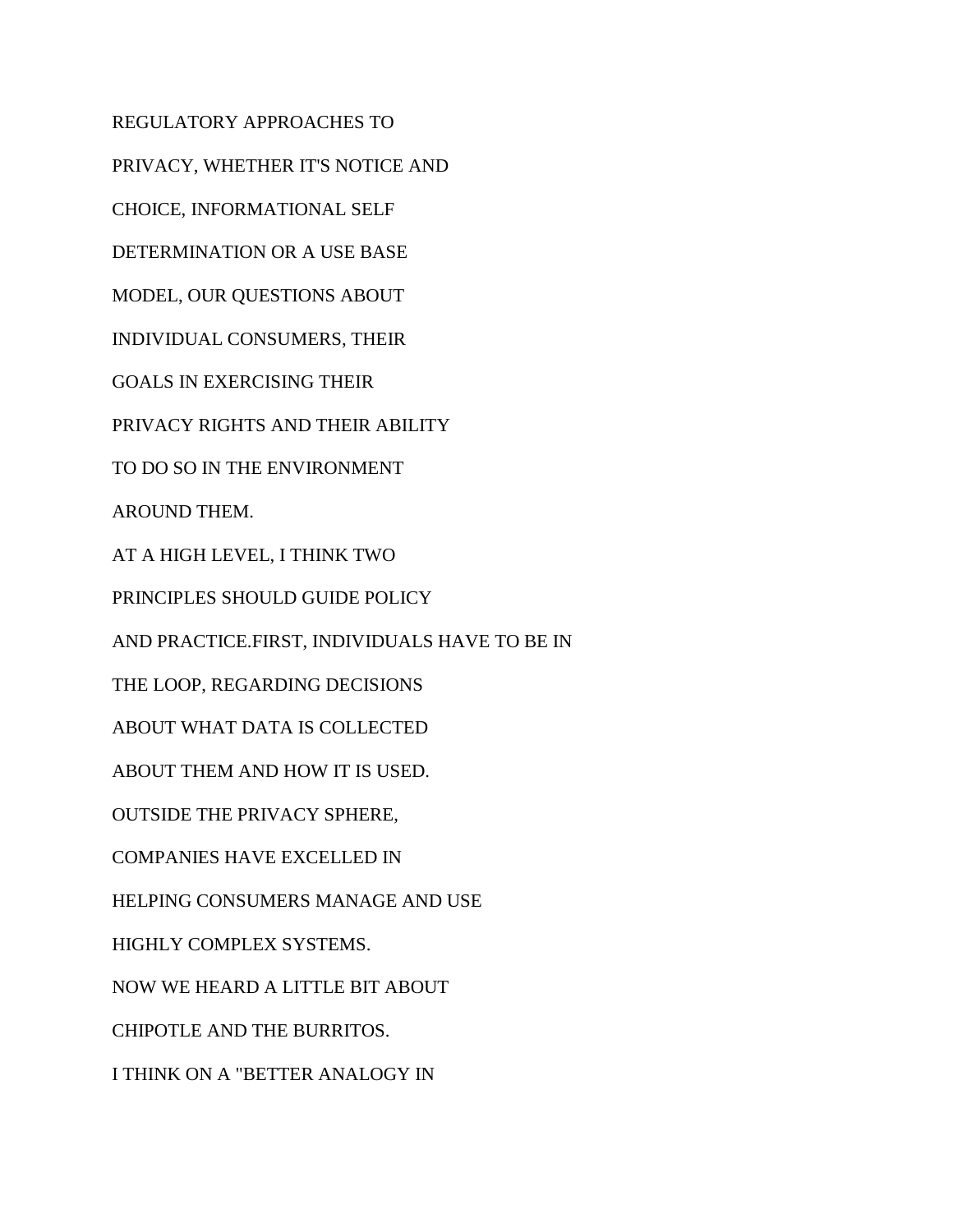THIS SPACE WOULD BE CARS. CARS ARE NOW COMPUTERS ON WHEELS. BUT WE CAN ALL DRIVE THEM BECAUSE COMPANIES HAVE KEPT THE COMPLEXITY BEHIND USER INTERFACES THAT ARE SIMPLE TO USE. I THINK COMPANIES CAN DO THE SAME FOR PRIVACY BUT%O BUILDING THE RIGHT TOOLS DEPENDS ON UNDERSTANDING WHICH DECISIONS ARE IMPORTANT TO INDIVIDUALS. SECOND, I'M WEARY ON SOLUTIONS THAT DEPEND TOO HEAVILY ON ANY ONE TECHNICAL MEASURE. NOW JUST AS AN EXAMPLE IT'S A POSITIVE DEVELOPMENT THAT COMPANIES ARE OFFERING MORE SERVICES THAT ALLOW INDIVIDUALS TO ENCRYPT THEIR COMMUNICATIONS AND THESE ARE GETTING MORE USER FRIENDLY.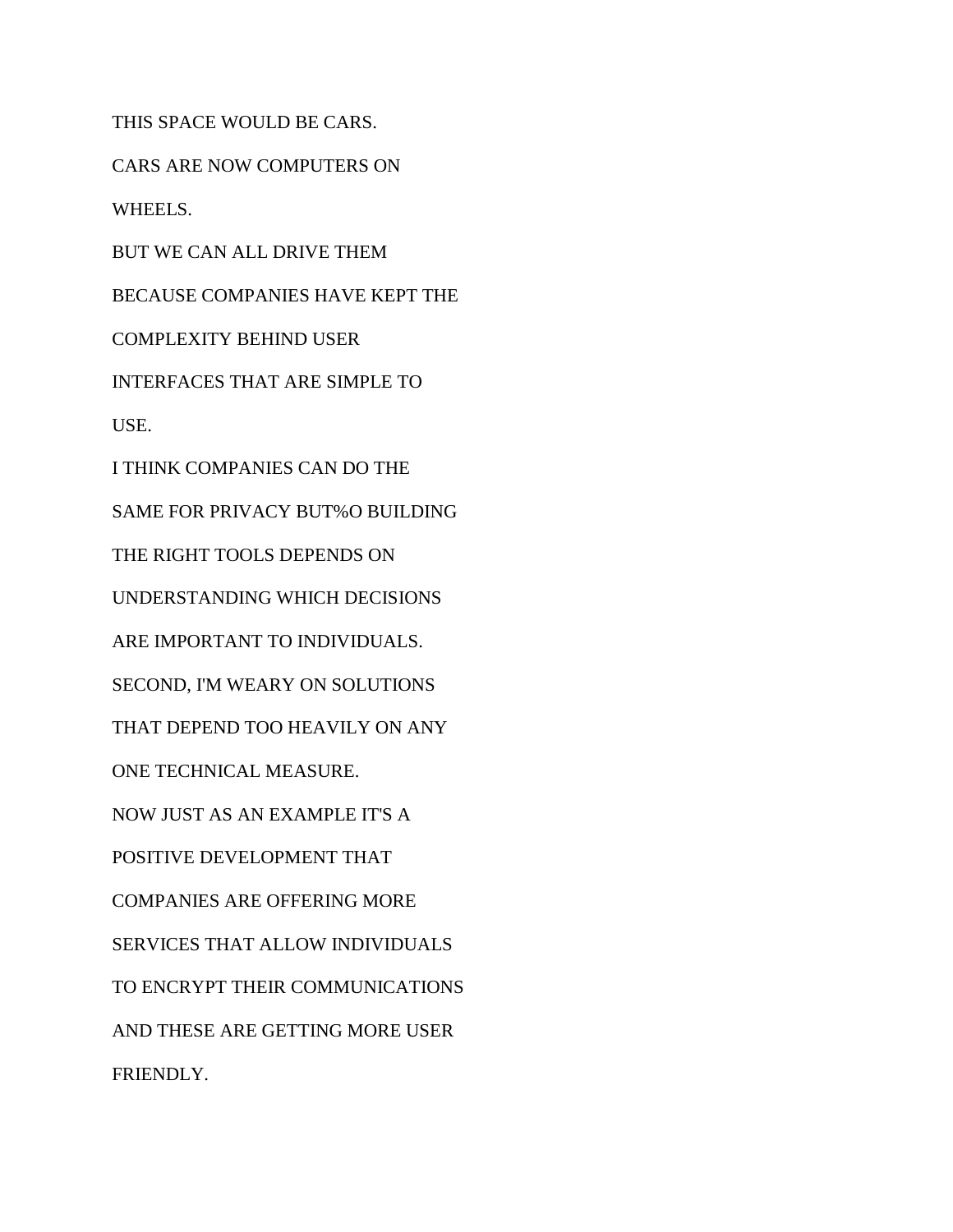BUT THEIR EASE OF USE IS LIMITED

TO COMMUNICATIONS THAT STAY

WITHIN ONE PARTICULAR SERVICE.

IF YOU WANT TO COMMUNICATE,EFORCED TO USE TOOLS THAT ONLY A

FEW SELECT EXPERTS CAN REALLY

IMPLEMENT PROPERLY AT THIS TIME.

BUT THESE PRINCIPLES LEAVE MANY

QUESTIONS OPEN AND DETAILS

UNSPECIFIED.

WHAT DATA DO CONSUMERS EXPECT

COMPANIES TO COLLECT FROM THEM.

HOW DO THEY EXPECT COMPANIES TO

USE THIS DATA.

WHAT DO CONSUMERS UNDERSTAND

ABOUT WHAT ACTUALLY HAPPENS TO

THEIR DATA.

WHICH ASPECTS OF DATA PROCESSING

SHOULD BE UNDER CONSUMER'S

CONTROL.

AND HOW EFFECTIVE ARE THE TOOL

THAT COMPANIES OFFER TO

CONSUMERS TO EXERCISE THIS

CONTROL.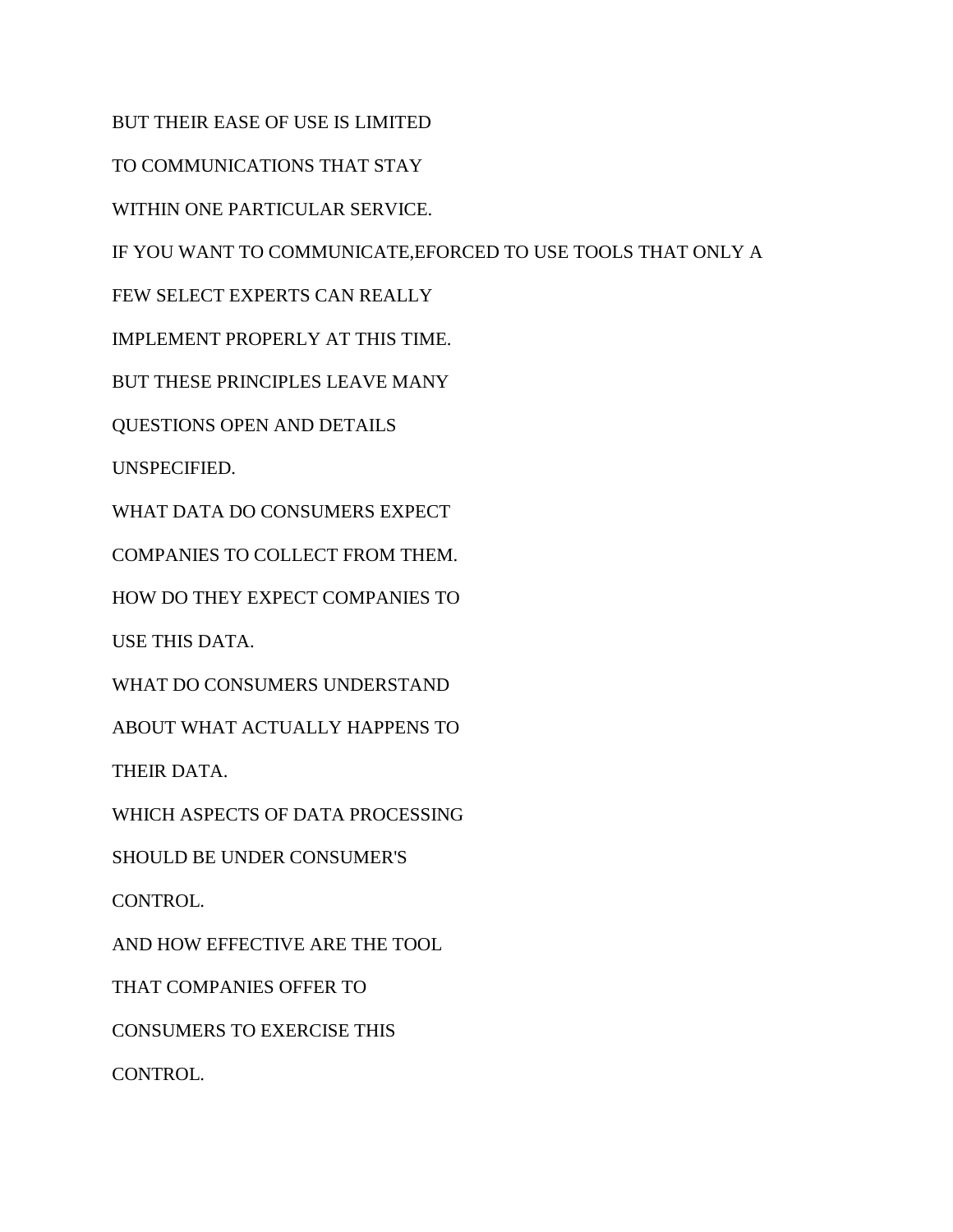ANSWERING THESE QUESTIONS

REQUIRES A THREE DIMENSIONAL

APPROACH.

SO I WAS EXCITED TO HEAR THIS

MORNING FROM RESEARCHERS WHO ARE

USING STRUCTURED SURVEYS,

QUALITATIVE INTERVIEWS AND

LOOKING AT HUMAN COMPUTER

INTERACTIONS TO MAP OUT WHAT

CONSUMERS UNDERSTAND ABOUT THE

DATA PRACTICES OF THE SERVICES

AND DEVICES THEYZ USE.

OF COURSE, IT IS JUST AS

IMPORTANT TO UNDERSTAND MORE

ABOUT WHAT HAPPENS BEHIND THE

SCENES, OUT SIDE THE VIEW OF

CONSUMERS.

DATA AND DEVICE SECURITY ARE

INCREDIBLY IMPORTANT TO

CONSUMERS, YET ASSESSING

SECURITY REMAINS WELL BEYOND THE

CAPABILITIES OF MOST CONSUMERS.

INCLUDING MOST OF US BUT NOT ALL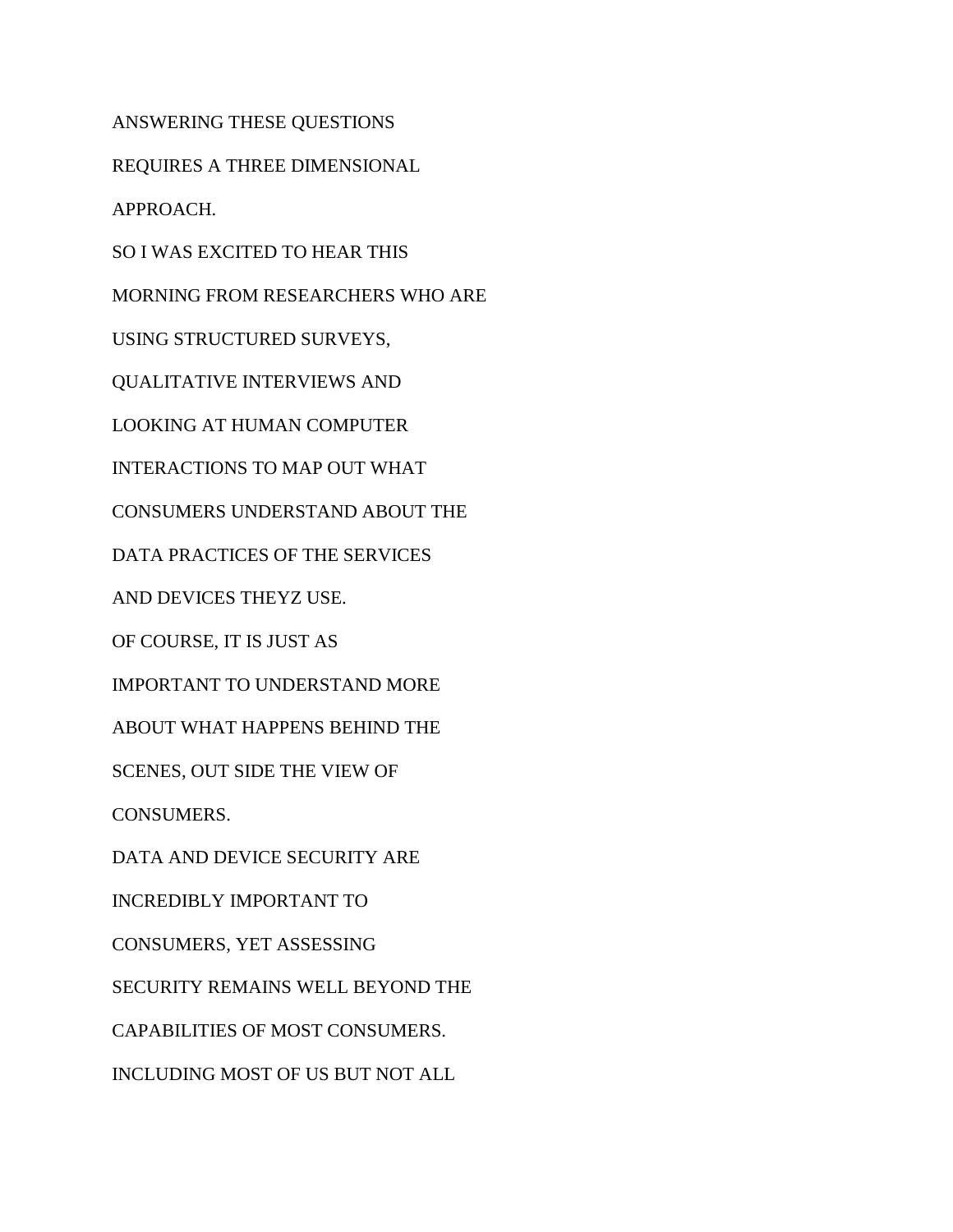OF US IN THIS ROOM.

SO I'M THRILLED TO SEE

RESEARCHERS DOING A DEEP DIVE ON

SECURITY VULNERABILITIES ON

SPECIFIC INTERNET OF THINGS

DEVICES.

WHILE OTHERS ARE ANALYZING DATA

FROM THOUSANDS OF VULNERABILITY

REPORTS, TO BETTER UNDERSTAND

THE KINDS OF INCENTIVES THAT

WILL SPUR A VIRTUOUS CYCLE OF

DISCOVERY, REPORTING AND

PATCHING.

ALSO BEYOND CONSUMERS LIVES THE

DATA ANALYTICS THAT HAVE

DEVELOPED MORE QUICKLY THAN HAVE

FRAME WORKS FOR SPECIFIC

CONCRETE GUIDANCE ON LEGAL AND

ETHICAL ISSUES.

OUR BIG DATA REPORTWEEK IS INTENDED AS OUR FIRST

STEP TOWARDS PROVIDING SUCH

GUIDANCE.

THE REPORT RECOMMENDS THAT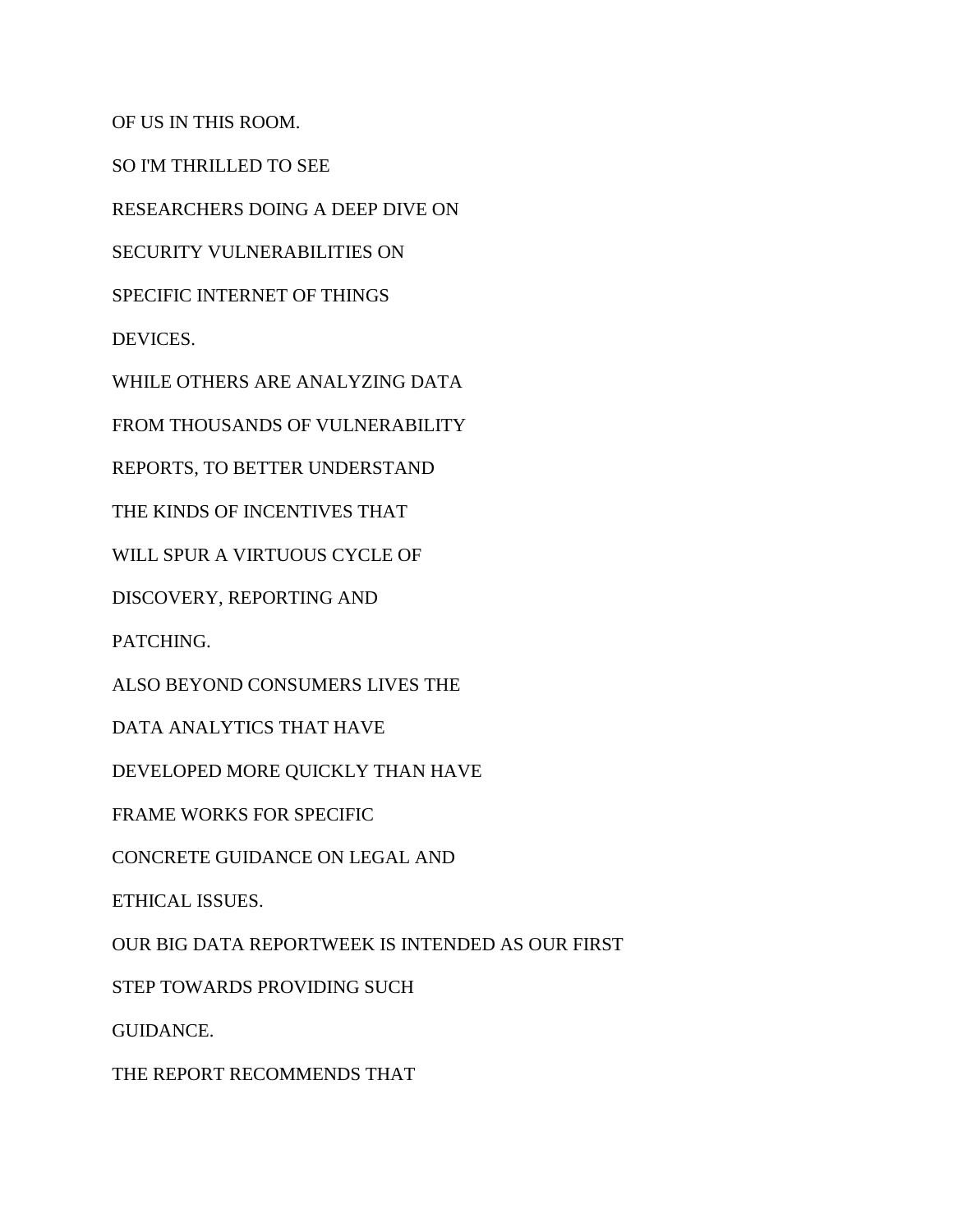COMPANIES REVIEW THEIR DATA SETS AND ALGORITHMS TO DETERMINE WHETHER THEY MAY BE HAVING UNINTENDED EFFECTS. SUCH AS TREATING CERTAIN POPULATIONS DISOPERATELY AND INiDESPERATELY. THEY BRING THEIR USE INTO BIG DATA ANALYTICS. THE PRESENTATIONS IN THE NEXT SEGMENT OF PRIVACY CON ADDRESS EXACTLY THOSE ISSUES. FINALLY, I WANTED TO GIVE A SHOUT OUT TO THE INSTITUTIONS THAT HAVE HELPED PRODUCE THE SPECIFIC PIECES OF RESEARCH THAT WE'RE HEARING ABOUT TODAY. THEY ARE JUST AS IMPORTANT AS THE RESEARCH ITSELF. MUCH OF THE RESEARCH PRESENTED TODAY COMES FROM UNIVERSITIES THAT HAVE MADE SUBSTANTIAL LONG TERM COMMITMENTS TO EXAMING THE RELATIONSHIPS BETWEEN LAW AND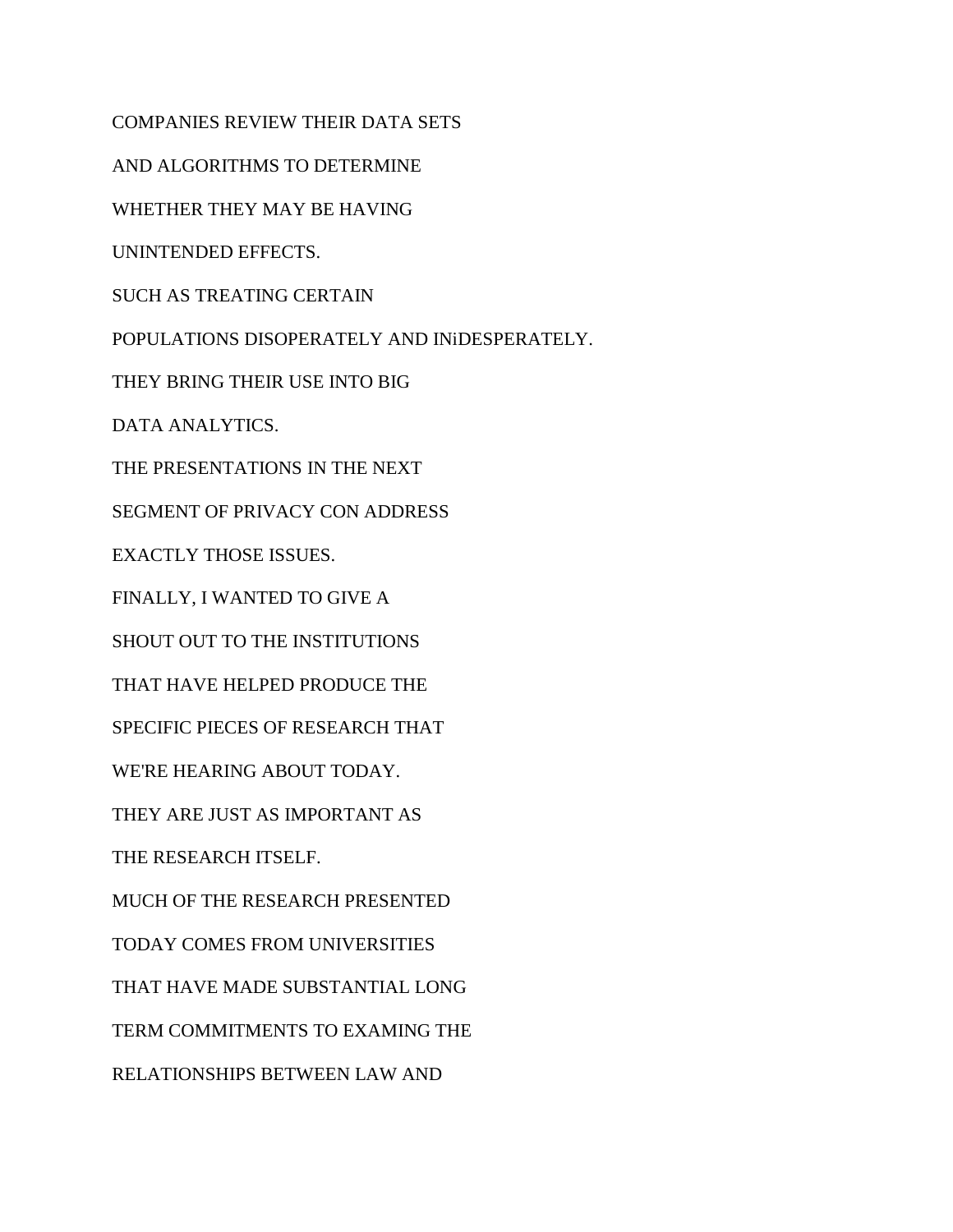PUBLIC POLICY.

IN ADDITION TO GENERATING NEW

RESEARCH THAT ALSO CONTAINS

POLICY INSIGHTS, THESE

UNIVERSITIES HELPSTUDENTS TO BECOME LEADERS IN

THEIR FIELDS.

TECHNOLOGY FOCUS SUMMERS AND

CLINICS HAVE SPROUTED UP AT LAW

SCHOOLS ALL OVER THE COUNTRY IN

THE LAST DECADE.

THEY EXPOSE LAW STUDENTS TO

TECHNOLOGY AND PROBABLYH JUST AS

IMPORTANTLY TO THE WAY

TECHNOLOGISTS THINK.

DEPARTMENTS, SCHOOLS AND EVEN

ENTIRE CAMPUSES THAT MAKE

INTERDISCIPLINARY WORK A CORE

MISSION, ARE DOING MUCH THE SAME

FOR STUDENTS OF COMPUTER

SCIENCE, ENGINEERING, ECONOMICS,

PUBLIC POLICY AND SOCIAL

SCIENCES.

BUILDING THESE PROGRAMS HAS NOT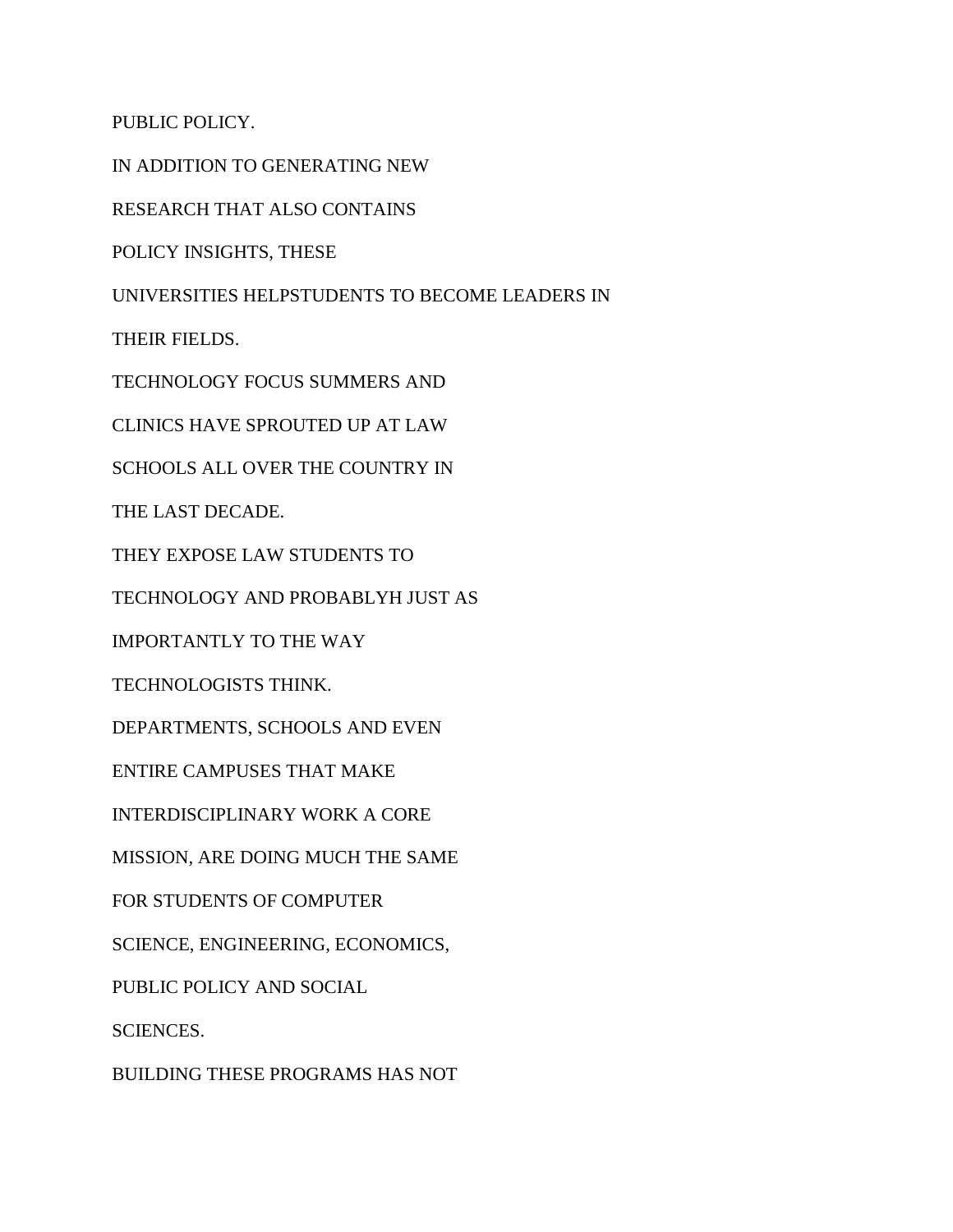BEEN EASY.

IT'S OFTEN EASIER TO STICK

CLOSER TO TRADITIONAL

DISCIPLINARY LINES.

SO LET ME OFFER A WORD OF

ENCOURAGEMENT.

PRIVACY CON IS JUST ONE EXAMPLE

OF THE IMPACT THAT SCIENTISTS,

LAWYERS AND OTHERS CAN HAVE WHEN

THEY ARE TRAINED TO DO GROUND

BREAKING RESEARCH AS WELL AS TO

IDENTIFY AND ANALYZE PUBLIC

POLICY QUESTIONS AND ISSUES.

THIS COMBINATION OF RESEARCH

CAPABILITY AND CAPACITY FOR

ACTION ALSO DESCRIBES JUST

COINCIDENTLY THE DESIGN OF THE

FTC ITSELF.

SO NATURALLY WE ARE A READY

AUDIENCE3" FOR RESEARCH THAT SHEDS

LIGHT ON THE CHALLENGES WE

CONFRONT IN ENFORCEMENT AND

POLICY DEVELOPMENT.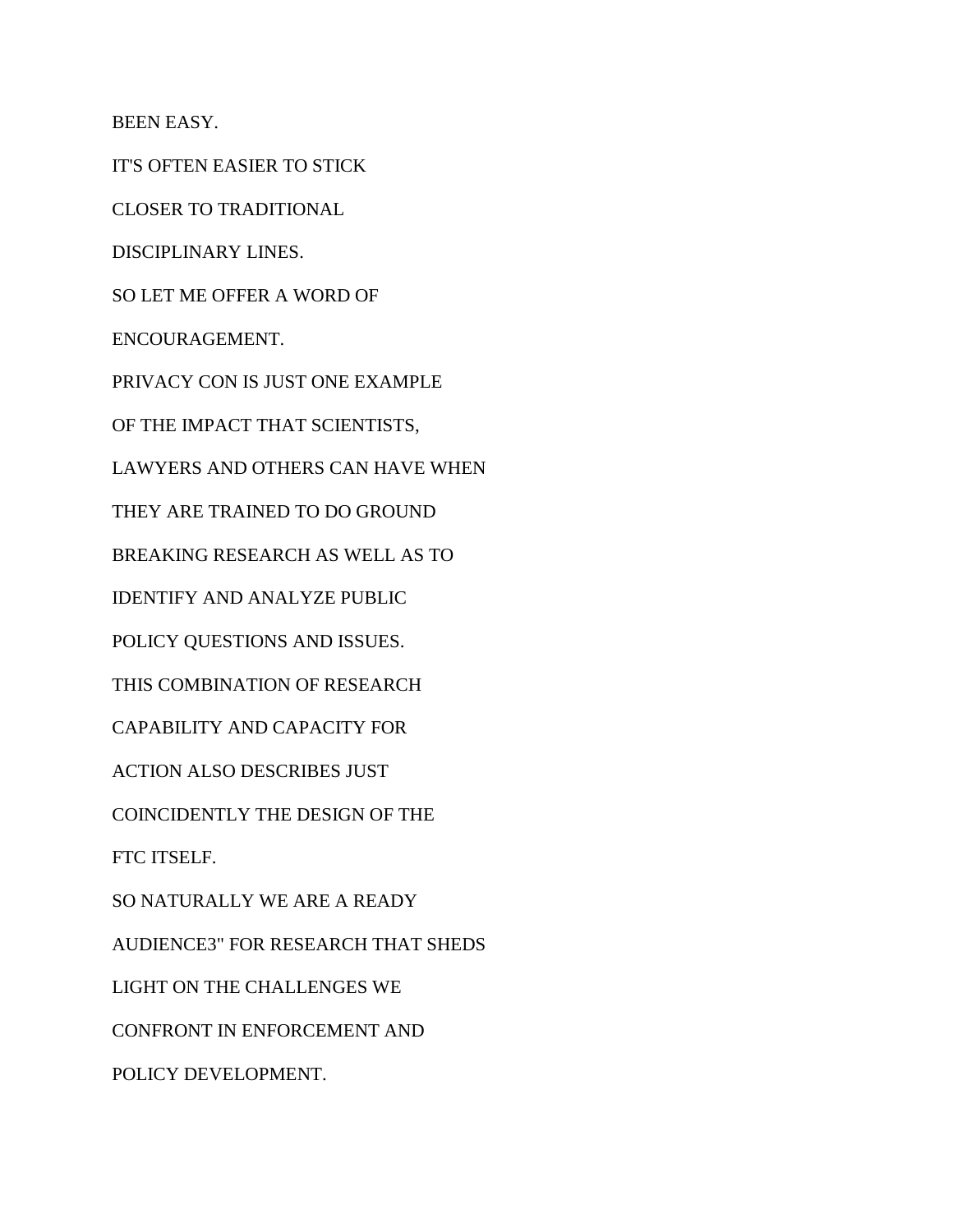AND I HOPE THAT THE INSTITUTIONS THAT MANY OF OUR PRESENTERSY,B<÷ CALL HOME WILL BEFOR ROBUST EXCHANGE OF IDEAS WITH THE PUBLIC AND PRIVATE SECTORS FOR MANY YEARS TO COME. SO WITH THAT, LET'S HERE WHAT YOU HAVE. THANK YOU VERY MUCH. DAN WILL INTRODUCE THE NEXT PANELISTS, THANK YOU. >> THANK YOU COMMISSIONER BRILL. COULD THE NEXT PANEL COME ON UP.1?P\$i OUR FIRST SESSION TODAY REALLY LOOKS AT WHAT KIND OF DATA IS BEING COLLECTED ABOUT CONSUMERS. OUR SECOND PANEL, WHAT DO CONSUMERS EXPECT IS HAPPENING ABOUT DATA. AND NOW THIS SESSION WE'RE GOING TO LOOK AT WHAT ACTUALLY IS HAPPENING WITH THE DATA.6p SO I'M REALLY PLEASED TO HAVE WITH ME RESEARCHERS WHO ARE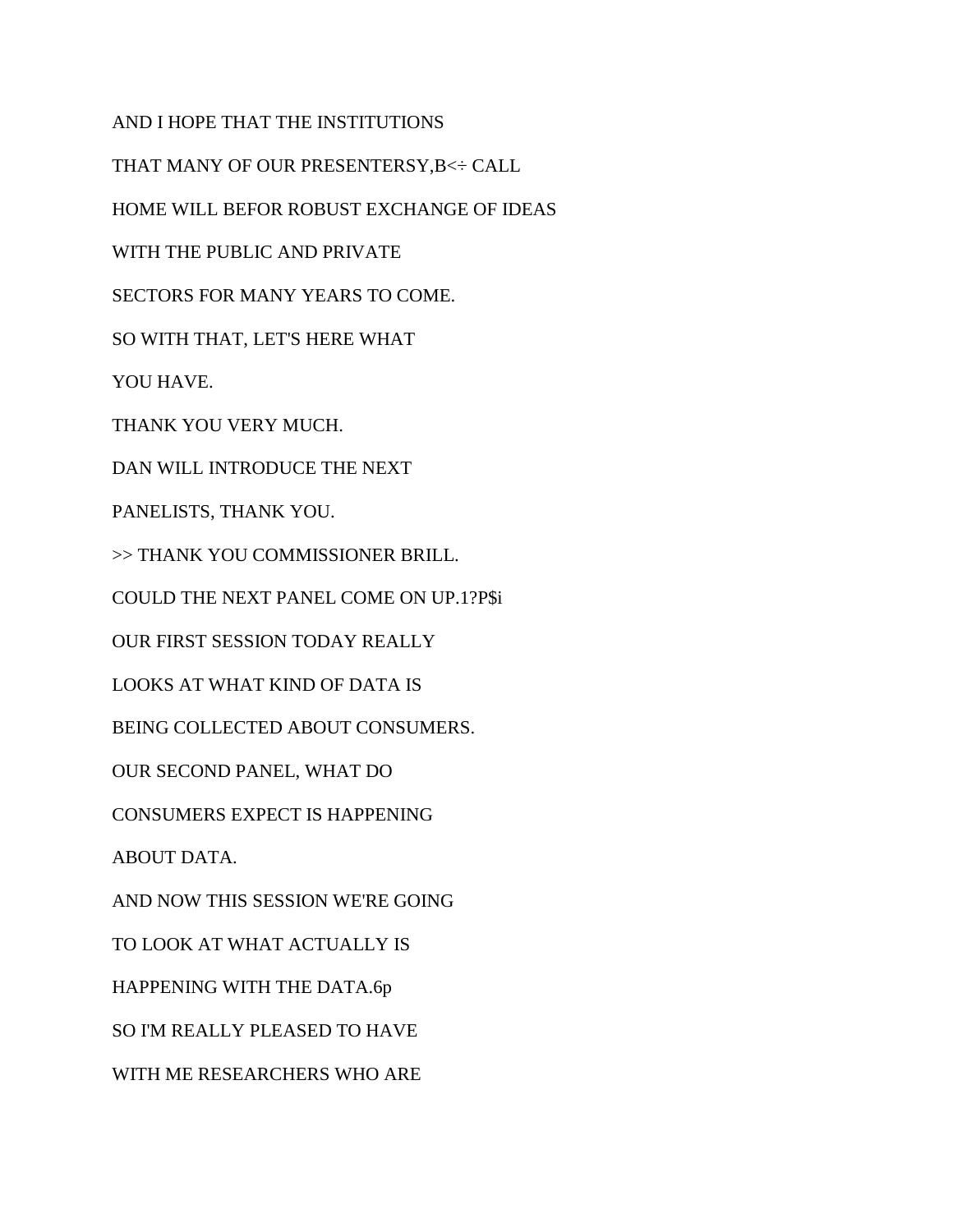GOING TO PRESENT THREE STANDING

RESEARCH PRESENTATIONS, AND

WE'RE GOING TO THEN DISCUSS

THEM.

SO WHY DON'T WE GET THINGS

STARTED WITH A PRESENTATION FROM

MICHAEL TSCHANTZ AND ANUPAM

DATTA.

THEY'RE GOING TO LEAD THINGS UP

WITH A PRESENTATION TITLED

AUTOMATED EXPERIMENT ON AD

PRIVACY SETTINGS.

>> THANK YOU.

I AM MICHAEL TSCHANTZ AND THIS

IS A JOINT PRESENTATION WITH

ANUPAM DATTA.

WE'RE LOOKING AT ON-LINE

TRACKERS AND WHAT INFORMATION

THEY ARE LEARNING ABOUT PEOPLE

THAT SHOWEDb(

ADS TO PEOPLE.FIRST IT IS POSSIBLE TO DO THIS

WITH SCIENTIFIC RIGOR DESPITE

NOT HAVING ACCESS TO THE SYSTEM.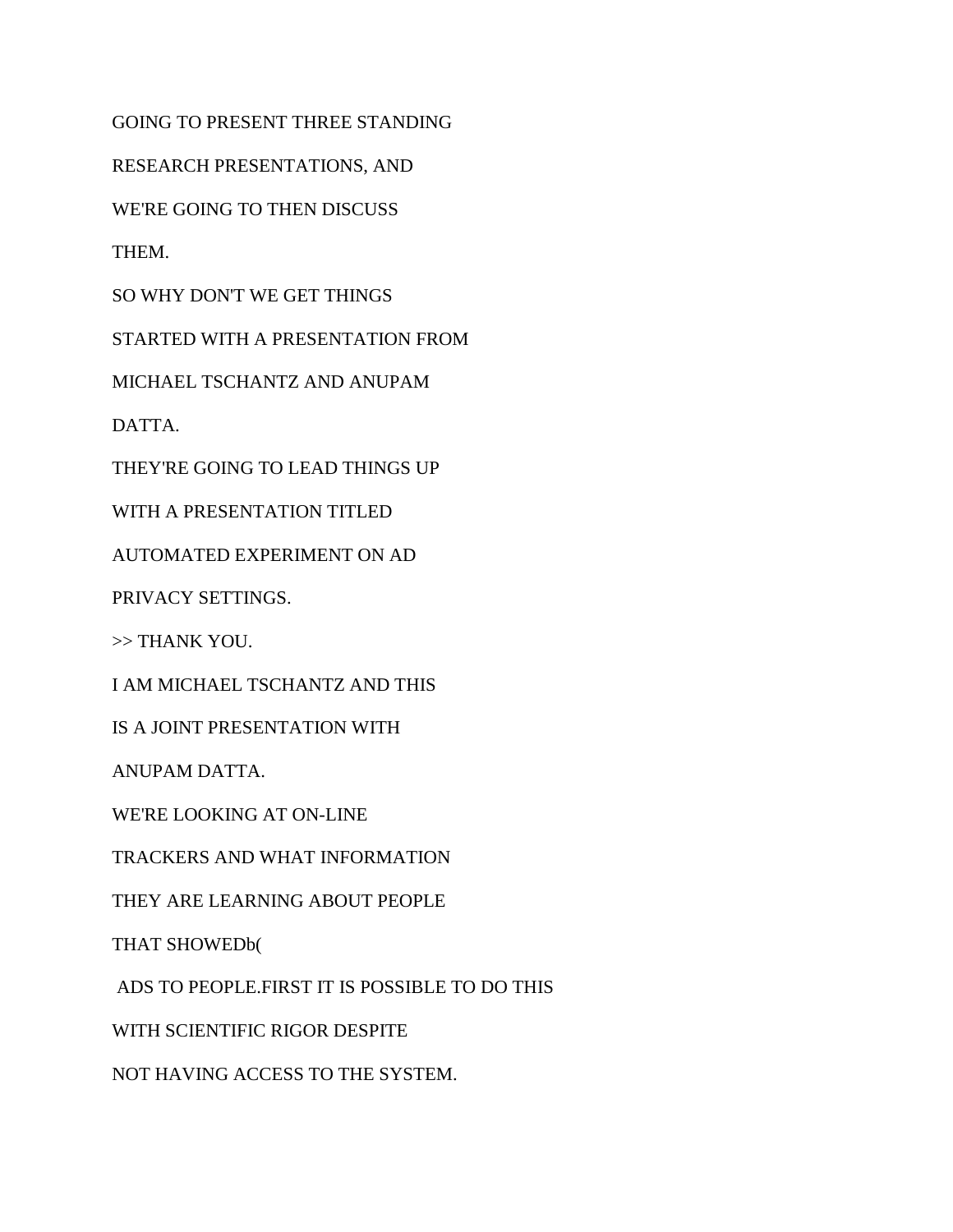AND SECOND, WE CAN FIND

INTERESTING INFORMATION BUT WE

CAN'T FIGURE OUT WHY THEY

HAPPENED.

SO LET'S GET STARTED BY

MOTIVATING THE PROBLEM.

HERE'S A WEB PAGE, IT'S THE

TIMES OF INDIA.

I FIND IT AS AN INTERESTING

EXAMPLE BECAUSE IT HAS A LOT OF

ADS FROM GOOGLE HERE.séQá"h:==ACROSS THE INTERNET.

IN FACT THIS WEB PAGE HAS TWO

PIECES OF CODE AND THESE PIECES

OF CODE REPORTS BACK TO GOOGLE

ABOUT WHAT OTHER WEB PAGES YOU

VISITED.

GOOGLE CAN THEN SELECT THE ADS

IT SHOWED ON THE TIMES OF INDIA

BASED UPON THIS INFORMATION.

THIS IS GENERALLY TRUE OF

ON-LINE BEHAVIOR TRACKERS AS

MANY TRACKERS WITH LITTLE PIECES

OF CODE ALL OVER THE PLACE.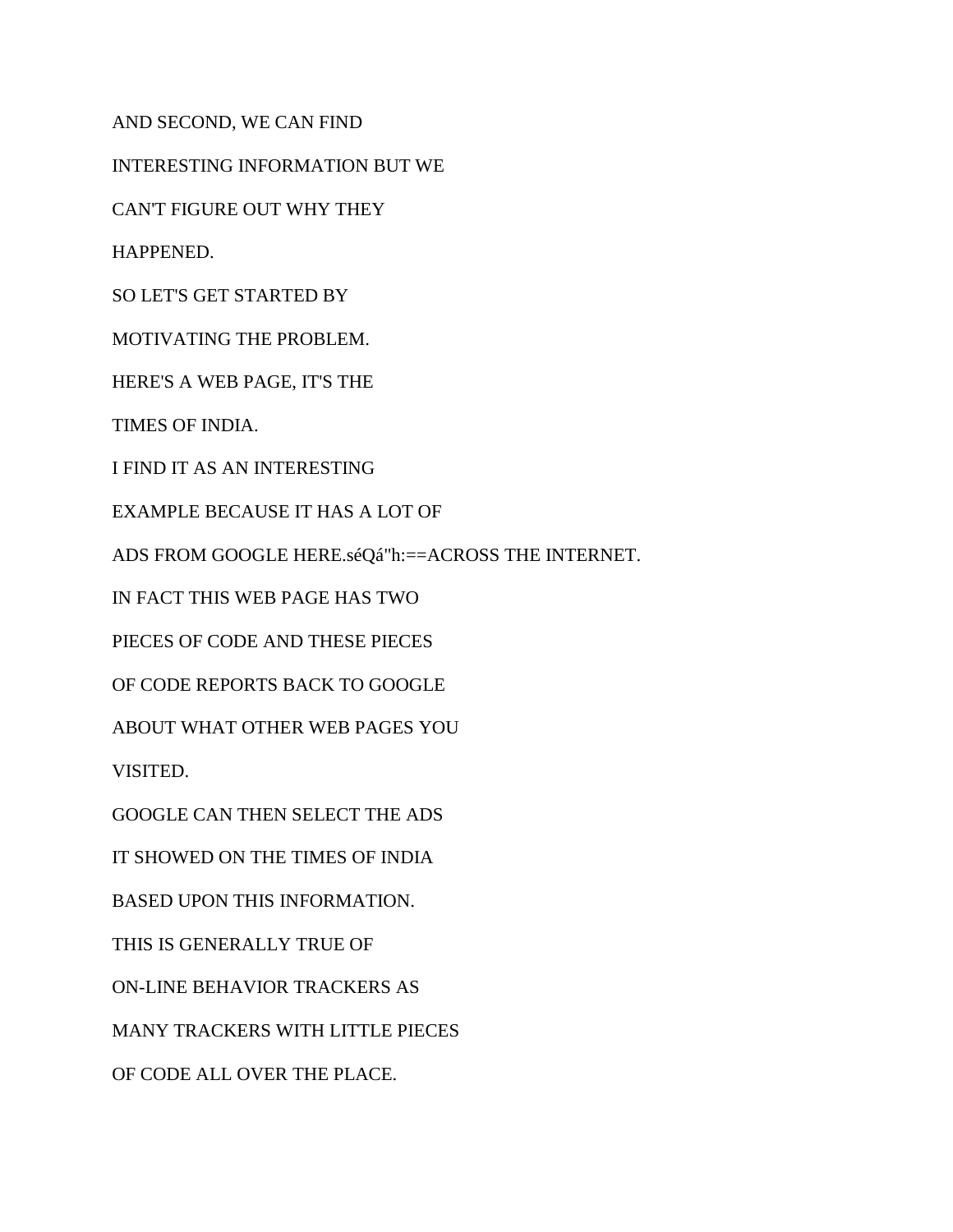THERE'S A SEEMINGLY END LESS

NUMBER OF COMPANIES DOING THIS

KIND OF THING.

BUT IT CAN BE DISCONCERTING.

SUPPOSE FOR EXAMPLE YOU WANT TO

SHOW A FRIEND A NEWSPAPER

ARTICLE AND YOU SEE NOTHING BUT

ADS FOR ANTIDEPRESSANTS WHICH

WILL SHOW UNDER CERTAIN

CIRCUMSTANCES.

NOW, GOOGLE UNDERSTANDS THAT

PEOPLE HAVE CONCERNS LIKE THIS,

SO THEY AND OTHER COMPANIES HAVE

PROVIDED THINGS LIKE THEI4 AD

PRIVACY SETTINGS.

HERE IS A SCREEN SHOT OF MY AD

PRIVACY SETTINGS.

IT SHOWS VARIOUS INFORMATION

INFERRED ABOUT ME.

GOOGLE GOT MY AGE CORRECT BUT

GOT MY GENDER WRONG.

GOOGLE ALSO ALLOWS YOU TO GO IN

AND EDIT THIS INFORMATION.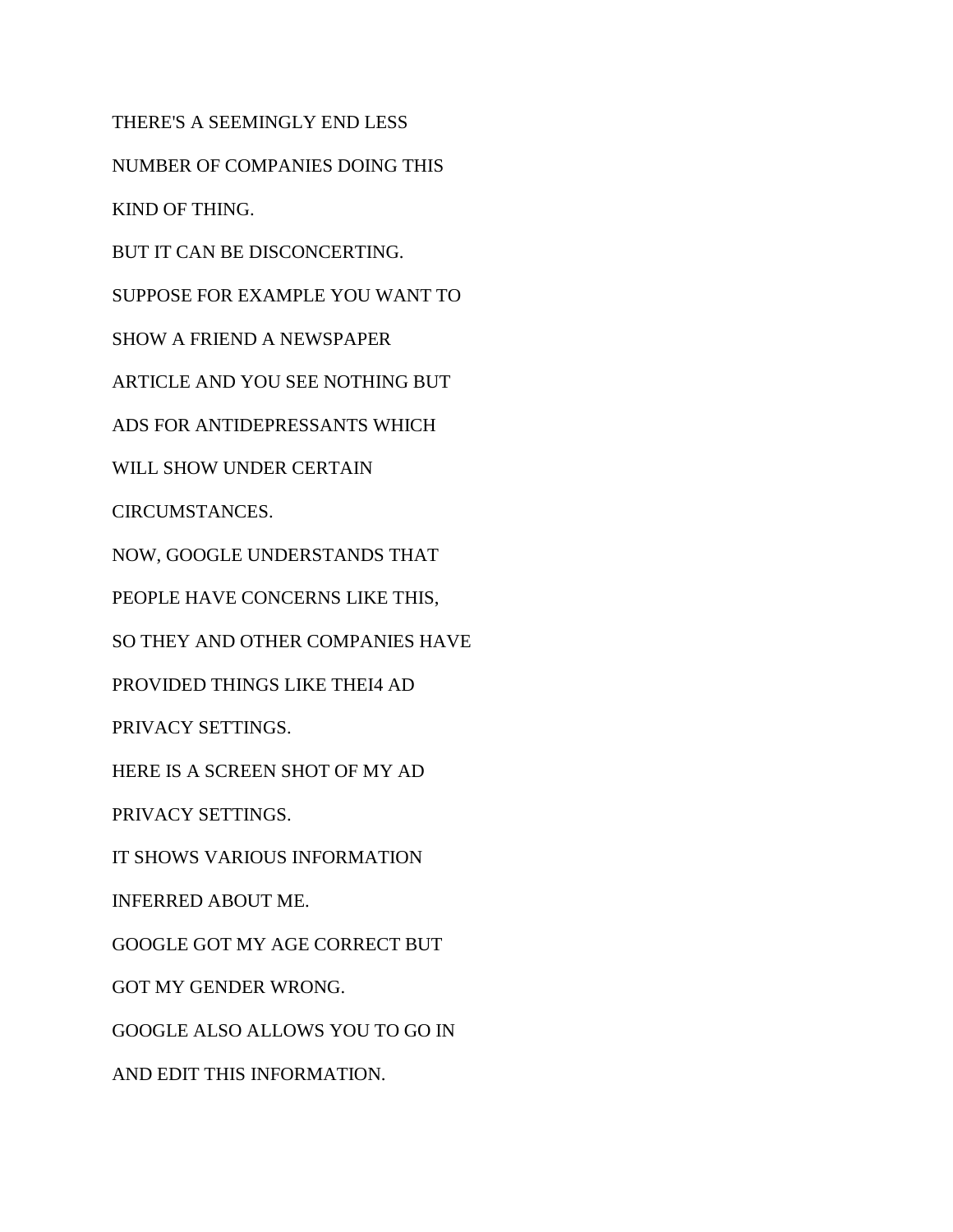SO IF I CARED, I COULD GO IN

THERE AND PROVIDE MY CORRECT

GENDER.

GOOGLE DOESN'T GIVE US A WHOLE

LOT OF INFORMATION ABOUT EXACTLY

HOW THIS THING IS WORKING,

HOWEVER.

SO, WHAT WE HAVE IS A SITUATION

WHERE WE HAVE OUR WEB BROWSING

BEHAVIOR GOING INTO AN AD

ECOSYSTEM.

YOU HAVE VARIOUS THINGS LIKE AD

SETTINGS SITTING IN THE MIDDLE

SORT OF A WINDOW HOW THAT AD

ECOSYSTEM WORKS.

PROVIDING INFERENCES THEY CREATE

AND ALLOWING YOU TO PUT EDITS IN

AND THEN WE SEE AAVERTISEMENTS

COMING OUT THE OTHER END.

BUT WE WOULD.THE FLOWS OF INFORMATION IN THIS

SYSTEM BETTER THAN THEY

CURRENTLY MAKE CLEAR FROM THEIR

PRIVACY POLICIES AND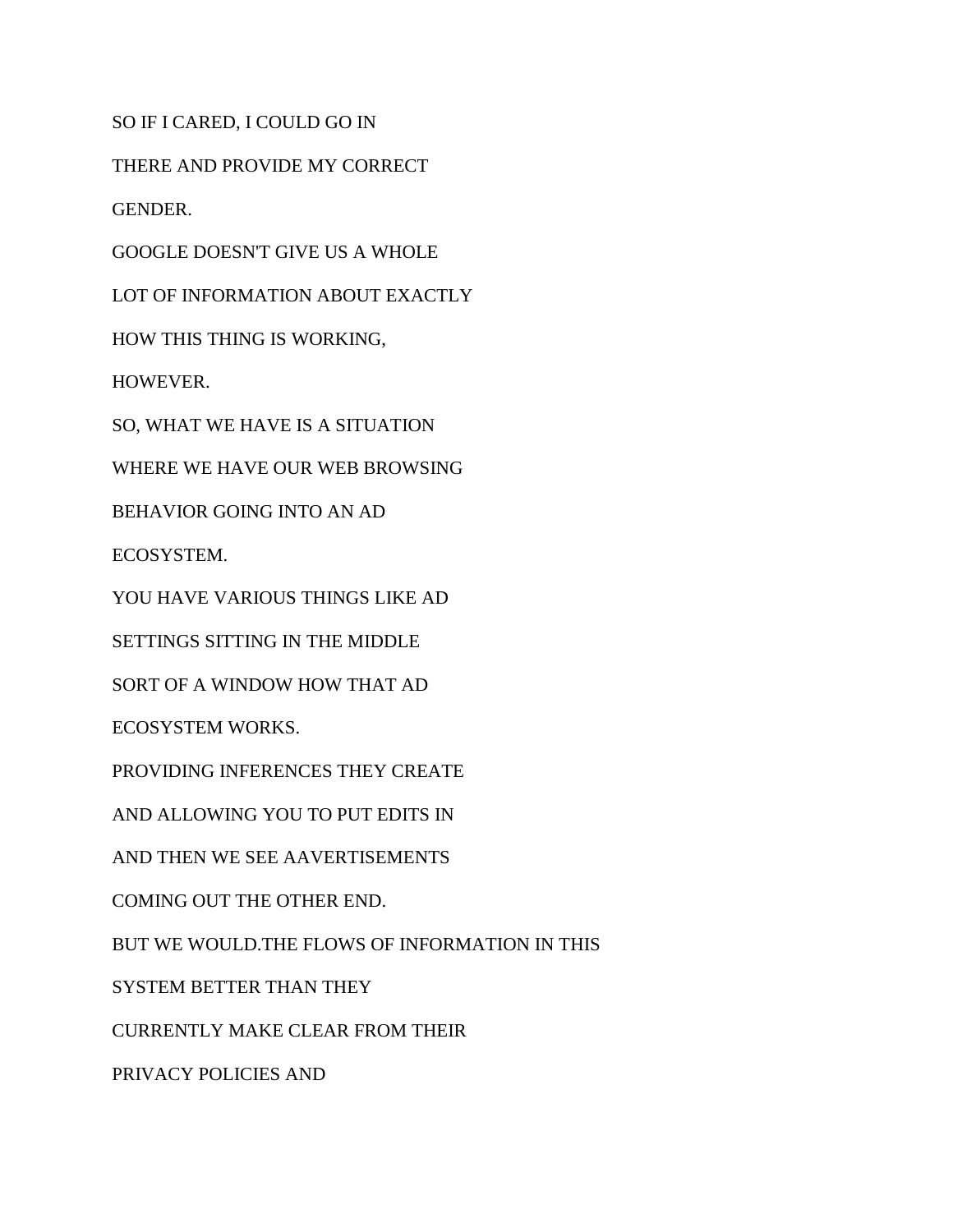DESCRIPTIONS OF HOW THESE

SYSTEMS WORK.

THIS IS A DIFFICULT TASK BECAUSE

THE SYSTEM IS OPAQUE.

WE DON'T KNOW WHAT'S GOING ON IN

THATeGOOGLE AND OTHER ON-LINE

BEHAVIORIAL TRACKERS WON'T SHARE

ITS SOURCE CODE WITH US, WE

CAN'T DO THE TRADITIONAL FORMS

OF PROGRAM ANALYSIS.

SO WE DESIGNED AD FISHER A

SYSTEM THAT ALLOWS US TO RUN

EXPERIMENTS ON THESE AD OPAQUE

ECOSYSTEMS.

LET ME RUN THROUGH WHAT AD

FISHER WORKS.

IT CREATES FIREFOX INSTANCES

WHICH STIMULATE USERS.

SO THESE COULD BE SIMULATING

PEOPLE WHO BROWSE VARIOUS

WEBSITES.

IT RANDOMLY ASSIGNS THEM TO

EITHER A CONTROL OR AN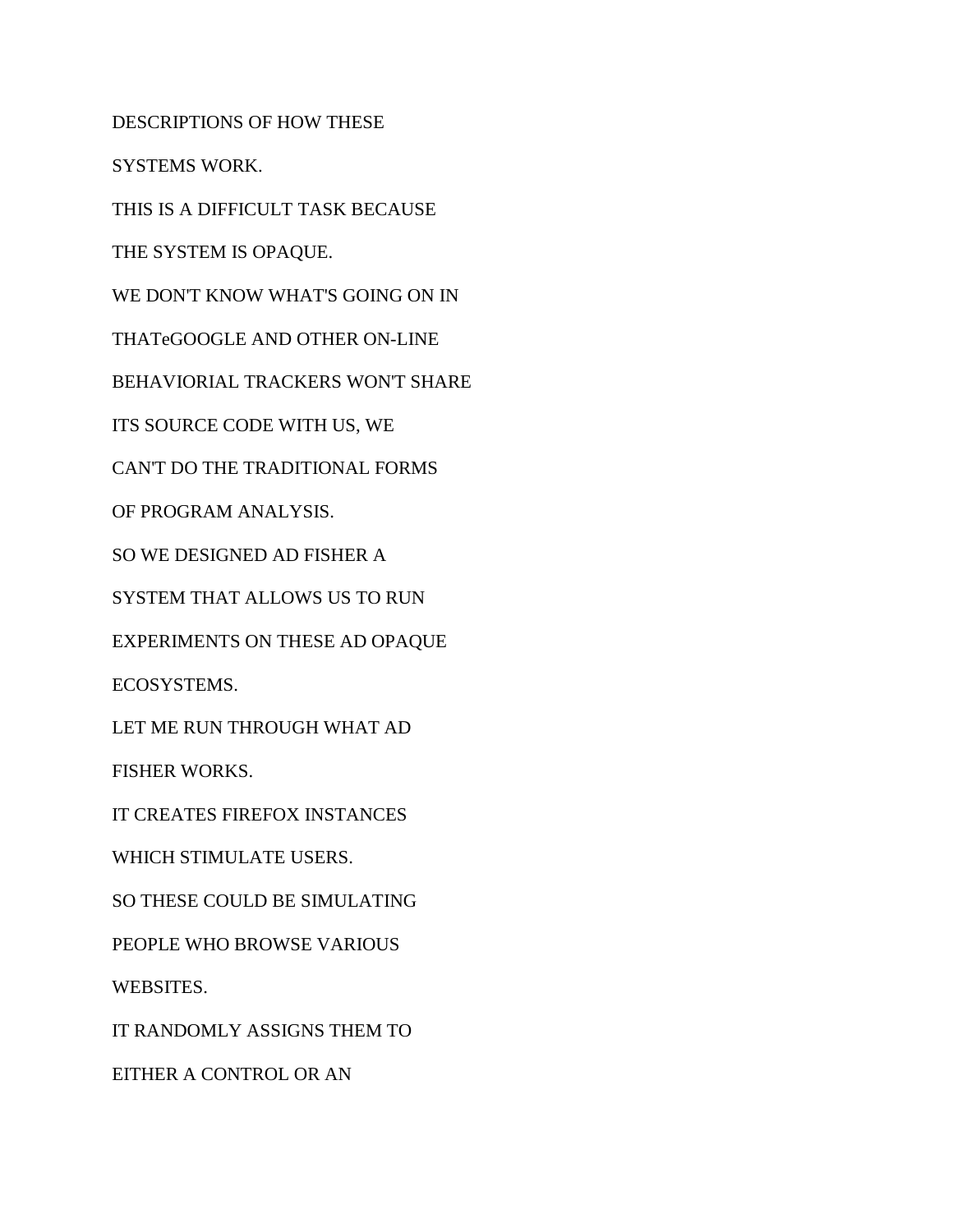EXPERIMENTAL GROUP.

THESE TWO GROUPS OF SIMULATED USERS WILL DISPLAY DIFFERENT THEY THEN INTERACT WITH THE INTERNET IN VARIOUS WAYS AND WE COLLECT MEASUREMENTS ABOUT HOW ADVERTISERS CHANGE THEIR BEHAVIOR TOWARDS THESE SIMULATED USERS. THESE MEASUREMENTS GO INTO A TEST OF STATISTICAL SIGNIFICANCE, WHICH REPORTS WHETHER THERE'S A STATISTICALLY SIGNIFICANT SYSTEMATIC DIFFERENCE BETWEEN THEdAÑli EXPERIMENTAL AND THE CONTROL GROUP. IF SO, WE KNOW THAT WHATEVER INFORMATION DESCRIBES THE DIFFERENCE BETWEEN THESE TWO GROUPS AND HOW THEY BEHAVE TOWARDS THE AD ECOSYSTEM IS INFORMATION BEING USED BY THE AD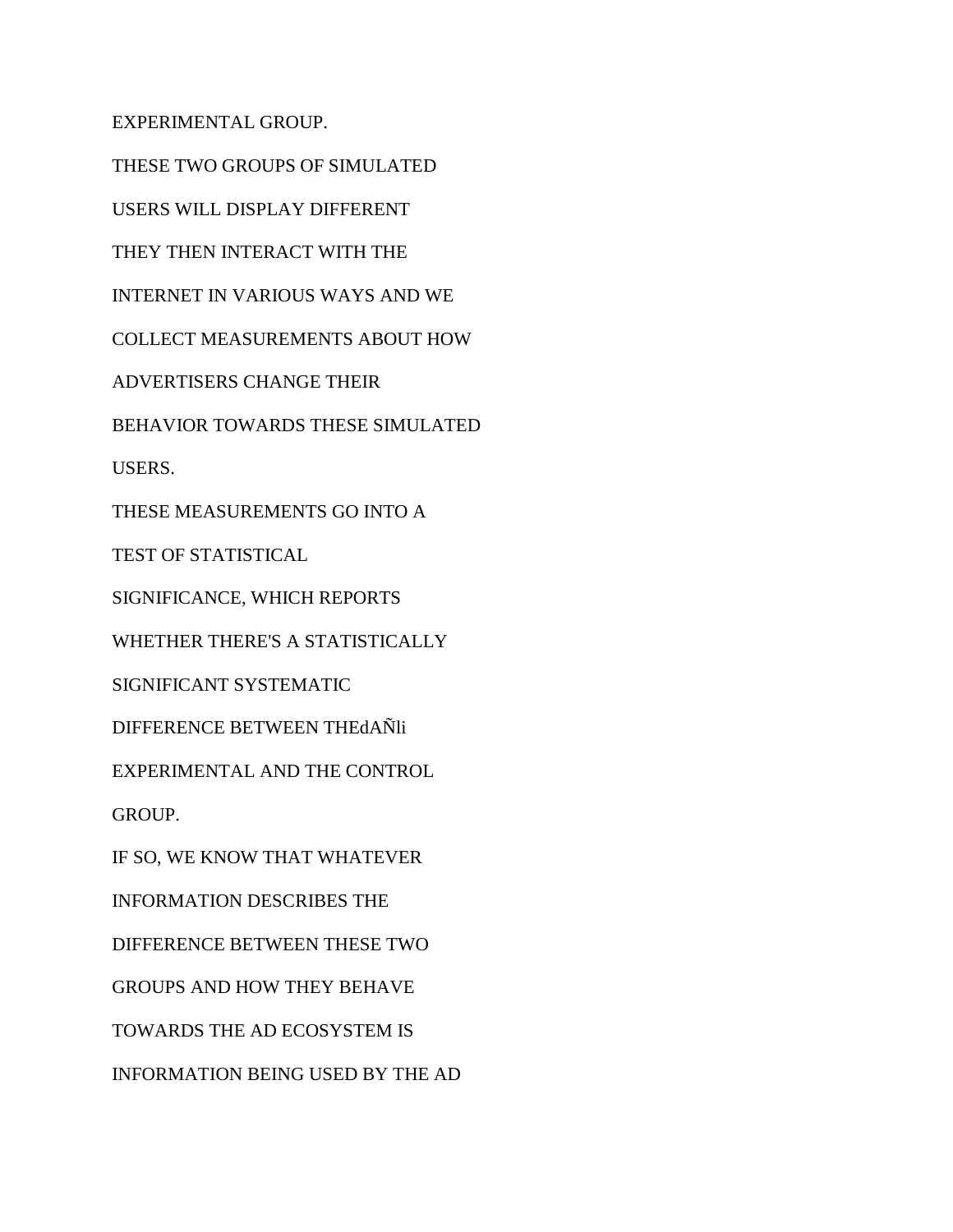ECOSYSTEM TO SELECT ADS.

SO THIS IS OUR MAIN CONTRIBUTION

IS THAT WE BROUGHT DERIGOR OF

EXPERIMENTAL SCIENCE TO THESE

SORT OFqé ON-LINE BLACKú0"

BOXEXPERIMENTS IN SUCH A WAY THAT

ALLOWS US TO DEFECT EFFECTS

WHICH ARE=INFORMATION WITH THE THEOREM.

IT DOES IT WITHISTIC

SIGNIFICANCE WITHOUT MAKING

QUESTIONABLE ASSUMPTIONS ABOUT

HOW GOOGLE OPERATES.

THIS IS IMPORTANT BECAUSE

GOOGLE'S AN EXTREMELY COMPLEX

SYSTEM PRETTY MUCH ANY

ASSUMPTION YOU MAKE ABOUT HOW IT( $6y \div c$ 

OPERATES, MIGHT NOT HOLD OR

PERHAPS IT HOLDS IT FOR ONE

MOMENT IN TIME BUT NOT LATER

WHEN YOU'RE RUNNING YOUR

EXPERIMENT.

AND WE PROVIDE A HIGH DEGREE OF

AUTOMATION.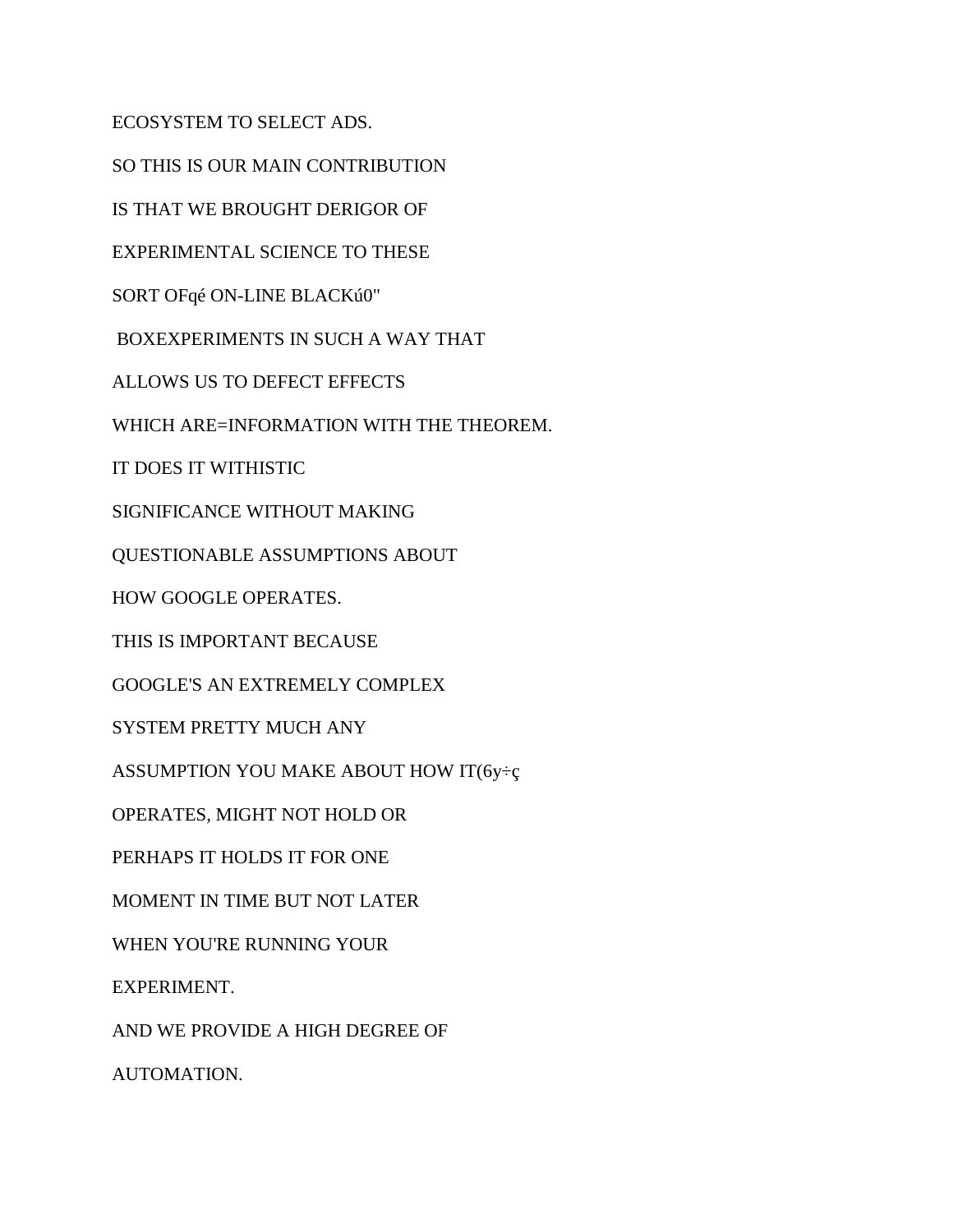SO NOW I'M GOING TO GIVE YOU AN EXAMPLE OF ONE OF THE FINDINGS WE DISCOVERED WITH OUR SYSTEM. THIS EXPERIMENT, WHAT WE DO WAS WE FIRED UP OUR SIMULATED USERS AND WE HAD HALF OF THEM SIT THE GENDER BIT TO BE MALE ANDLv:9á¦ OTHER HALF TO FEMALE ON THE GOOGLE AD SETTINGS PAGE. WE HAC¦ THEM ALL BROWSE WEBSITES RELATED TO FINDING JOBS. WE THEN COLLECTED THE ADS SHOWN TO AT THE TIMES OF INDIA AND WE FOUND SIGNIFICANT DIFFERENCE FROM THE ADS OF THE MALE AND FEMALE GROUPS. THIS ISN'T TERRIBLY SURPRISING. WE KNOW ADVERTISERS SHOWS DIFFERENT ADS TOWARDS MEN AND WOMEN. WHAT'S CONCERNING IS THE NATURE OF THISTHAT AD FISHER CAN ALSO SHARE

WITH US.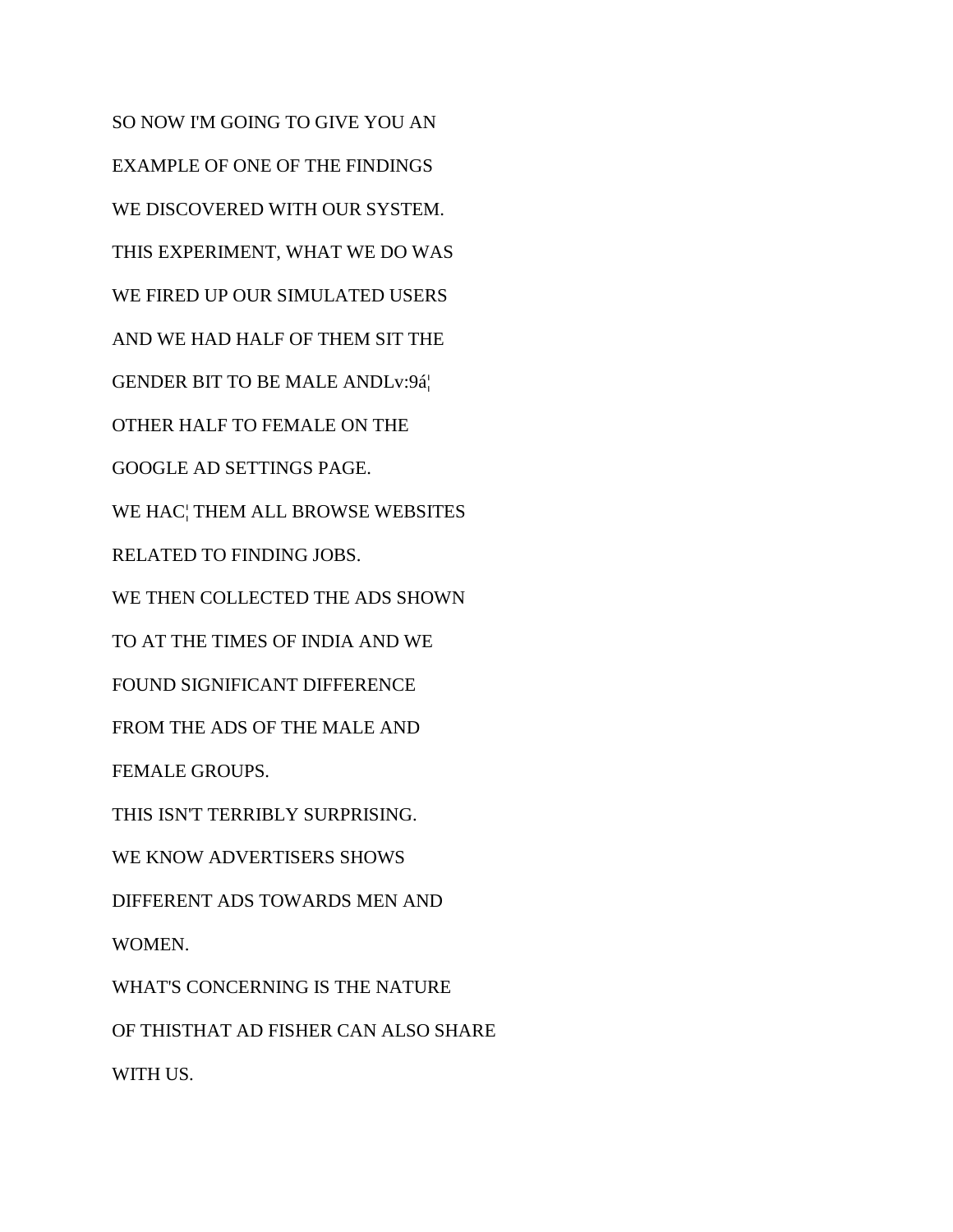WHAT WE FOUND IS THERE WERE A

SERIES OF ADS FROM A CAREER

COACHING SERVICE THAT WAS SHOWN

ALMOST ONLY TO THE MALE

SIMULATED USERS.

IN FACT, THE RATIO WAS SO LARGE

THAT IT'S IN VIOLATION OF THE80% RULE OFTEN USED IN

EMPLOYMENT LAW TO DETECT

DISPARATE IMPACT.

WE'RE NOT CLAIMING THIS IS AN

INSTANCE OF ILLEGAL DISPARATE

IMPACT.

THIS IS A COACHING SERVICE, IT'S

NOT ACTUALLY FOR A JOB.

NEVERTHELESS WE FIND THISBEING SHOWN PREDOMINANTLY TO MEN

TO BE CONCERNING.

NOW THIS IS JUST ONE OF THE

FINDINGS.

WE HAVE ANOTHER INTERESTING ONE

INVOLVING SUBSTANCE ABUSE.

WE FOUND THAT IF YOU VISITED A

WEBSITE FOR A REHAB CENTER,

GOOGLE WILL START SHOWINGhLADS FOR THAT REHAB CENTER ACROSS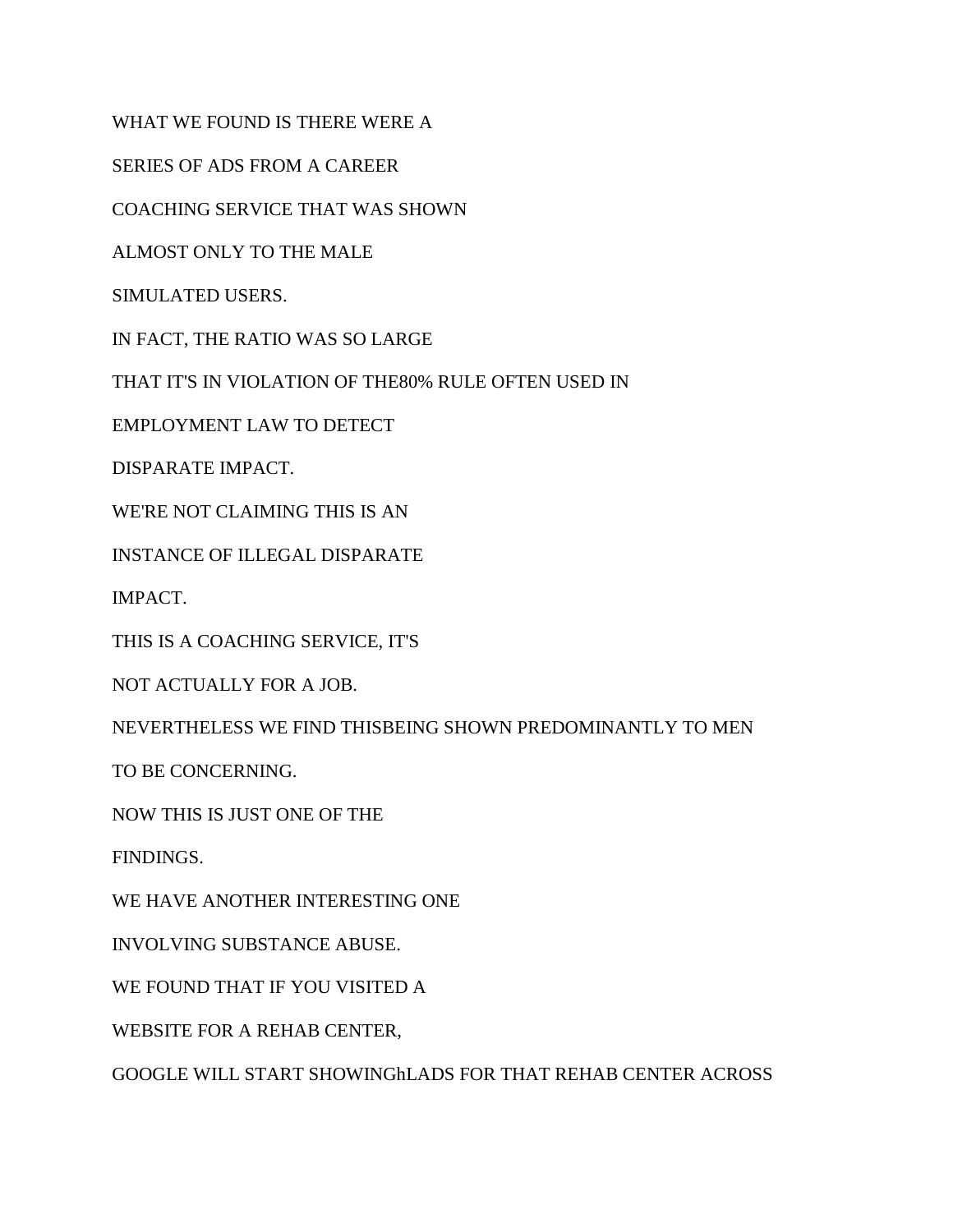THE WEB OR AT LEAST AT THE TIMES OF INDIA. THIS IS CONCERNING SINCE IT'S SORT OF LIKE MEDICAL INFORMATION BEING USED FOR DETERMINING THE ADS YOU SEE ON A NEWSPAPER'S WEBSITE. SO I USE MY TIME TO EXPLAIN SOME OF THE THINGS WE KNOW. ANUPAM IS GOING TO EXPLAIN SOME INTERESTING QUESTIONS LEFT OPEN. >> I'M VERY EXCITED TO WHERE THIS RESEARCH AREA'S GOING IN TERMS OF DEVELOPING RIGOROUS SIGNS AND USEFUL TOOLS THAT ARE BEGINNING TO FIND EFFECTS IN THE AN ON-LINE PERSONALIZATION SYSTEMS. AT THE SAME TIME I'M DEEPLY CONCERNED ALSO ABOUT THE FINDINGS?QZS THEMSELVES THAT WE AND OTHERS IN THIS RESEARCH AREA ARE BEGINNING TO DEVELOP AND WE'LL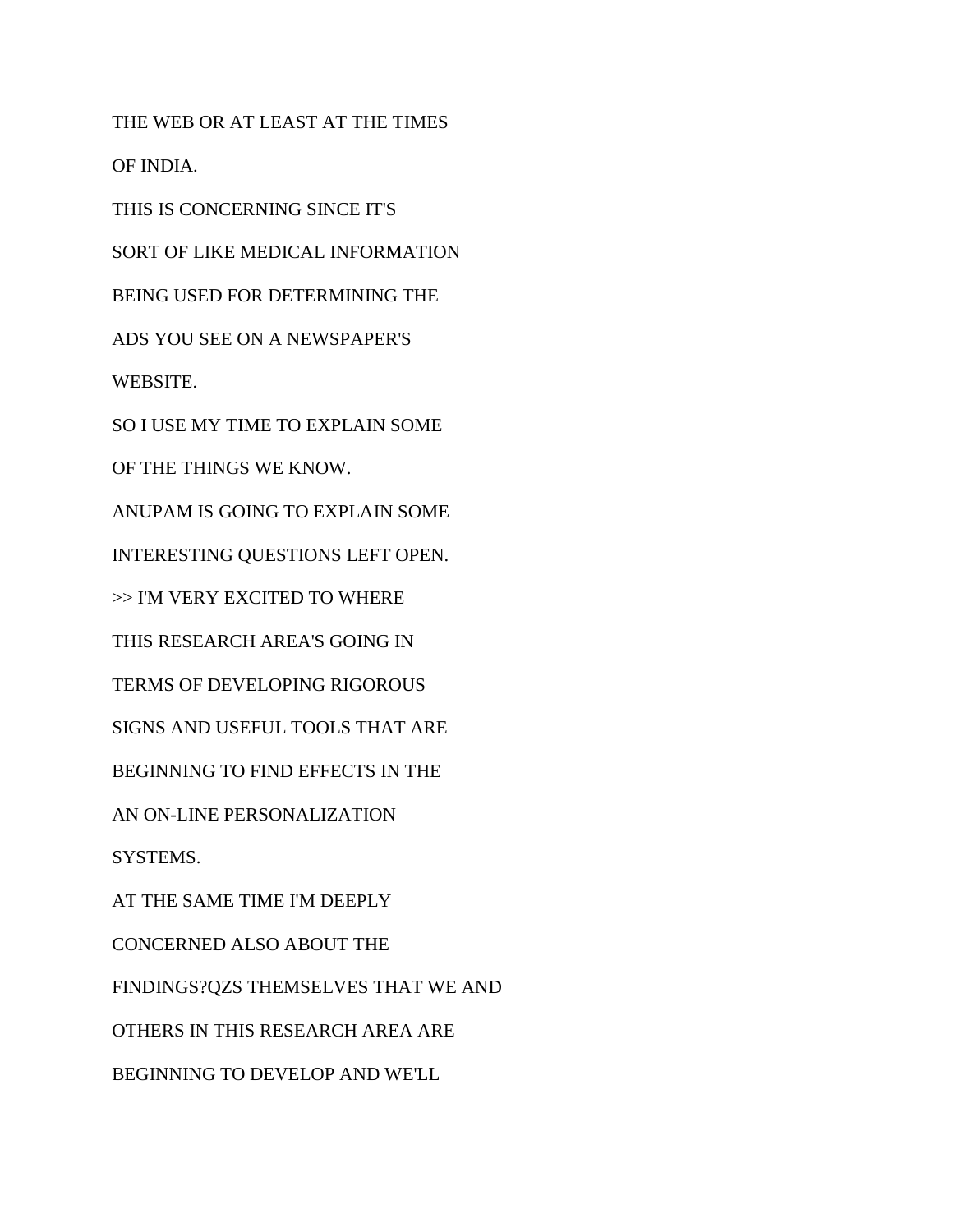HEAR MORE FROM THE TWO OTHER SPEAKERS SHORTLY ABOUT OTHER FINDINGS. THESE STUDIES ARE BEGINNING TO GET A LOT OF ATTENTION IN THE POPULAR PRESS INDICATING THAT THESE CONCERNS ARE SHAREDh% MUCH MORE BROADLY IN THE COMMUNITY. BUT THERE'S MUCH MORE TO DO IN THIS CASE. THERE ARE QUESTIONS LIKE HOW WIDE SPREAD ARE INSTANCES OF DISCRIMINATORY TARGETING OR TARGETING THAT VIOLATES PRIVACY EXPECTATIONS, OF PERHAPS CONTEXTUAL INTEGRITY OR OTHER NOTIONS. AND THEN THERE'S ALSO THE QUESTION OF WHO IS RESPONSIBLE. SO I WANT TO TAKE A FEW MINUTES

TO HIGHLIGHT THAT THESE

QUESTIONS ARE INCREDIBLY NUANCED

TO ANSWER IN THE PRESENCE OF THE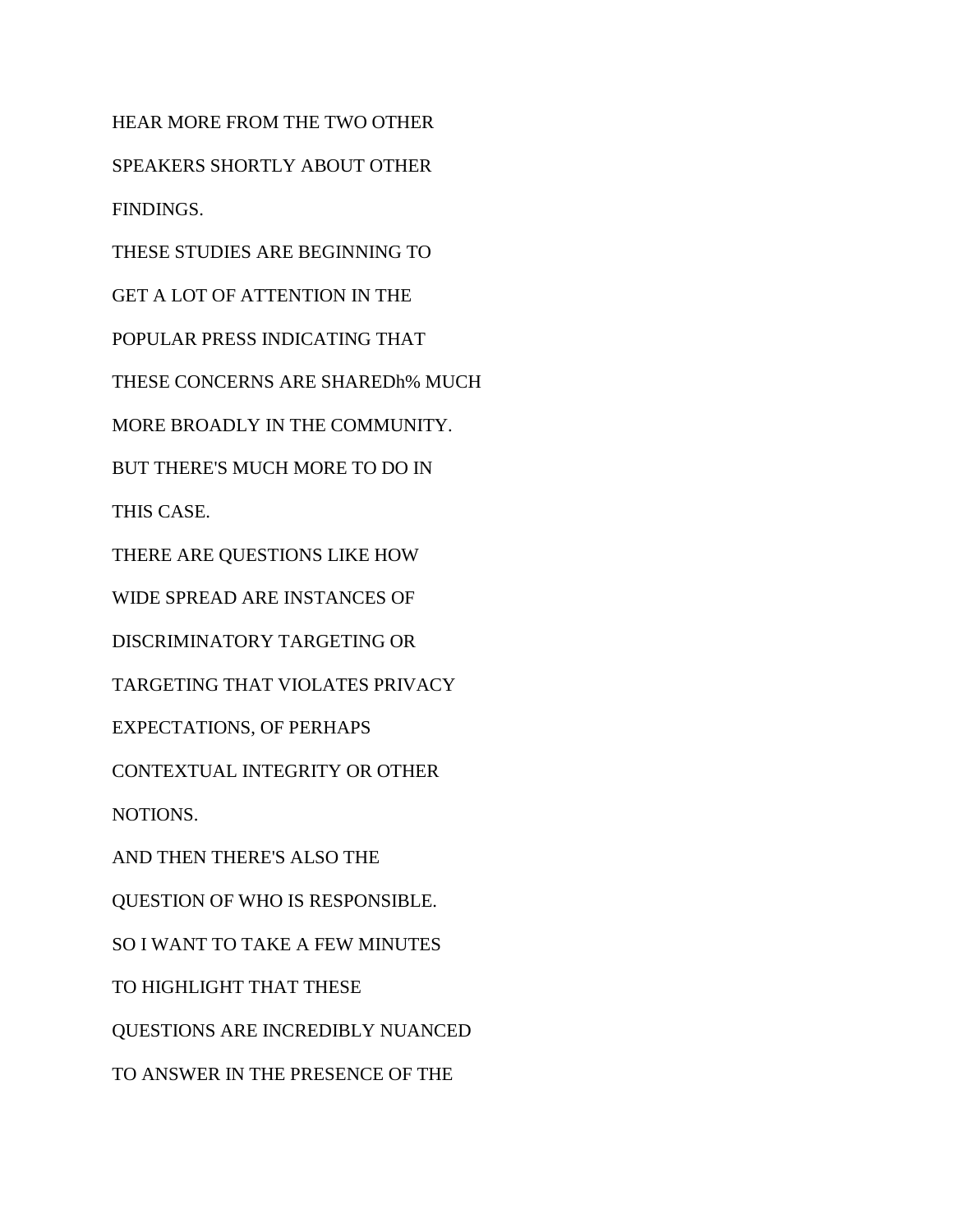AND OTHER PIECES OF AN AD EQUAL SYSTEM. SO I'M GOING TO FOCUS ON THIS QUESTION OF RESPONSIBILITY PARTLY BECAUSE FOLLOWING UP ON THE CONVERSATIONS FROM THE MORNING, I THINK THAT DETECTION IScCAN'T JUST STOP THERE. WE HAVE TO GO TOWARDS ACCOUNTABILITY, MEETING ASSIGNMENT OF RESPONSIBILITY AND INSTITUTION OF CORRECTIVE MEASURES. AND THIS IS GOING TO INVOLVE COLLABORATION BETWEEN COMPUTER SCIENTISTS AND LEGAL SCHOLARS AND PROBABLY POLICY CHANGES. I WANTED TO FOCUS ONLY ON THE COMPUTER SCIENCE PIECE OF IT FOR NOW, BUT WE ARE WORKING ON THE INTERACTION BETWEEN COMPUTER SCIENCE AND LAW INEç=CCOLLABORATION WITH DAVID MILL

COMPLEXITIES OF DATA ANALYTICS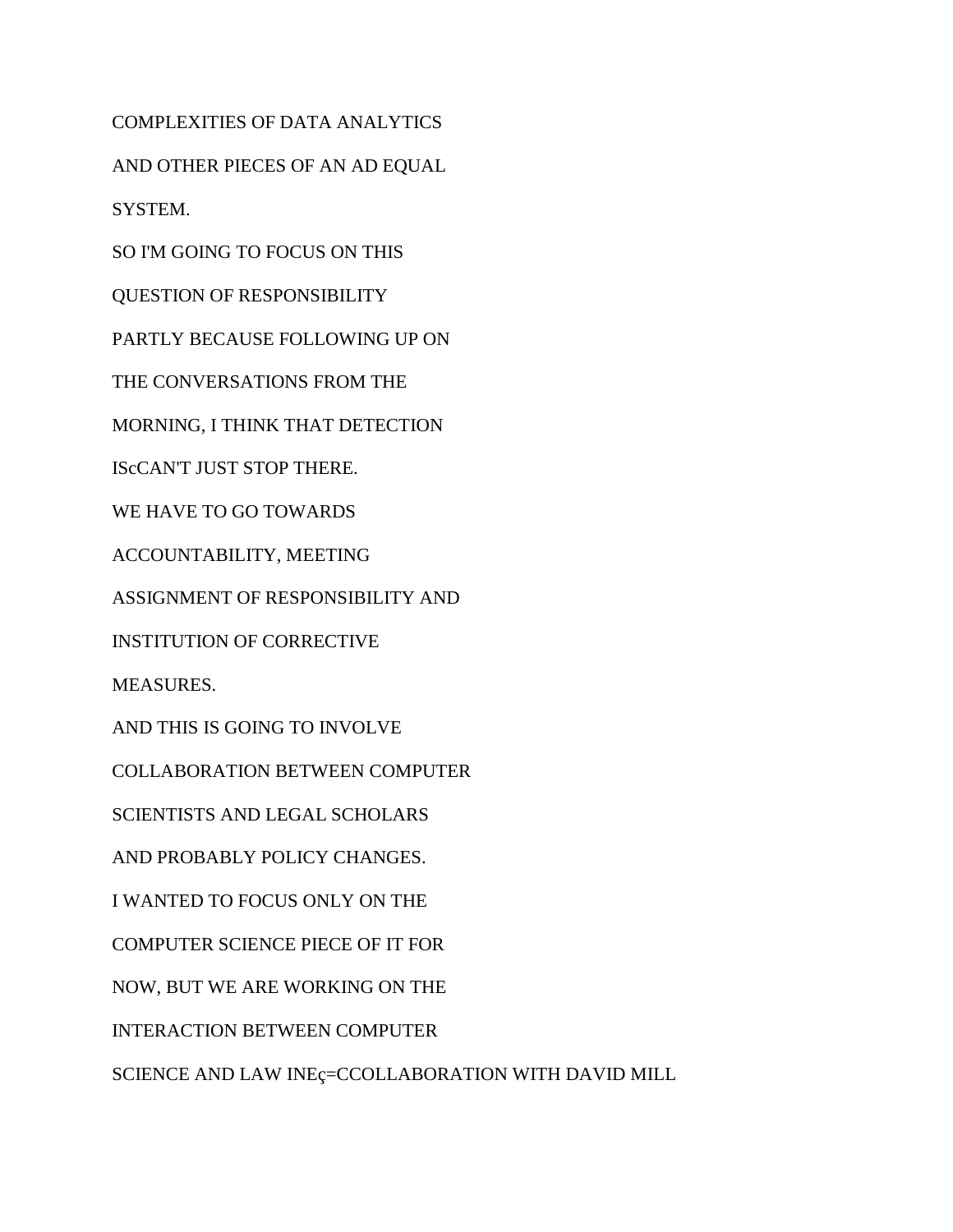BEGUN -- THIS IS WHERE JOB RELATED ADS WERE BEING SERVED IN NUMBERS IN SIMULATED MALE USERS. WE'RE TALKING ABOUT WHAT PARTY SHOULD BE RESPONSIBLE. ONE POSSIBILITY IS THAT GOOGLE'Síc PROGRAMMERS INTENTIONALLY TARGET IT THIS WAY. WE CONSIDER THAT TO BE HIGHLY UNLIKELY BUT NEVERTHELESS IT'S NOT SOMETHING WE CAN RULE OUT BECAUSE WE DON'T HAVE ENOUGH VISIBILITY OR ACCESS INTO THE SYSTEM THAT THEY USE INTERNALLY. ANOTHER POSSIBILITY IS THAT THE ADVERTISERS, THE SPECIFIC ADVERTISER, IN THIS CASE THE BARRETT GROUP THAT WAS ADVERTISING FOR THIS CAREER COACHING SERVICE, MIGHT HAVE INDICATED WHEN THEY SUBMITTED THEIR BID FOR THE AD THAT GOOGLE SHOULD SHOW THIS AD MORE TO MALE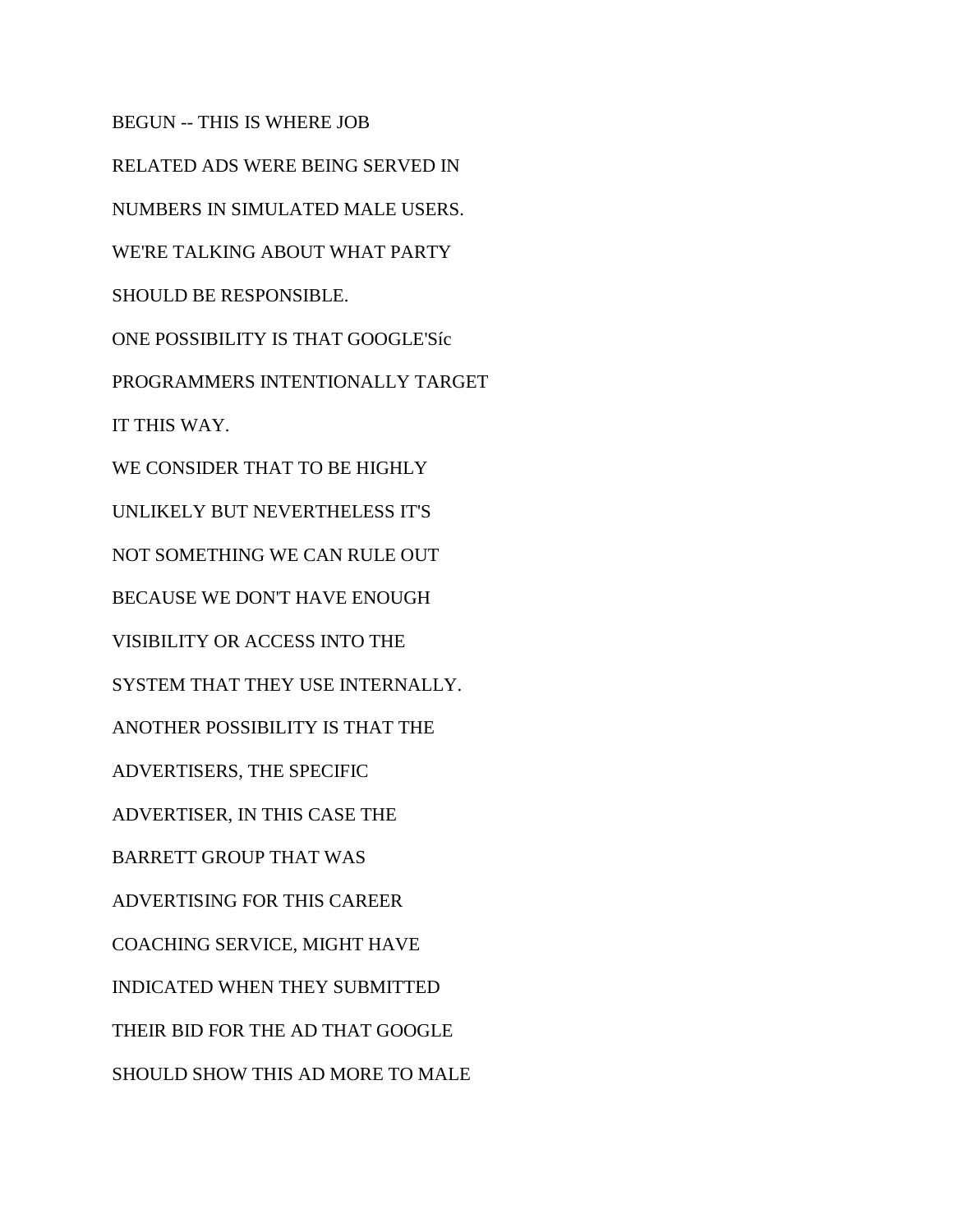USERS THAN TO FEMALE USERS, AND GOING MAY HAVE HONORED THAT REQUEST. A THIRD POSSIBILITY IS THAT PERHAPS THE BARRETT GROUP INDICATED THAT THE AD SHOULD BE SHOWN TO HIGH EARNERS. IN FACT, IN RESPONSE FROM QUESTIONS FROM THE JOURNALISTS AT PITTSBURGH GADGET THE BARRETT GROUP ACTUALLY SAID THEY WERE TARGETING USERS OVER THE ABLE OF 45 AND WHO EARN MORE THAN \$100,000 PAUSE THEY THOUGHT THAT WOULD BE AN APPROPRIATE GROUP TO TARGET FOR PEOPLE WHO WOULD WANT TO GO ONE LEVEL UP AND GO FOR THE 200K PLUS JOBS. IT COULD BE THESE HIGH EARNERS ARE MUCH MORE STRONGLY CORRELATED WITH THE:THAN THE FEMALE GENDER AND GOOGLE MAY HAVE INFERRED THAT AND THEN DECIDED THAT THEY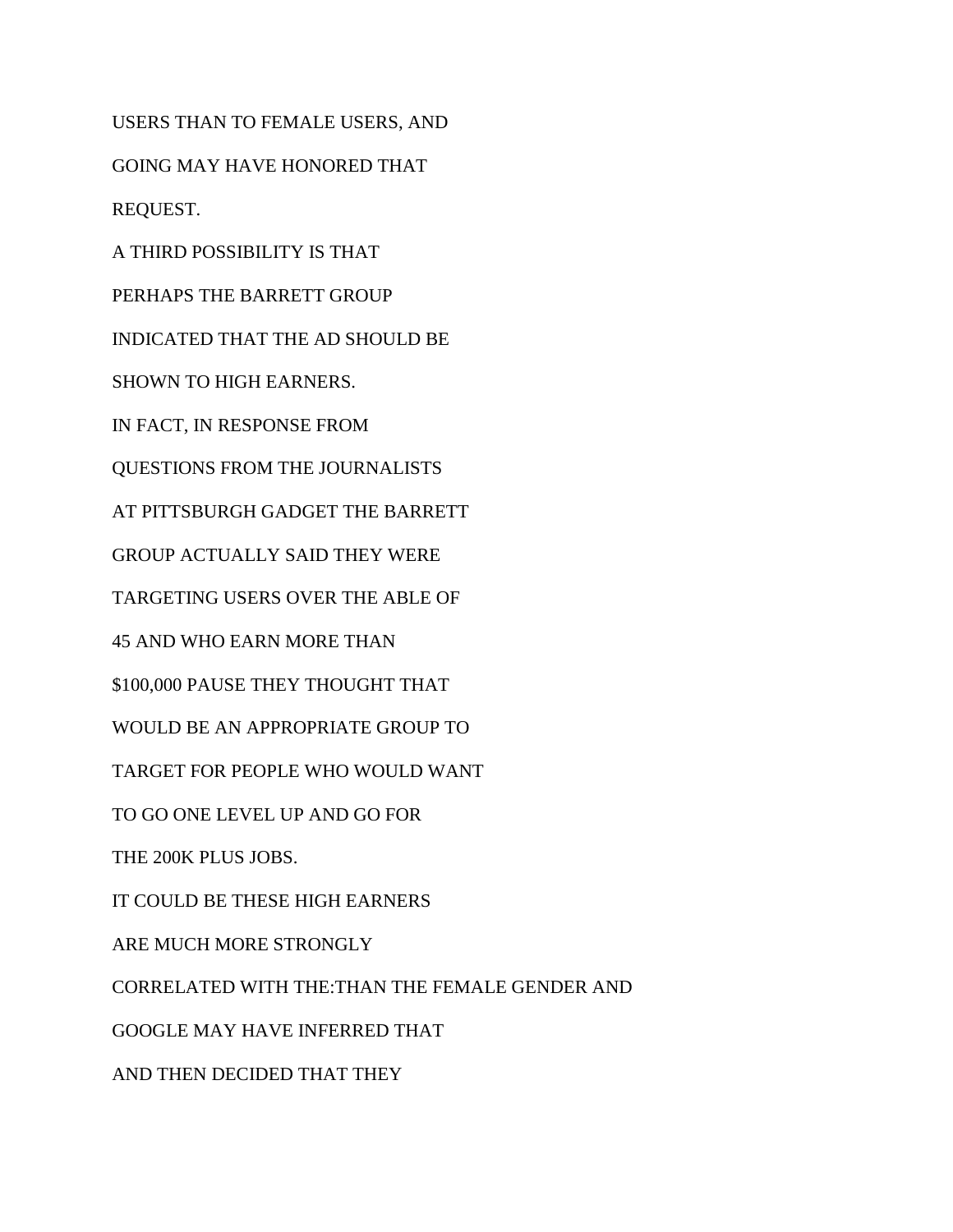SHOULD SEND MORE IMPRESSIONS OF THIS AD TO MALE USERS THAN TO FEMALE USERS. YET ANOTHER POSSIBILITY IS THAT OTHER ADVERTISERS MIGHT BE TARGETING THE FEMALE DEMOGRAPHIC MORE, AND THERE'S SOME EVIDENCE THAT FEMALE DEMOGRAPHIC IS TARGETED MORE BY ADVERTISERS. BECAUSE THEY MADE MORE PURCHASING DECISIONS, AND THOSE OTHER ADS MAY HAVE COME WITH HIGHER BID AMOUNTS WHICH TOOK UP THE SLOTS FOR THE FEMALE USERS AND THE MALES JUST GOT THE AD FROM THIS PARTICULAR SERVICE BECAUSE THEY WERE THE LEFT OVER UNTARGETTED, THERE WAS JUST MORE SLOTS AVAILABLE FOR THE MALE USERS. YET ANOTHER POSSIBILITY, AND THIS WOULD BE THE CASE OF MACHINE LEARNING INTRODUCING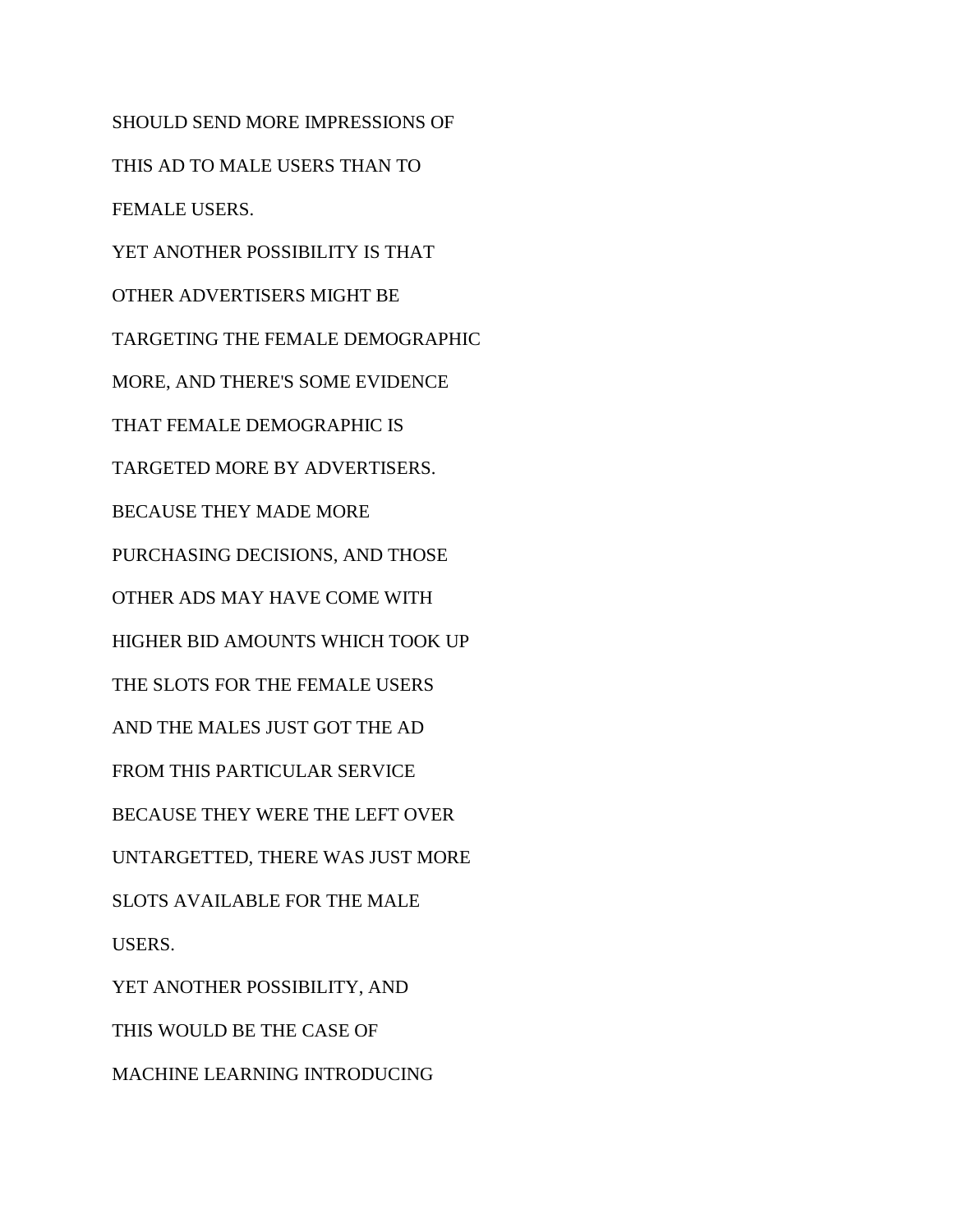DISCRIMINATION IS THAT GOOGLE'S INTERNAL SYSTEMS MAY HAVE OBSERVED THAT MORE MALE USERS ARE CLICKING ON THIS?v PARTICULAR AD THAN FEMALE USERS. AND SINCE MACHINE LEARNING SYSTEMS LEARNED FROM THESE KINDSw[y OF OBSERVATIONS AND THEY ARE TRYING TO OPTIMIZE FOR THE CLICK THROUGH RATE, THEY MAY HAVE SERVED MORE IMPRESSIONS TO THESE ADS TO THE MALE USERS. ALL OF THESE ARE HYPOTHETICAL SCENARIOS BECAUSE WE DON'T HAVE AVAILABILITY INTO THE SYSTEM TO DETERMINE WHICH OR ANY OF THESE SITUATIONS POSSIBLE EXPLANATIONSÑR[uñ IS THE REAL EXPLANATION. I WANTED TO HIGHLIGHT THIS TO EXPLAIN THE NUANCE OF THIS PROBLEM THAT THIS IS A VERY COMPLICATED PROBLEM. IF YOU WANT TO GO TOWARDS MAKING<4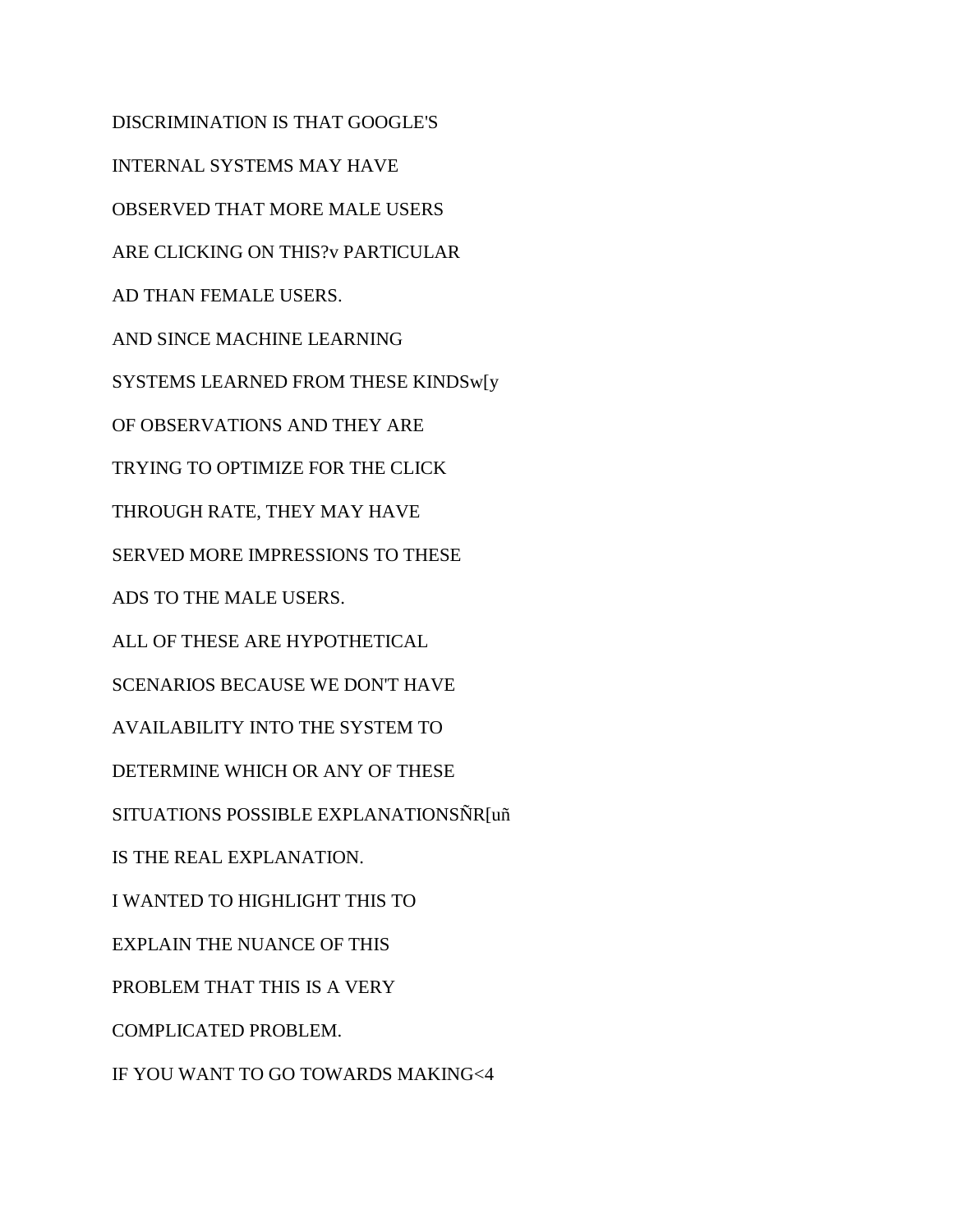SYSTEMS MORE ACCOUNTABLE IN THIS

SPACE, THEN THE RESEARCHERS WILL

NEED ADDITIONAL ACCESS TO THE

INTERNS OF THE SYSTEM.

SO BEING ABLE TO WORK NOT JUST

FROM THE OUTSIDE LIKE WE HAVEéKTHIS WORK AND ROXANA WILL TALKER

ABOUT THIS IN HER WORK.

THE PEOPLE WHO HAS ACCESS AND

PROACTIVELY TESTING THEIR÷XSYSTEMS.

THAT ADDITIONAL STEPS WILL BE

VERY CRUCIAL TOWARDS PROACTIVE

DETECTION OF VIOLATIONS AS WELL

AS IDENTIFYING RESPONSIBILITY.

THAT'S SOMETHING THAT I URGE

THIS COMMUNITY TO GO1p TOWARDS AND

IT'S OPEN CALL TO WORK WITH

RESEARCHERS LIKE US TO WORK ON

PROBLEMS LIKE THIS FORM THAT ARE

SOCIALLY IMPORTANT.

LET ME STOP HERE WITH THE

SUMMARY THAT WHAT THIS BODY OF

WORK AD FISHER AND PREVIOUS

RESULTS THAT INTRODUCES THE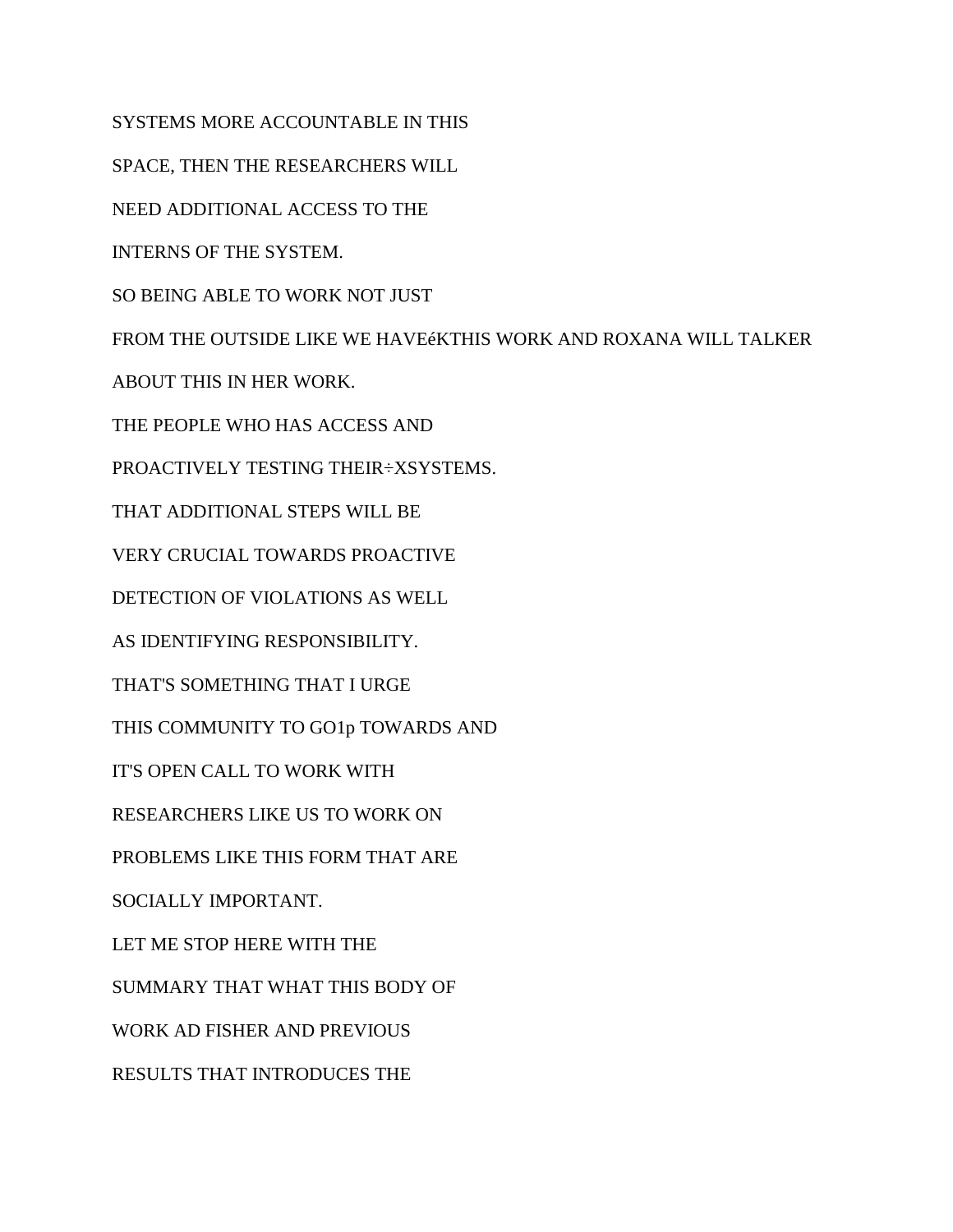METHODOLOGY BRINGS RIGOROUS

EXPERIMENTAL DESIGN IDEAS TO

THIS RESEARCHóÑe# AREA WHICH LETS US

DISCOVER CAUSAL EFFECTS WHICH

IT'S REALLY THE DIFFERENCE IN

GENDER WHICH CAUSE THE

DIFFERENCE OF JOB-RELATED ADDS

BEING TARGETED WITH

STATISTICALLY SIGNIFICANCE.

WITH CONFIDENCE IT'S NOT JUST A

FLUKE OBSERVATION BUT IT'S

REALLY HOW THE SYSTEM IS

BEHAVING.

AND A THIRD KIND OF CONTRIBUTION

HERE IS TO BRING AUTOMATION THAT

ALLOWS US TO DISCOVER THESE

KINDS OF EFFECTS AT SCALE.

AND THIS

COMBINATION WAS THEFIRST IN OUR WORK AND THEN THE

COMMUNITY HAS WITHDRAWN AND

DEVELOPED IT IN MANY DIFFERENTtGDIMENSIONS.

SO WE FOUND EVIDENCE OF

GENDER-BASE DISCRIMINATIONED.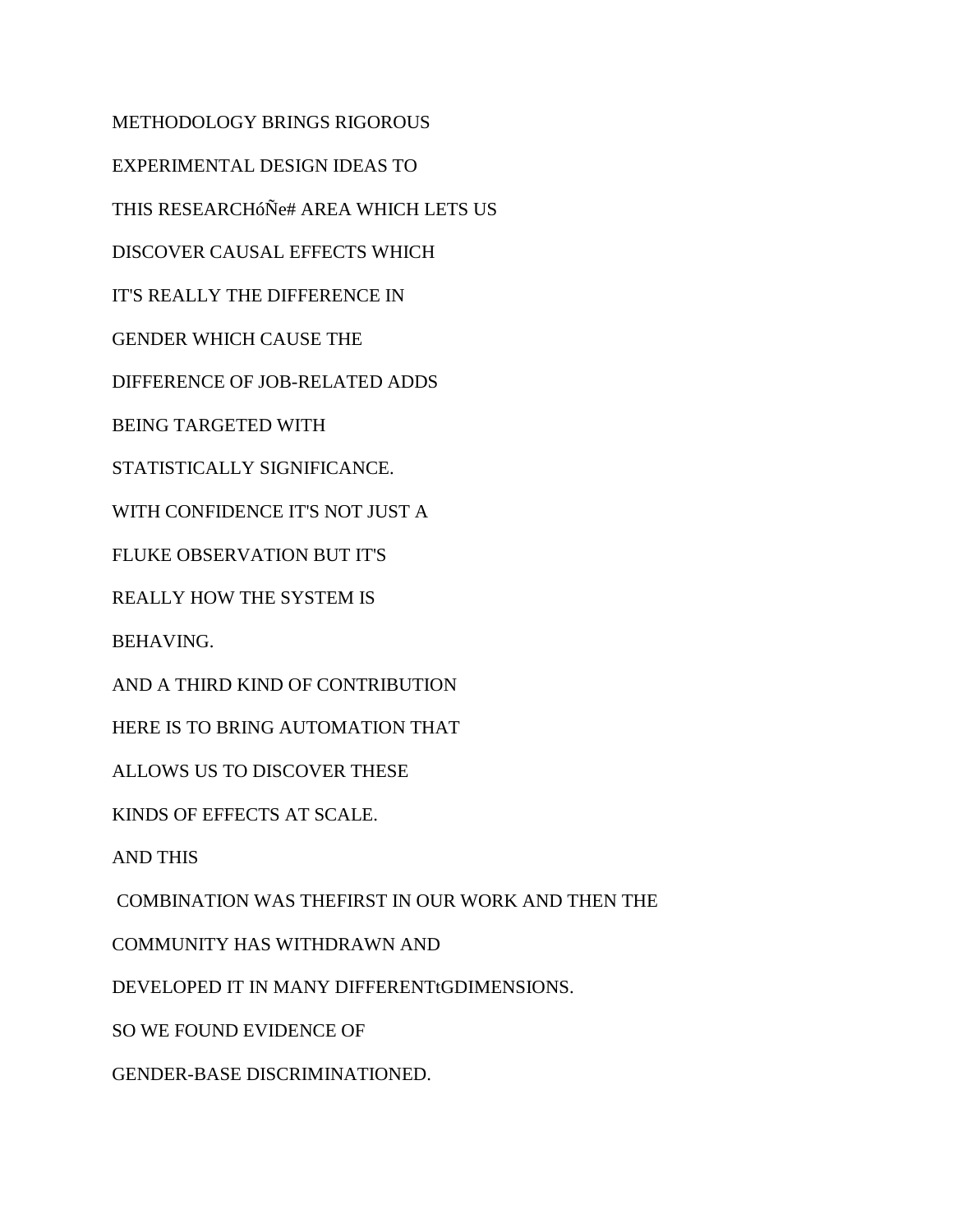THAT WAS ONE SPECIFIC HIGHLIGHT AND THE OTHER HIGHLIGHT HOW BROWSING RELATED WEBSITES HAVE AN EFFECT IN PARTICULAR SUBSTANCE ABUSE, BROWSING SUBSTANCE ABUSE WEBSITES RESULT IN REHAB ADS BEING TARGETED. THE TWO OPEN QUESTIONS THAT I WANT US TO OPEN UP FOR DISCUSSION AND THESE ARE ACTIVE AREAS OF RESEARCH IN THIS AREA IS HOW WIDE SPREAD IS THIS DISCRIMINATION AND HOW DO WE GO FROM HERE TO ASSIGNING RESPONSIBILITY. AS A COROLLARY, I WOULD LIKE TO EMPHASIZE THAT ADDITIONAL ACCESS TO THE INTERNS OF THE SYSTEMS, PEOPLE WITH ACCESS WORKING WITH SUCH PEOPLE IS GOING TO BE HIGHLY CRUCIAL TOWARDS THAT. THANK YOU VERY MUCH. >> THANK YOU ANUPAM AND MICHAEL.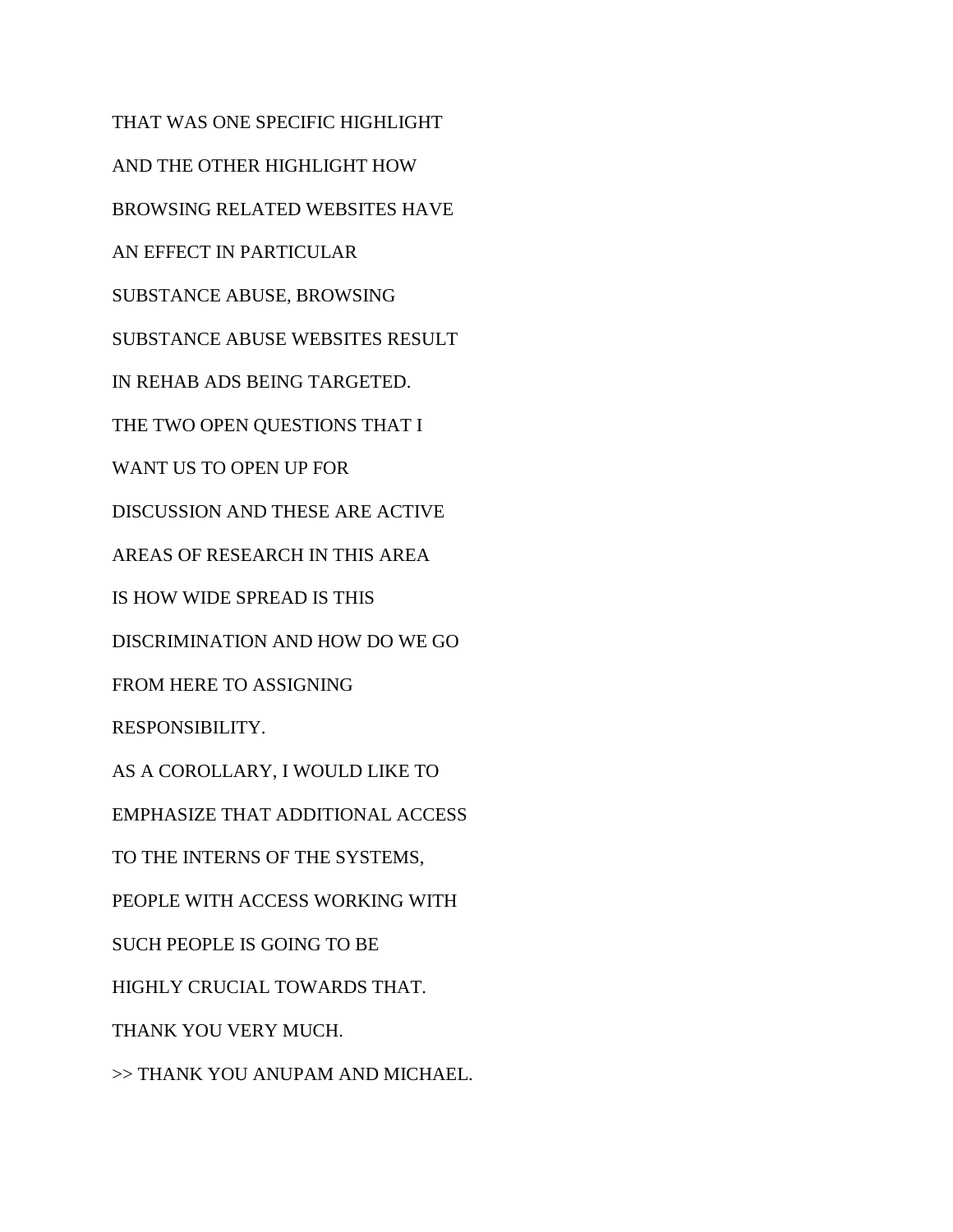NOW WE'RE GOING TO HEAR FROM ROXANA GEAMBASU SUNLIGHT FINE GRAINED TARGETING DETECTION AT SCALE WITH STATISTICAL CONFIDENCE. >> HELLO EVERYONE. I'M VERY HAPPY TO BE HERE. I WILL NOW TELL YOU ABOUT SOME TOOLS THAT WE ARE BUILDING AT COLUMBIA TO INCREASE THE WEB'S TRANSPARENCY AT LARGE SCALE. TO MOTIVATE OUR WORK, I'LL START WITH AN EXAMPLE THAT SHOWS JUST HOW OPAQUE TODAY'S WEB IS. AND YOU P@DBABLY ALREADY KNOW THAT G MAIL USES E-MAILS IN ORDER TO TARGET ADS. BUT YOU KNOW THE KEY WORDS ARE INFERENCES DRAWN FROM THESE E-MAILS ARE BEING USED TO TARGET YOU SPECIFICALLY. I'LL TEST TO SEE HOW AWARE YOU ARE OF HOW YOU'RE BEING TARGETED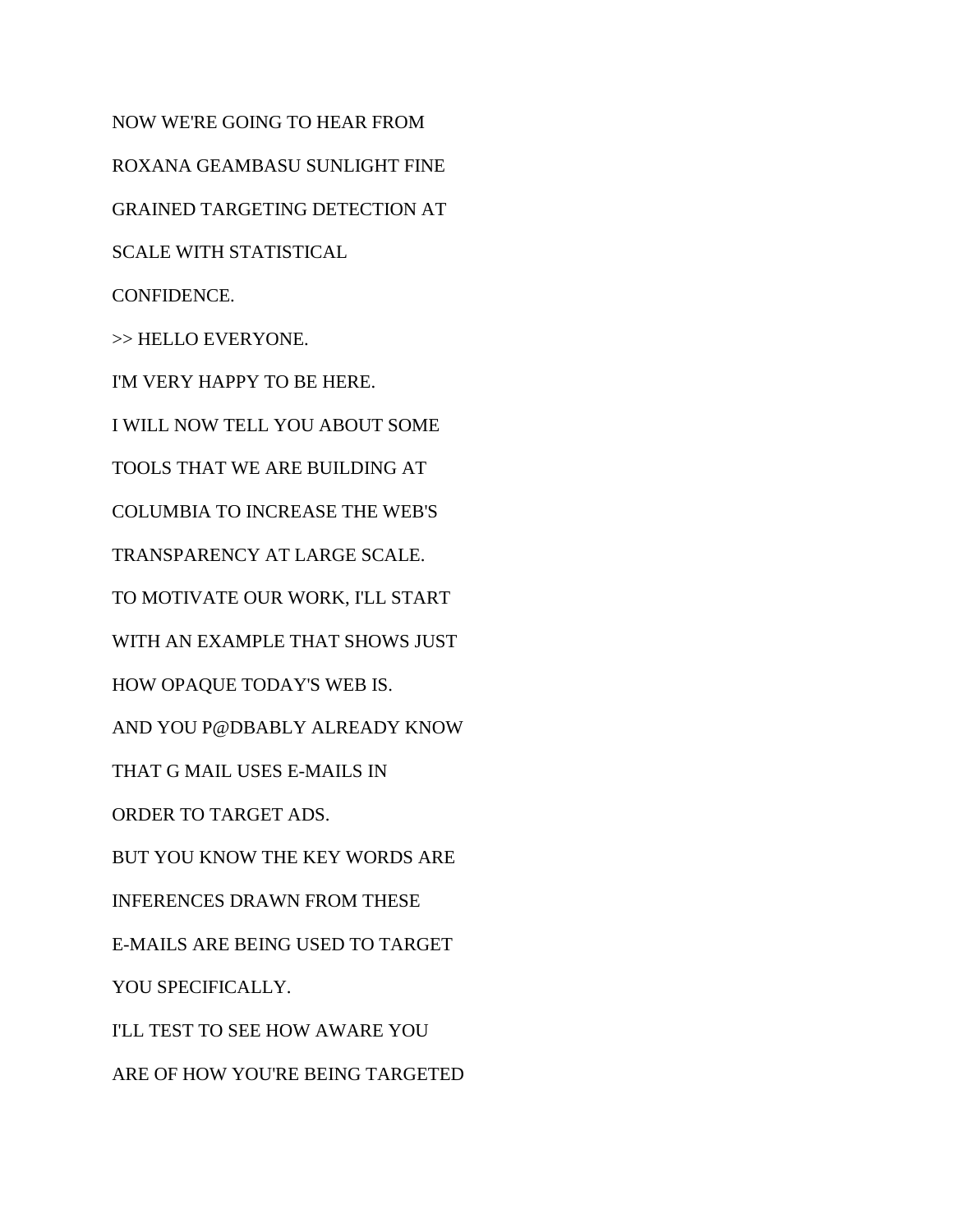BY SHOWING YOU SOME EXAMPLES THAT WE GOT FROM AN EXPERIMENT. WE CREATED THIS G MAIL ACCOUNT AND POPULATED IT WITH A BUNCH OF VERY SIMPLE TOPIC E-MAILS. HERE ON THE LEFT-HAND SIDE FIVE OF THOSE E-MAIL ARE ABOUT 300 THAT WE CREATED. ON THE, AFTER THAT WE RETRIEVED ADS THAT G MAIL SHOWED IN THIS ACCOUNT. I'M SHOWING HERE ON;. THE RIGHT-HAND SIDE ADS OUT OF 20,000 WE GOT. THIS IS A PRETTY LARGE SCALE EXPERIMENT. WHAT I WANT TO DO IS TO CHALLENGE YOU GUYS TO TELL ME WHAT EACH AD IS TARGETING. SO FOR EXAMPLE WHAT ISTARGET. WHICH OF THE E-MAILS? WHAT DO YOU THINK? JUST QUICKLY.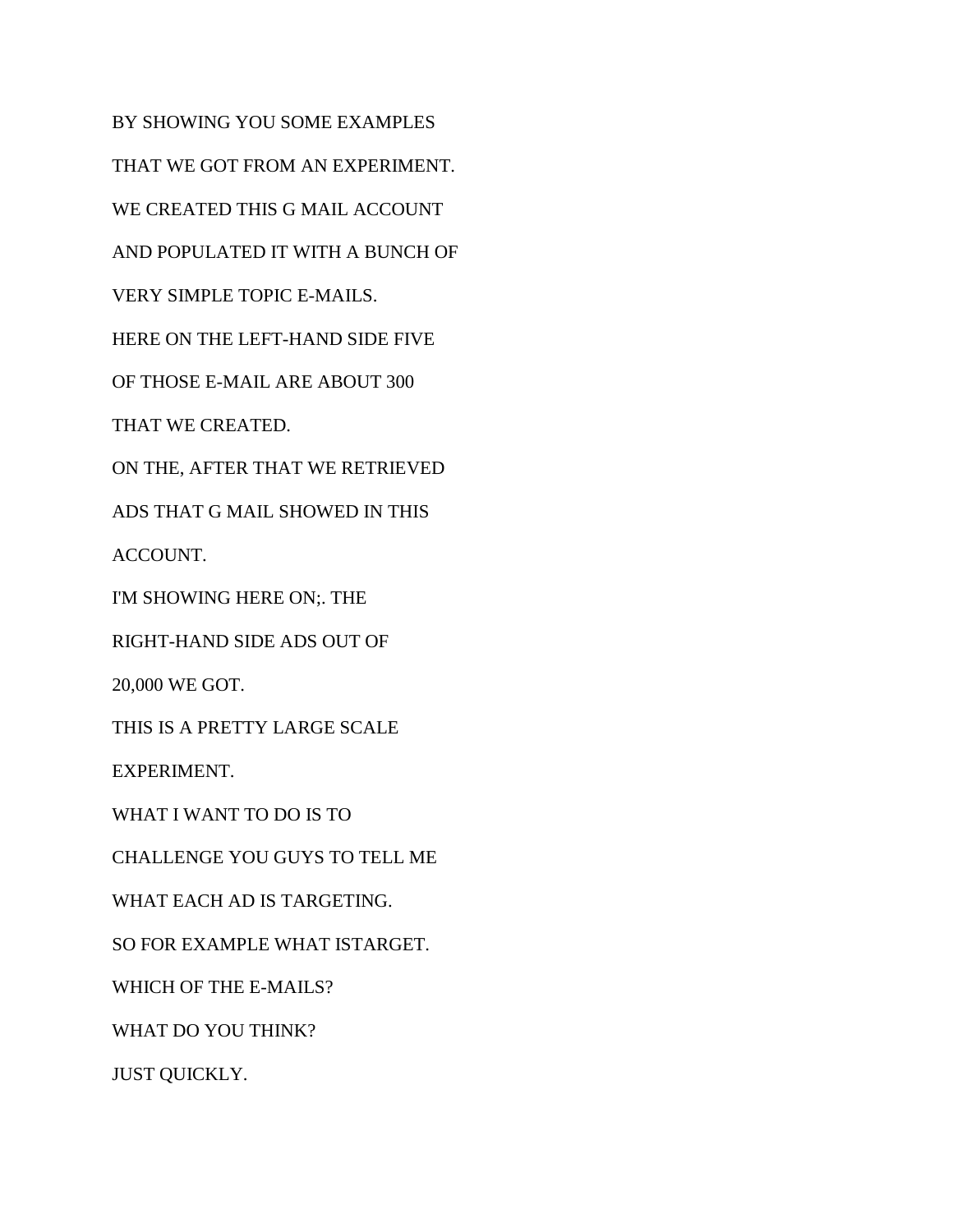WHATEVER COMES TO MIND.

VACATION.

WELL, IT ACTUALLY TURNS OUT THAT

AD ONE TARGETS THE

PREGNANCY-RELATED E-MAIL.

IT'S PRETTY HARD TO TELL, RIGHT.

NOTHING IN THE AD TELLS YOU

ANYTHING ABOUT HOW IT'S ACTUALLYTARGETED.

WHAT ABOUT AD TWO.

IT'S ABOUT A HOTEL.

WHAT ISÑñ THIS ONE TARGETED?

I'M SORRY.

YOU GOT IT RIGHT.

THAT'S EXACTLY RIGHT, THE

HOMOSEXUALITY-RELATED E-MAIL.

AGAIN IT'S STILL PRETTY HARD TO

TELL.

IT'S NOT JUST ABOUT TARGETING OF

ADS ON GMAIL THAT'S HARD TO

DISCERN, EVERYTHING IS OBSCURE

ON THE WEB.

FOR EXAMPLE THEY'VE GOT BROKERS

APPARENTLY ARE USING, YOU KNOW,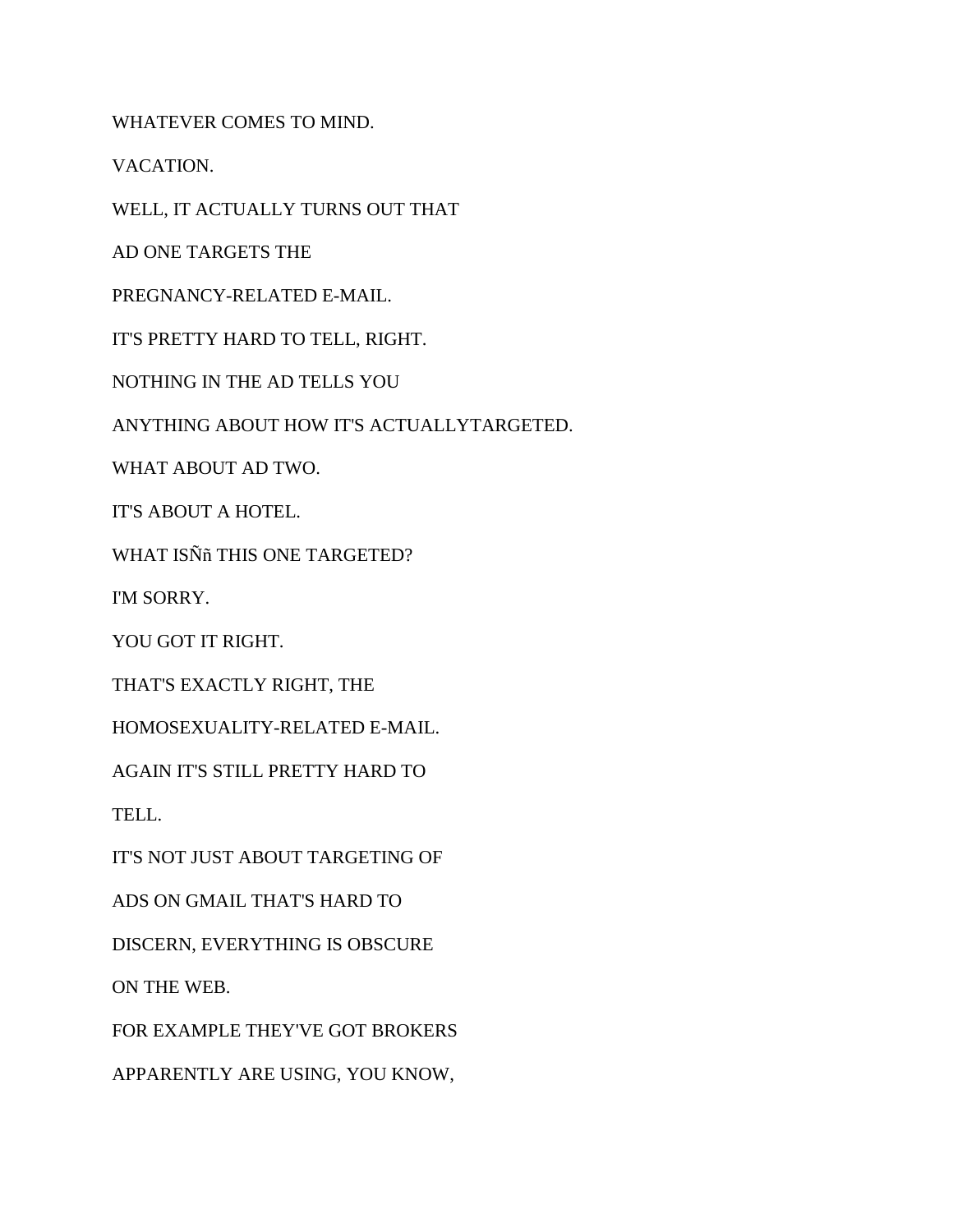CAN TELL WHEN YOU'RE SICK OR DEPRESSED AND APPARENTLY SELL THIS INFORMATION. OR SOME CREDIT COMPANIES FOR EXAMPLE ARE TRYING APPARENTLY NOW TO USE FACEBOOK INFORMATION IN ORDER TO DECIDE WHETHER OR NOT TO GIVE OUT A LOAN. YOU KNOW, YOU MAY HAVE HEARD OF THESE THINGS FROM THE MEDIA JUST LIKE I DID, BUT DO YOU KNOW THAT WHEN, WHETHER THESE THINGS ARE ACTUALLY HAPPENING, TO WHAT DEGREE AND HOW THOSE THINGS AFFECT YOU. I BET NOT, PEOPLE DON'T KNOW TOO MUCH ABOUT THESE THINGS. WELCOME TO THE DATA-DRIVEN WEB. MEDIA OF WEB SERVICES AND THIRD PARTIES COLLECT HUGE AMOUNTS OF INFORMATION ABOUT US, YOUR LOCATION, EVERY SITE, EVERY VISIT, EVERY CLICK YOU HOCKEY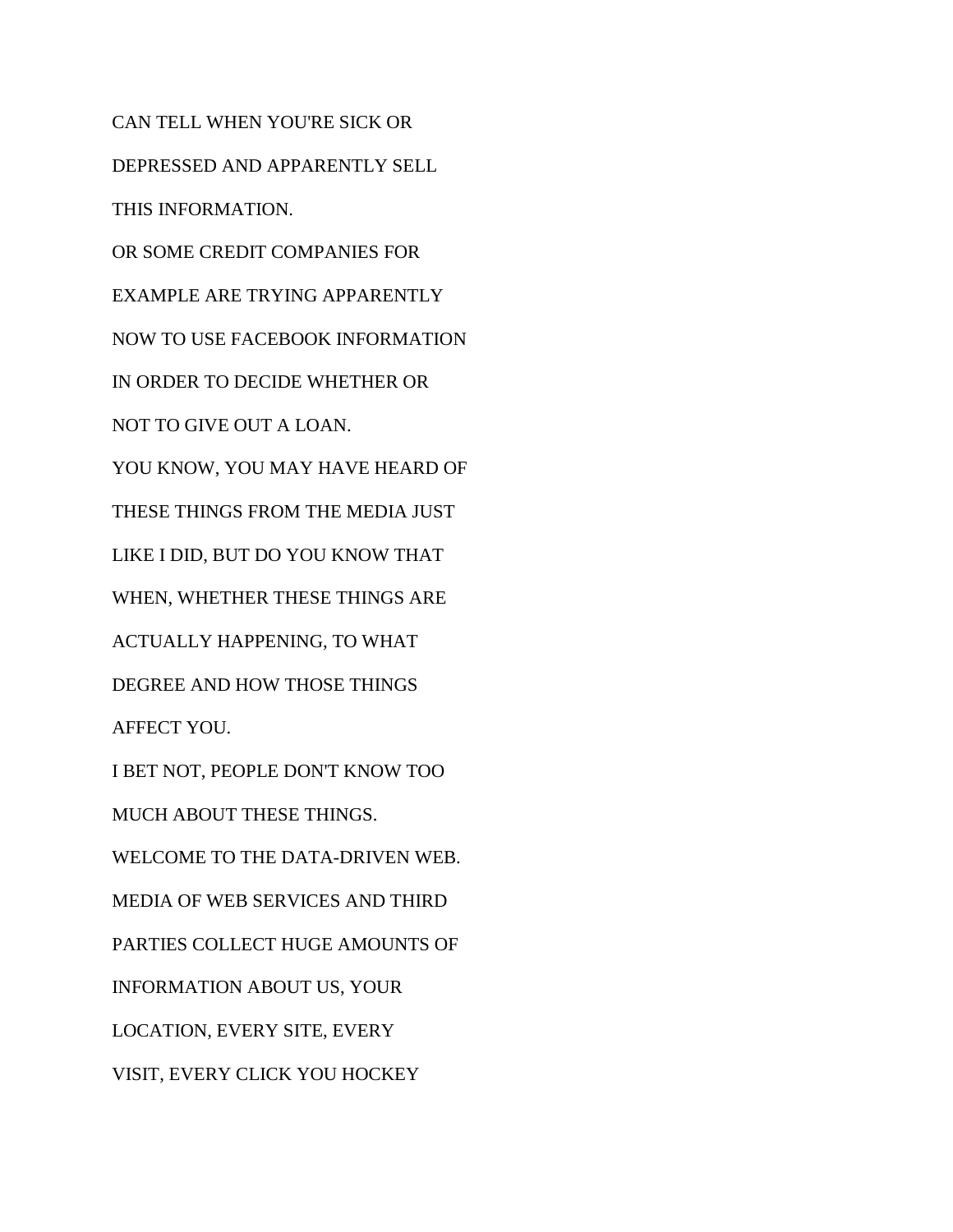AND -- CLICK AND SO ON.

THEY LEVERAGE THIS FOR

INFORMATION.

SOME IN LINE WITH OUR INTERESTS.

FOR EXAMPLE WE LIKE PANDORA

RECOMMENDATIONS BUT OTHER USES

MAY NOT BE SO BENEFICIAL FOR US.

THE BIG PROBLEM IS WE HAVE

ABSOLUTELY NO VISIBILITY INTO

WHAT HAPPENSTHIS HUGE COMPLEX WEB DATA

ECOSYSTEM.

WE HAVE ACCESS TO RAW DATA.

FOR WHAT PURPOSES ARE THEY USING

IT.

IS THIS GOOD OR BAD FOR US.0.p#¦

HOW DO THEY USES AFFECT US

REALLY.

IT'S NOT JUST THE END USERS THAT

DON'T KNOW HOW TO ANSWER THESE

QUESTIONS, BUT SOCIETY AS A

WHOLE HAS A HARD TIME ANSWERING

THESE QUESTIONS AND

YOU HAVE TO SEE AS WELL FROM MY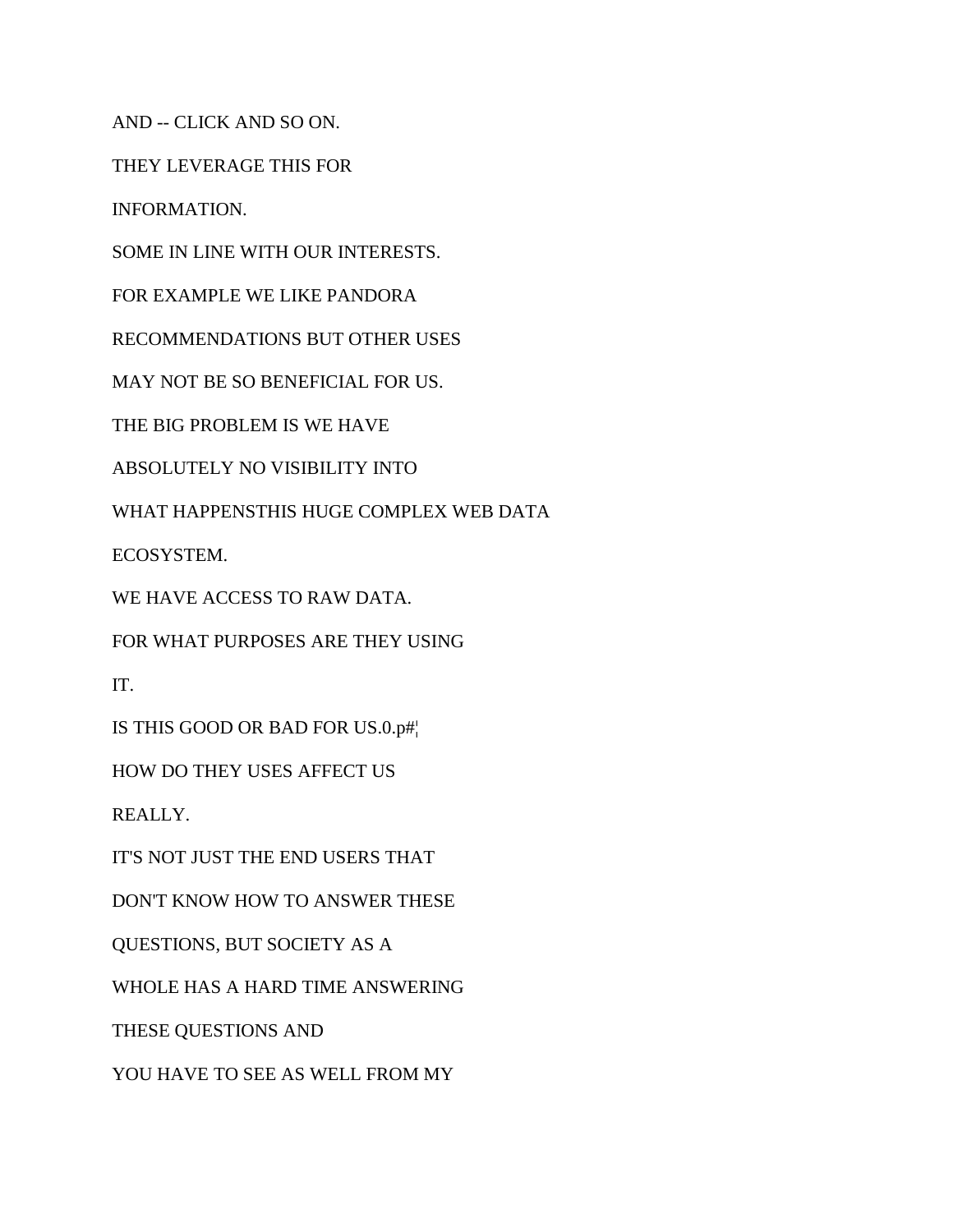COMMUNICATIONS WITH THEM.

AND THAT'S VERY DANGEROUS

BECAUSE OBSCURITY AND LACK OF

OVERSIGHT CAN LEAD TO ABUSES

EITHER INTENTIONAL OR NOT T SO

IN -- NOT.

SO IN MY GROUP AT COLUMBIA WE'REçPWHICH WE CALL TRANSPARENTY

INFRASTRUCTURE THAT SHOULD LIGHT

INTO THIS DARK DATA DRIVEN WEB.

OUR GOAL IS TO BUILD REALLY

LARGE SCALE INFRASTRUCTURES THAT

CAN GO OUT THERE ON THE WEB AND

TRACK THEAND REVEAL IT, OWE THAT ON ONE

HAND WE CAN INCREASE USERS'

AWARENESS WHAT HAPPENS TO THEIR

DATA ON-LINE AND ON THE OTHER

HAND INCREASE, EMPOWER PRIVACY

WATCHDOG SUCH AS THE FEDERAL

TRADE COMMISSION TO AUDIT WHAT

WEB SERVICES ARE DOING WITH THE

DATA AND KEEP THEM ACCOUNTABLE

FOR THEIR ACTIONS.

AND OVER THE PAST SEVERAL YEARS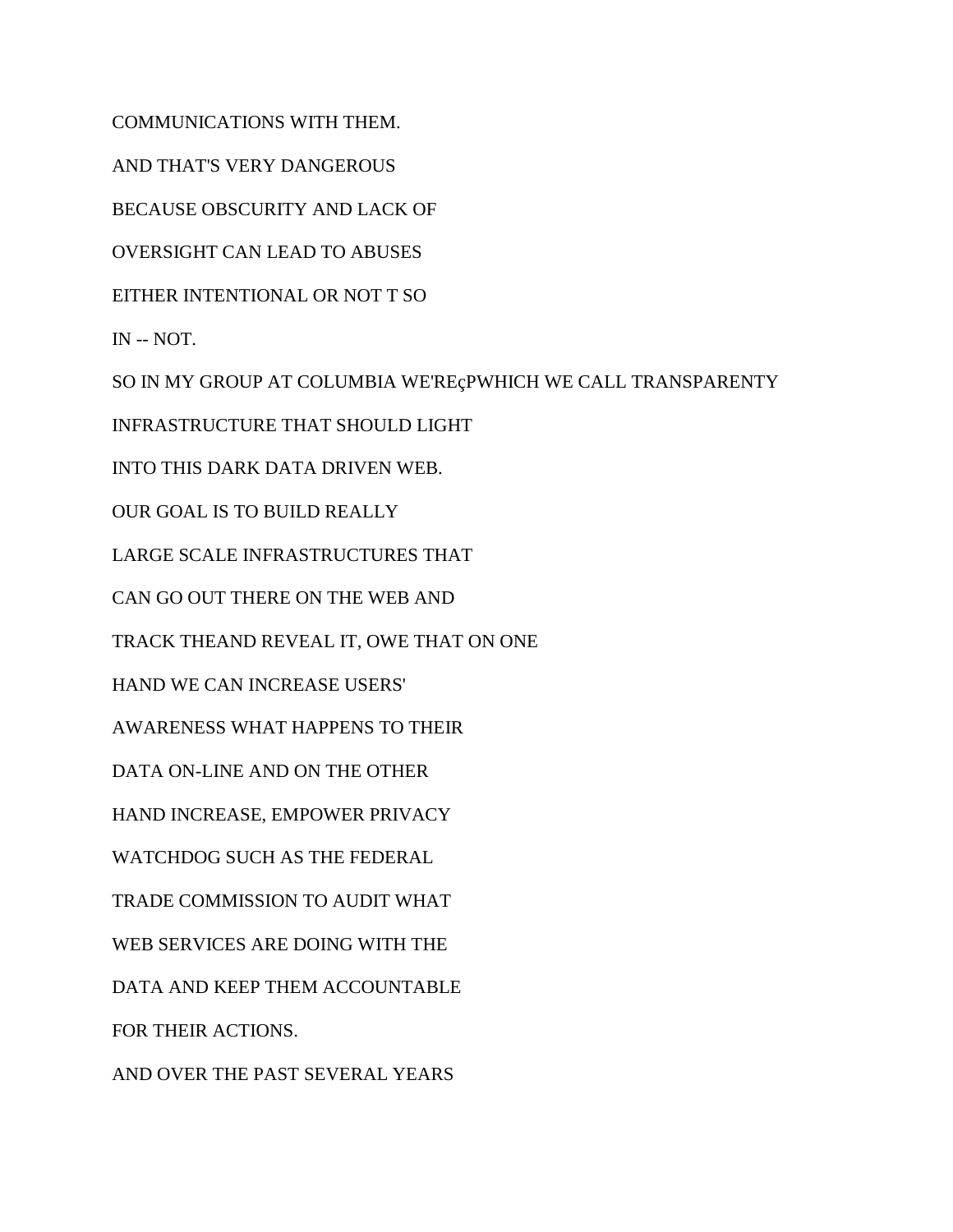WE'VE BEEN BUILDING A NUMBER OF

THESE TRANSPARENCY

INFRASTRUCTURES AND WE'RE

CONTINUING TO DO SO NOW.

AND I'LL TELL YOU ABOUT JUST ONE

OF THESE 249ONE OF -- IN THE REMAINING TIME

JUST ONE OF THESE STRUCTURES.

THE DOMAIN INFRASTRUCTURE THAT

WE'VE BUILT.

BEFORE I DO THAT, I WANT TO

ACKNOWLEDGE MY STUDENTS AND

COLLABORATORS WITHOUT WHOM

OBVIOUSLY I WOULDN'T BE STANDING

HERE TELLING YOU ABOUT THESE

SYSTEMS.

SO WHAT'S SUNLIGHT.

IT'S A GENERIC SYSTEM USED FOR

THE SPECIFIC PURPOSE OF

TARGETING AND PERSONALIZATION.

IT DETECTS WHICH SPECIFIC DATAAL

ABOUT THE USER SUCH AS E-MAIL

SEARCHES OR VISITED WEBSITES.

ARE BEING USED TO TARGET WHICH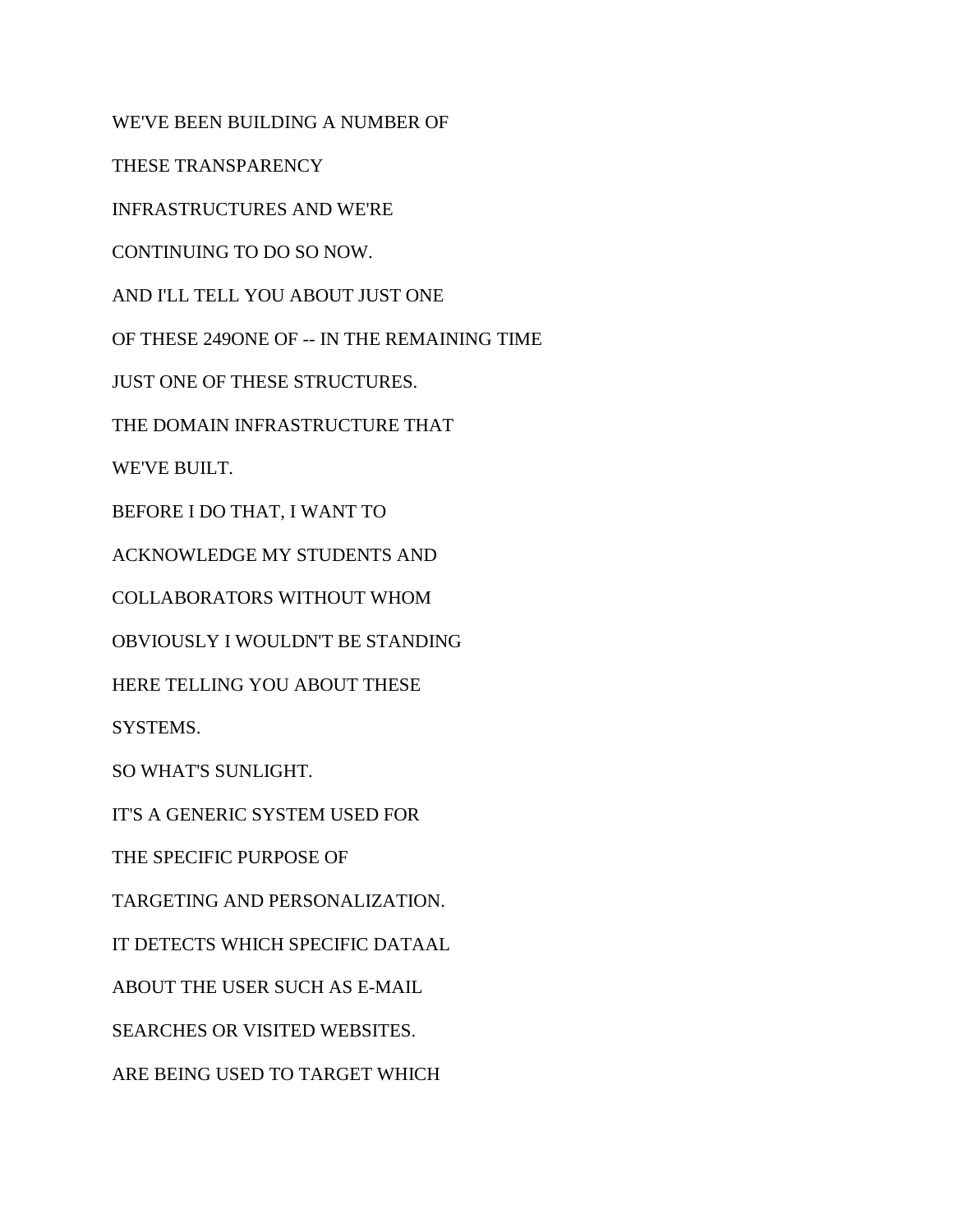SERVICE OUTPUTS SUCH AS ADS, RECOMMENDATIONS OR PRICES. THE ADS THAT I SHOWED YOU AT THE BEGINNING OF THE TALK THEY'RE TARGETING WAS DISCOVERED BY SUNLIGHT HAS THREE UNIQUE PROPERTIES IN THEIR COMBINATION COMPARED TO EVERYTHING ELSE THAT EXISTS. IT IS PRECISE, SCALABLE AND VERY APPLICABLE. WE'VE ALREADY TRIED IT WITH GREAT SUCCESS TO REVEAL TARGETING OF GMAIL ADS, ADS ON ARBITRARY WEBSITES. RECOMMENDATIONS ON AMAZON AND YOUTUBE AND PRICES ON VARIOUS TRAVEL WEBSITES. NOT ALL OF THESE HE CAN --EXPERIMENTS ARE IN OPEN DOMAIN. SOME OF THESE WORK WITH HIGH PRECISE AROUND 95%. IT IS INTUITIVE.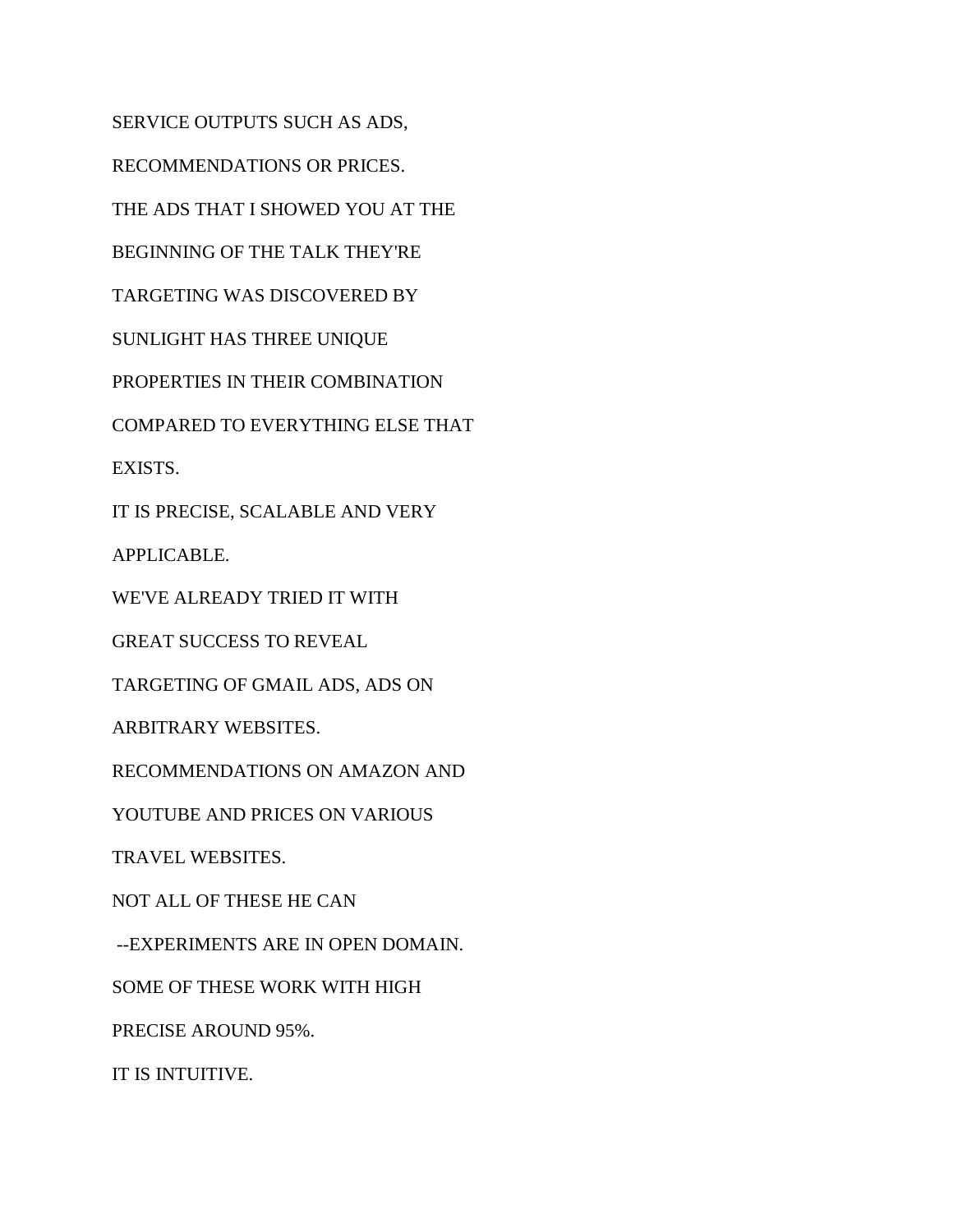SUNLIGHT IS FIRST TARGETING BY CORRELATINGpq USERS' INPUTS WITH E-MAILS SUCH AS SERVICE OUTPUTS LIKE ADS BY PERFORMING E-MAILS ON ACCOUNTS WITH DIFFERENTIATED USERS INPUTS. WE CAN ACTUALLY MAKE THE LINK FROM CORRELATION TO CAUSATION IF WE CONTROL HOW THOSE INPUTS ARE>[:L¦ PLACED IN THE ACCOUNTS. LET ME SHOW YOU AN EXAMPLE QUICKLY JUST TO ILLUSTRATE THIS

PROCESS.

SO REMEMBER THE ADS THAT I

SHOWED YOU AT THE BEGINNING OF

THE TALK.

I'LL SHOW YOU HOW SUNLIGHT MIGHT

HAVE DETECTED

LET ME FIRST SIMPLIFY THE

EXAMPLE.

LET'S KEEP JUST THREE E-MAILS

AND ONE AD.

LET'S DITCH THE CONTENTS OF THE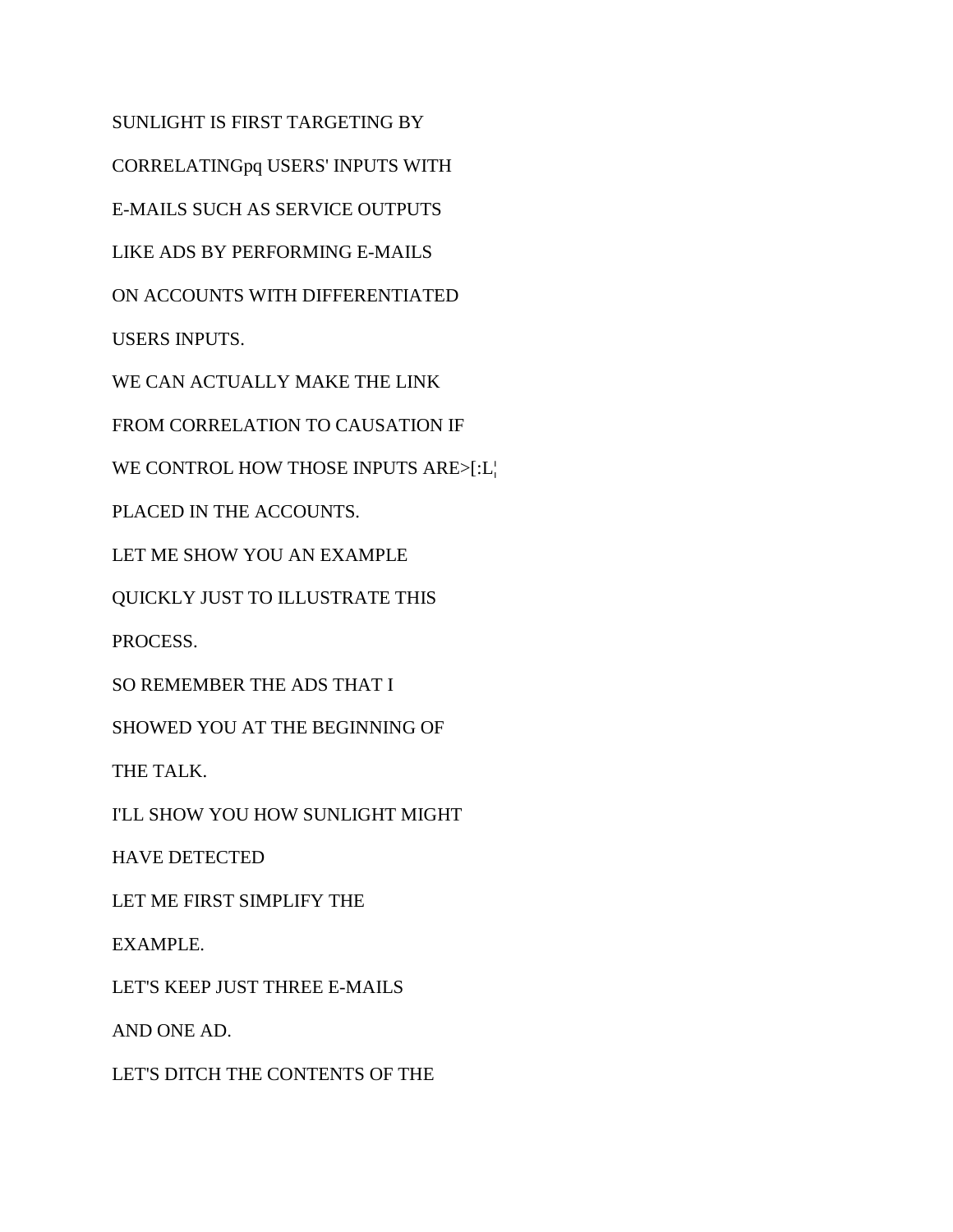E-MAILS AND ADS.

SO WHAT WE HAVE IS A MAIN

ACCOUNT THAT CONSISTS OF

E-MAILS, E1, E2 AND E3.

THESE ACCOUNTS IS AD ONE.

WHAT WE WANT TO DO IS TO EXPLAIN

THE TARGET IN AD 1 ON THESE, ONE

OR A COMBINATION OF THESE THREE

E-MAILS.

WHAT WHOLE DO IS THREE THINGS.

FIRST, WE CREATE A SET OF EXTRA

ACCOUNTS.

WE CALL THESE SHADOW ACCOUNTS,

SAY THREE, THREE ACCOUNTS.

AND POPULATE THEM WITH DIFFERENT

SUBSETS OF THE/c E-MAILS.

WE DO THIS IN A RANDOMLY SO THE

PLACEMENT OF THE E-MAILS INTO

THE:jh6P(áeEÑ IS RANDOM, IS DONE

RANDOMLY, INDEPENDENT OF ANY

OTHER VARIABLE.

SECOND, WE COLLECT ADS FROM THE

SHADOW ACCOUNTS AND YOU KNOW SAY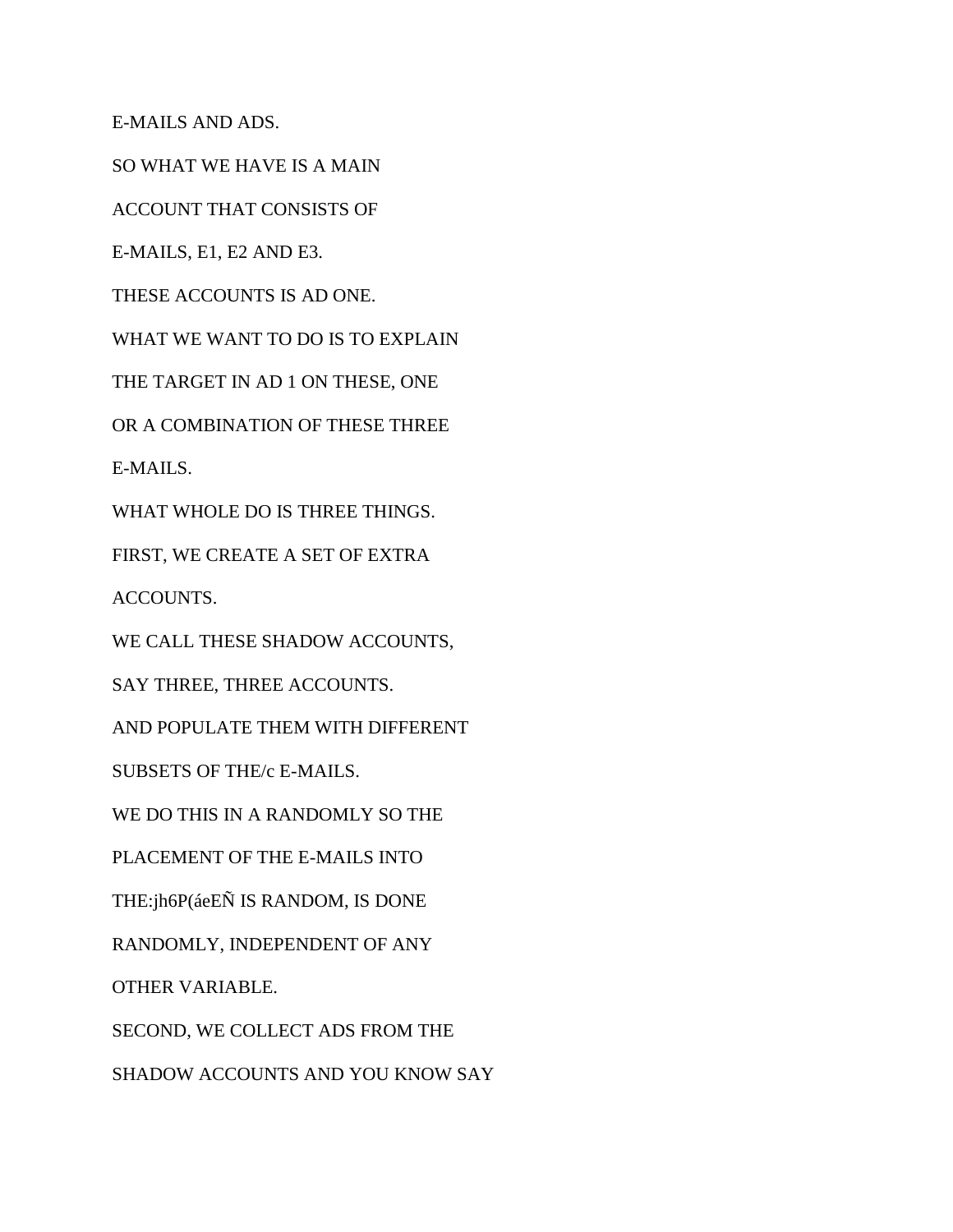FOR EXAMPLE IN THIS EXAMPLE, THAT SHADOW ACCOUNTS TWO AND THREE OBSERVE AD ONE BUT ONE ACCOUNT DOESN'T. THIRD WE ANALYZE THESE OBSERVATIONS AND YIELD THE TARGETING PREDICTION. AND IN THIS CASE THE MOST NATURAL PREDICTION THAT WE WOULD REACH IS THAT AD 1 TARGETS E-MAIL 3 BECAUSE THE E-MAIL APPEARS IN E-MAIL 3 BUT NEVER IN ACCOUNTS WITH E-MAIL 3. THAT'S KIND OF HOW SUNLIGHT WORKS. NOW THERE'S AN IMPORTANT DISTINCTION THAT I'D LIKE TO MAKE WHICH IS THAT THE FIRST TWO PAGES OF THIS PROCESS POPULATING SHADOW ACCOUNTS WITH SUBSTANCE OF THE E-MAILS AND COLLECTING ADS FROM THEM ARE SERVICE SPECIFIC.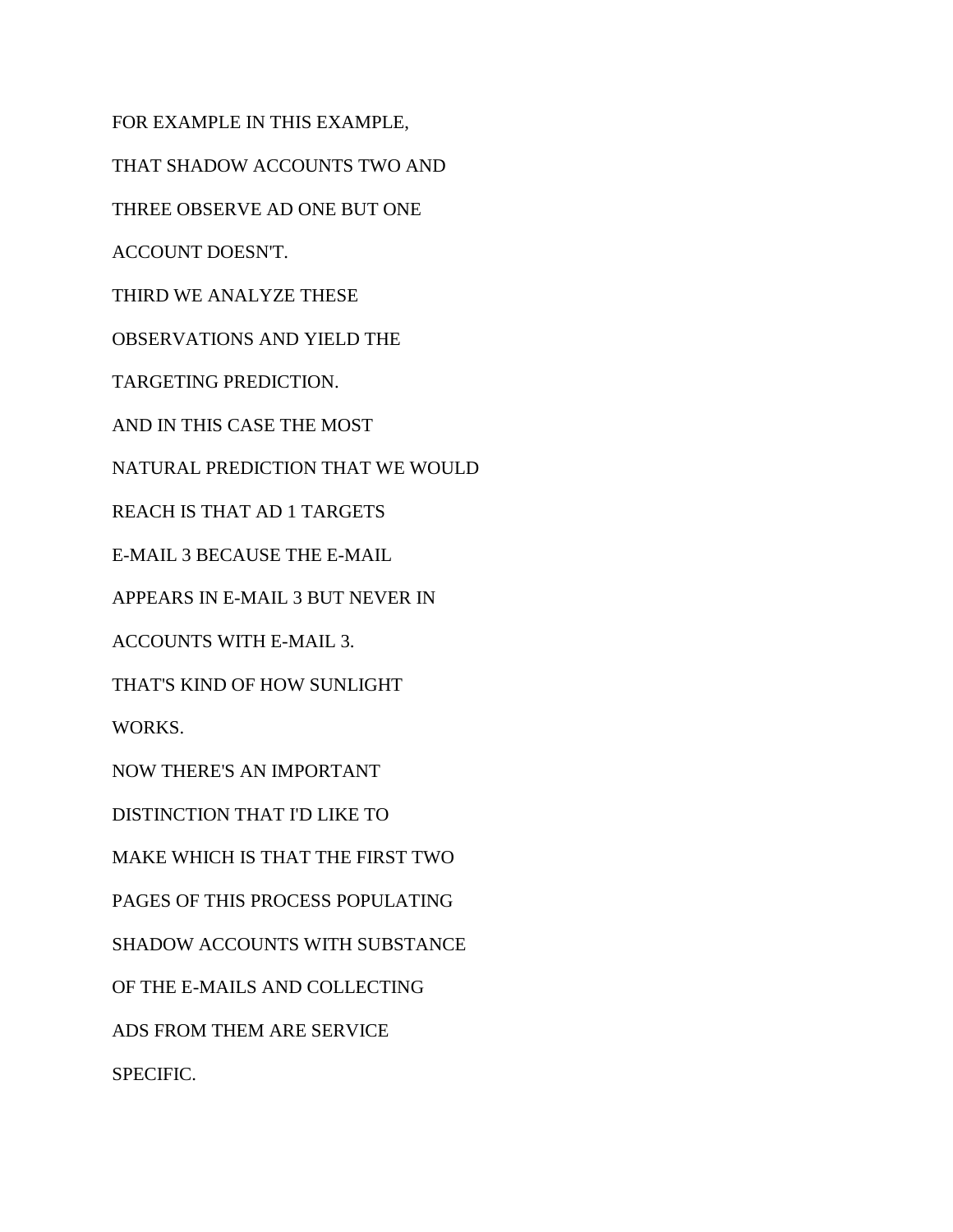IN PARTICULAR IN SUNLIGHT KIND

OF MINDLESS PRETTY SYMBOL,

SIMPLISTIC, WE JUST DO SOME ODD

MAKES.

THE -- ODD MAKES.

TO YIELD THE TARRING PREDICTION

IS INTELLECTUAL CHALLENGING AND

THAT'S WHAT SUNLIGHT ACTUALLY

PROVIDES.

SPECIFICALLY THE EXAMPLE I

SHOWED YOU HERE IS TRIVIAL.

IN REALITY, THE SCALE IS MUCH

LARGER, THERE ARE A LOTdR MORE

E-MAILS TO CONSIDER, A LOT MORE

ADS TO EXPLAIN, THERE'S A LOT

MORE.

SO ALL OF THESE THINGS MAKE

TARGETING PREDICTION

CHALLENGING.

AND SUN LIGHT ADDRESSES THESE

CHALLENGES BY DESIGNING A

RIGOROUS METHODOLOGY THAT

LEDGERS STATISTICS FOR TARGETING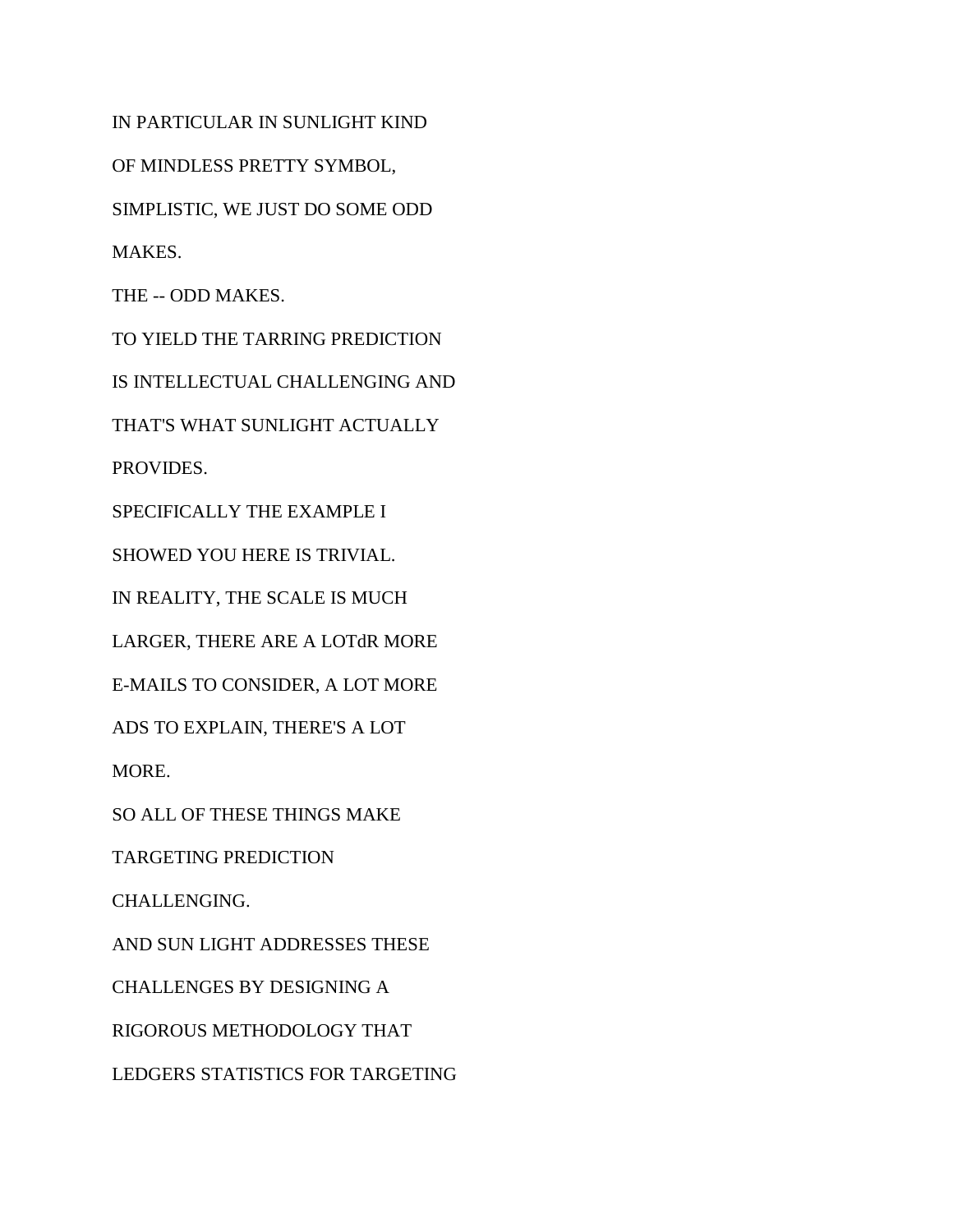PREDICTIONS.

IT DOES SO VERY IMPORTANTLY AND QUITE UNIQUELY SO WE CAN USE IT IN DIFFERENT SERVICES LIKE I SAID BEFORE. LET ME NOW SHOW YOU SOME OF THESE CHALLENGES JUST TO EXCEL PLY THE KIND OF MECHANISMS WE ADDRESS THEM. LET'S LOOK AT THE SIMPLE EXAMPLE WE HAD WITH THE THREE E-MAILS. LOOK AT WHAT WE DO. WE USED THREE SHADOW ACCOUNTS IN ORDERTHREE E-MAILS. THAT'S A LOT OF ACCOUNTS, SHADOW ACCOUNT THAT WE6[q-¦ NEEDED TO CREATE. WHAT IF WE WERE TRYING TO EXPLAIN TARGETING ON A MORE REALISTIC USER ACCOUNT WITH THOUSANDS OF E-MAILS. AND POTENTIALLY OTHER ON-LINE ACTIVITY TOO THAT COMPOUNDS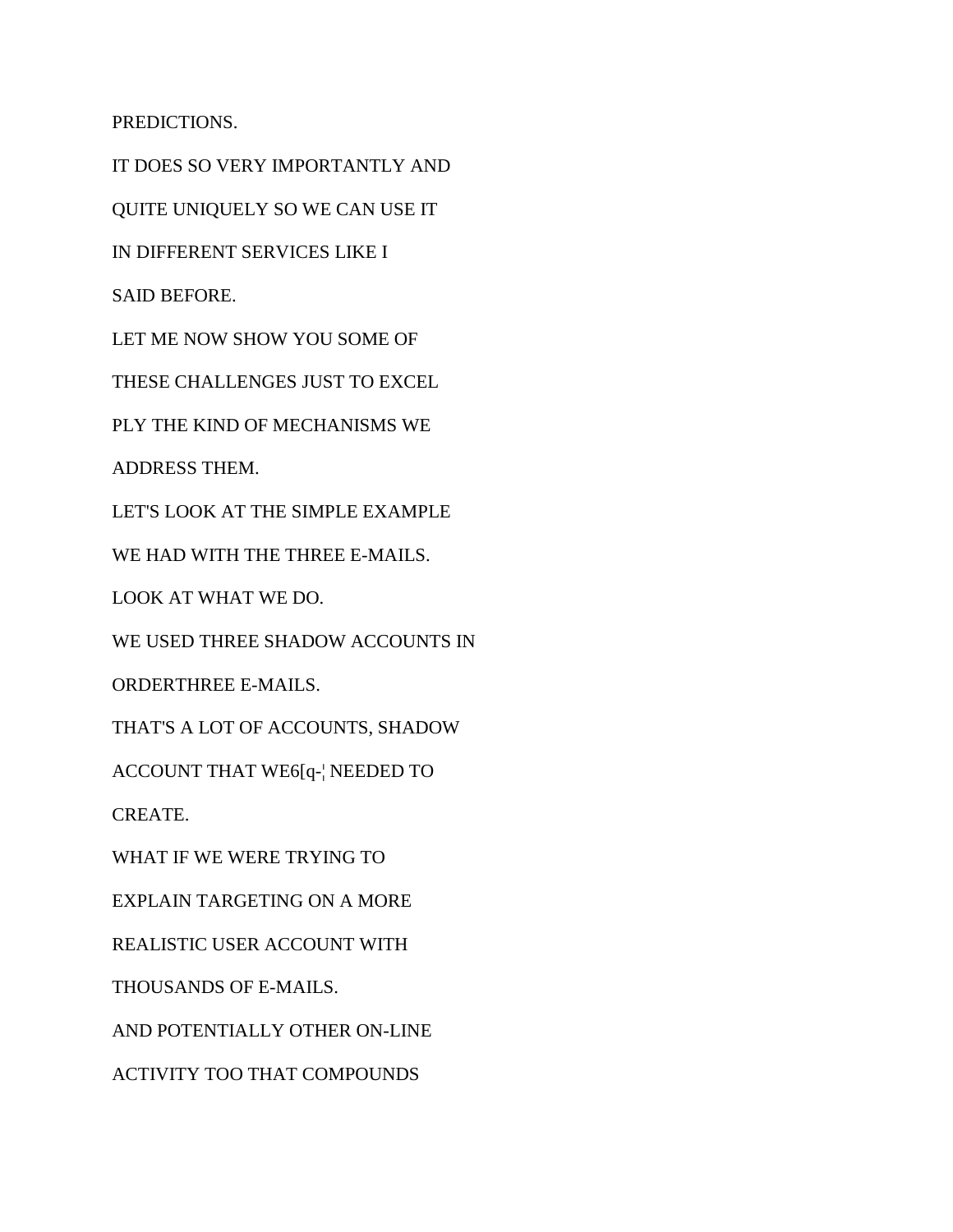TOGETHER WITH E-MAILS TO PRODUCE THE ADS. WE WOULD HAVE NEEDED TO CREATE, WHAT WOULD WE HAVE NEEDED TO CREATE COMBINATIONS, A NUMBER OF ACCOUNTS FOR OUR COMBINATIONS OF THESE INPUTS. THAT'S A SCALING CHALLENGE, A HUGE SCALING CHALLENGE I CAN USE IS TREMENDOUSLY IMPORTANT. AND YOU KNOW, IT TURNS OUT IN FACT THAT WE DON'T NEED AS MANY EXTRA ACCOUNTS. WE CAN GET AWAY WITH A LOT FEWER AND A NUMBER OF INPUTS WE'RE TRYING TO EXPLAIN TARGETING ON. MY COLLABORATOR PROVED THIS ASPECHNÑEXPERIMENTALLY. IF WE CAN ASSUME THAT AN AD TARGETS ONLY A SMALL SUBSET OF THE MANY INPUTS THAT WE HAVE IN A MAIN ACCOUNT, THEN WE CAN LEVERAGE PROPERTIES THE SAME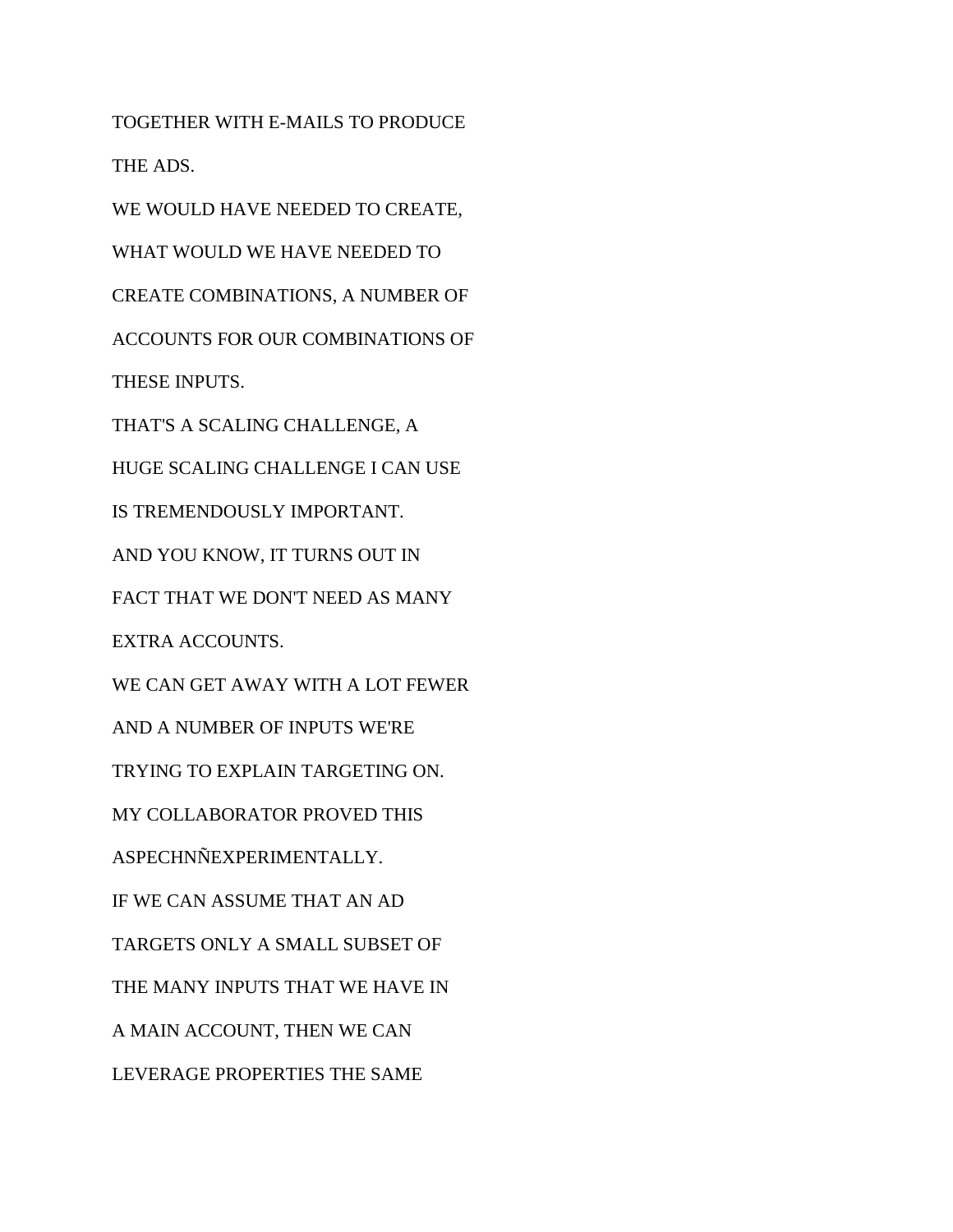CONCEPT UNDERLINE COMPLEX SYSTEM WHICH SAYS YOU DON'T NEED A WHOLE LOT OF OBSERVATIONS IN ORDER TO RECONSTRUCT ACCURATELY, YOU KNOW, AS FAR AS SIGNAL. FOR THOSE OF YOU WHO ARE FAMILIAR WITH MACHINE LEARNING, I GUESS, WE USE [INDISCERNIBLE] AND THAT'S WHAT WE USE IN SUNLIGHT. HOWEVER, THESE PARTICULAR METHODS DON'T, YOU KNOW, GUARANTEE, ONLY GUARANTEE CORRECTNESS, DO NOT GUARANTEE THE CORRECTNESS OF ANY INDIVIDUAL PREDICTION. 7'ASSESSMENT OF INDIVIDUALS TARGETING SO INFORMATION SO WE CAN TRUST THE RESULTS THAT WE GET FROM SUNLIGHT. AND FOR THAT, WHAT WE DO IS USE JUST LIKE IN ADD FISHER. ONE MORE METHOD THAT PRICE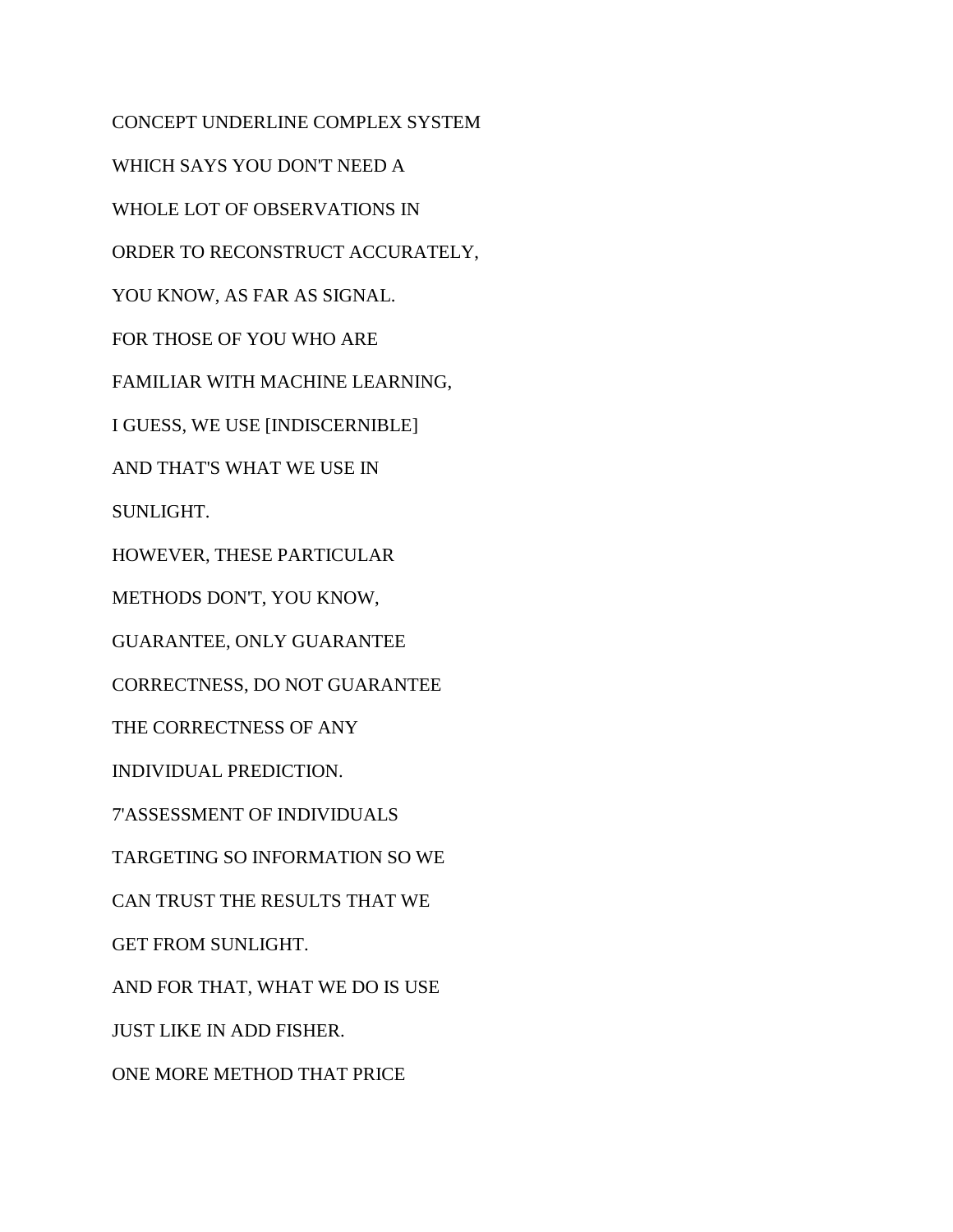GSIGNIFICANCE OF EACH PREDICTION.

OKAY.

SO YOU KNOW, SUNLIGHT PUTS ALL

OF THESE THINGS AND OTHER

MECHANISMS TOGETHER IN A

PARTICULAR ARCHITECTURE THAT

PROVIDES THE UNIQUE PROPERTIES

THAT I MENTIONED BEFORE,

SCALABILITY AND PRECISION.

I WON'T GO INTO THE DETAILS OF

THIS.

AND INSTEAD, WHAT AIL DO IN THE

REMAINING TWO MINUTES IS I'LL

TELL YOU, YOU KNOW, HOW SUNLIGHT

CAN BE USED.

SPECIFICALLY SUNLIGHT IS A

TRANSPARENCY4ñ INFRASTRUCTURE

WHICH PROVIDES SOME VALUABLE FOR

TARGETING PREDICTION.

ON TOP OF IT WE AND OTHERS BUILD

TRANSPARENCY TOOLS FOR STUDYING

SPECIFIC SERVICES.

WE DID A BUNCH OF THESE TOOLS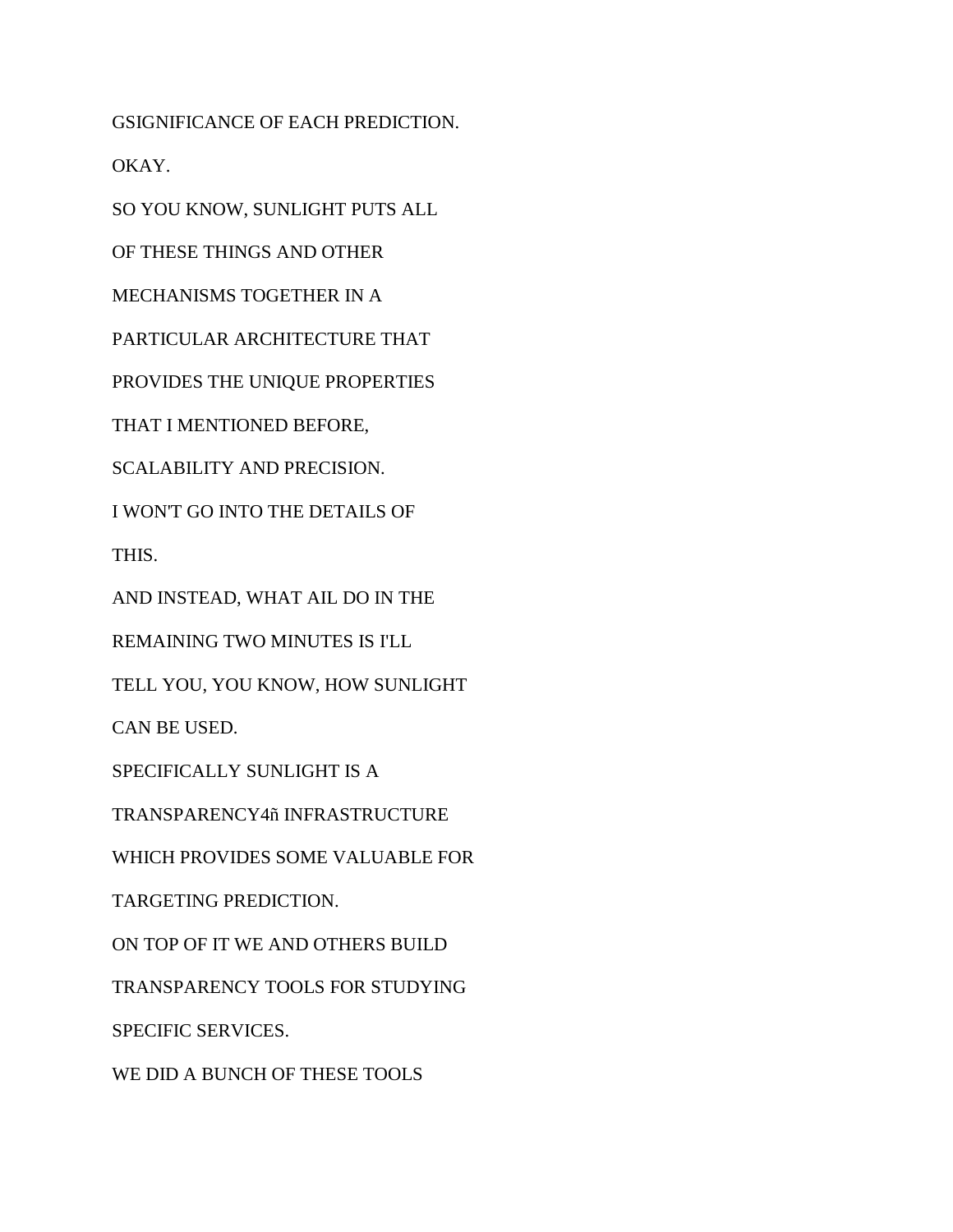AND IT'S ACTUALLY EXTREMELY CONVENIENT TO BUILD ON TO THE SUNLIGHT. I'LL TELL YOU ABOUT JUST ONE OF THESE TOOLS THAT WE BUILT. WHICH WE CALL THE GMAIL AD OBSERVATORY. IT'S ON GMAIL ADS IN BOXES. THEY APPLY SORT OF E-MAILS ON WHICH WE WANTED TO DETECT TARGETING. THIS USES SORT OF GMAIL ACCOUNTS IN ORDER TO SEND E-MAILS TO A SEPARATE SET OF GMAIL ACCOUNT THAT BECOME THEN THE SHADOW ACCOUNTS FROM WHICH WE HAVE THE OBSERVATIONS OR COLLECT THE ADS FOR THE TARGETING.(R1bw THE GMAIL AD OBSERVITY COLLECTS THE ADS PERIODICALLY AND SUPPLIES THEM TO-u SUNLIGHT TO GET THEIR FURTHER TARGETING. AND WHAT WE DID, SO THIS IS KIND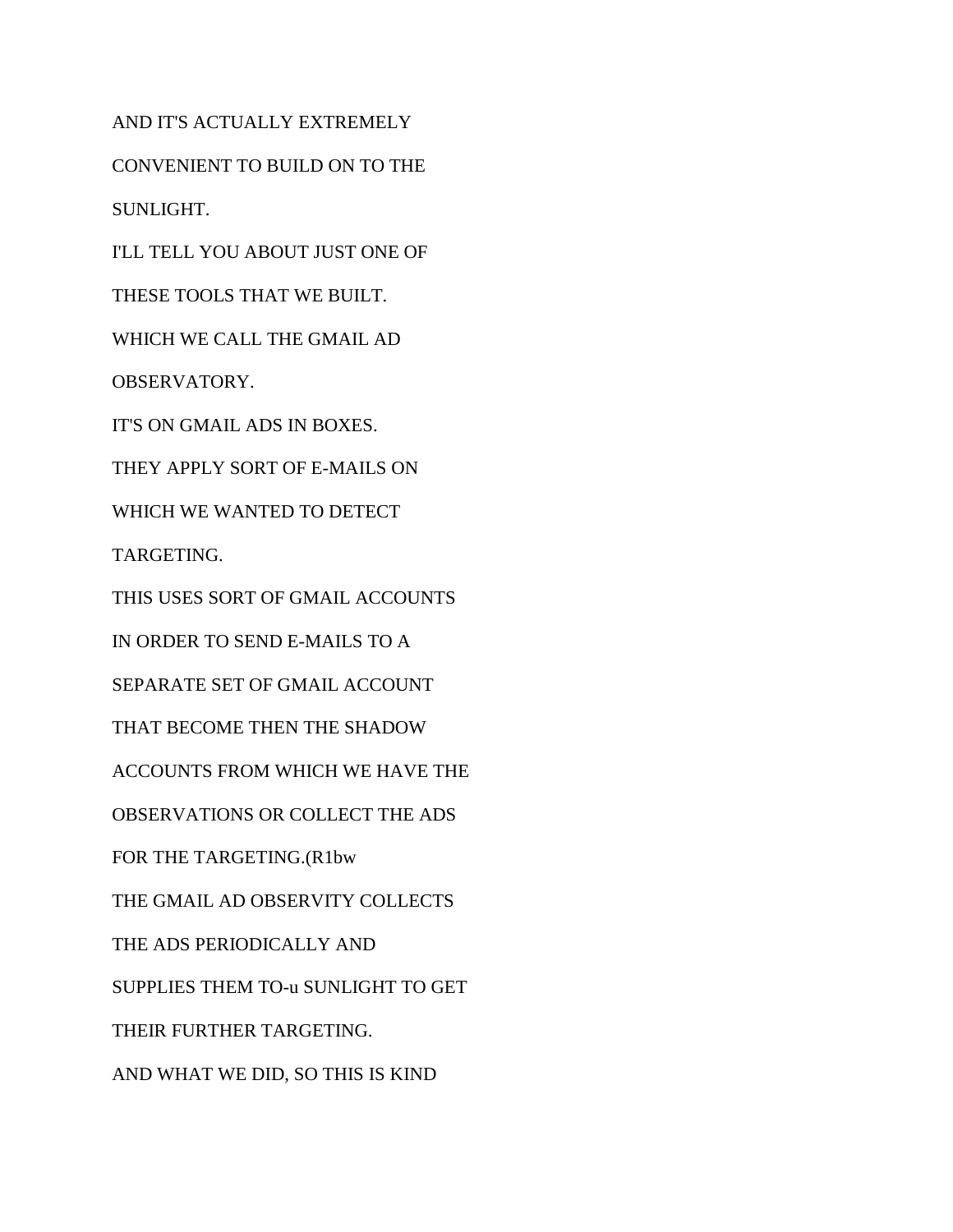OF THE TUNE WE BUILT AND WHAT WE DO IS USED THIS TOOL TO RUN A 33 DAY STUDY OF TARGETING IN GMAIL. A PRETTY LARGE SCALE STUDY. WE GOT OVERALL ABOUT 20 MILLION IMPRESSIONS, ABOUT 20,000 UNIQUE ADS. AND WHAT WE FOUND, WE FOUND A BUNCH OF THINGS. I'LL SHOW YOU JUST ONE RESULT WHICH IS A CONTRADICTION OF ONE PARTICULAR POLICY OR STATEMENT THAT GMAIL MAKES IN ONE OF THEIR FAQs. SPECIFICALLY THEY SAY THEY DO NOT TARGET ADS BASED ON INFORMATION SUCH AS RELIGION, SEXUAL ORIENTATION, HEALTH OR FINANCIAL CATEGORIES. WELL GUESS WHAT. WE ACTUALLY FOUND EXAMPLES IN A LOT OF EXAMPLES OF ADS THAT TARGET EACH AND EVERY OF THESE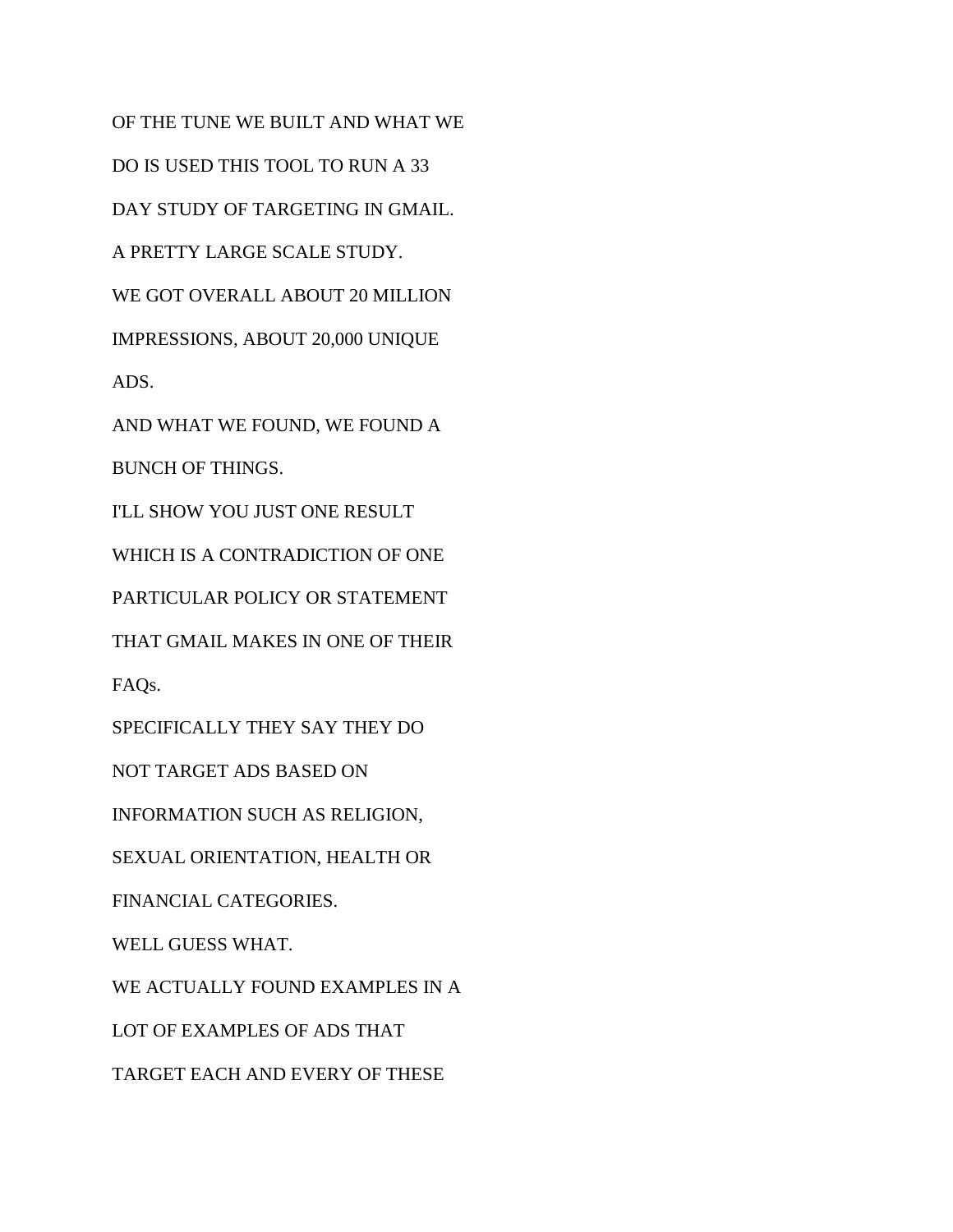SPECIFIC TOPICS.

AND I'VE ALREADY SHOWN YOU FOR

EXAMPLE THE ADS THAT TARGET

HOMOSEXUALS.

LET ME SHOW YOU ANOTHER EXAMPLE

FROM THE HEALTH TOPIC

SPECIFICALLY.

THERE ARE SOME RELATED, A LOT

ACTUALLY OF SENIOR ASSISTED

LIVING ADS THAT TARGET

ALZHEIMER'S.

OTHER ADS MANY OTHERS THAT

TARGET ALZHEIMER'S IN GENERAL.

THERE'S AN IYOU CAN SEE THERE THAT TARGETS

DEPRESSION-RELATED KEY WORDS.

THE AD FOR CHEATING SPOUSE SITE,

APPARENTLY.

AND THERE ARE A NUMBER OF ADS AS

WELL IN OUR EXAMPLE THAT TARGET

THE KEY WORD CANCER.

I'M SHOWING HERE JUST ONE OF

THEM.

WE FOUND A NUMBER OF OTHER ONES.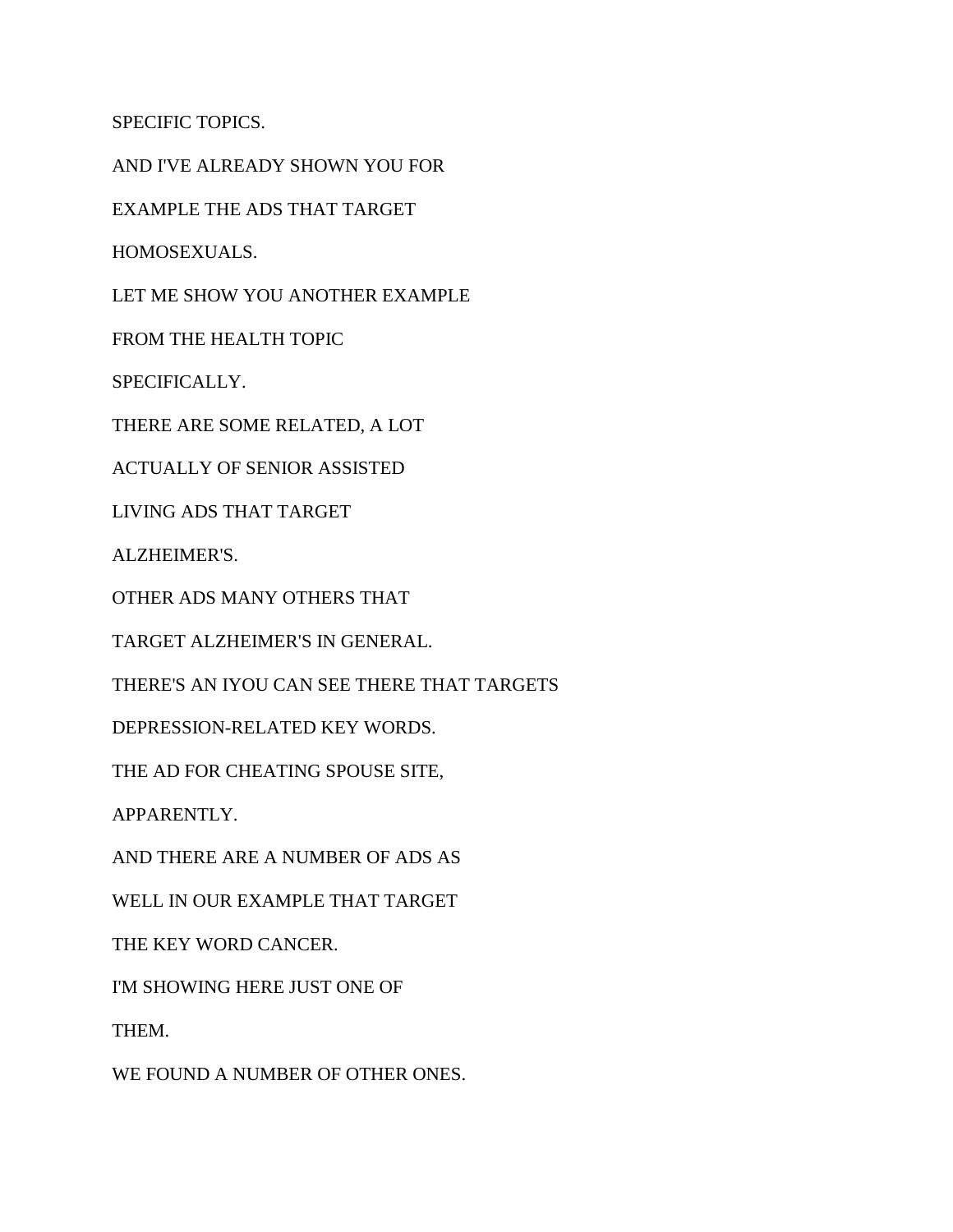SO THAT'S RIGHT.

TO WRAP IT UP, I'VE TOLD YOU

ABOUT OUR AGENDA OF BUILDING J

J -- GENERIC AND APPLICABLE

TOOLS THAT ENABLE OVERSIGHT AT

SCALE.

**THEYBB** 

ñATHI NOTICE DO RESCOTCH IN MACHINE

LEARNING BY GOOGLE BAIA WHO BY

MICROSOFT FOR DOING DATA

ANALYSIS FOR MAYBE DOING THE

TARGETING.

AND SO THIS IS KIND OF A, HAS A

DIFFERENT PERSPECTIVE.

I'M GOING TO GIVE A DIFFERENT

PERSPECTIVE ON THIS PROBLEM.

BUT YOU KNOW, YOU'RE ALL WELL

AWARE OF THE KIND OF ISSUES THAT

COME UP WITH A LOT OF THESE DATA

DRIVEN APPLICATIONS.

SO MAYBE YOU PROBABLY HEARD OF

THE STUDY THAT WAS DONE ABOUT

DIFFERENCES AND PRICES FROM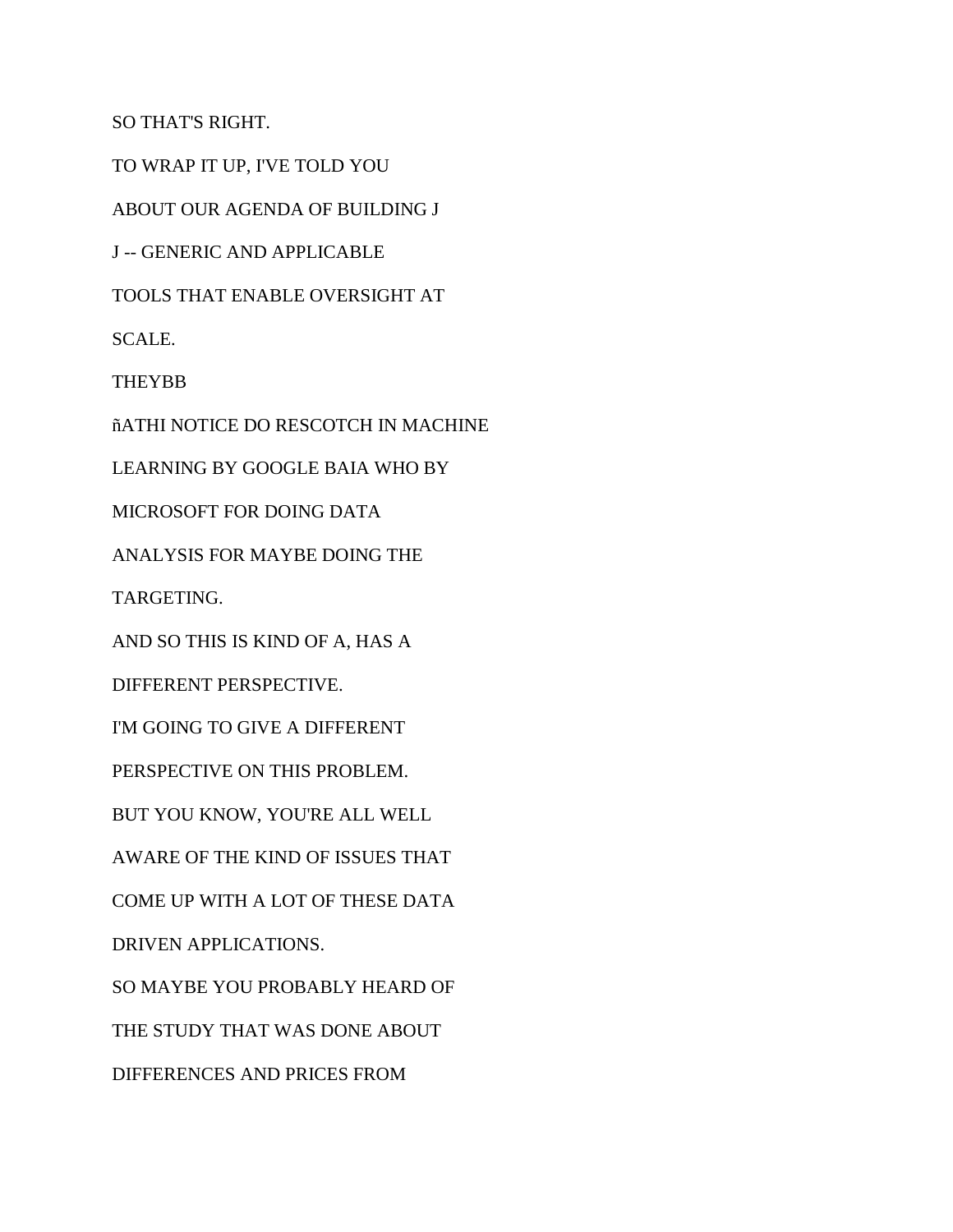STAPLES TO ON-LINE STORE SORT OF

BASED ON WHERE YOU LIVE.

THIS WAS AN UNINTENDED

CONSEQUENCE OF THE PRICING

MECHANISM THAT STAPLES WAS

USING.

AND0HTHIS KIND OF DATA-DRIVEN

APPLICATION THAT MAY HAVE SOME

KIND OF UNINTENDED CONSEQUENCES

WHICH WAS IN THE CASE OF

GOOGLE'S IMAGE TAG IN AN

APPLICATION WHERE IF YOU WERE TO

UP LOAD PHOTOS ON TO GOOGLE'S

SOCIAL NETWORK SERVICES, GOOGLE

WILL TRY TO AUTOMATICALLY TAG

YOUR IMAGES.

LIKE SAY THERE'S A CAR HERE,

HERE ARE FRIENDS.

THIS WAS VERY UNFORTUNATE

INCIDENT WHERE PEOPLE FOUND THAT

AFRICAN AMERICAN USERS, THE

PICTURES ARE BEING TAGGED AND IT

TAGGED BY GORILLAS AND THIS IS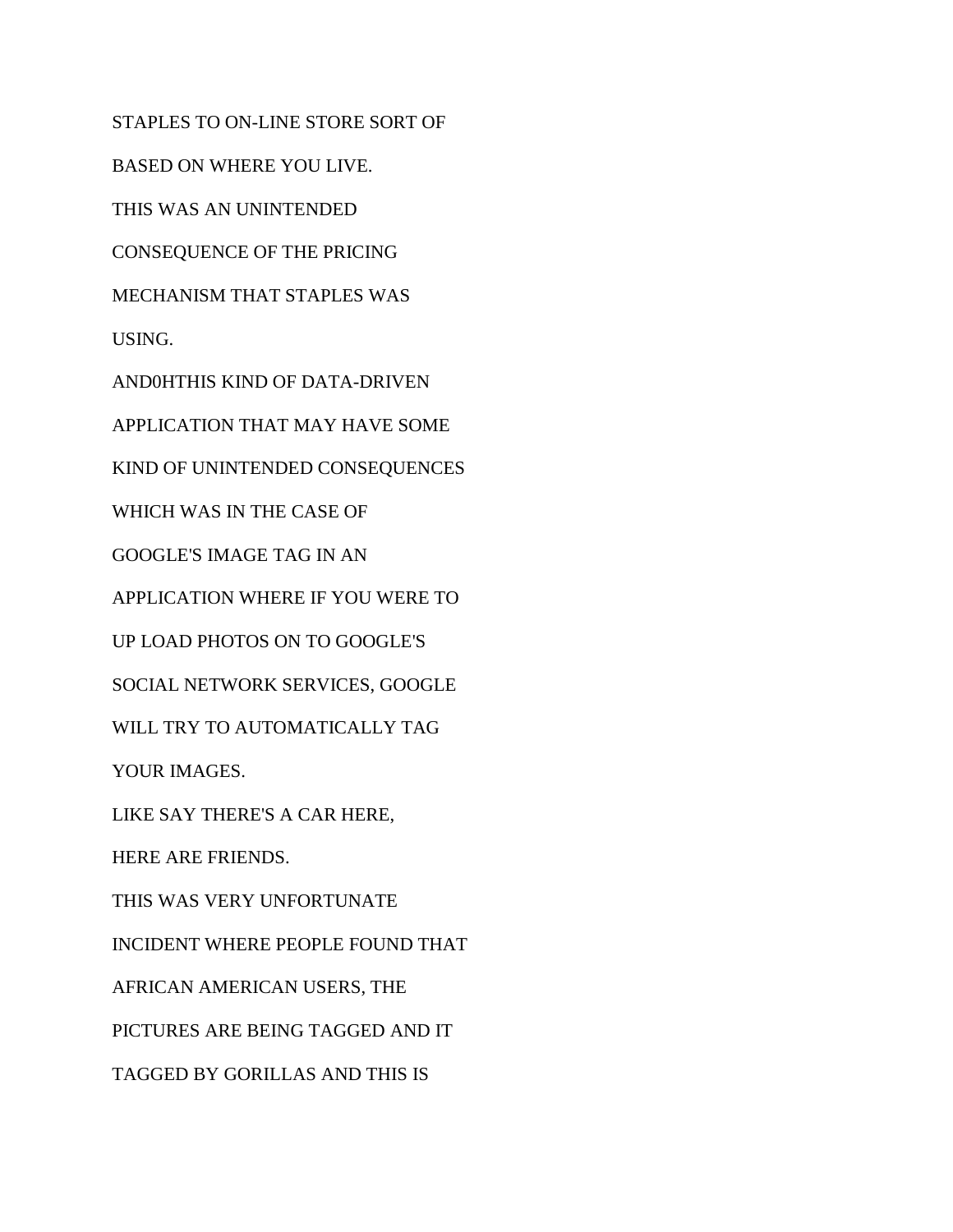NOT SOMETHING THEY WANTED TO HAPPEN.

THESE ARE SORT OF PROBLEMS THAT

ARISE WHEN YOU ARE CREATING

THESE KIND OF DATA-DRIVEN

APPLICATIONS.

AND WE WANT TO ARGUE IN THIS

WORK THAT THESE ARE BUGS AND

SORT OF DEVELOPERS SHOULD BE

TESTING THEM, TESTING FOR THESE

KINDS OF BUGS AND TRYING TO

DEBUG THEM, TO CORRECT THESE

ISSUES.

SORT OF AT THE SAME TIME THAT

THEY WOULD TRY TO CORRECT OR DO

DEBUGGING TO FIND THESE KIND OF

FUNCTIONALITY BUGS, PERFORMANCE

BUGS AND SO ON.

SO THIS IS WHERE OUR WORK COMES IN.

WE KNOW THAT THIS IS NOT AN EASY, THIS IS NOT SORT OF AN EASY PROBLEM TO SOLVE BECAUSE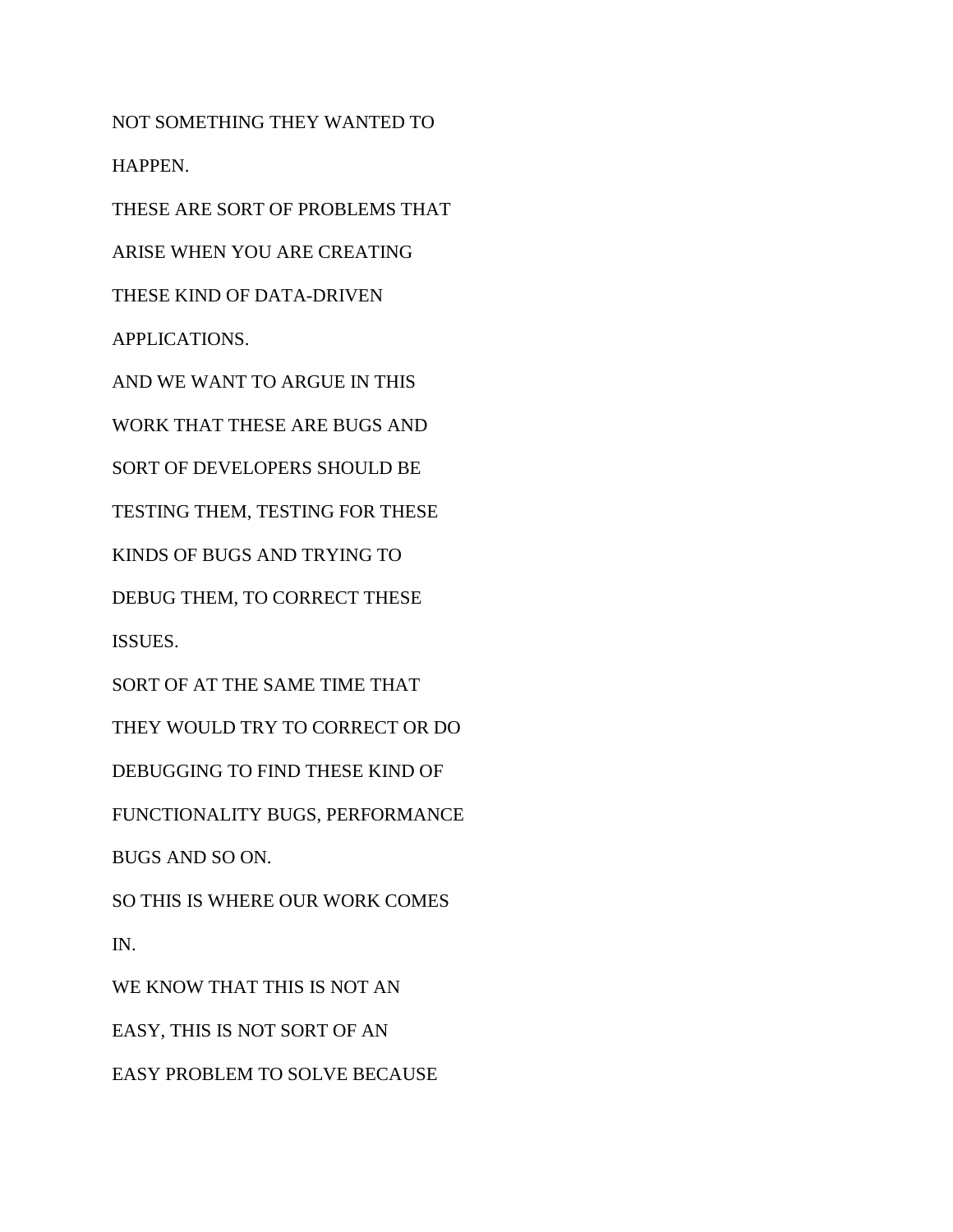THEY ARE PRETTY NEFARIOUS, PRETTY HARD TO DETECT. SO WHAT PEOPLE MIGHT SUGGEST IS SHOULD TAKE SOME PREVENTIVE MEASURES. BUT WE KNOW THEY ALSO HAVE A LOT OF LIMITATIONS. SO ONE THING YOU MIGHT SUGGEST TO DO IS TO OKAY MAYBE WE SHOULD JUST COMPLETELY IGNORE CERTAIN ATTRIBUTES ABOUT THE DATA WHEN WE WERE DESIGNING THESE DATA-DRIVEN APPLICATIONS SO THAT WE DO NOT SORT OF CREATE THESE KINDS OF UNWARRANTED ASSOCIATIONS IN THE SERVICE OUTPUTS. BUT WE KNOW THIS DOESN'T WORK BECAUSE THERE ARE OTHER ATTRIBUTES THAT MAY BE ASSOCIATED OR CORRELATED WITH THE SORT OF SENSITIVE ATTRIBUTES LIKE INCOME LEVEL OR RACE.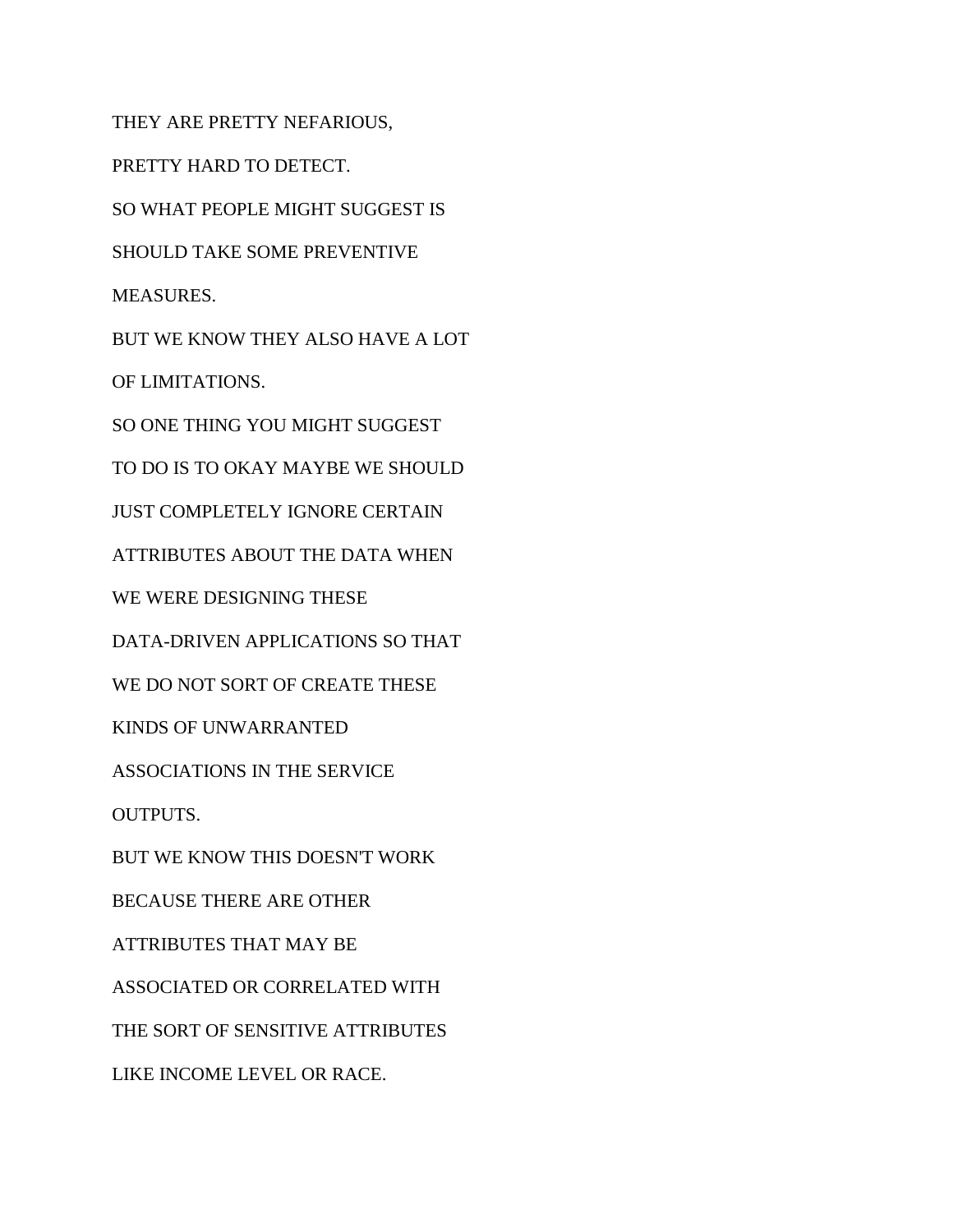THIS IS INDEED WHAT HAPPENED WITH THE STAPLES PRICING APPLICATION WHERE LOCATION JUST HAPPENED TO BE SORT OF CORRELATION WITH INCOME LEVEL. SO THAT MIGHT NOT WORK. ANOTHER THING THAT YOU MIGHT TRY TO DO IS TO APPLY SOME KINDS OF CHECKS TO SEE IF THERE'S FISCAL PARITY IN YOUR OUTPUTS TO MAKE SURE IF YOU LOOK AT RACE YOU'RE SORT OF PARITY ACROSS DIFFERENT RACE ATTRIBUTES. WE KNOW AGAIN, THIS IS, THIS CAN BE INSUFFICIENT AS WELL JUST BECAUSE THERE COULD BE SOME SORT OF SMALLER SUBPOPULATIONS WITH A PARTICULAR ATTRIBUTE THAT END UP HAVING A STRONG ASSOCIATION WITH THIS SERVICE OUTPUT. THESE ARE REALLY HARD PROBLEMS FOR DEVELOPERS TO SOLVE. SO WHAT WE THINK OR ARE TRYING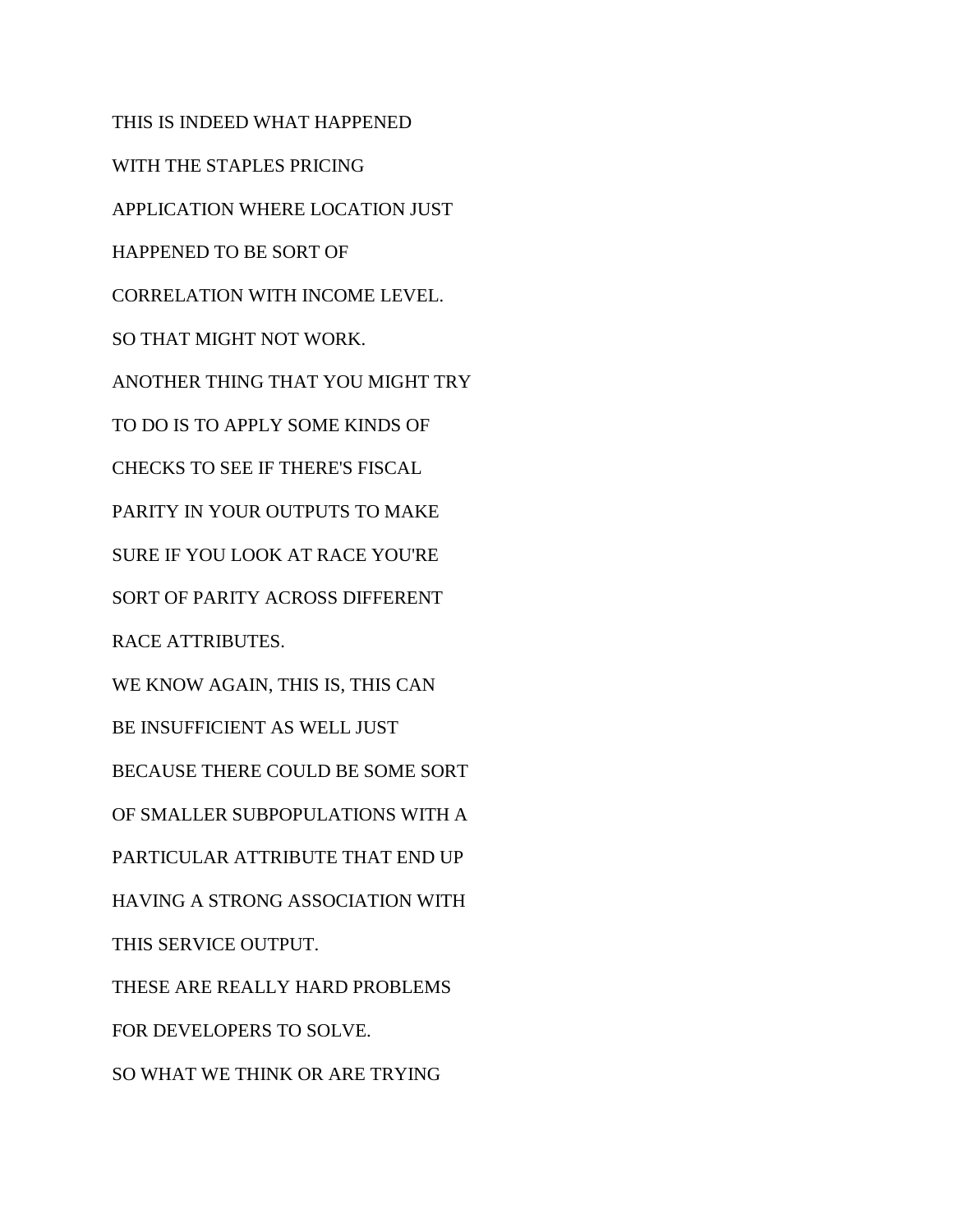TO ARGUE HERE IS DEVELOPERS REALLY DO NEED NEW TOOLS TO HELP THEM FIND THESE KINDS OF BUGS. WE'RE DETECTING THESE ASSOCIATIONS ALREADY WHICH IS A HARD TASK TO DO. THESE WHERE OUR RESEARCH COMES IN. WE'VE BEEN DEVELOPING THIS TOOLKIT, WHAT WE CALL FAIR TEST AND WE CALL IT TESTING SWEEP FOR A DEVELOPER TO INTEGRATE TO THEIR TOOL CHAIN TO TRY TO CHECK THE APPLICATION TO DO DEBUGGING, TO RUN EVERY TIME THEY COMPILE TO MAKE SURE THAT THEIR APPLICATION'S WORKING AS THEY WANT IT TO BEHAVE. SO THE WAY WE KIND OF CHARACTERIZE OR CHAIR YOUR CARICATURE, WE PUT DATA INPUTS AND THERE'S SOME KIND OF OUTPUTS THAT THE APPLICATION PROVIDES.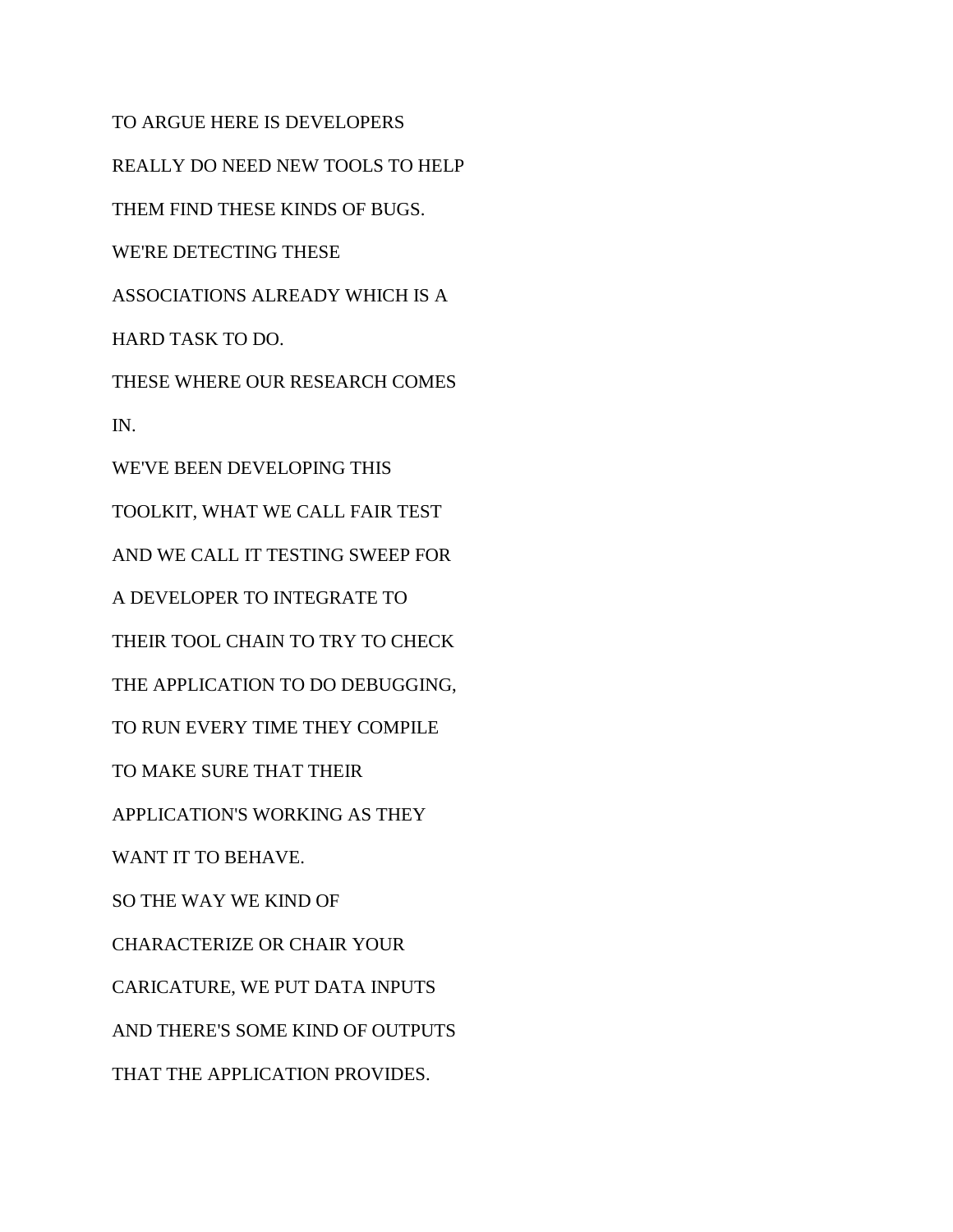THE SERVICE PRICES, IMAGE TAGS, RECOMMENDATIONS AND SO ON. OR SOME KIND OF FUNCTIONS OF THESE OUTPUTS. SO MAYBE THINGS LIKE THE USER INPUTS MIGHT BE LOCATIONS OF THE USERS AND THEIR PROFILES, WHETHER THEY CLICK ON VARIOUS THINGS ON THE WEBSITE. LIKE YOU SAID APPLICATIONS AND PRICES. SO THE FAIR TEST COMES IN BY SOMETHING YOU COULD STRAP ON TO YOUR DEVELOPMENT TOOL CHAIN. AND THEY WOULD LOOK AT THESE KIND OF USER INPUTS AND THE APPLICATION INPUTS AND TRY TO CHECK FOR VARIOUS KINDS OF UNWARRANTED ASSOCIATIONS BETWEEN THE OUTPUT AND SORT OF PROTECTED ATTRIBUTES THAT YOU WOULDN'T WANT TO HAVE SOMETIMES DRAWING ASSOCIATION THERE.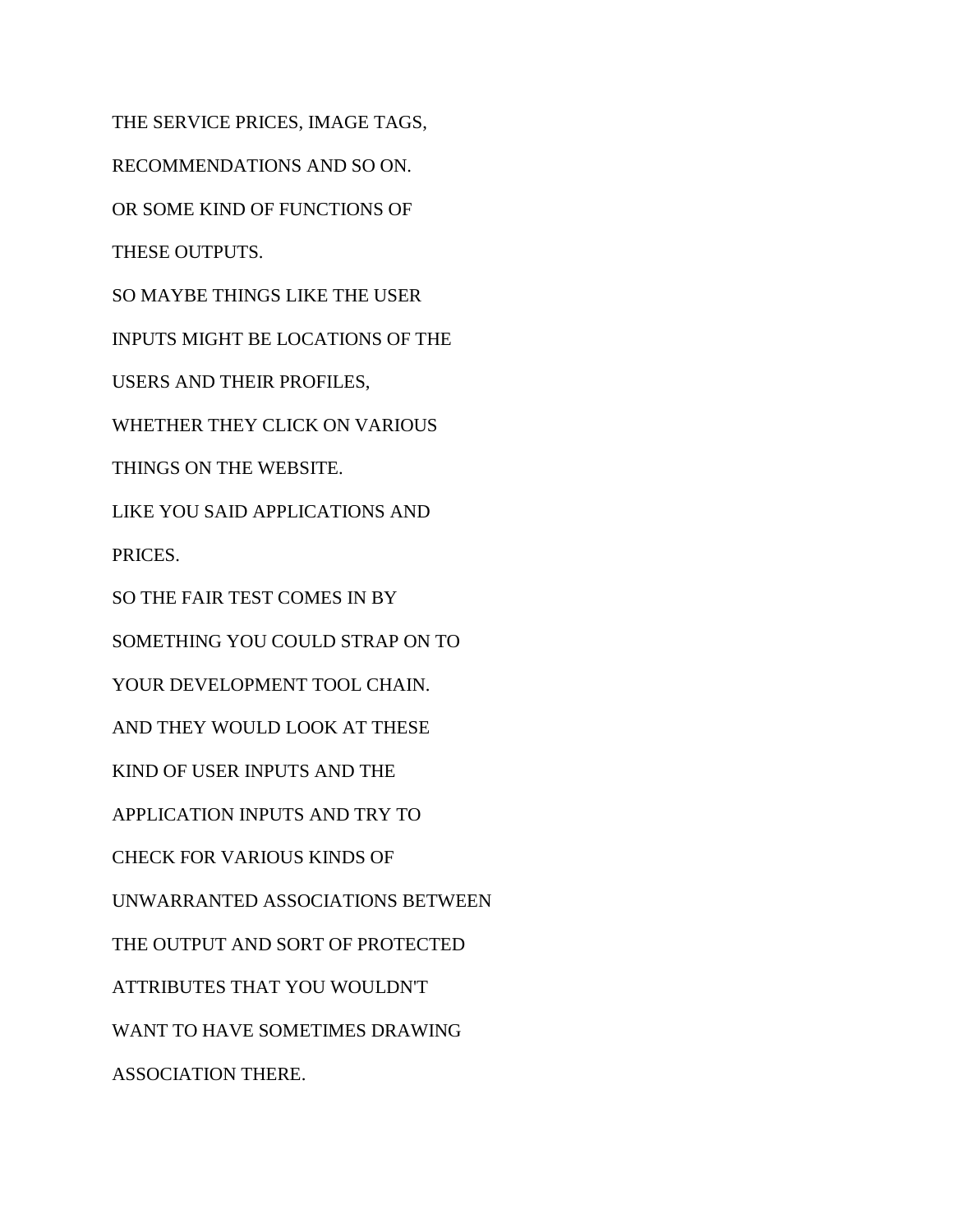AND SO FAIR CHOICE IS A TOOL FOR AUTOMATICALLY DOING THIS. THIS IS WITH SOME KIND OF DATA AND THE HOPE IS IT WILL AT THE END PRODUCE SOME KIND OF BUG REPORT THAT THE DEVELOPER WILL BE ABLE TO LOOK AT. SO WHAT THE DEVELOPER WOULD HAVE TO DO IS TO SORT OF SPECIFY WHICH OF THE SORT OF USER INPUT ARE THE ONES THAT ARE, THAT WE WANT TO CHECK FOR A STRONG ASSOCIATION WITH. THESE ARE WHAT WE CALL THE PROTECTED VARIABLES, THE PROTECTED ATTRIBUTES. THESE MIGHT BE THINGS LIKE THE GENDER OR RACE OF THE USER. THERE ARE MANY OTHER VERY LIKELY, MANY OTHER ATTRIBUTES THAT ARE USED BY THE APPLICATION. AND THESE ARE THINGS WE'RE GOING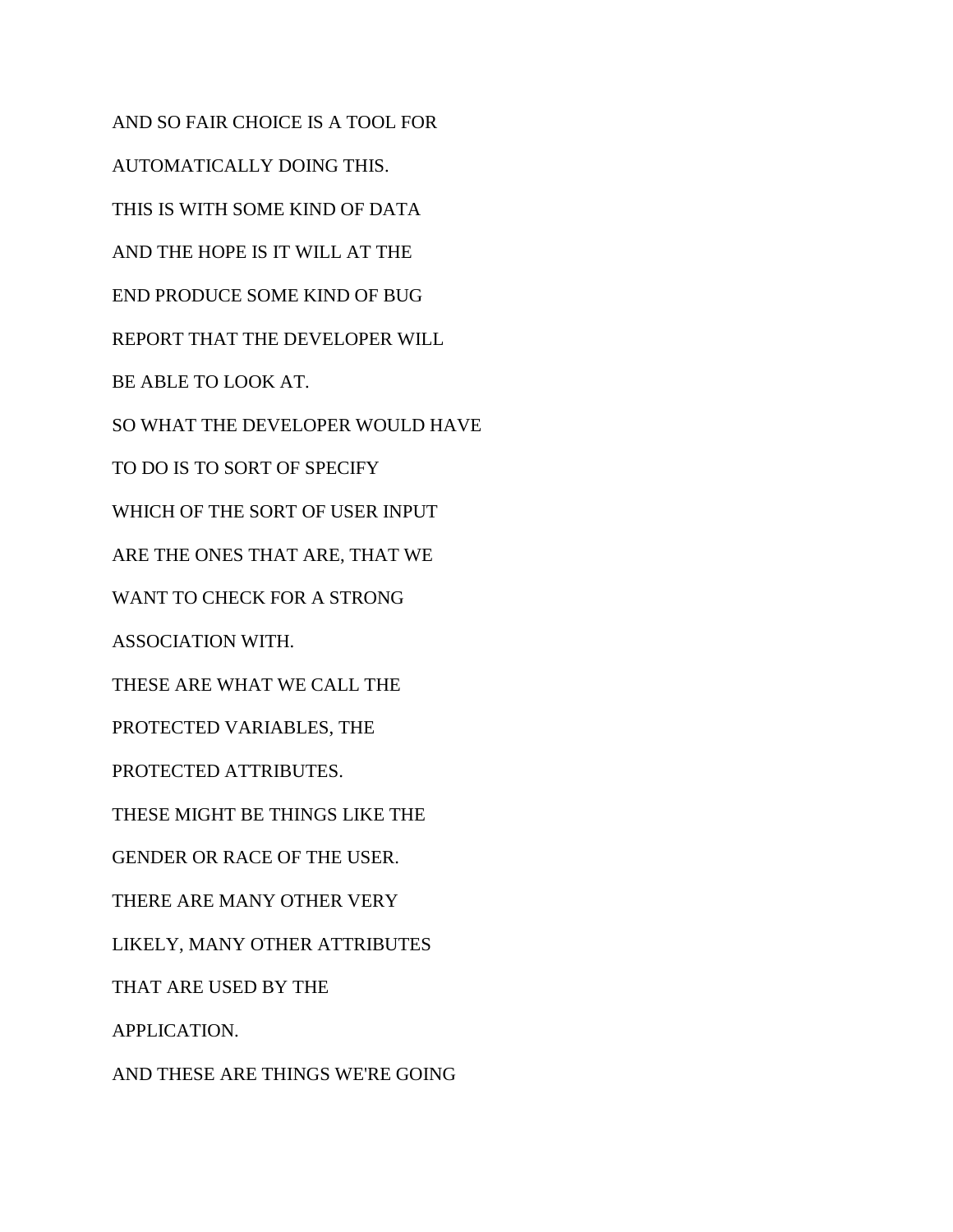TO USE TO SORT OF TRY TO DEFINE OR TO SEARCH, TO DEFINE VARIOUS KINDS OF CONTEXT IN WHICH THERE MIGHT BE SOME KIND OF UNWARRANTED ASSOCIATION. AND THEN THE LAST ONE I'LL TALK ABOUT IN A BIT. SO THE GOAL OF FAIR TEST AGAIN IS TO DEFINE THESE KINDS OF CONTEXT SPECIFIC ASSOCIATIONS BETWEEN SOME KIND OF PROTECTED ATTRIBUTES AND THE APPLICATION OUTPUT. AND THEN THE BUG REPORTS IS SOMETHING THAT WILL APPLY SOME STATISTICS OR MACHINE LEARNING IN ORDER TO PRODUCE SOMETHING THAT THE DEVELOPER CAN UNDERSTAND INAKIND OF CONTEXT, WHICH KINDS OF ASSOCIATIONS WERE FOUND BY THE FAIR TEST AND TO SORT OF RANK THEM BY+rUSO THAT IS SOMETHING THE DEVELOPER CAN ACTUALLY LOOK AT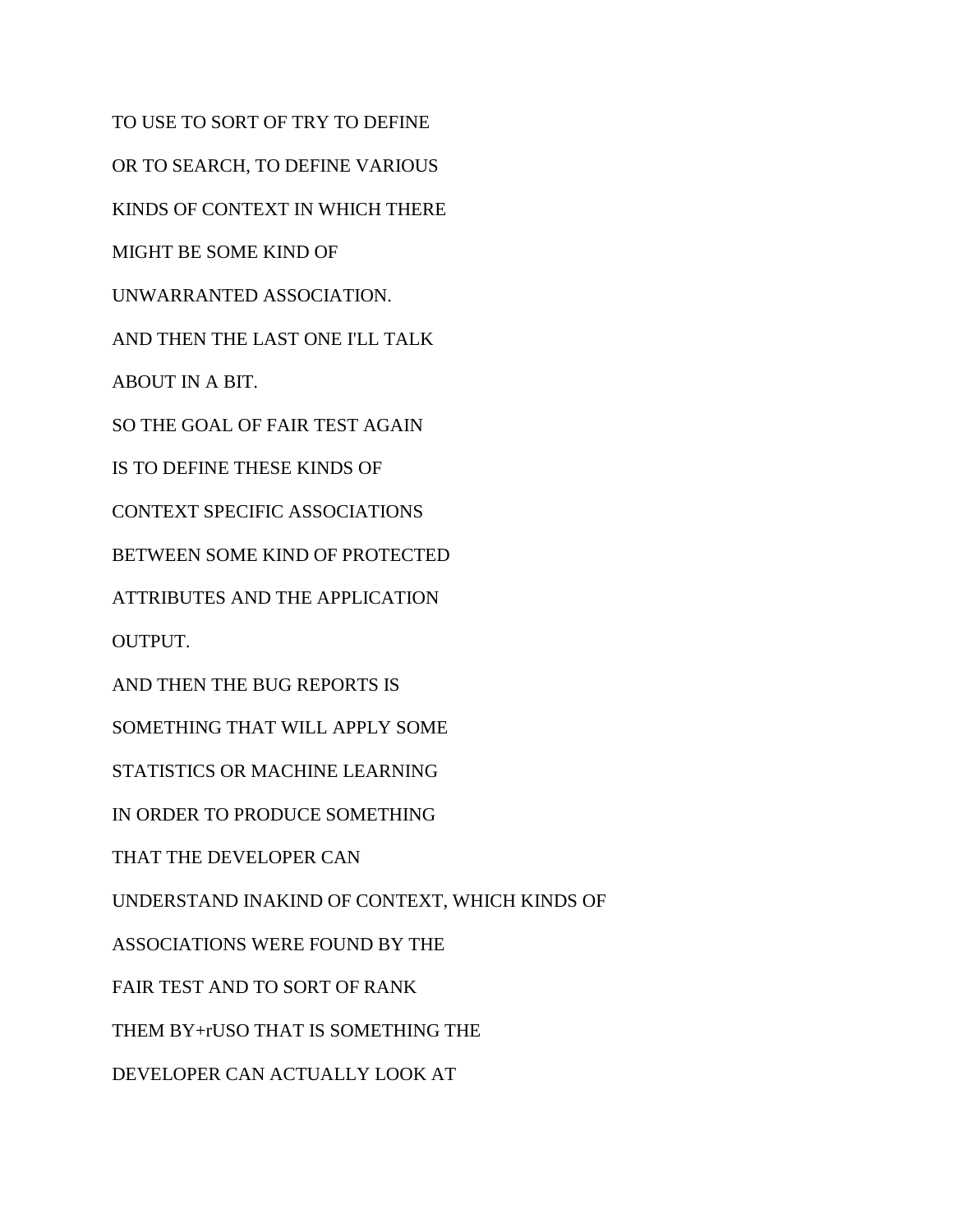AND UNDERSTAND.

OKAY.

SO LET ME SAY A LITTLE BIT ABOUT

HOW FAIR TEST WORKS.

IT'S SORT OF AT ITS CORE.

IT'S A MACHINE LEARNING

ALGORITHM OR MACHINE LEARNING

APPLICATION.

SO FAIR TEST ITSELF IS SOME KIND

OF DATA-DRIVEN APPLICATION.

AND THE WAY THAT IT WORK IS THAT

IT STARTS BY COLLECTING OR YOU

START BY PROVIDING SOME KIND OF

SOURCE OF DATA, AND HERE IS

WHERE IT'S REALLY IMPORTANT FOR

THE DEVELOPER TO REALLY BE, TO

HAVE SOME KIND OF SOURCE OF DATA

THAT IS REPRESENTATIVE OF A

POPULATION OF A USER BASE.

THIS IS WHERE IT'S SORT OF

DIFFICULT FOR MAYBE OTHER

PARTIES TO HAVE ACCESS TO THIS

BUT THE DEVELOPER PRESUMABLY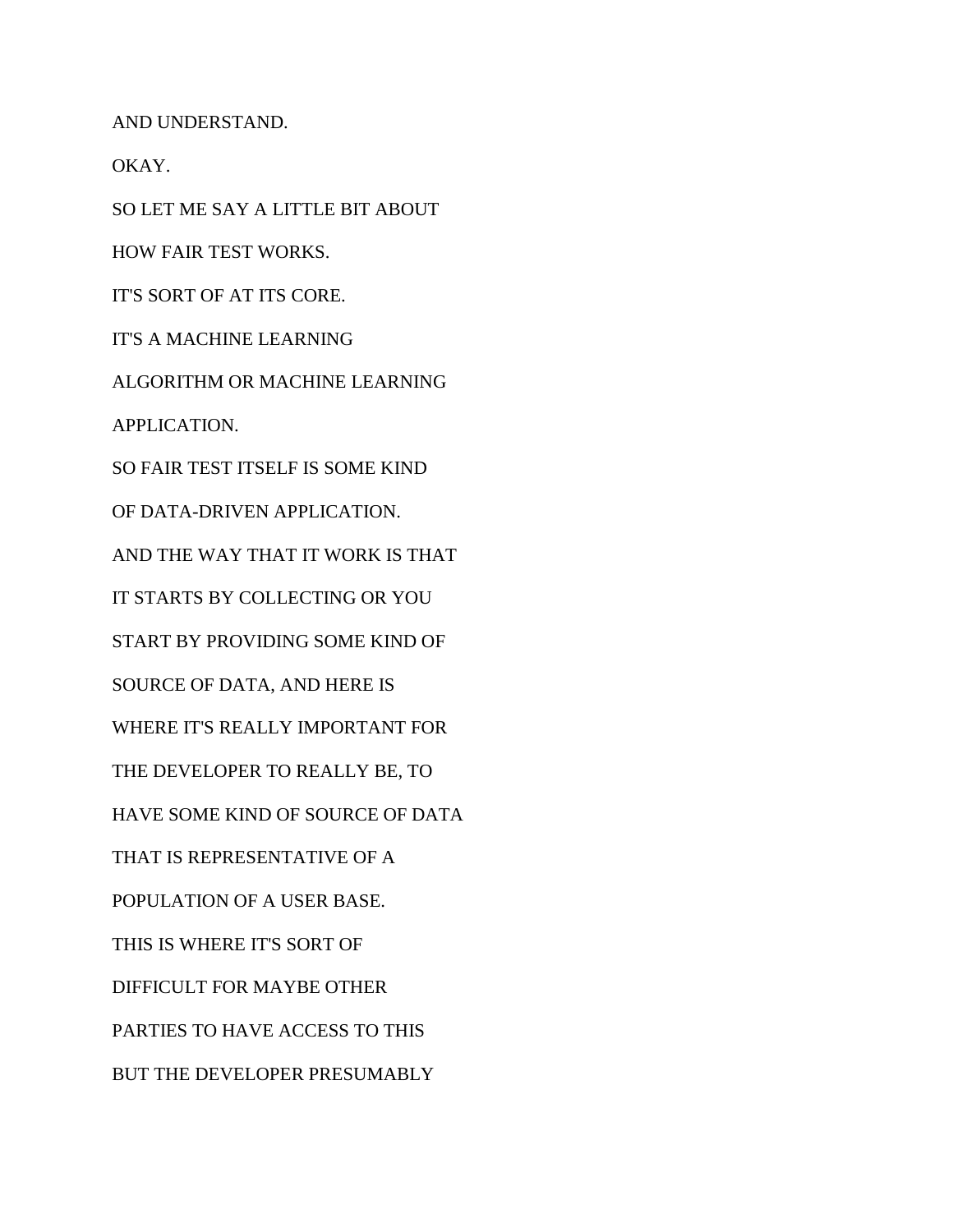THEY'RE AT MICROSOFT SO THEY HAVE THIS KIND OF DATA ALREADY. WHEN THEY HAVE THIS DATA THEY CAN SORT OF CHECK THE APPLICATION ON THE REAL USER POPULATION AND TO REALLY DISCOVER EFFECTS THAT HAVE SOME MEANING IN TERMS OF THE ACTUAL USERS. OKAY. SO FAIR TEST RELIES ON THESE KINDS OF DATA. WHAT WE'LL DO IS SOMETHING VERY SIMILAR TO HOW AD FISHER AND SUNLIGHT OPERATE. WE'LL PUT THIS DATA INTO TWO PARTS. ONE WE CALL THE TRAINING DATA AND THE OTHER PART WE CALL THE TEST DATA. AND WE USE THE TRAINING DATA, PART OF THE DATA SET TO SORT OF FIND THESE KINDS OF ASSOCIATIONS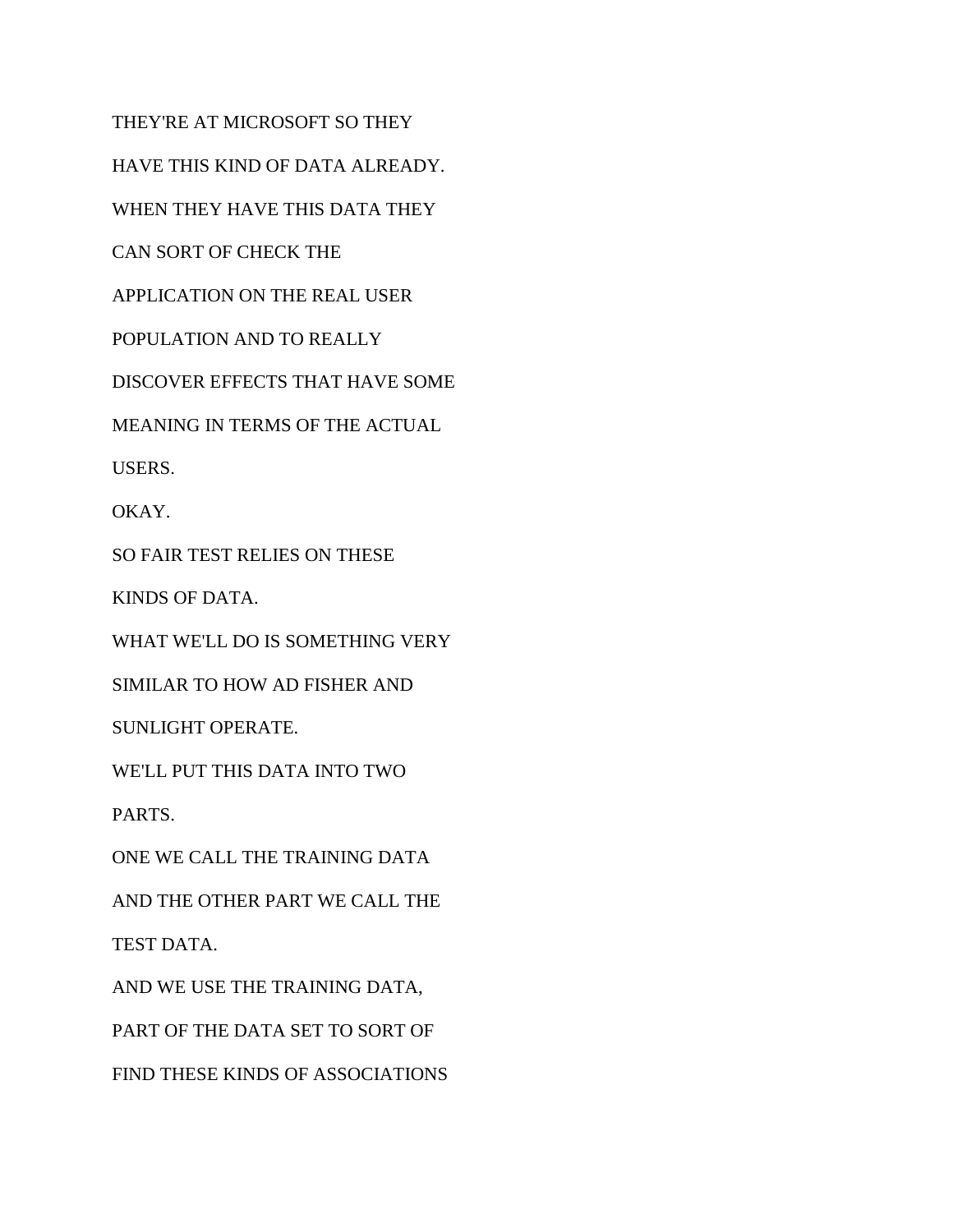THROUGH SOME KIND OF CLEVER MACHINE LEARNING ALGORITHM. AND THEN ONCE WE FIND THESE KINDS OF SORT OF ASSOCIATIONS BETWEEN PROTECTED ATTRIBUTES AND APPLICATION OUTPUTS, WE'LL USE SORT OF REMAINING DATA OR SEPARATE DATA TO ACTUALLY VALID THESE THINGS AND -- VALUATE -- VALIDATE THESE THINGS AND ARE THESE HARMING A LARGE SEGMENT OF A POPULATION AS VERY SIGNIFICANT AND SO ON. THIS IS WHERE THERE'S A LOT OF TECHNICAL MACHINERY COMING FROM MACHINE LEARNING. AT THE END, ACTUALLY A LOT OF WORK HERE IS TO MAKE THESE KINDS OF FINDINGS, SORT OF CONSUMABLE BY THE APPLICATION DEVELOPER. SO SOMETHING THAT'S INTERPRETABLE THAT THEY CAN ACTUALLY USE TO HELP THEM MAYBE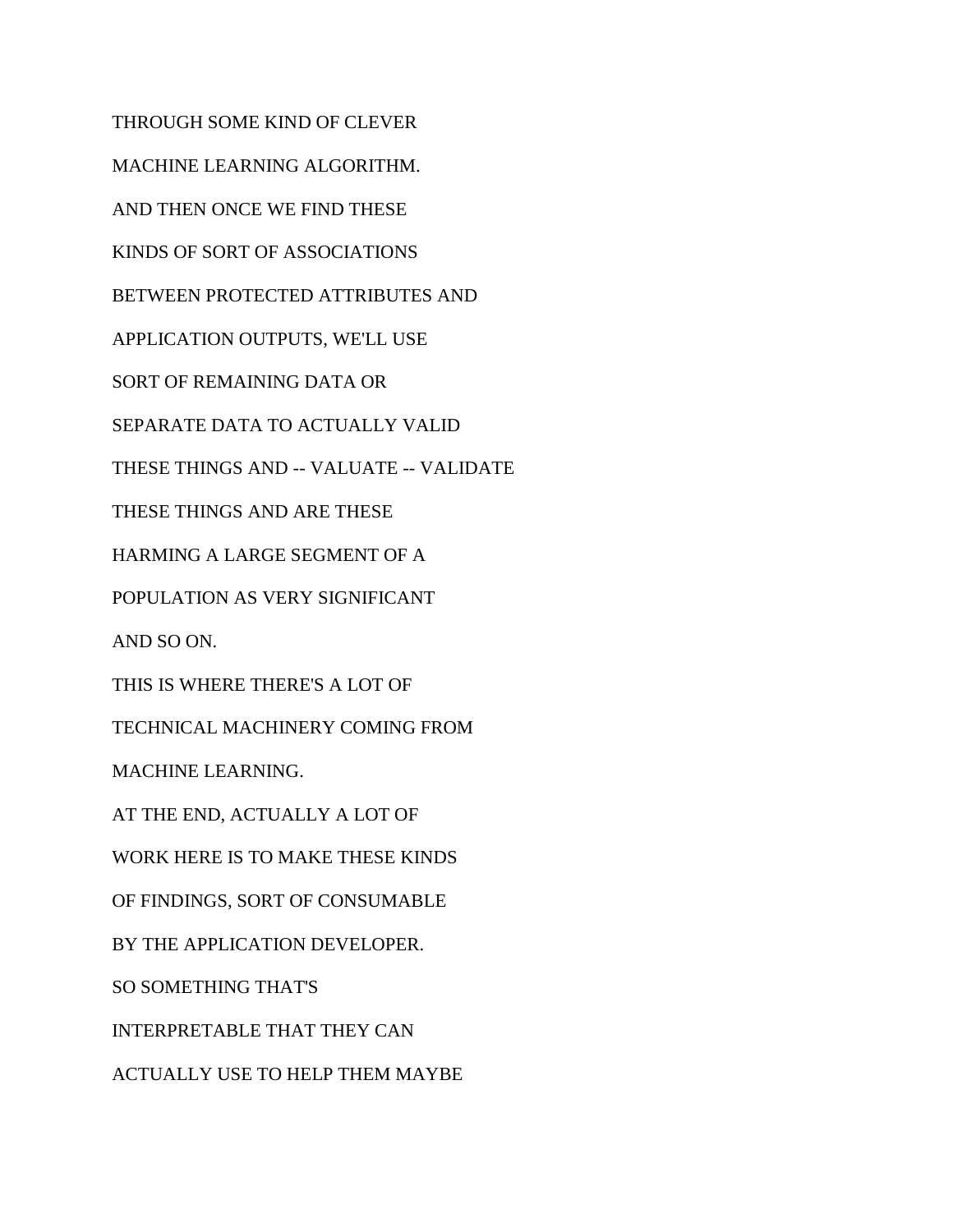DEBUG THE APPLICATION. LET ME GIVE YOU AN EXAMPLE. WE ACTUALLY APPLIED THIS TOOL TO A COUPLE SORT OF APPLICATIONS. SOME REAL APPLICATIONS THAT ARE SORT OF DATA-DRIVEN APPLICATIONS. SO ONE OF÷T&ᦠTHEM, THE FIRST ONE I WANTED TO TELL YOU ABOUT IS THIS SORT OF HEALTHCARE APPLICATION. THIS IS ACTUALLY SORT OF SUBSTANCE THAT WAS PRODUCED BY ONE OF THESE MACHINE LEARNING CONTESTS OR DATA SCIENCE CONTESTS WHERE SOME COMPANY THAT IN THIS CASE IS HERITAGE HOUSE COMPANY. THEY RAN THIS KIND OF COMPETITION WHERE THEY TRIED TO GET, THEY PROVIDED SOME KIND OF DATA ABOUT PATIENTS GOING TO HOSPITALS, SORT OF DESCRIPTION OF THE PATIENT RECORDS, YOU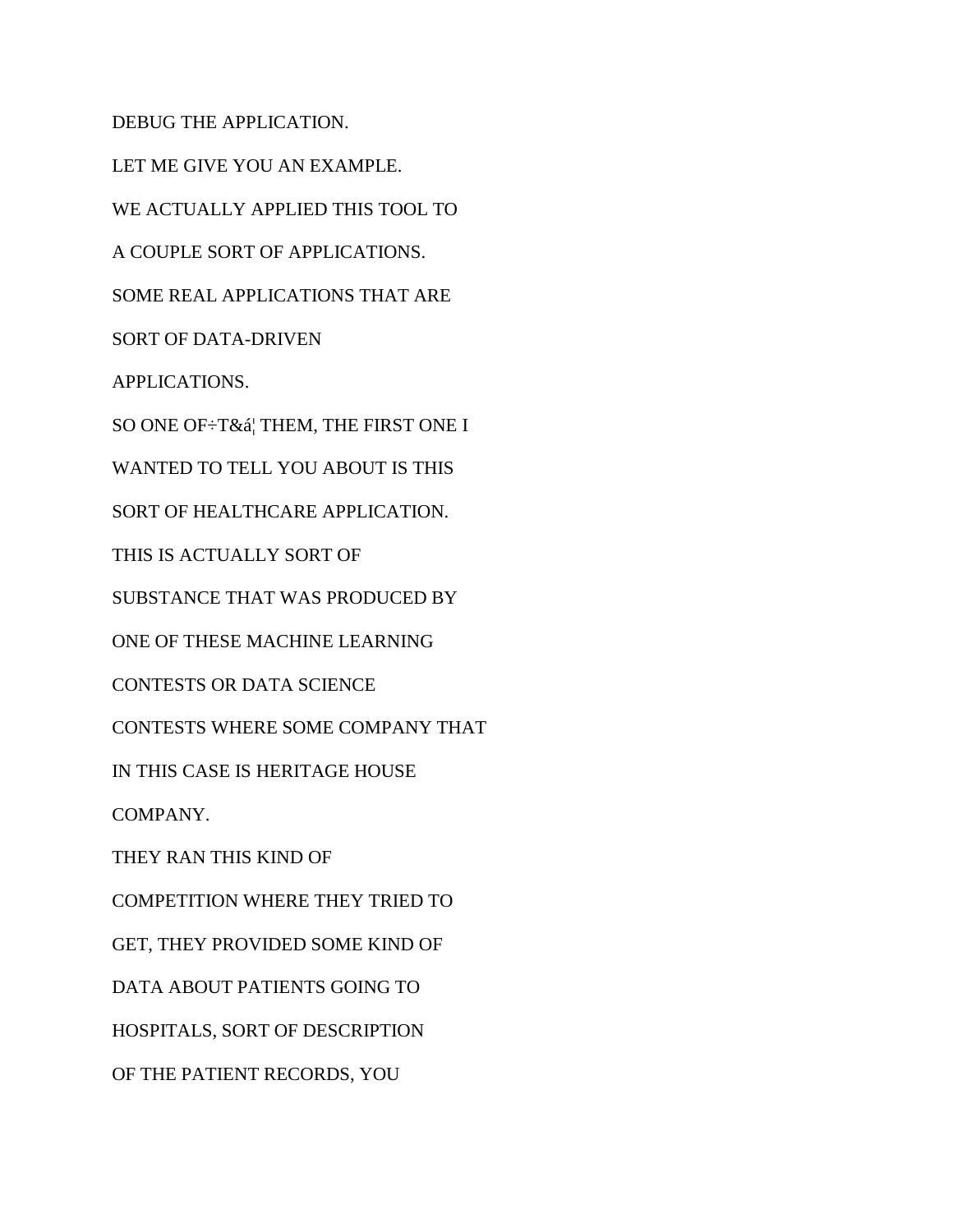KNOW, HOW MANY TIMES THEY'VE BEEN TO THE HOSPITAL BEFORE AND WHAT WERE THEIRDKTHINGS LIKE THIS. AND THE TASK WAS TO USE THIS INFORMATION TO PREDICT WHETHER OR NOT OR HOW MANY TIMES THE PATIENT WOULD VISIT THE HOSPITAL IN THE NEXT, THE FOLLOWING YEAR. SO THIS IS KIND OF READMISSION RATE PREDICTION. SO WE DID, WE LOOKED AT THE WINNING ENTRY TO THIS COMPETITION. A PRETTY GOOD ENTRY AND CERTAIN APPLICATIONS THAT WAS ABLE TO CORRECTLY PREDICT WITH SOME PRETTY HIGH ACCURACY, AROUND 85% ACCURACY. WHETHER OR NOT THE PATIENT WOULD BE READMITTED INTO HOSPITAL IN THE FOLLOWING YEAR. OKAY. SO THIS IS THE DATA DRIVEN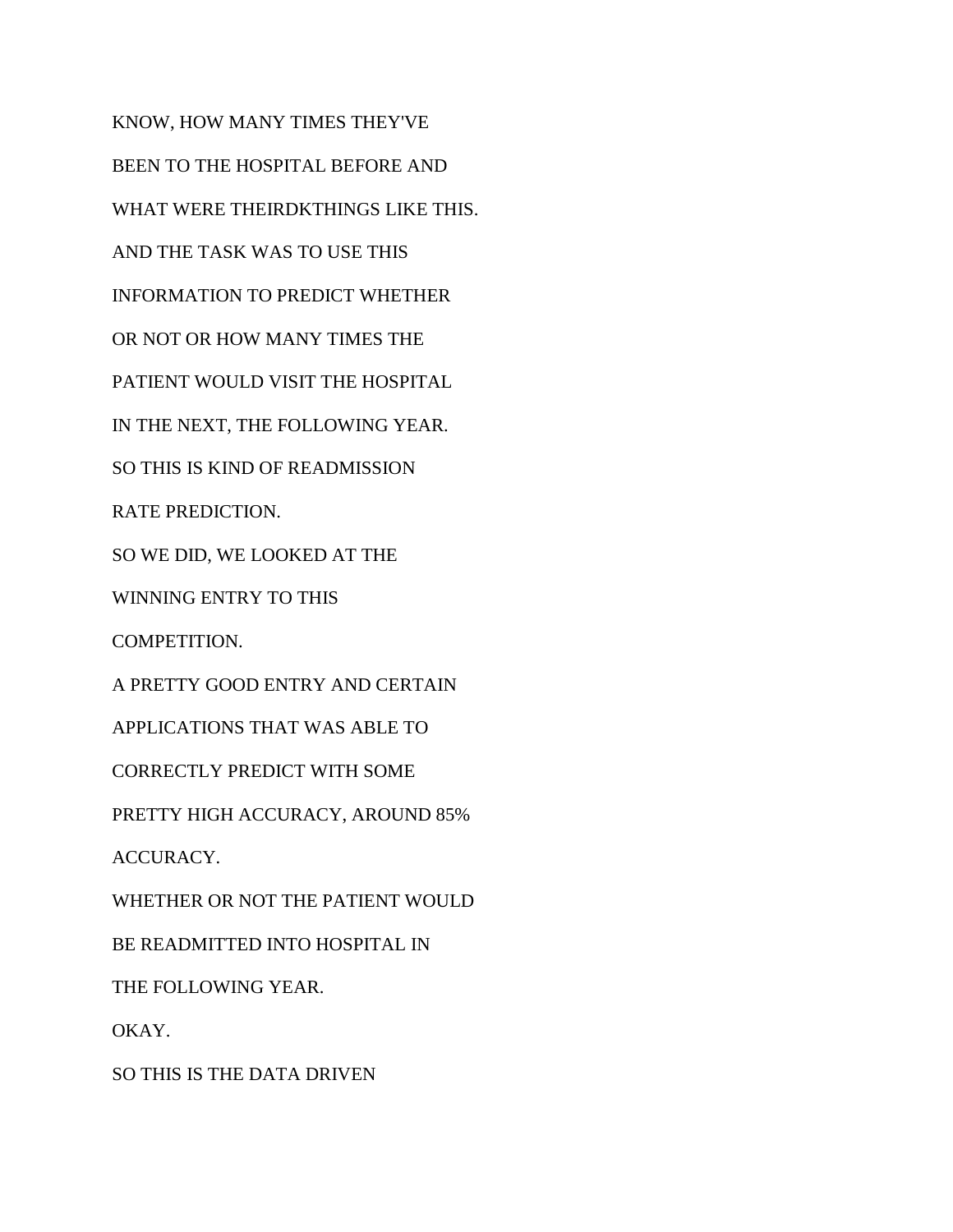APPLICATION, INPUTS ARE AGE, GENDER, NUMBER OF TIMES THEY'VE BEEN TO THE HOSPITAL AND SO ON. AND THEN IT TRIES TO PREDICT WHETHER THEY WILL BE READMITTED INTO THE HOSPITAL. SO WHAT DID WE FIND BY APPLYING FAIR TESTS HERE. WHAT WEÑCREALLY ARE SOME SPECIFIC CONTEXT WHERE THERE'S AN ASSOCIATION BETWEEN THE AGE OF THE PATIENT AND HOW BADLY THE PREDICTIONS, HOW BAD THE PREDICTIONS WERE, THE RATE, ERROR RATE ORO×2¦ THE SIZE OF THE ERROR IN THE PREDICTION. SO THIS WAS, THIS IS SORT OF A CONTEXTUAL ASSOCIATION THAT WE DISCOVERED. IT WAS NOT FOR THE ENTIRE POPULATION BUT FOR THE SOME WELL DEFINED SEGMENT OF THE POPULATION. I THINK IT WAS SOMETHING LIKE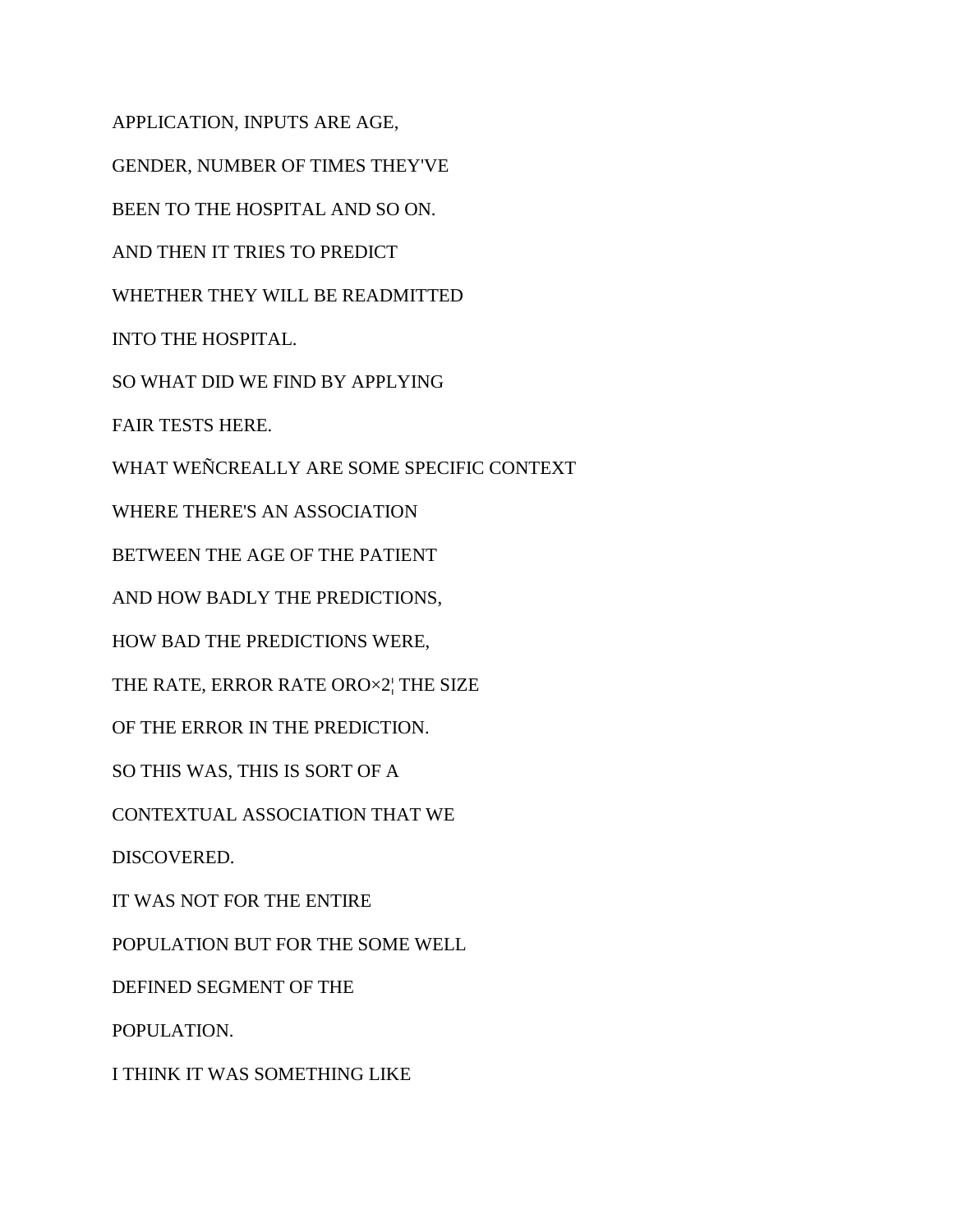MALE PATIENTS WHO HAVE BEEN TO

THE HOSPITAL AT LEAST, WHO HAVE

BEEN TO THE ER AT LEAST TWICE IN

THE PAST, WHO HAVE BEEN TO THE

ER AT LEAST LIKE TWICE IN THE

PAST YEAR AND SO ON.

BUT WITHIN THISWHO HAVE BEEN TO THE ER LIKE

TWICE IN THE PAST YEARPó+

ON.

BUT WHEN WE, WITHIN THIS

SUBPOPULATION, THERE WAS A

REALLY STRONG EFFECT, REALLY

STRONG ASSOCIATION BETWEEN AGE

AND ERROR IN THEM32xx PREDICTION.

SO THIS IS AN INTERESTING

FINDING.

WE THINK THAT THIS IS ACTUALLY

SORT OF IMPORTANT IN A SOCIAL

SENSE BECAUSE THIS IS SOMETHING

THAT COULD REALLY LEAD TO ACTUAL

HARMS FOR INSTANCE THIS

APPLICATION WAS ACTUALLY GOING

TO BE USED FOR INSURANCE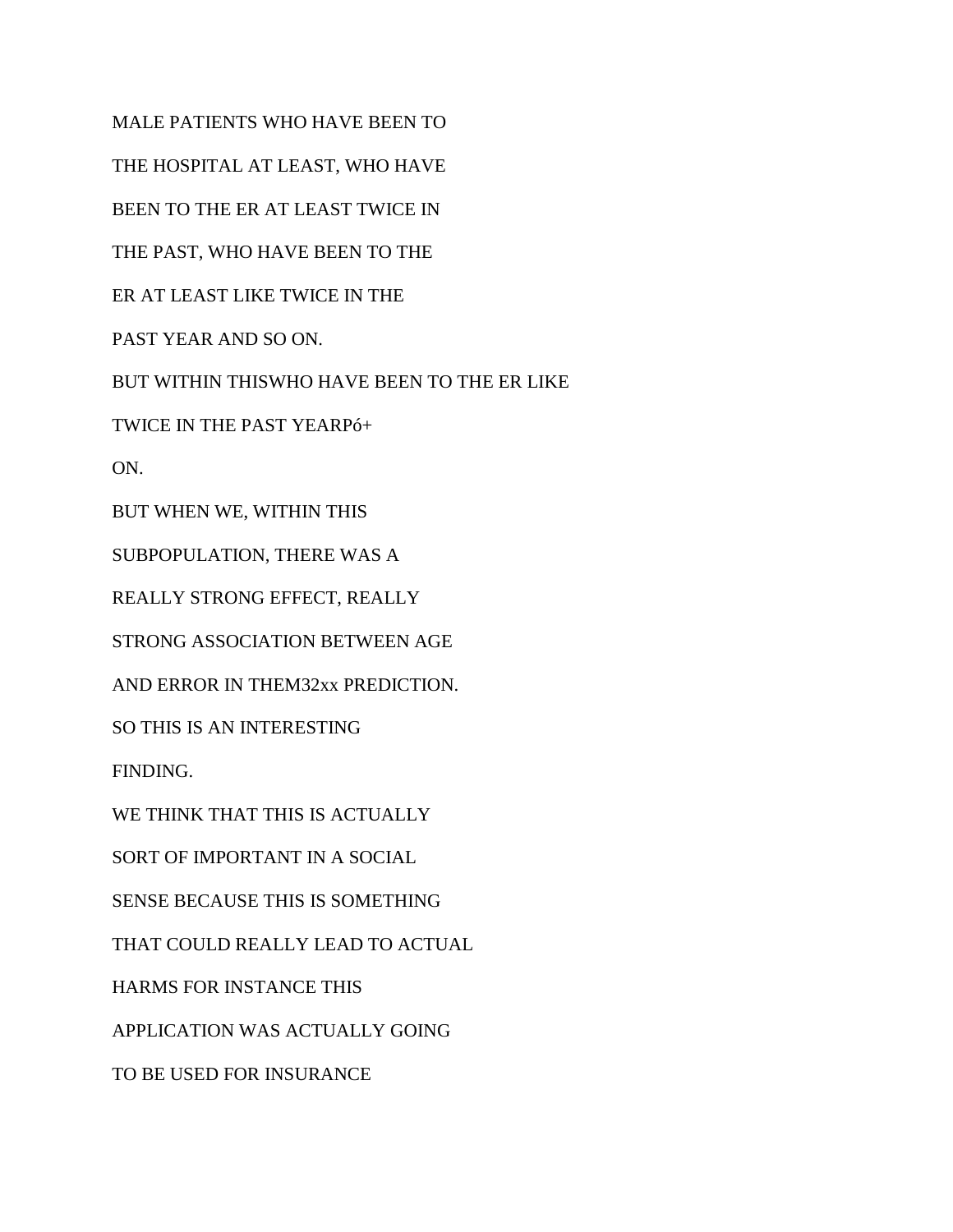PURPOSES AND KIND OF ADJUST YOUR INSURANCE PREMIUMS AND SO ON. THESE ARE ASSOCIATIONS THAT CAN REALLY BE, HAVE SOME IMPACT ON THE PATIENTS THAT THEY ARE, OR USERS OF THE SYSTEM. I WANT TO TELL YOU ABOUT SORT OF ANOTHER APPLICATION. THIS IS NOT A REAL PLAINATION, SORT OF A HISTORICAL APPLICATION THAT WILL ILLUSTRATE SORT OF A DIFFERENT CAPABILITY OF FAIR TESTS. SO THIS IS A VERY WELL-KNOWN DATA SET SO THE APPLICATION, YOU CAN THINK OF IT AS THE GRADUATE SCHOOL ADMISSIONS APPLICATION. WHAT IT DOES IS TAKE PEOPLE WHO APPLY TO BERKLEY GRADUATE SCHOOL AND WHETHER OR NOT TO ADMIT THEM OR NOT. OKAY.

SO THIS IS A WELL-KNOWN DATA SET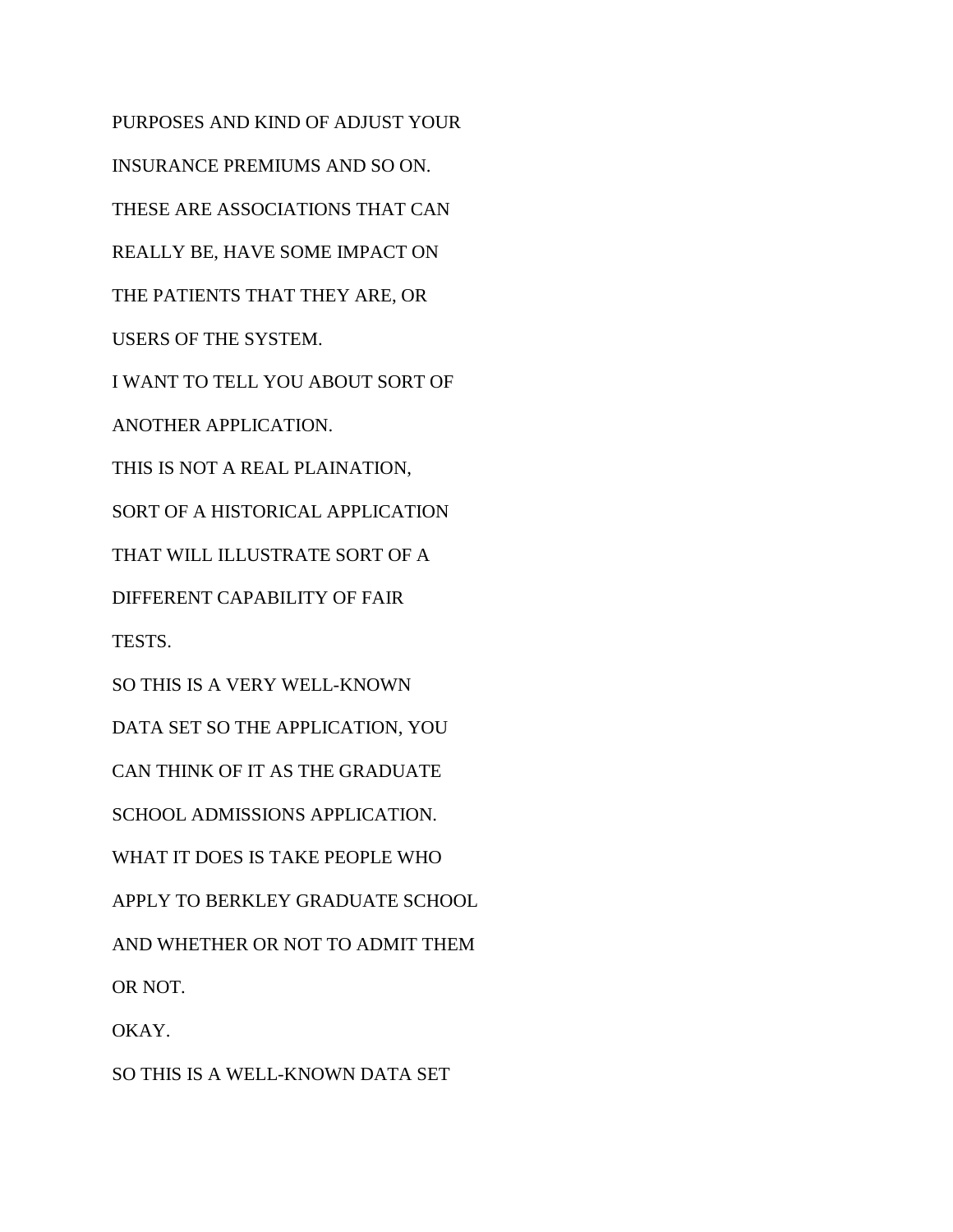FROM LIKE THE 70'S.

IF YOU DON'T KNOW ABOUT THIS DATA SET, WHAT HAPPENED WAS THAT THEY DISCOVERED THAT THERE WAS THIS KIND OF GENDER BIAS AND ADMISSION RATE AT BERKLEY. SO MEN WERE BEING ADMITTED IN HIGHER RATES THAN WOMEN. SO INDEED FAIR TEST CAN BE USED TO DISCOVER THIS KIND OF ASSOCIATION. BUT WHAT WE CAN ALSO DO IS TRY TO EXPLAIN WHERE THIS ASSOCIATION COMES FROM. INDEED THIS IS WHAT THIS PAPER IN 1975 DISCOVERED THAT ONCE YOU CONDITION ON WHICH DEPARTMENT THE APPLICANT WANTED TO GET INTO, THEN THE EFFECT EITHER GOES AWAY OR IN FACT MAYBE REVERSES AND SPECIFIC DEPARTMENTS WOULD BE ADMITTED HIGHER RATES OF WOMEN THAN MEN.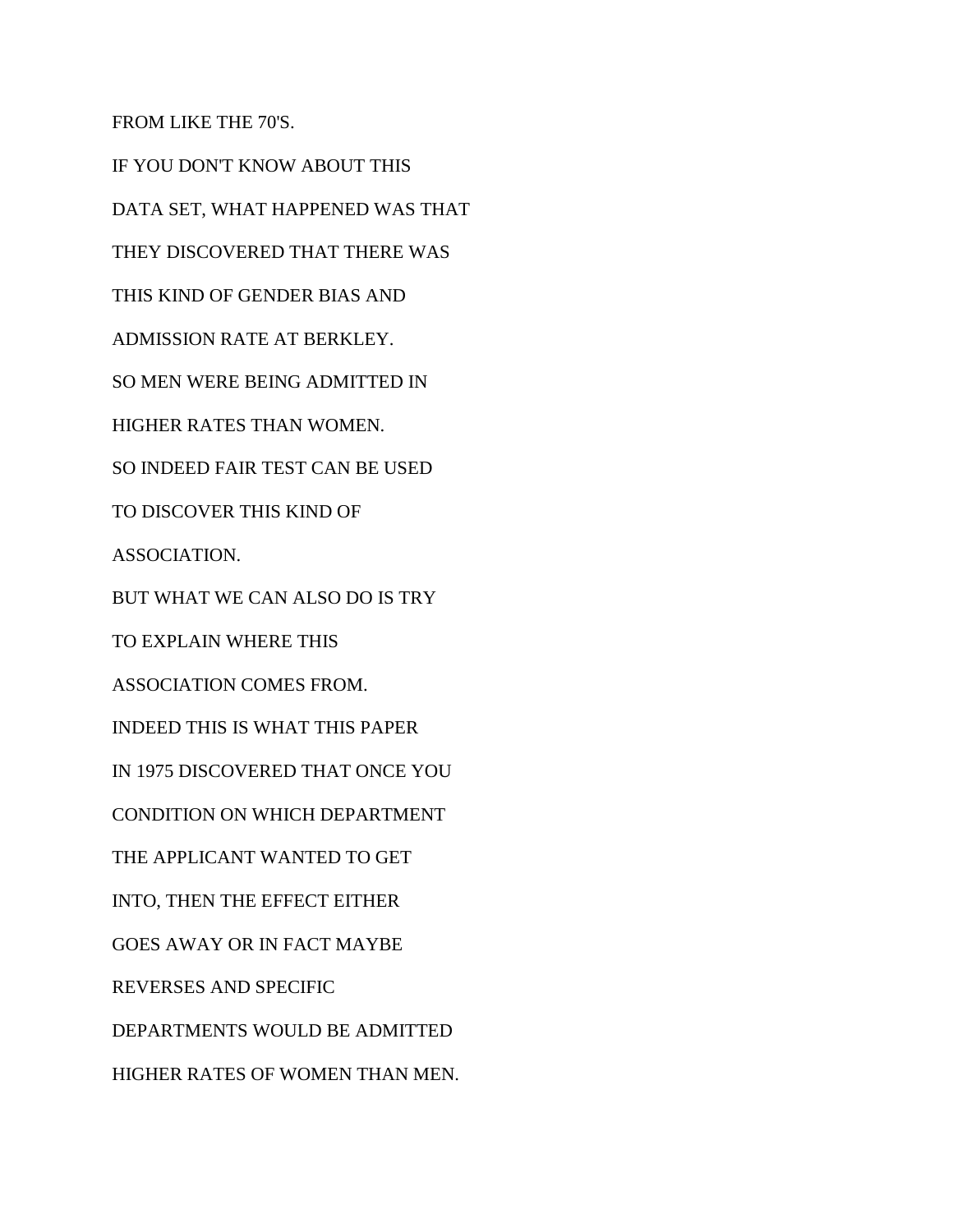THIS IS TO SILL GREAT HOW FAIR TEST CAN BE USED TO SORT OF HELP WITH THE DEVELOPER OR DEBUG THE SYSTEM TO TRY TO EXPLAIN WHAT WAS GOING ON, GOING WRONG IN THEIR SYSTEM. MAYBE THERE'S THIS OTHER CAPABILITY AND FAIR TEST FOR DOING THIS. WE CALL IT PROVIDING SOME KIND OF EXPLORATORY VARIABLES. THIS WILL MAKE THIS A REAL SYSTEM OR REAL TOOL FOR DEVELOPERS TO USE TO DEBUG THEIR APPLICATIONS. SO LET ME JUST MAKE A FEW CLOSING REMARKS. SO WE ALSO APPLY FAIR TEST IN A COUPLE OTHER APPLICATIONS. YOU COULD READ ABOUT IT IN OUR PREPRINT WHICH ISTHE WEB. SO YES, I ALREADY MENTIONED THERE'S ANOTHER FEATURE OF THE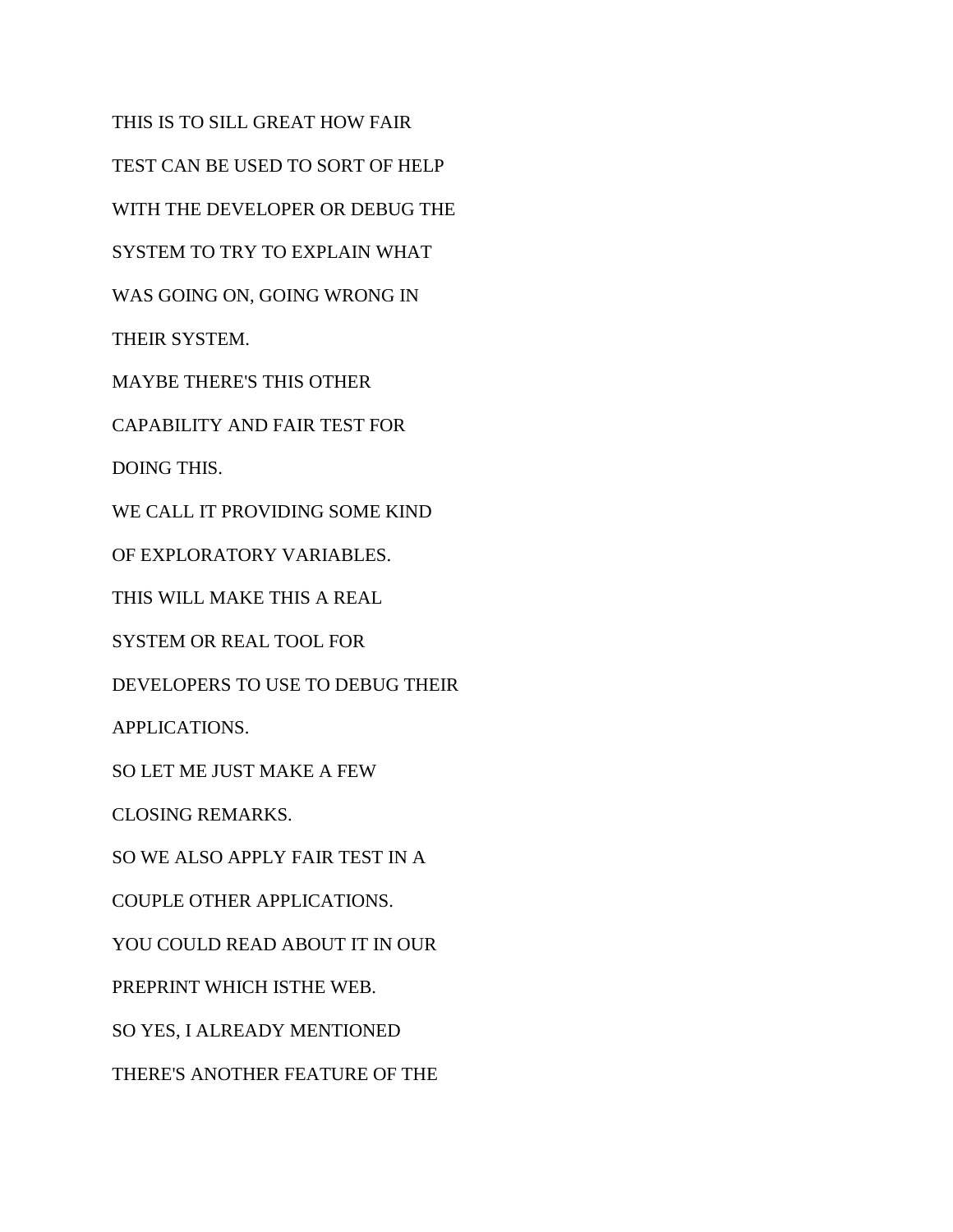VARIABLES.

THERE'S ANOTHER SORT OF BIG ISSUE OUT THERE IN DATA ANALYSIS WHICH IS THAT OF ADAPTIVE DATA ANALYSIS WHERE YOU WANT TO BE ABLETIMES. THIS IS SOMETHING WE'RE STARTING TO LOOK AT INTEGRATING INTO FAIR TESTS AND THIS IS SORT OF AN OPEN SOFTWARE THAT CAN BE USED BY DEVELOPERS RIGHT NOW. SO JUST TO SOME UP, REALLY WHAT WE'RE TRYING TO ADVOCATE HERE IS WE REALLY NEED TO EMPOWER DEVELOPERS WITH SORT OF BETTER FISCAL TRAININGS THAT ARE PHYSICAL TOOLS TO MAKE THESE DATA-DRIVEN APPLICATIONS MORE FAIR AND MORE SOCIALLY CONSCIOUS AND SO ON. WE THINK THAT'S A GOOD WAY TO START HERE. THANK YOU.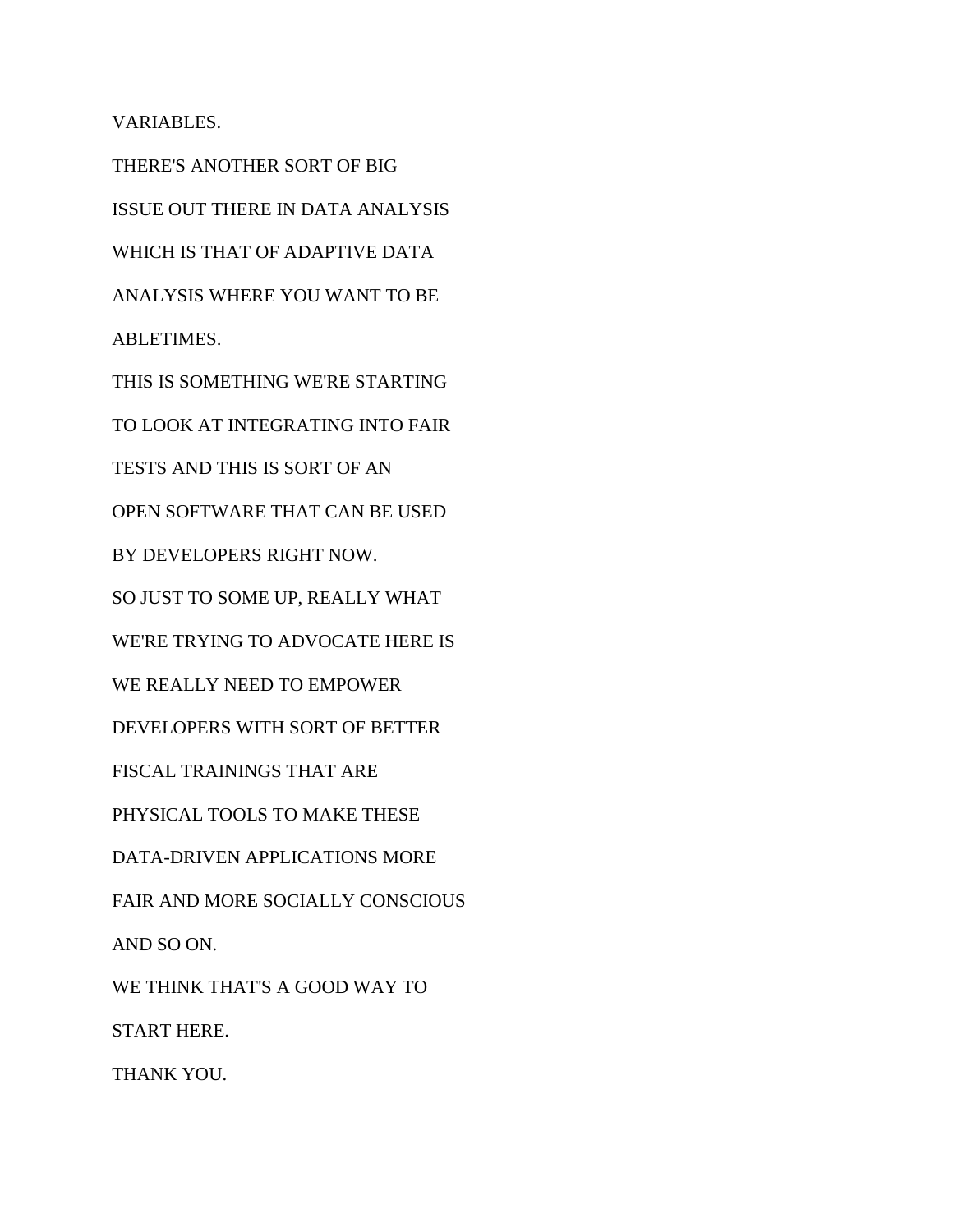THE.

>> JOINING ME ON THE STAGE NOW ARE DISCUSSANTS JAMES COOPER OF GEORGE MASON UNIVERSITY LAW SCHOOL AND DEIDRE MULLIGAN AT UNIVERSITY OF BERKLEY. WE HEARD ABOUT PRESENTATIONS ABOUT TOOLS DESIGNED TO SHED SOME LIGHT ON HOW DATA IS COLLECTED FROM CONSUMERS. HOW CAN RESULTS RECEIVING TARGETED ADS, WEB CONTENT, WORK RESULT DISCRIMINATION. LET ME TURN FIRST TO JAMES AND DEIDRE. WHAT ARE THEmOÑi COMMON THEMES YOU SEE RUNNING THROUGH THESE PRESENTATIONS.PT"I >> SO I TEACH AT THE SCHOOL OF INFORMATION AT BERKLEY, AND I SPEND ONE OF THE DEPARTMENTS, ONE OF THE PROGRAMS IN WHICH I

TEACH IS A MASTERS IN DATA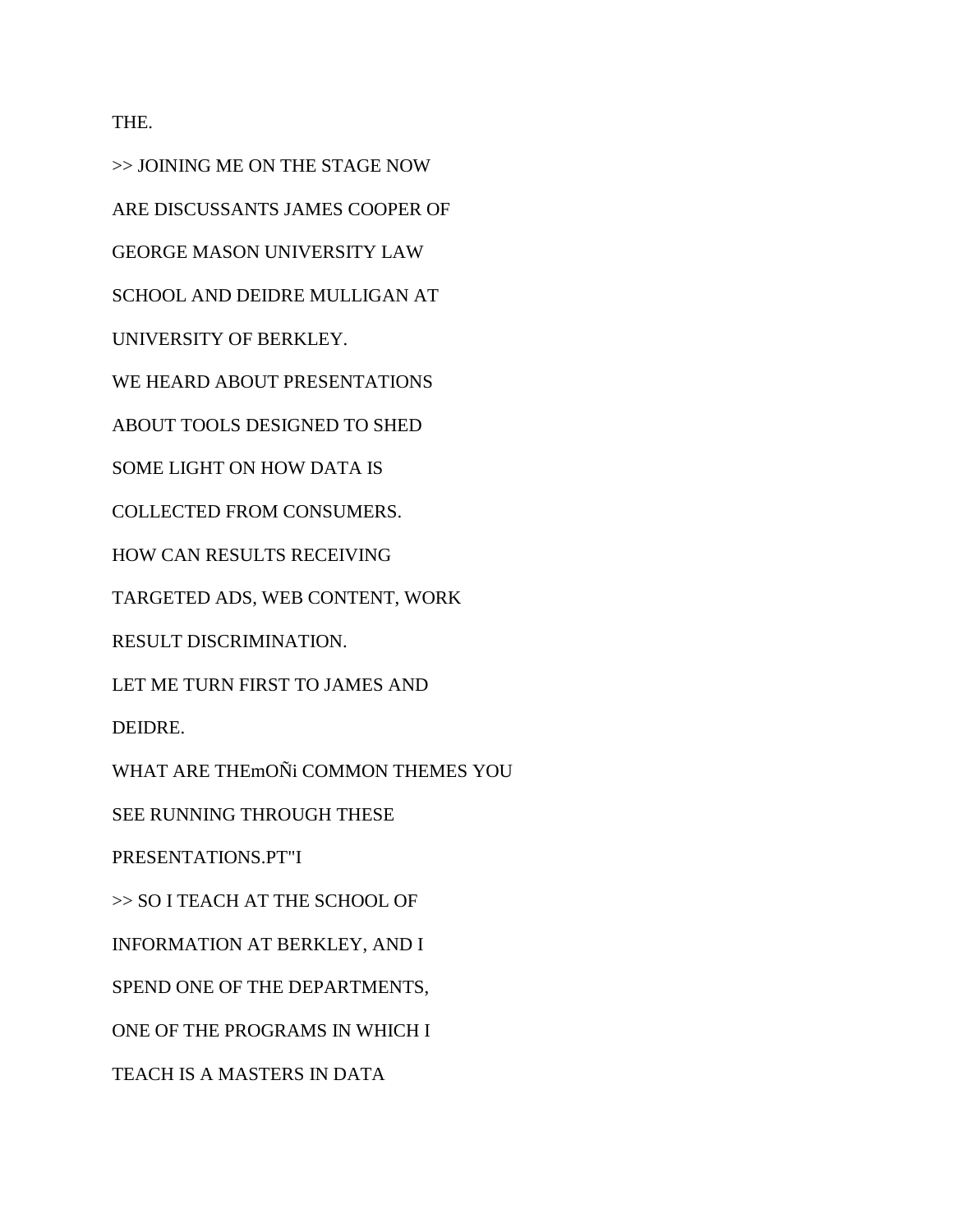SCIENCE.

AND WE TEACH ABOUT PRIVACY, WE TEACH ABOUT SECURITY. THESE ARE PEOPLE WHO ARE GOING TO BE DOING DATA ANALYTICS AND ONE OF THE AREAS WHERE WE'VE BEEN LACKING BOTH METHODOLOGIES AND TOOLS IS TO DEAL WITH ISSUES OF FAIRNESS, RIGHT. HOW DO WE THINK ABOUT THE BIASES IN OUR DATA. HOW DO WE THINK ABOUT THE BIASES IN OUR ALGORITHMS. AND MOST IMPORTANTLY I THINK WHAT IN PARTICULAR, AND I'M KIND OF MOST DEEPLY ENGAGED WITH ANUPAM AND MICHAEL'S WORK BECAUSE WE HAVE SOME COLLABORATIVE WORK WE'RE DOING. HOW DO WE THINK ABOUT BIAS IN SYSTEMS WHERE THERE ARE MULTIPLE INPUTS. AND SO IT'S VERY;spV DIFFICULT TO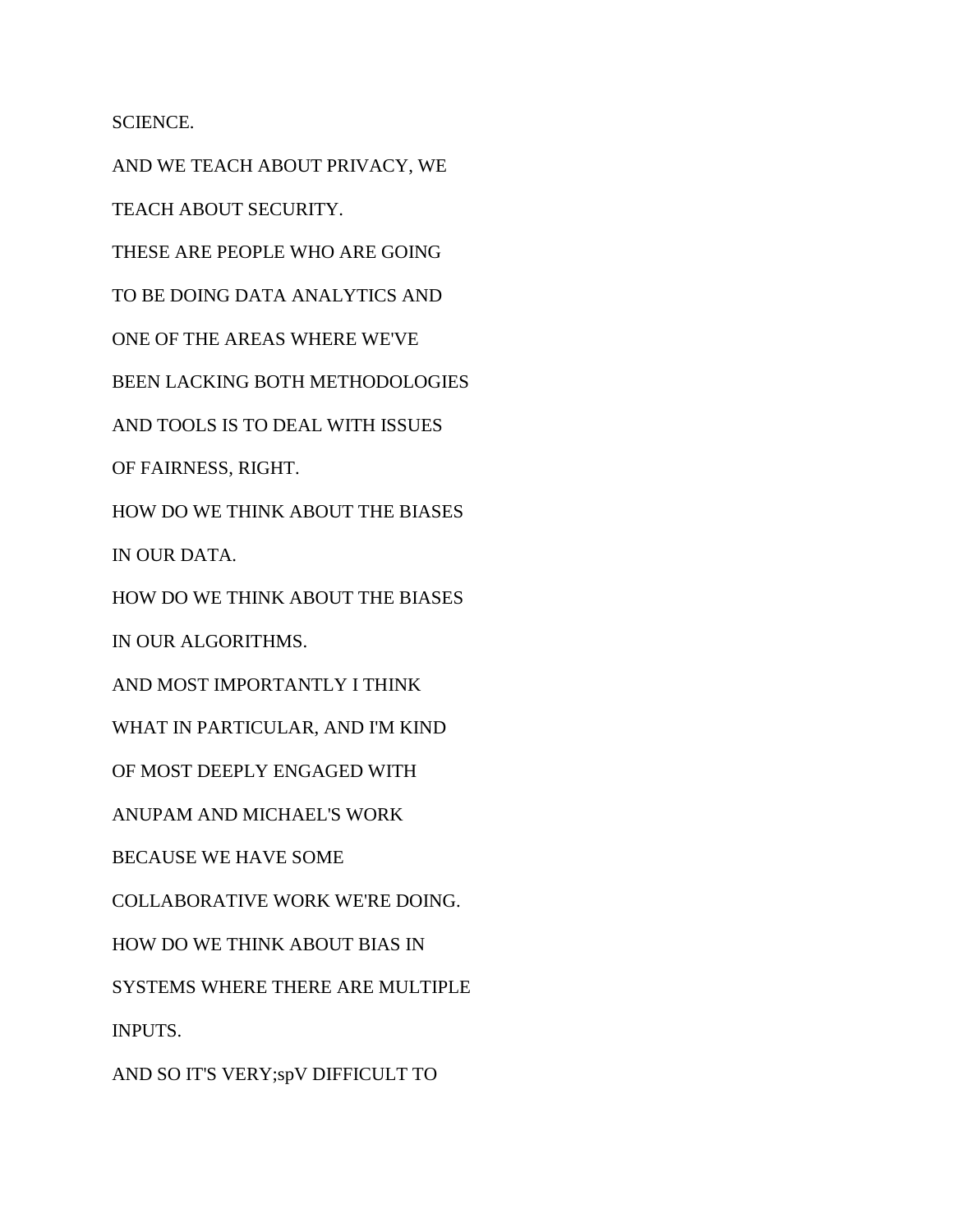## TRACK2

¦ñ AN OUTPUT BACK TO A SINGLEACTOR'S DECISIONS. AND SO SOMEBODY WHO IS WORKING IN THAT SORT OF PROGRAM, ONE OF THE THINGS I THINK IS MOST IMPORTANT ABOUT THESE TOOLS IS ON THE ONE HAND, WE HAVE OUR HADN'T PRESENTATION FAIR TEST WHICH IS ACTUALLY TRYING TO EMPOWER PEOPLE WHO WANT TO AVOID ALL ALGORITHMS HAVE BIASES. IF YOU DESIGN AN ALGORITHMS WITHOUT A BIAS IT HAS NO PURPOSE IN THE WORLD. LET'S BE CLEAR. IT HAS A BIAS WE JUST WANT TO AVOID CERTAIN BAD OUTCOMES. THE QUESTION ABOUT HOW WE EMPOWER PEOPLE WHO ARE DESIGNING SYSTEMS TO PROACTIVELY AVOID THOSE OUTCOME IS SOMETHING WE NEED RESEARCH ON TECHNICAL SYSTEMS.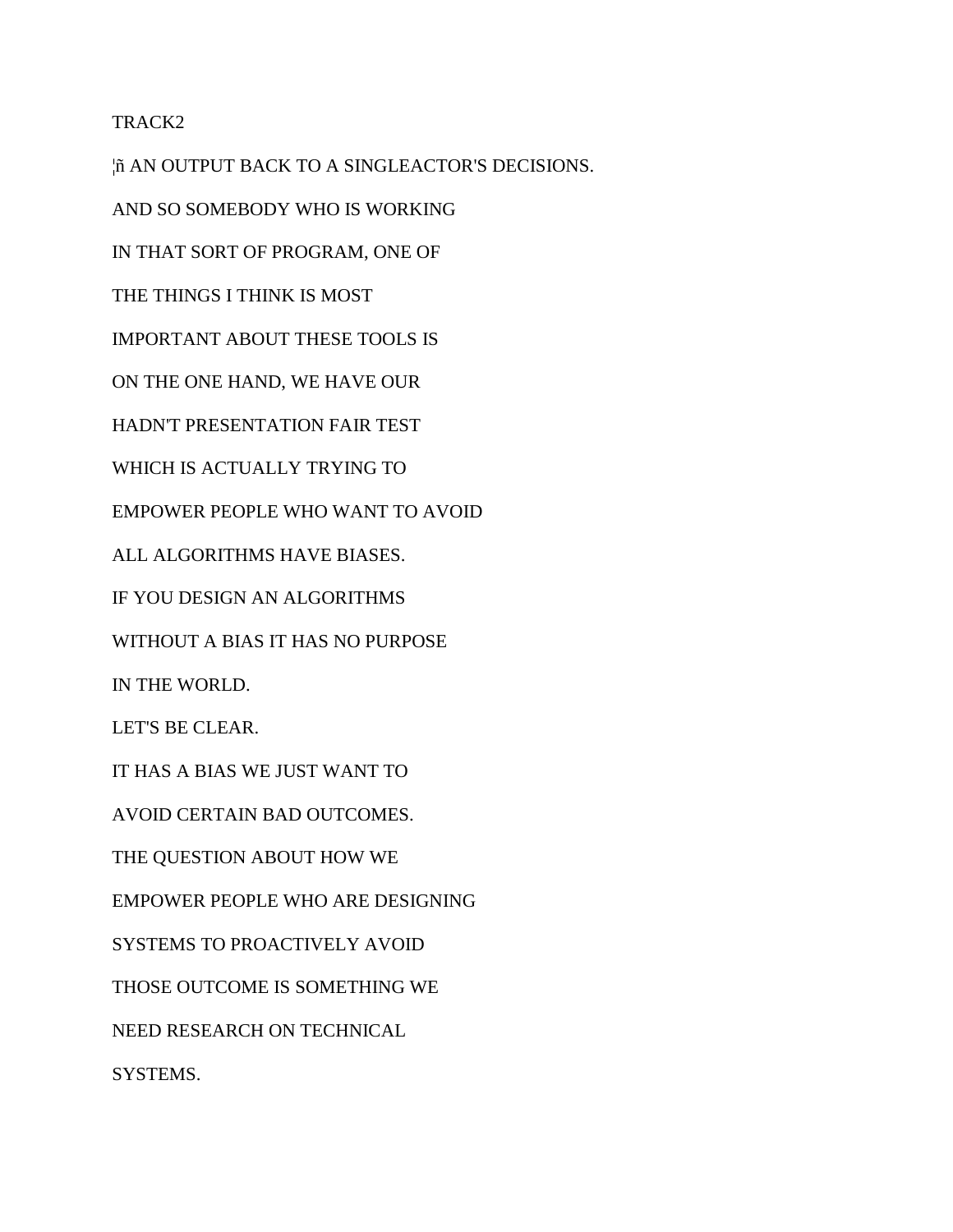PEOPLE HAVE CALLED, OH WE NEED ACCESS TO THE ALGORITHM, WE NEED ACCESS TO THE DATA AS THOUGH THEY CAN LOOK AT IT, THEY'RE GOING TO UNDERSTAND\$mf:ñ IT. AND THAT JUST ISN'T THE CASE IN MANY INSTANCES. SO WE ACTUALLY NEED TECHNICAL SYSTEMS. WE NEED THE USE OF STATISTICAL MACHINE LEARNING TECHNIQUES TO POLICE MACHINE LEARNING SYSTEMS. AND THIS IS PARTICULARLY IMPORTANT BECAUSE I THINK WHAT ALL OF THEM ARE HIGHLIGHTING AND REALLY FOCUSING ON IS NOT, I MEAN WE'RE CONCERNED ABOUT INTENTIONAL DISCRIMINATION BUT WHAT I THINK MANY OF US ARE WORRIED ABOUT EXPLODING IS DISPARATE IMPACT.YG NOBODY IS INTENDING FOR BAD THINGS TO HAPPEN BUT WHAT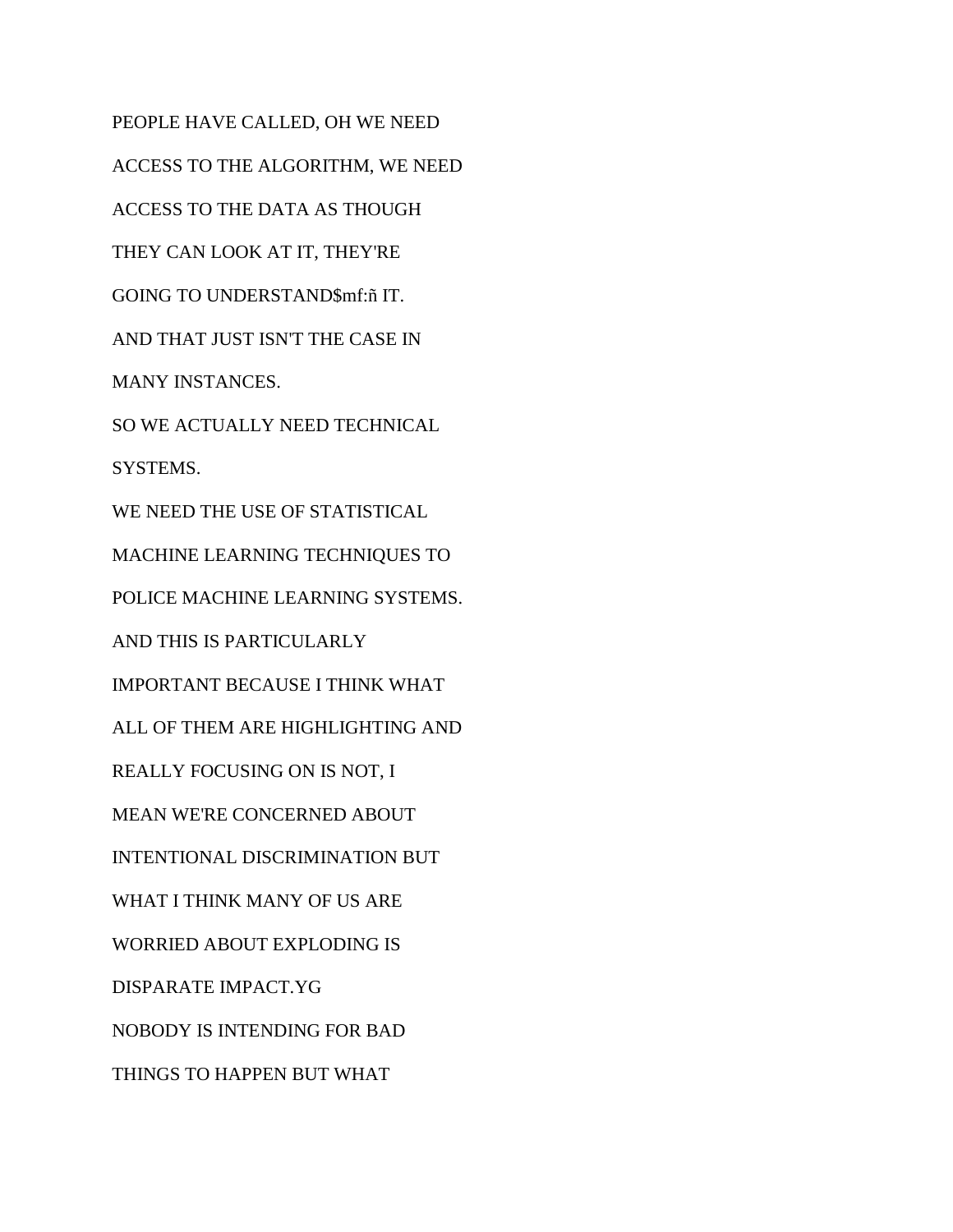MACHINE LEARNING ENABLES, WHAT MAKES IT DIFFERENT FROM WHAT'S GONE DOWN BEFORE THE MEANING OF INFORMATION EMERGES, RIGHT. SO IT TURNS OUT THESE THREE PIECES OF DATA ADD UP TO SOME PARTICULAR PROTECTED TRAIT. AND AS MACHINE LEARNING TECHNIQUES CONTINUE TO UNCOVER THE WAY IN WHICH WE HAVE CORRELATIONS THAT EQUATE TO THESE DIFFERENT THINGS, WE'RE IN THIS, WE HAVE THIS ONGOING NEED TO TRY TO FIGURE OUT PROACTIVELY HOW TO AVOID THOSE SORT OF PROBLEMATIC CORRELATIONS. SO I THINK THEY'RE ALL WORKING ON THIS SHARED PROBLEM FROM TWO DIFFERENT SIDES, RIGHT. THERE'S A LONG HISTORY OF TESTING WHEN WE THINK ABOUT DISCRIMINATION, HOUSING DISCRIMINATION, SENDING PEOPLE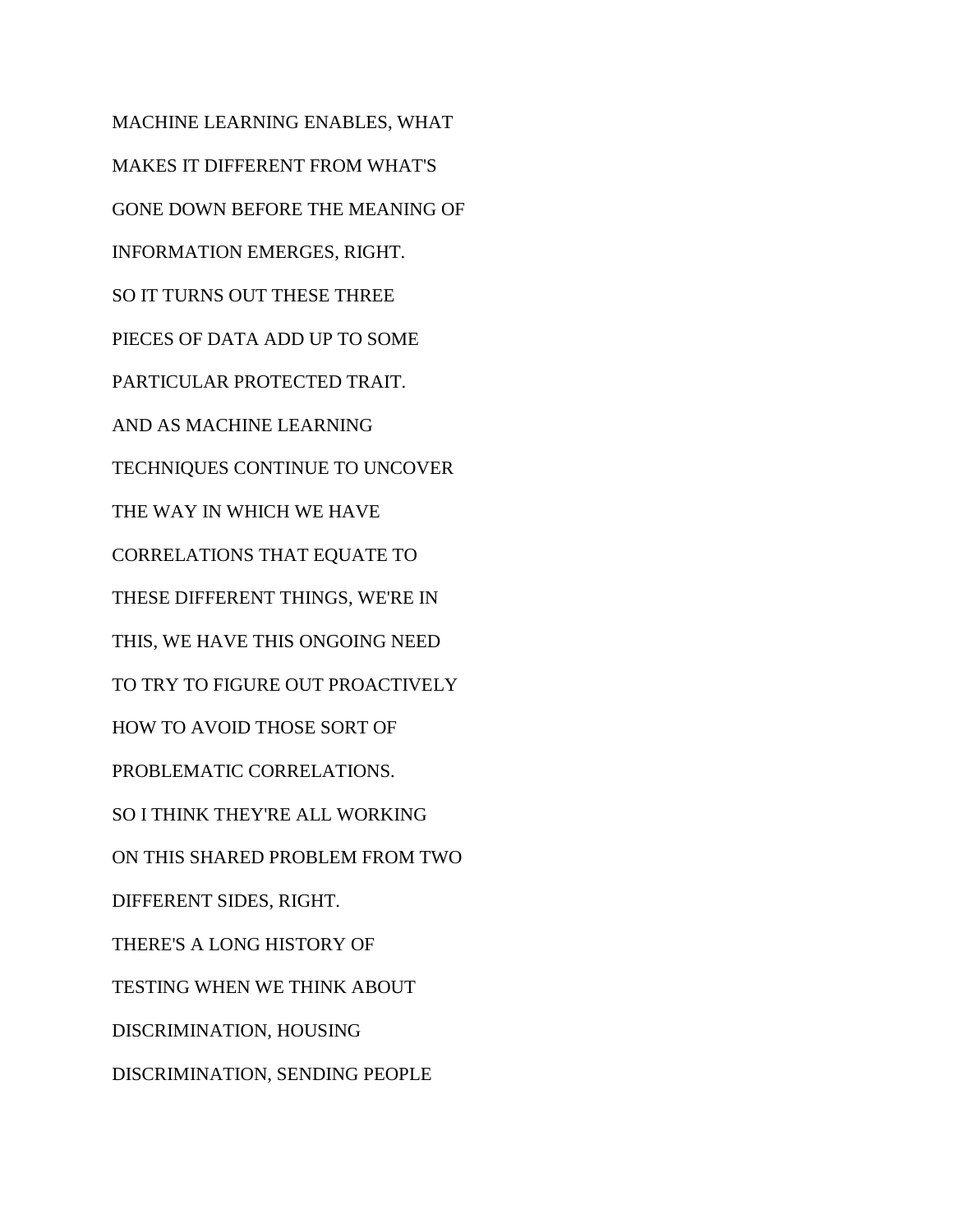OUT IN THE WORLD.

SO I THINK THE AD FISHER AND

SUNLIGHT ARE WORKING FROM THAT

SIDE.

CAN WE TEST FROM THE OUTSIDE.

DANIEL IS SAYING FOR THE PEOPLE

TRYING TO DO GOOD TRYING TO

AVOID THE OUTCOME CAN EMPOWER

WITH TOOLS THAT ARE BASED ON THE

SAME SORTS OF STATISTICAL

TECHNIQUESIN MACHINE LEARNING.

SO I THINK THEY'RE REALLY

POWERFUL IN THAT WAY.

>> JAMES, WHAT DO YOU SEE AS THE

COMMON THEMES.

>> I WOULD AGREE WITH WHAT

DEIDRE SAID.

COMMON THEMES ARE PRETTY SELF

EVIDENT.

BACK AND FORTH ON TWO PAPERS AND

PAPERS KIND OF DESCRIBE

ALGORITHMS THAT DO VERY SIMILAR

WORK AND I THINK VALUABLE WORK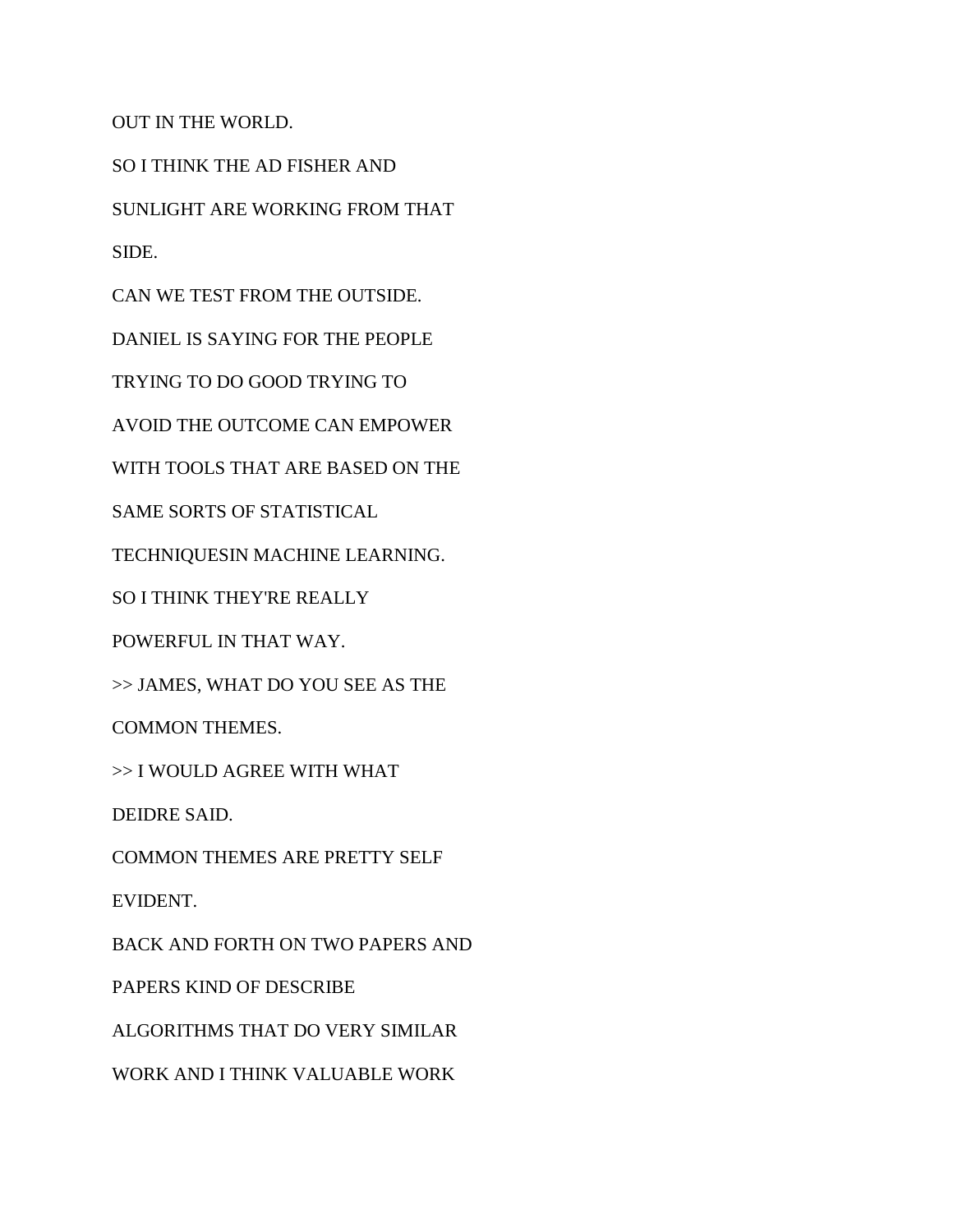AS DEIDRE POINTED OUT.

I DON'T HAVE MUCH TO ADD BEYOND

THAT.

>> DEIDRE POINTED OUT IN THE

REAL WORLD THERE ARE LOTS OFEN

PUTS.

CONSUMER PROFILE CONSISTS OF A

MILLION DATA POINTS OR MORE.

HOW CAN YOUR TOOLS ACCOUNT FOR

THAT?

WHEN YOU'RE CREATING USER

PROFILE IS THERE ANY WAY TO

REALLY MANIPULATE WHAT WOULD

REALLY BE HAPPENING TO A

CONSUMER?

>> THIS IS A REAL PROBLEM, VERY

VERY BIG PROBLEM.

I WOULD QUOTE IT AS THE BIGGEST

PROBLEM IN WEB RANSPARENCY WORK

TODAY IN MY OPINION WHICH IS TO

ACTUALLY EMULATE REAL USERS WITH

CONTROLLED EXPERIMENTS.

BOTH OF THE AD FISHER AND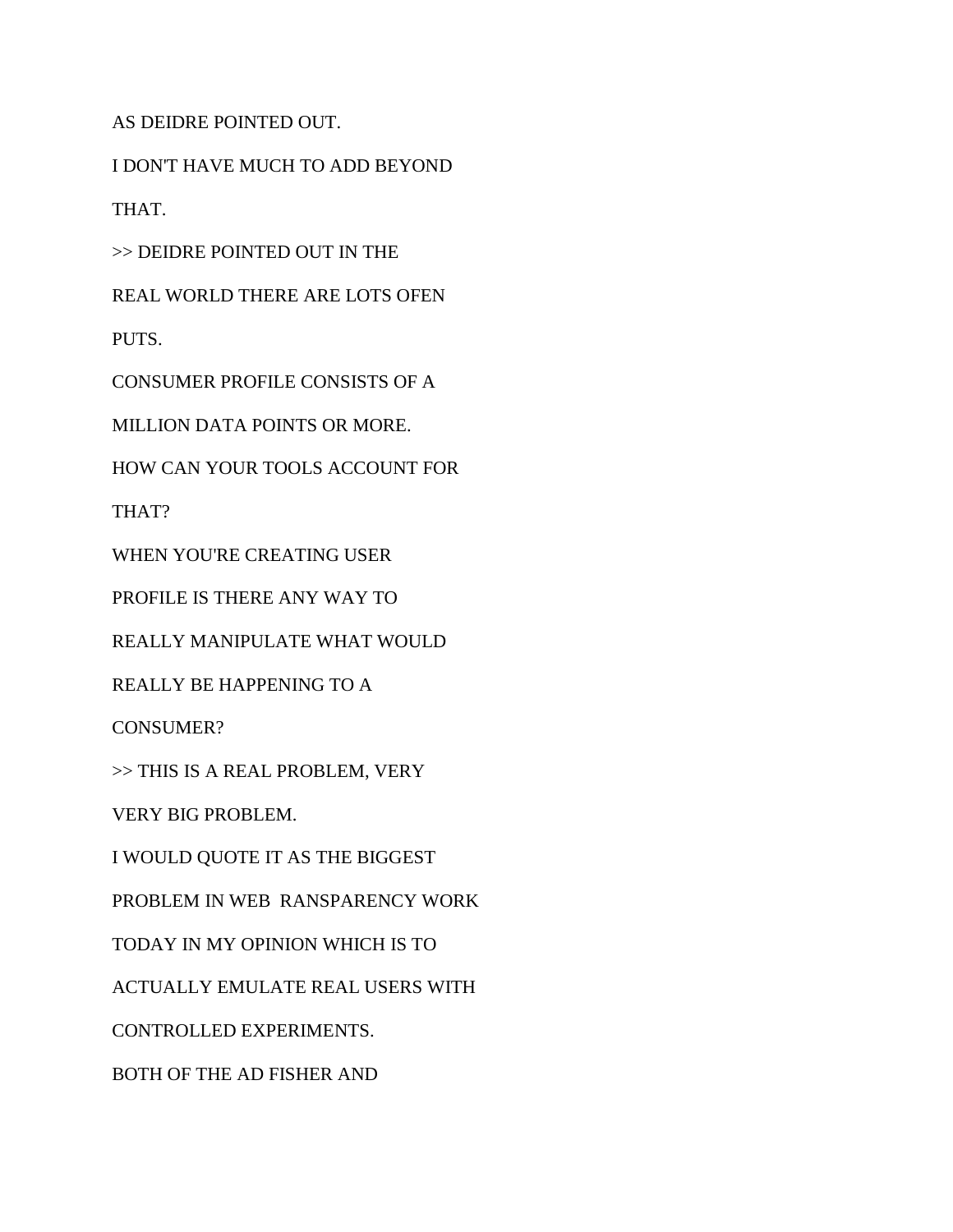SUNLIGHT HAVE CONTROLLED HE CAN PERIMENTS WITH FAKE ACCOUNT THAT ARE ASSIGN, FAKE INPUT SETS OR INPUTS. AND THAT RESULTS IN SOMEí÷1í¦ TARGETING. WE ARE SEEING ALL OF US, SOME TARGETING BUT IT'S NOT NECESSARILY TRUE THAT IT'S REALISTIC KIND OF TARGETING OF THE KIND THAT REAL USERS WOULD ACTUALLY SEE WE MAY ACTUALLY HAVE TARGETING THAT REAL USERS NEVER SEE AND SO ON. I THINK THAT'S A BIG BIG PROBLEM. I THINK WE NEED RESEARCH IN DESIGNING TOOLS THAT LEVERAGE DIRECT USER DATA FROM REAL USERS TO ACHIEVE SOME OF GOALS WEd8é7ñ HAVE

IN OUR SYSTEM.

TRANSPARENCY GOALS WE HAVE IN

OUR SYSTEM.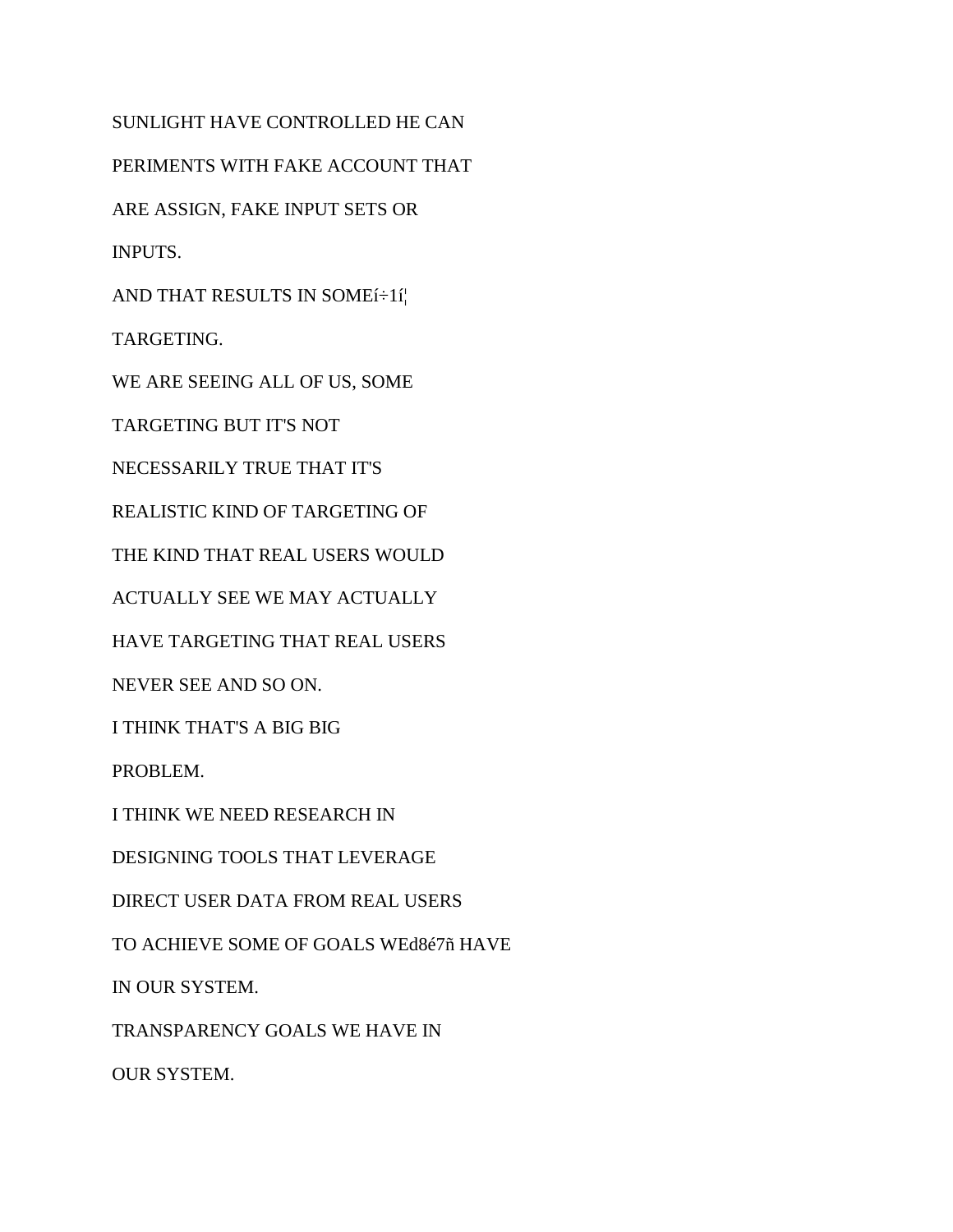THAT SAID I THINK FOR EXAMPLE I BECAUSE I'VE BEEN WORKING SO MUCH ON FOCUS AND INVESTED ON SCALABILITY, BUILDING SCALABLE SYSTEM THAT CAN TAKE MANY INPUTS, MILLIONS, BUT NOT THE SIZE THAT REAL USERS PRODUCE CERTAINLY. WE'VE BEEN FOCUSING ON THAT AND SUNLIGHT DOES SCALE PRETTY WELL WITH RESPECT TO MANY, TRYING MANY INPUTS AND DISCOVERING EFFECTS ON MANY OF THESE INPUTS. BUT THERE ARE BIG LIMITATIONS STILL EVEN THERE. I ALSO WANTED TO POINT OUT BECAUSE MAYBE THE AUDIENCE DIDN'T REALIZE. SO [INDISCERNIBLE] SUNLIGHT WERE BOTH COLLABORATORS ON BOTH. WE JUST SPLIT THE TALKS SO WE WOULDN'T HAVE TO CREATE, TO TALK BOTH ABOUT FOR EACH ONE OF THEM.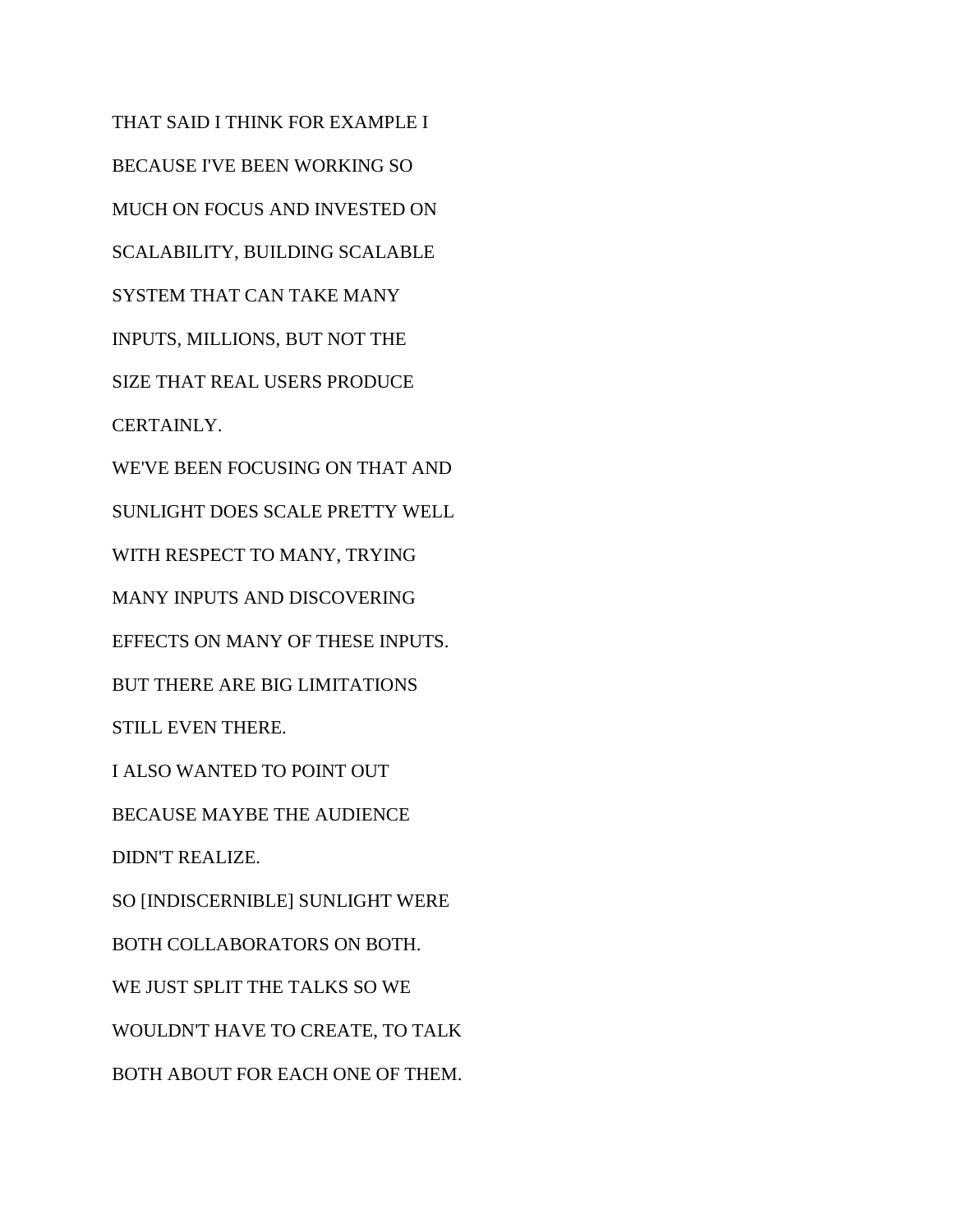>> MAYBE ONE QUICK THING I WOULD ADD HERE IS THEIR TWO WAYS TO GETTING ACCESS TO REAL DATA. ONE IS TO ACTUALLY WORK WITH THE TECHNOLOGY COMPANIES TO HAVE THAT DATA. WE HAVE AN ONGOING COLLABORATION WITH MICROSOFT RESEARCH WHERE WE'RE ACTUALLY BEGINNING TO GET STARTED WITH WORKING WITH THE INTERNAL DATA THAT THEY HAVE ABOUT THEIR USERS. THE OTHER WAY TO DO IT OR AT LEAST ONE OTHER WAY TO DO IT IS TO TRY TO DO, GET DATA FROM REAL USERS THROUGH CROWD SOURCING. SO THERE IS A RECENT INTERESTING PAPER FROM RESEARCH AND COLLABORATORS ELSEWHERE WHICH TRY TO DO THAT. SO THE WAY THEY DO THEIR

EXPERIMENTS IS TO JUST CROWD

SOURCE ITpUSERS ABOUT THEIR BROWSING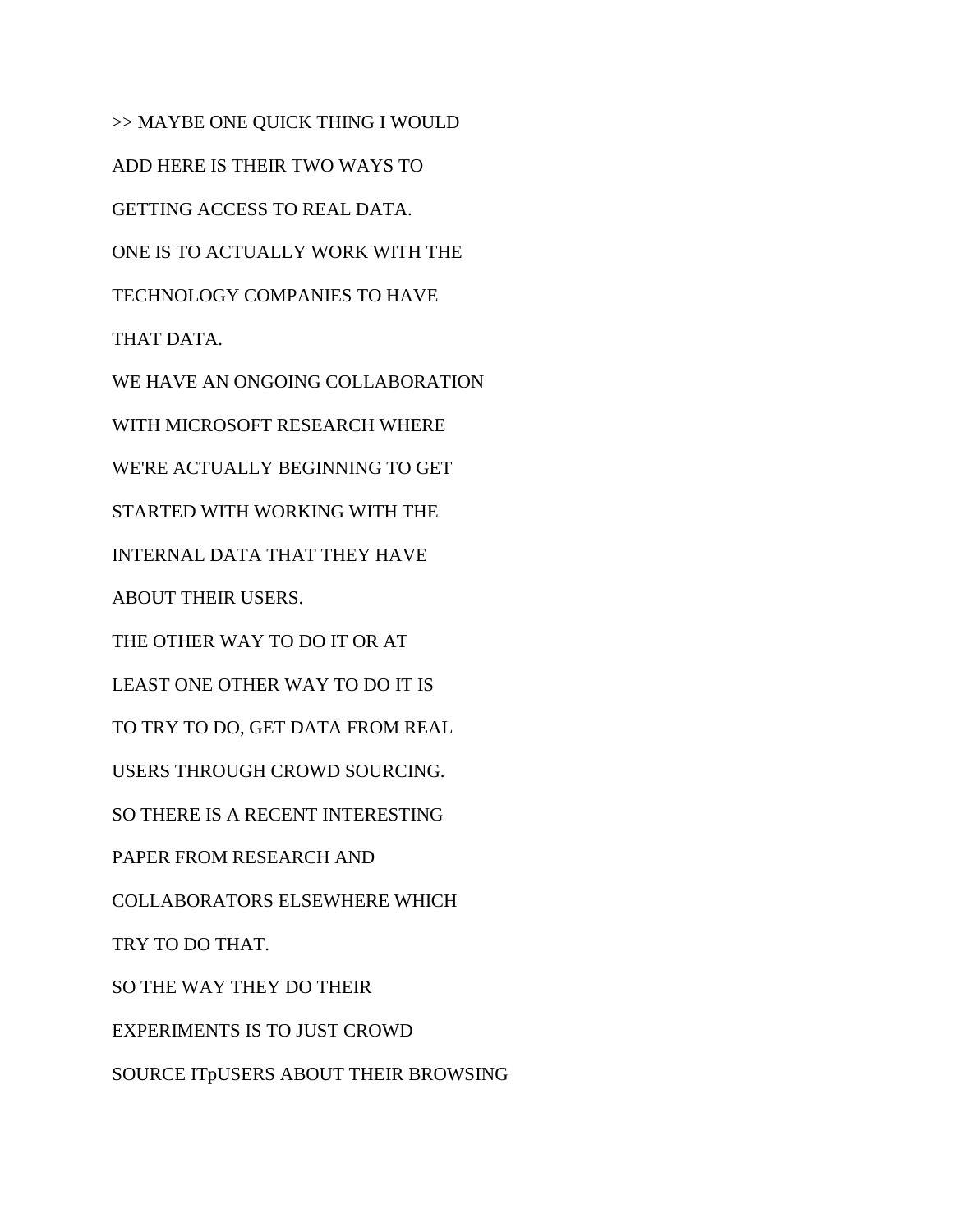PROFILES.

AND THEN COMPARE IT AGAINST THE SAME USER WITHOUT THE HISTORY. SOME AMOUNT OF THE HISTORY. AND THEN SEE IF THERE'S DIFFERENTIAL TREATMENTS. THAT'S BEGINNING TO GET TOWARDS EXPERIMENTAL FINDINGS THAT HAVE SOME AMOUNT OFh>> SEEMS TO HAVE A QUESTION. >> WELL SURE. IT'S SORT OF A QUESTION AND A COMMENT. I'M AN ACADEMIC SO OF COURSE I'LL SAY WHAT I WANT TO SAY AND THEN I'LL ASK YOU. SO ONE OF THE ISSUES, I GUESS I THINK APPLIES PROBABLY MORE TO MICHAEL AND ANUPAM'S PAPER BUT I THINK ALL THE PAPERS IS, YOU KNOW, IF WE THINK ABOUT THE TRANSMISSION OF YOUR FINDINGS INTO POLICY, I THINK ONE OF THE TOUCH STONES OF POLICY, AT LEAST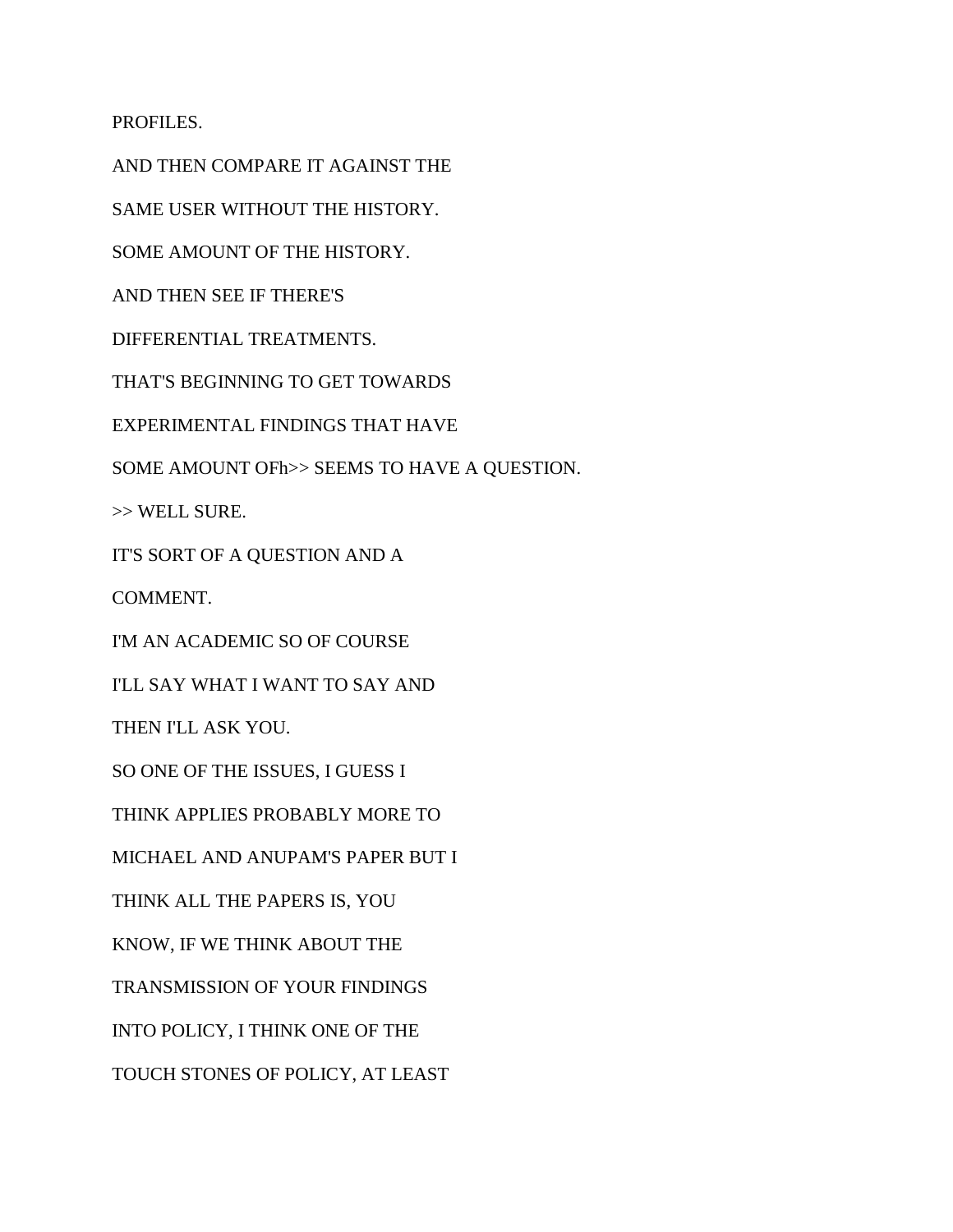IN MY VIEW SHOULD BE HARM. SO I GUESS I THINK ABOUT YOUR, THE FINDING OF THE JOB SEARCH DIFFERENT FROM MEN AND DIFFERENT FROM WOMEN. AND IF YOU LOOK AT LET'S ASSUME THAT THE DATA'S THERE AND THERE'S A STATISTICAL DIFFERENCE, WE CAN EVEN SAY IT'S CAUSAL, DIGGING DOWN DEEPER, WHAT'S THE REAL WORLD IMPACTING THAT IN A SENSE. SO CLICK THROUGH RATES ARE WHAT, MAYBE ONE OUT OF A THOUSAND IF YOU'RE LUCKY.bf THAT'S THE AVERAGE. ONE OUT OF A THOUSAND. SO LET'S SAY ONE OUT OF A THOUSAND PEOPLE WHO VISIT THIS WEBSITE, THEY WOULD CLICK ON THAT AND THESE ARE PEOPLE WHOSE PROFILES HAVE VISITED OTHER JOB SEARCHING WEBSITES.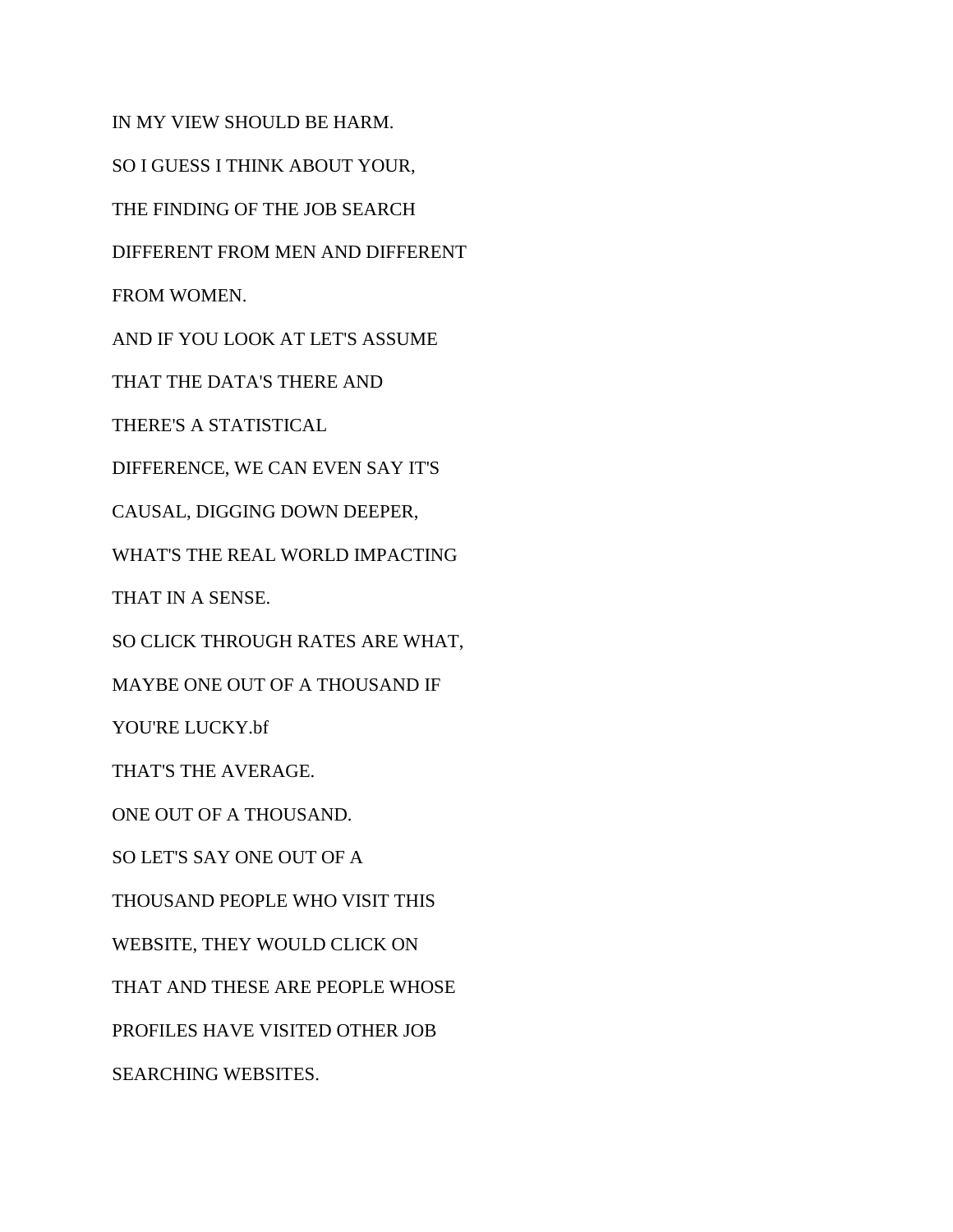SO MY POINT, THERE WOULD BE TO WHAT EXTENT, THEY'RE NOT GOING TO BE LIMITED. THIS ISN'T REALLY NECESSARILY HEY I'VE GONE TO A THOUSAND WEBSITES BUT NOW I'VE GONE TO THE TIMES OF INDIA. I'M JUST GOING TO TAKE A JOB. I'M GOING TO FOLLOW MY CAREER BASED ON THIS AD THAT SERVED TO ME I THINK THAT'S PROBABLY NOT LIKELY. BY YOU KNOW AND THEN I VISITED BOTH THOSE WEBSITES. I DON'T KNOW, I'M SURE YOU HAVE AND I DON'T KNOW HOW MANY HAVE BUT THE ONES THAT HAD A HUNDRED WEBSITES, IT'S GOT THE NICE BANNER, 200K PLUS. BUT IT'S A HEADHUNTER. I'M NOT SAYING IT'S, I'M SURE IT'S LEGIT BUT NOT SUGGESTING THE FTC LOOK INTO IT OR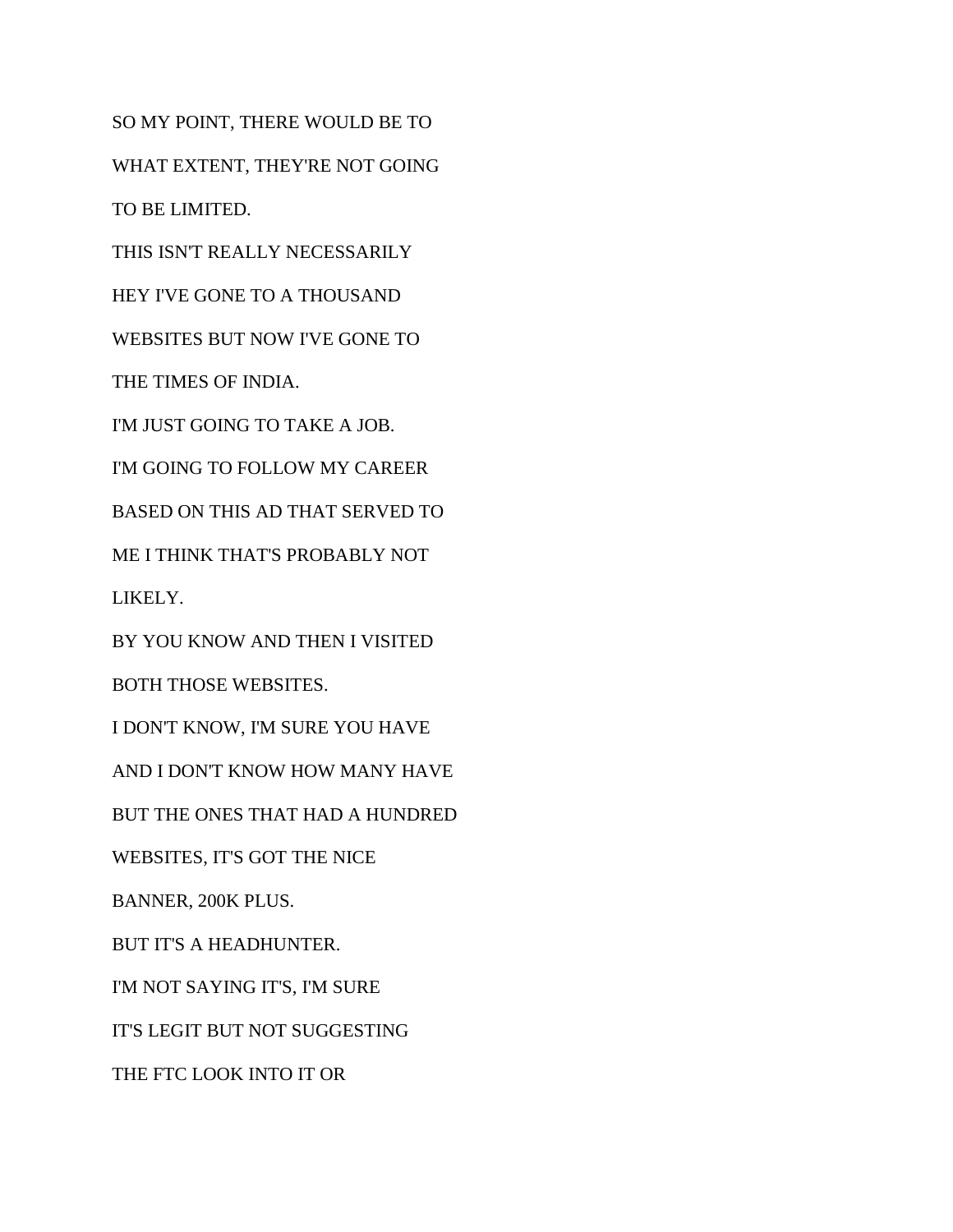ANYTHING, BUT COMPARED TO THE

OTHER ONE, THE WOMEN WERE SERVED

MORE OFTEN.

THIS WAS I THINK JOBS NEAR YOU.

YOU GO ON THAT AND THE FIRST

PAGE CLICKED ON METROPOLITAN YEW

THEY'RE NOT LIKE BLUE COLLAR

JOBS, THEY'RE ACCOUNTANT,

LAWYER, BIO.

IF YOU LOOK AT THE TWO RANDOM

PEOPLE MAN AND WOMAN, THE WOMAN

SAYS WELL I DIDN'T SEE THE

HEADHUNTER AD SO I'M JUST GOING

TO GO WITH JOBS FOR ME.

SO I LOOK, I THINK ABOUT LIKE

THE REAL WORLD IMPACT.

YOU DID DETECTOR.

YOU DID FIND, YOU KNOW,

STATISTICALLY SIGNIFICANT

DIFFERENCE BETWEEN MEN AND WOMEN

BUT AT THE END OF THE DAY, YOU

KNOW, BEFORE WE GET INTO ISSUES

OF HARM WHICH I THINK SHOULD BE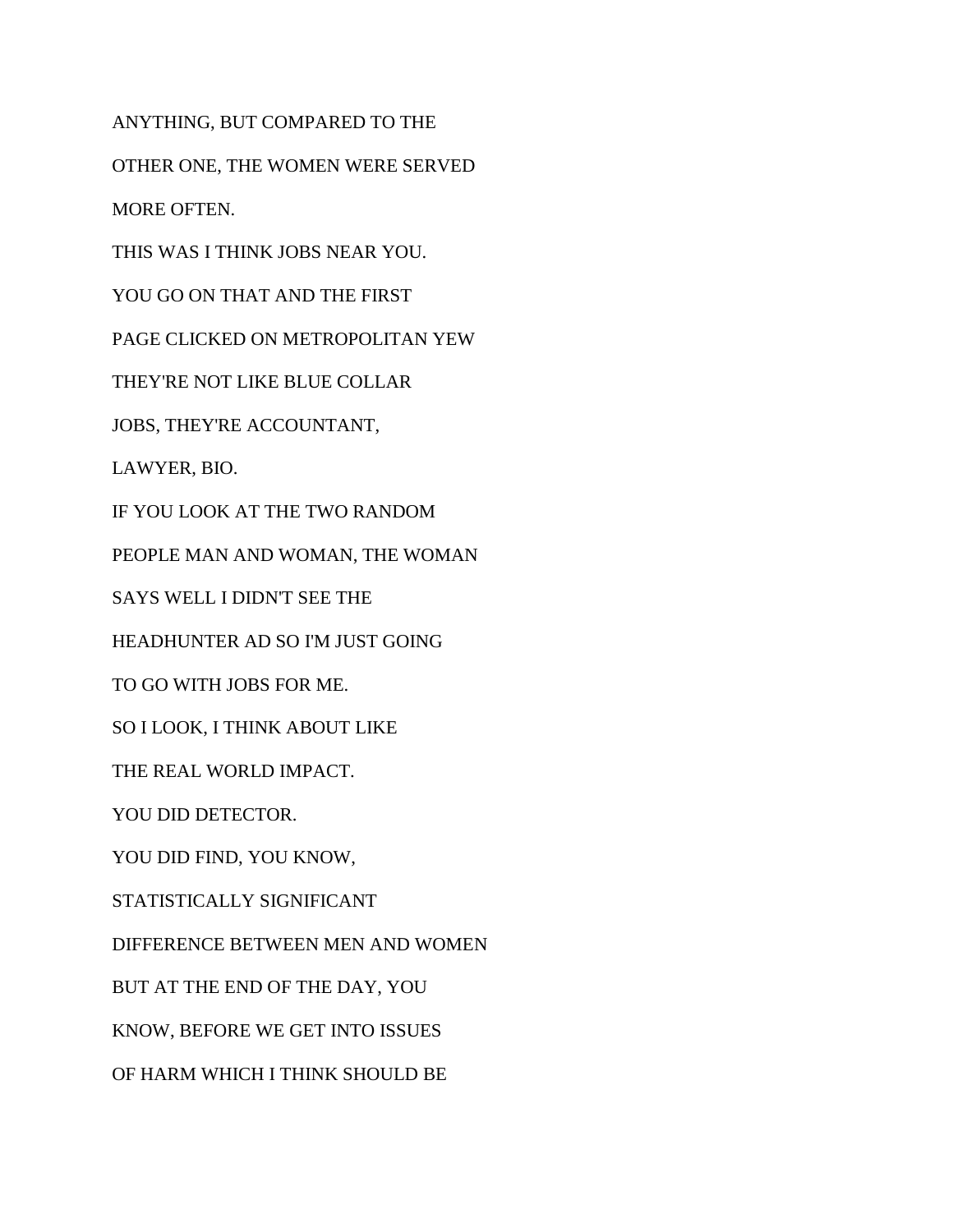A TOUCH STONE OF ANY POLICY ESPECIALLY HERE AT THE FTC, DO YOU NEED TO FIND MORE. IS THERE ACTUALLY SOME SORT OF EVIDENCE OF HARM HERE? >> WELL, THERE'S A SAYING AMONGST ADVERTISERS WHICH IS I WASTE HALF OF MY BUDGET. I JUST WISH I KNEW WHICH HALF. SO I REALLY DON'T THINK ANYONE CAN LOOK AT ANY ONE AD AND NECESSARILY KNOW WHAT ITS ENTIREIMPACT IS. BUT WE DO KNOW THAT ADVERTISERS, YOU DON'T SEE COKE ADS ON THE TV BECAUSE THEY EXPECT YOU TO STOPWATCHING THE AD AND RUN OUT AND BUY A COKE. THESE ADS CAN BE FUNCTIONED IN A SIMILAR WAY. IT'S ABOUT CREATING AN IMPACT UPON PEOPLE THAT LASTS WHEN THEY SEE SOMETHING OVER AND OVER AGAIN OR DON'T SEE SOMETHING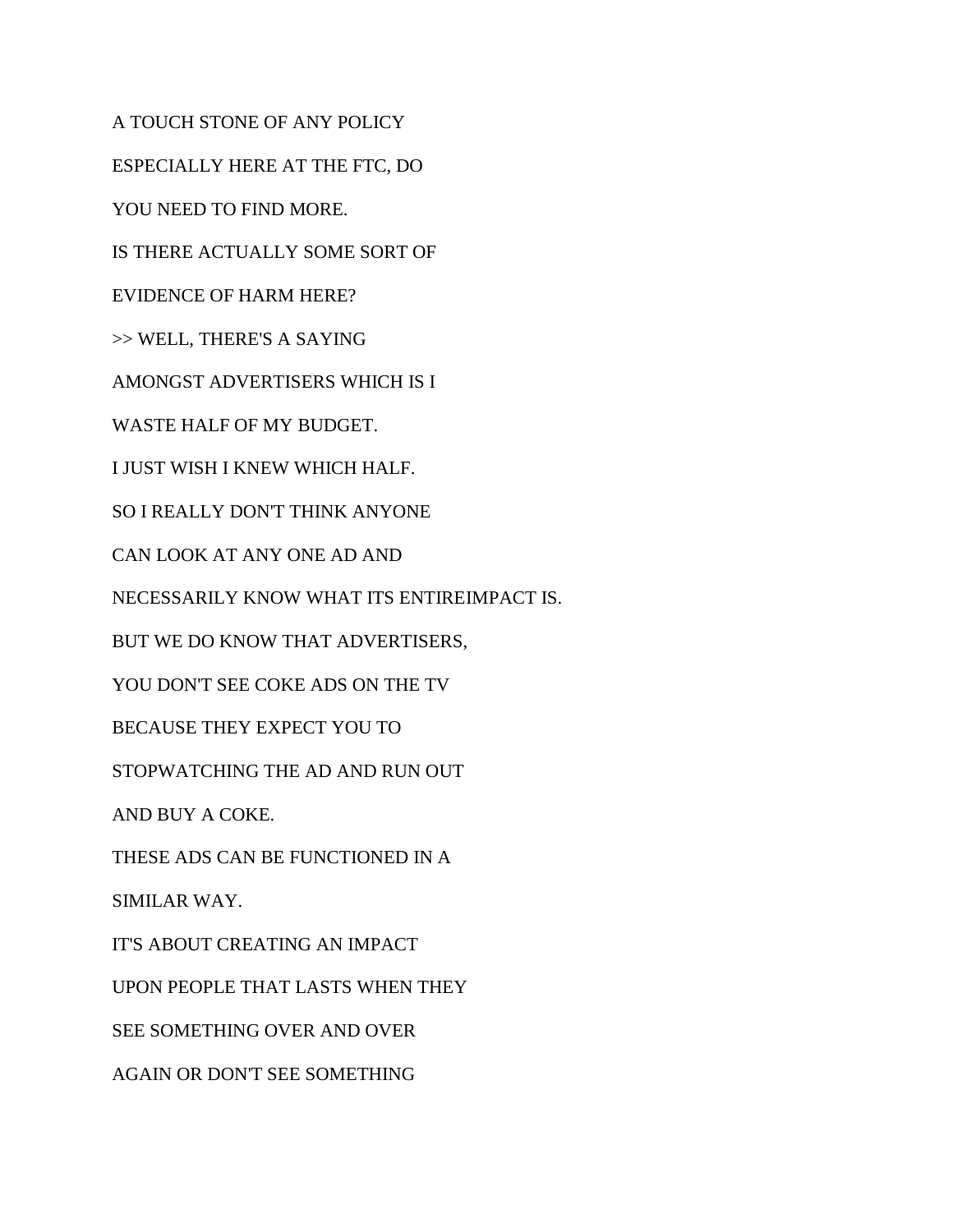OVER AND OVER AGAIN. WE'RE CONCERNED ABOUT THE WOMEN NOT BEING EXPOSED TO THE ENCOURAGEMENT TO SEEK HIGH PAYING ADS JUST AS MUCH AS WE'RE CONCERNED ABOUT ANY ONE PERSON CLICKS ON THAT AD OR NOT. YOU'RE RAISING A POINT THAT THIS FIRM PUTTING UP THIS AD, YES I LOOKED UP SOME CUSTOMER REVIEWS ON IT AND IT DIDN'T REALLY HAVE THE HIGHEST CUSTOMER REVIEWS. IF WE LOOK AT JUST THE LACK OF PERHAPS WOMEN DEVELOPING A BUSINESS RELATIONSHIP WITH THEM, THEN IT MIGHT BE ACTUALLY IN THEIR FAVOR THAT THEY'RE NOT SEEING THIS AD. SO, I DON'T KNOW. YOU ARE CORRECT. WE CAN'T PINPOINT AND MEASURE THE EXACT AMOUNT BUT WE DO KNOW THAT MEN AND WOMEN --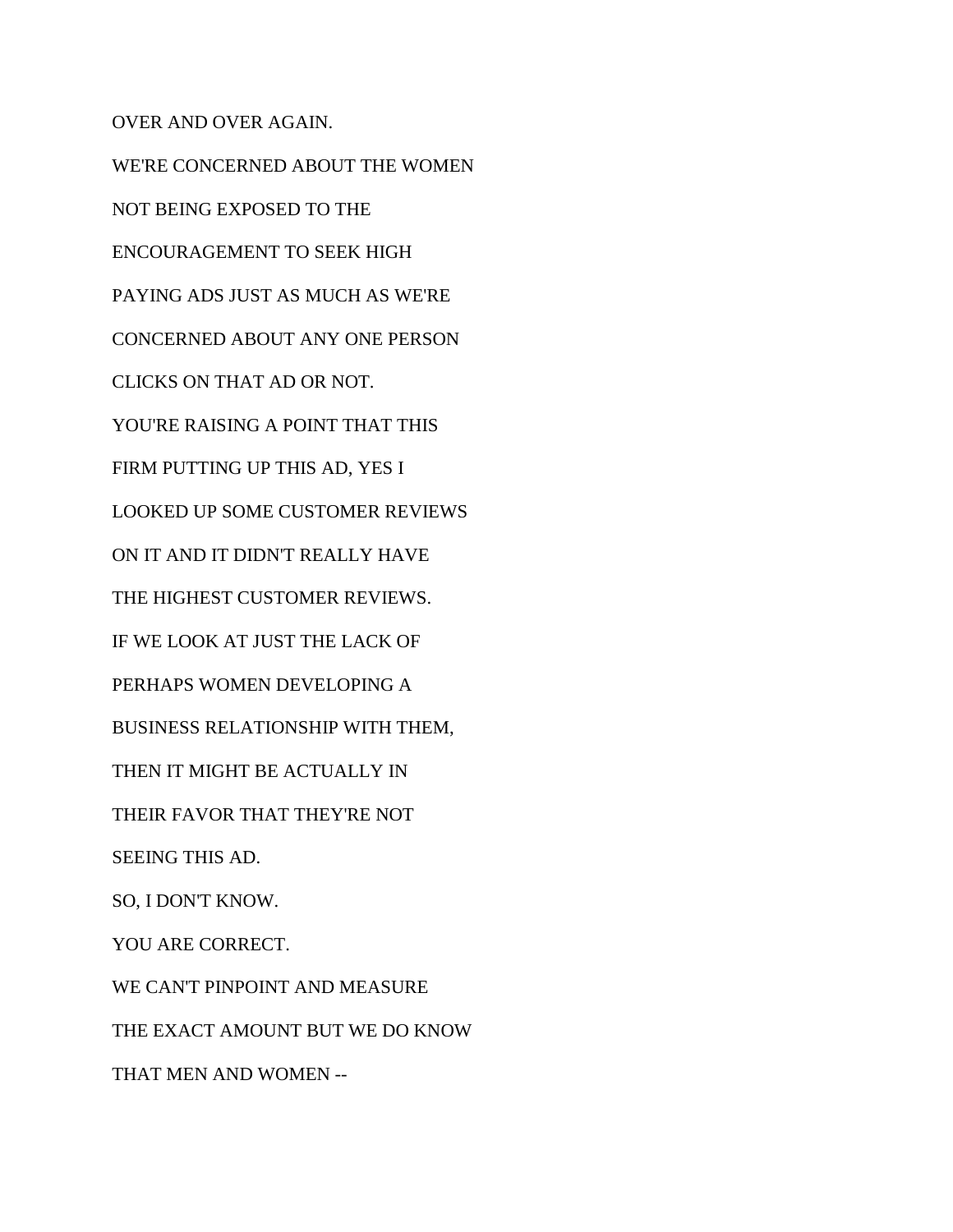$\gg$  OR ANY HARM.

I WOULD KIND OF GO THAT FAR.

>> SO I THINK THERE ARE A FEW

THINGS TO HIGHLIGHT.

ONE THERE WAS ANOTHER EXAMPLE

BROUGHT OUT ABOUT PROXIMITY TO

WORK.

I DON'T REMEMBER WHO SAID IT.

>> TO THE LOCATION OF THE STORE.

>> NO, NO, THE PROXIMITY REPORT.

IT MAY BE IN THE BIG DATA REPORT

THAT JUST CAME OUT.

IF YOU WERE LOOKING FOR

POTENTIAL EMPLOYEE THAT YOU

WANTED TO ADVERTISE TO AND YOU

SAID OH WELL PEOPLE WHO LIVE

CLOSE TEND TO BE BETTER

EMPLOYEES.

THEN YOU MIGHT LOOK AND FIND OUT

THAT HAS A LOT TO DO WITH

INCOME.

IT COULD BE A PROXY FOR

SOMETHING ELSE.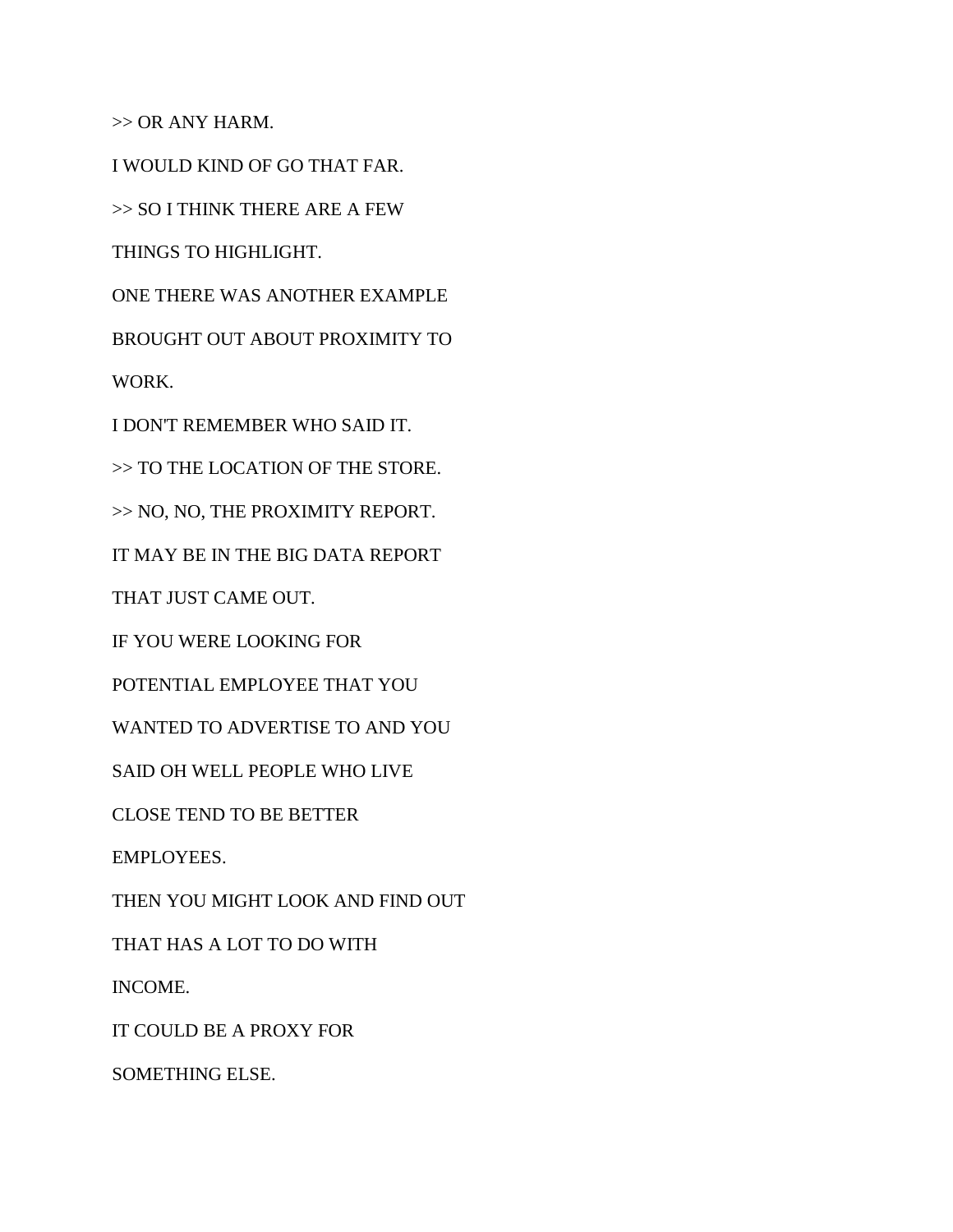AND WE DO WHEN WE'RE THINKING

ABOUT EMPLOYMENT, EQUAL ACCESS

TO NOT JUST EMPLOYMENT

OPPORTUNITIESg¦ BUT ALSO WE THINK

ABOUT THE ADVERTISING OF THOSE

EMPLOYMENT OPPORTUNITIES AS

SOMETHING WHERE WE'REtweúABOUT RACIAL DISPARITIES AND

GENDER DISPARITIES AND HOW WE'RE

MAKING INFORMATION ABOUT

OPPORTUNITIES AVAILABLE AS A

LEGAL MATTER.

WE'RE CONCERNED ABOUT THAT SO

LET ME FINISH, HOLD ON.

SO KIND OF SETTING ASIDE THIS

PARTICULAR EXAMPLE, RIGHT, WHICH

WE AGREE IS PROBLEMATIC FOR MANY

REASONS.

AND I THINK ONE OF THE MOST

INTERESTING THINGS AT THIS

PARTICULAR EXAMPLE OF THE

HEADHUNTER AD BROUGHT OUT WHICH

ANUPAM NOTED, THE MOST LIKELY WE

THINK, RIGHT, WE THINK OR AT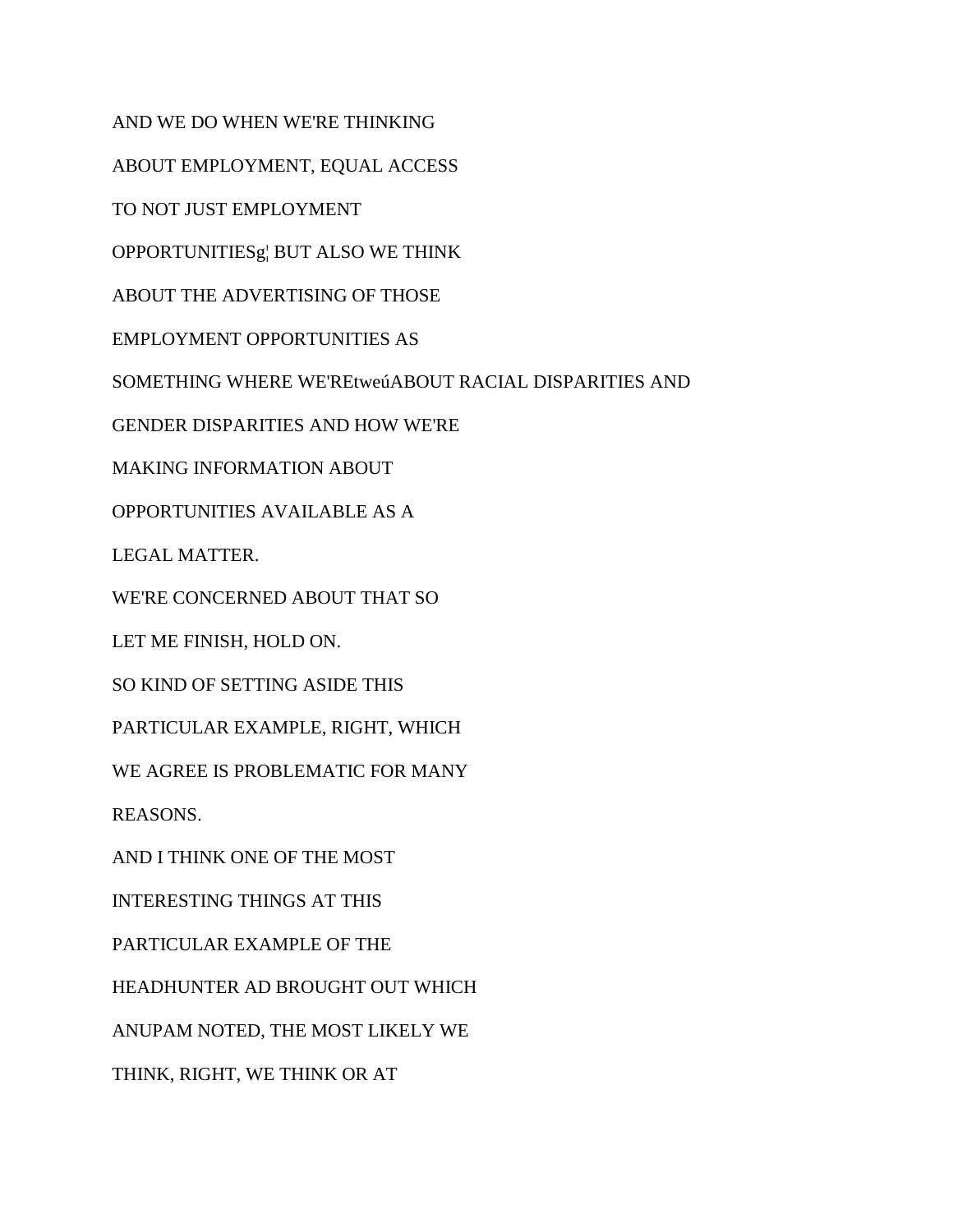LEAST THE HIGHLY LIKELY REASON THAT MEN WERE SEEING THIS MORE THAN WOMEN IS THAT PEOPLE WERE WILLING TO PAY MORE TO SELL, TO SHOW WOMEN ADVERTISEMENTS FOR HAIR CARE PRODUCTS AND OTHER THINGS, RIGHT. AND THE POINT BEING THAT IF Yt WERE A COMPANY AND YOU WERE TRYING TO USE THIS TO MAKE INFORMATION AVAILABLE ABOUT EMPLOYMENT OPPORTUNITIES, YOU DON'T HAVE COMPLETE CONTROL OVER WHO SEES THEM FULL STOP, RIGHT. WHEN WE'RE THINKING ABOUT ANYTHING THAT REQUIRES WHAT YOU AS AN ADVERTISER WANT TO BE ATTENTIVE TO WHO IS GETTING ACCESS TO YOUR ADS BECAUSE YOU'RE INTERESTED IN MAKING SURE THEY ARE EQUALLY AVAILABLE TO THE POPULATION TO FIND THEM WHATEVER WAY YOU WANT.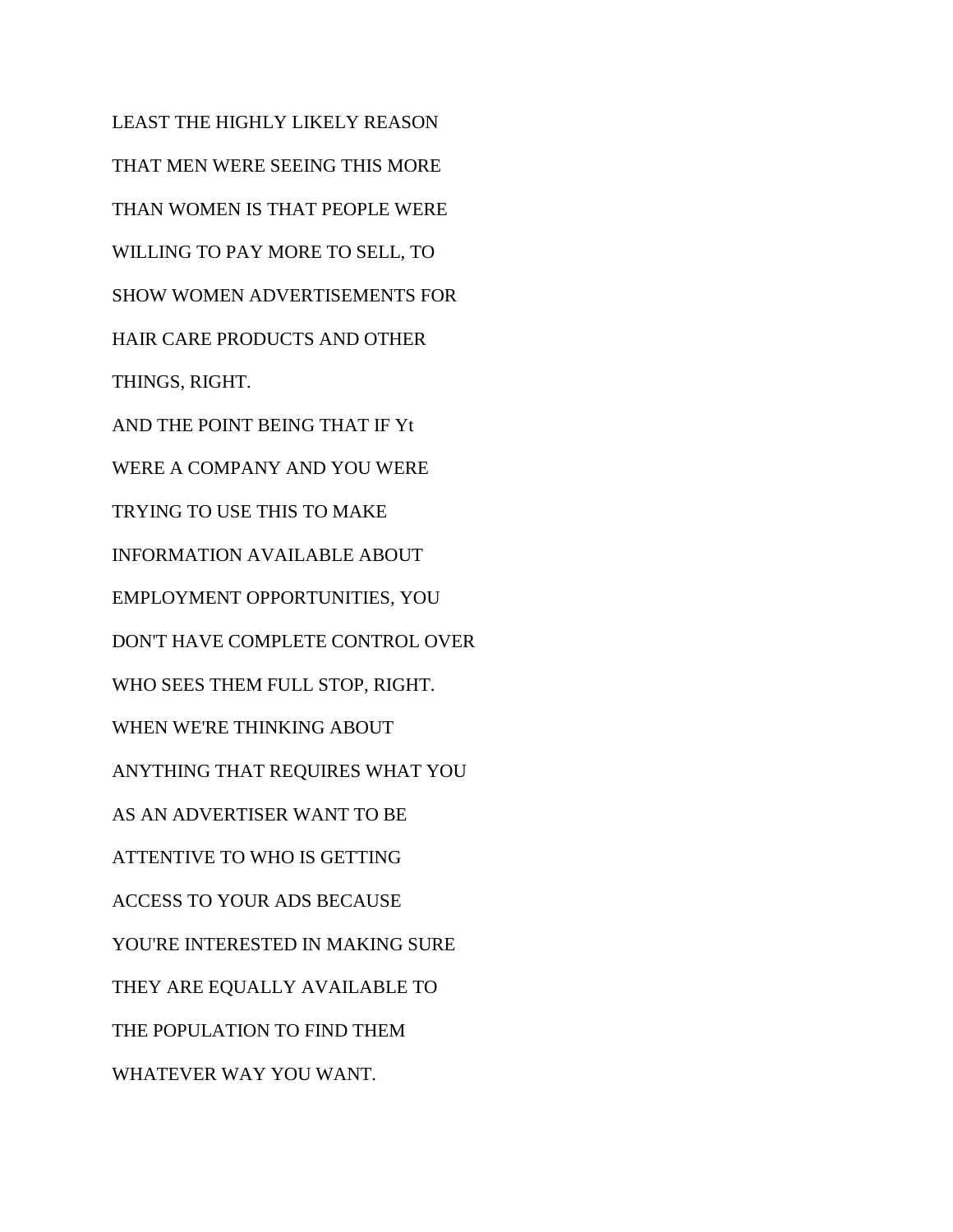YOU REALIZE THERE ARE OTHER PEOPLE WHOSE BIDDING AND DECISIONS ARE INTERFERING WITH YOUR ABILITY TO KNOW WHETHER OR NOT THEY ARE GOING EQUALLY TO MEN AND WOMEN OR THEY'RE GOING EQUALLY TO PEOPLE OF DIFFER RACES, WHATEVER. YOU BEGIN TO SAY WOW HOW DO WE THINK ABOUT CAUSALITY, RIGHT. AND HOW DO WE THINK ABOUT THE RELATIONSHIP BETWEEN OUTCOMES AND INFRASTRUCTURE BECAUSE IT BECOMES AN INFRASTRUCTURE ISSUE. EVEN IF YOU ARE IN THE STAPLES EXAMPLES, STAPLES HAD ACCESS TO THEIR DATA. THEY WERETHEY HAD ACCESS TO LOTS OF STUFF AND THEY WEREN'T SEEKING TO HAVE A PARTICULAR BAD OUTCOME FROM YOUR DESCRIPTION, DANIEL. YET THEY DIDN'T DO ENOUGH WORK OR THEY DIDN'T THINK THROUGH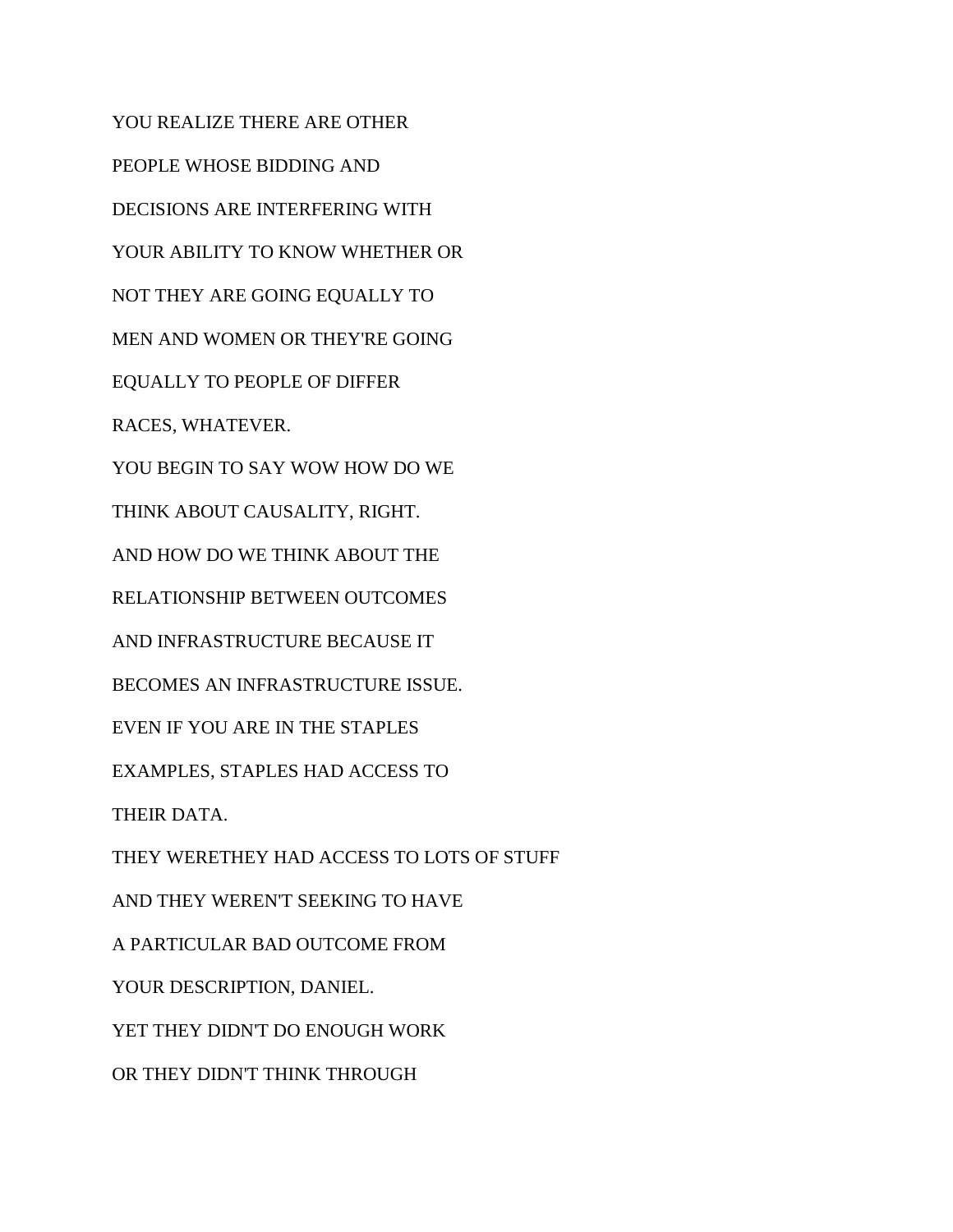WHAT WAS GOING TO HAPPEN. SO AGAIN IT'S ABOUT HOW DO WE CREATE AN INFRASTRUCTURE AND TOOL. >> MY ONLY MOMENT WAS USING FINDINGS LIKE THIS TO INJECT INTO POLICY AND POTENTIAL ENFORCEMENT ACTIONS. BECAUSE THAT SEEMS TO BE SORT OF AN UNDER CURRENT IN THE PAPERS AT LEAST TWO OF THEM WHERE HERE'S A GOOGLE PRIVACY POLICY AND WAIT MY AD SUGGESTS THERE'S TRACKING WHICH COULD LAY THE PREDICATE. SO MY POINT IS THERE SEEMS TO BE LACK OF HARM. NOW THE STAPLES EXAMPLE TO SAY NON-INTENDED OUTCOME I THINK IT'S COMPLETELY INTENDED. THAT'S JUST CHANNEL CONFLICT LITIGATION. I HAVE A BRICK AND MORTAR STORE.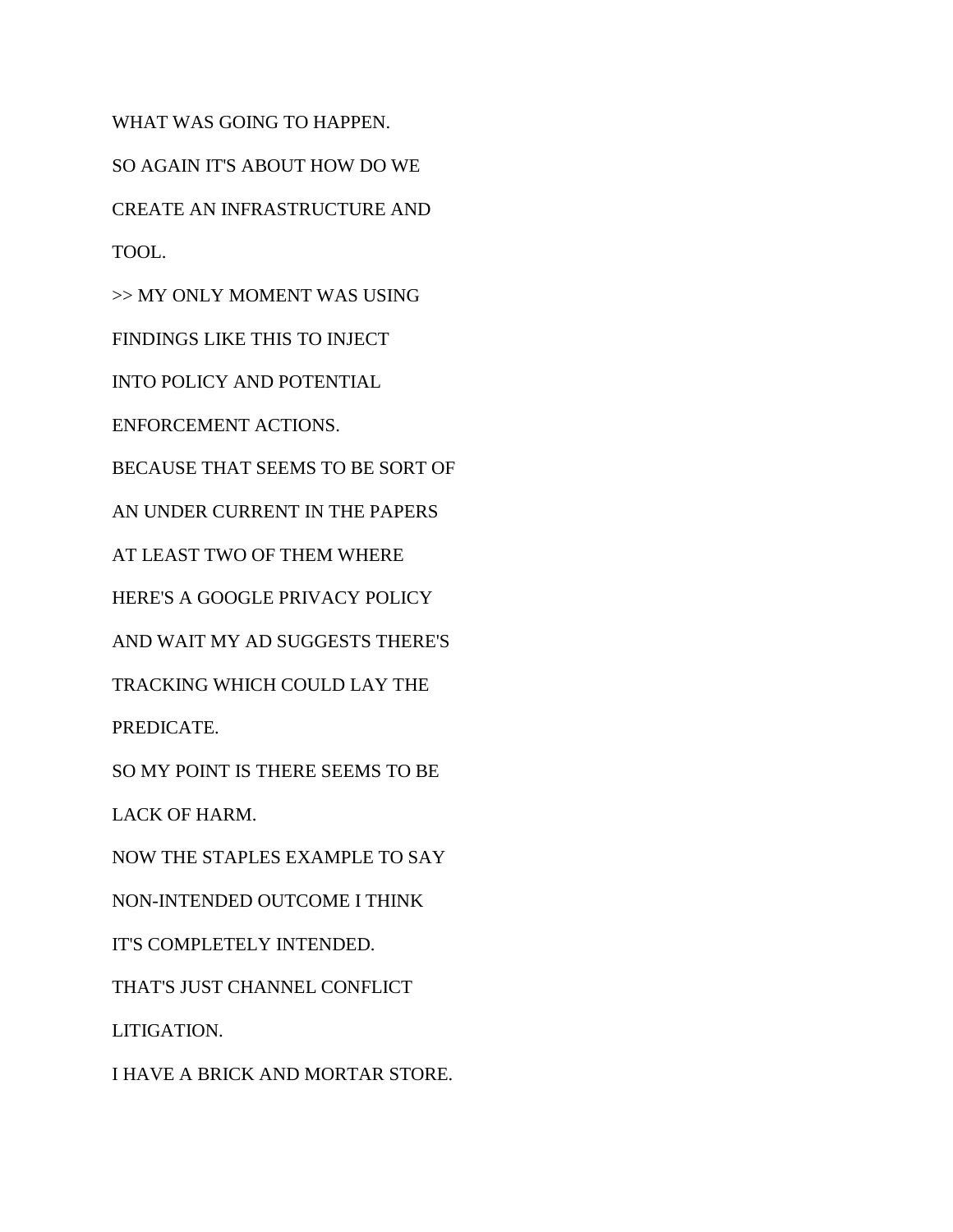>> THEIR INTENT WASN'T TO DISEMPOWER PEOPLE. >> NO, ABSOLUTELY. I GUESS WHEN YOU SAID THEY DIDN'T INTEND TO BAN THE OUTCOME, TO THEM IT'S THE CORRECT OUTCOME BECAUSE IT'S THE CORRECT OUTCOME BASED ON THAT'S THE LOCAL PRICING. I'M NOT GOING TO UNDER CUT. IT HAS EVERYTHING TO DO WITH COMPETITION AND I MEAN THAT HAS NOTHING TO DO WITH WOW BECAUSE THERE'S NO, THERE'S ABSOLUTELY, YOU THINK ABOUT THERE'S REALLY NO MODEL OF PRICE INFORMATION AND SAY LET'S CHARGE THE POOR PEOPLE MORE AND THE RICH PEOPLE. WHEN I GO TO THE MOVIES AND HOLD UP MY GEORGE MASON ID, I TRY TO COVER UP THE FACULTY PART OF IT. THAT'S WHY BECAUSE THEY CHARGE THE STUDENTS LESS.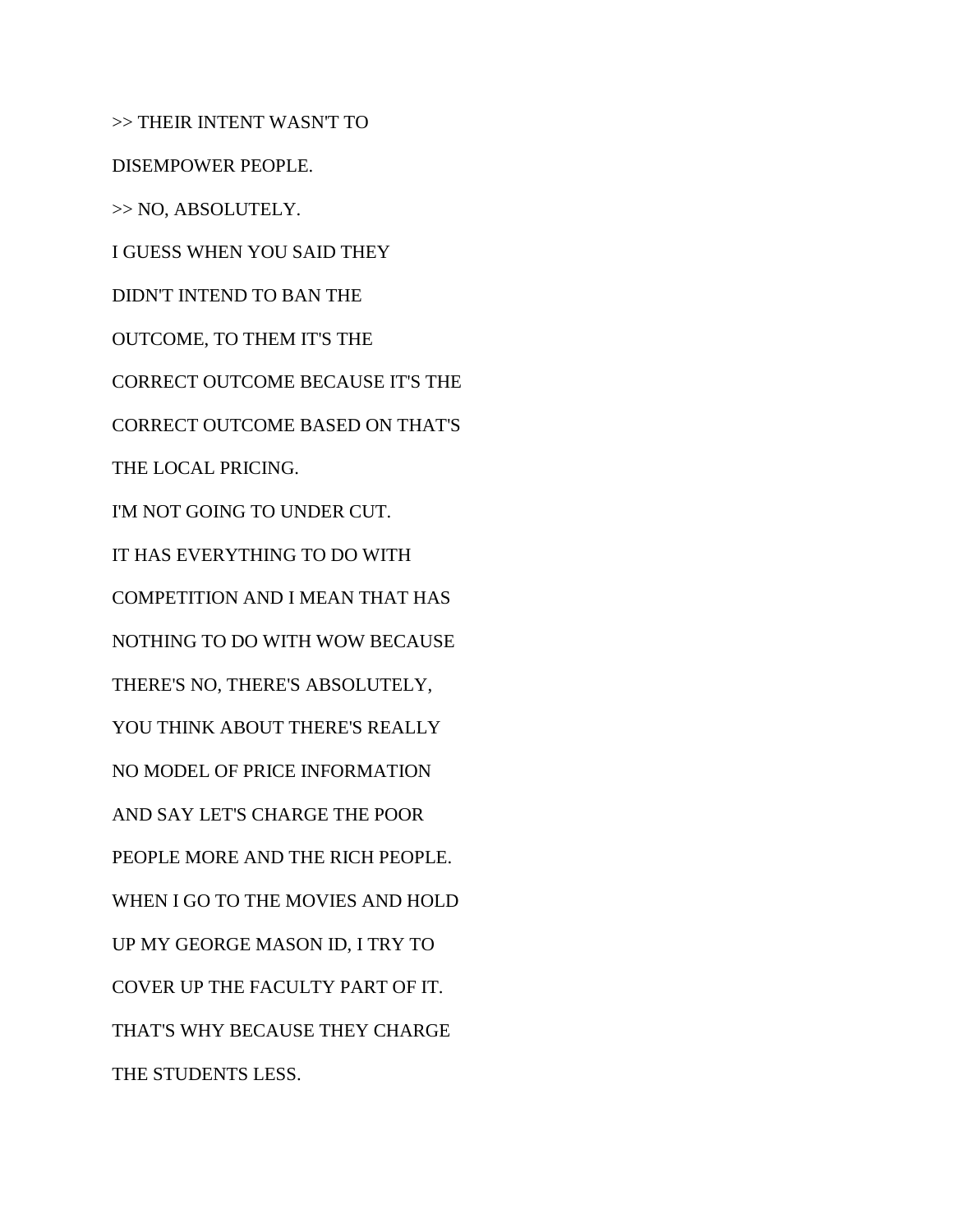OH, YOU'RE FACULTY.

>> CAN I MAKE A BRIEF COMMENT ON

THAT QUESTION.

SO FOR THE JOB-RELATED

ADVERTISING EXAMPLE.

I THINK THIS IS WHERE I WAS

POSITIONING THIS, THAT OPEN

PROBLEM OF COPYING HOW WIDE -- EXAMING HOW WIDE

SPREAD THIS PHENOMENA IS.

THIS AD ISN'T ENOUGH FOR US TO

CHANGE HOW THE POLICY WORKS.

BUT IF PART OF WHAT ROXANA IS

DOING IS BUILDING

INFRASTRUCTURES THAT ALLOW

EXAMINATIONS OVER MANY MONTHS.

IF THEN SHE@iï

¦ THAT THERE AREMANY INSTANCES OF THESE KINDS,

MAYBE NOT THIS PARTICULAR

QUESTIONABLE AD BUT FROM

LEGITIMATE SERVICES THAT ARE

SHOWING UP REPEATEDLY IN A

DIFFERENTIAL TREATMENT FORM,

DIFFERENTIAL DISPARATE IMPACT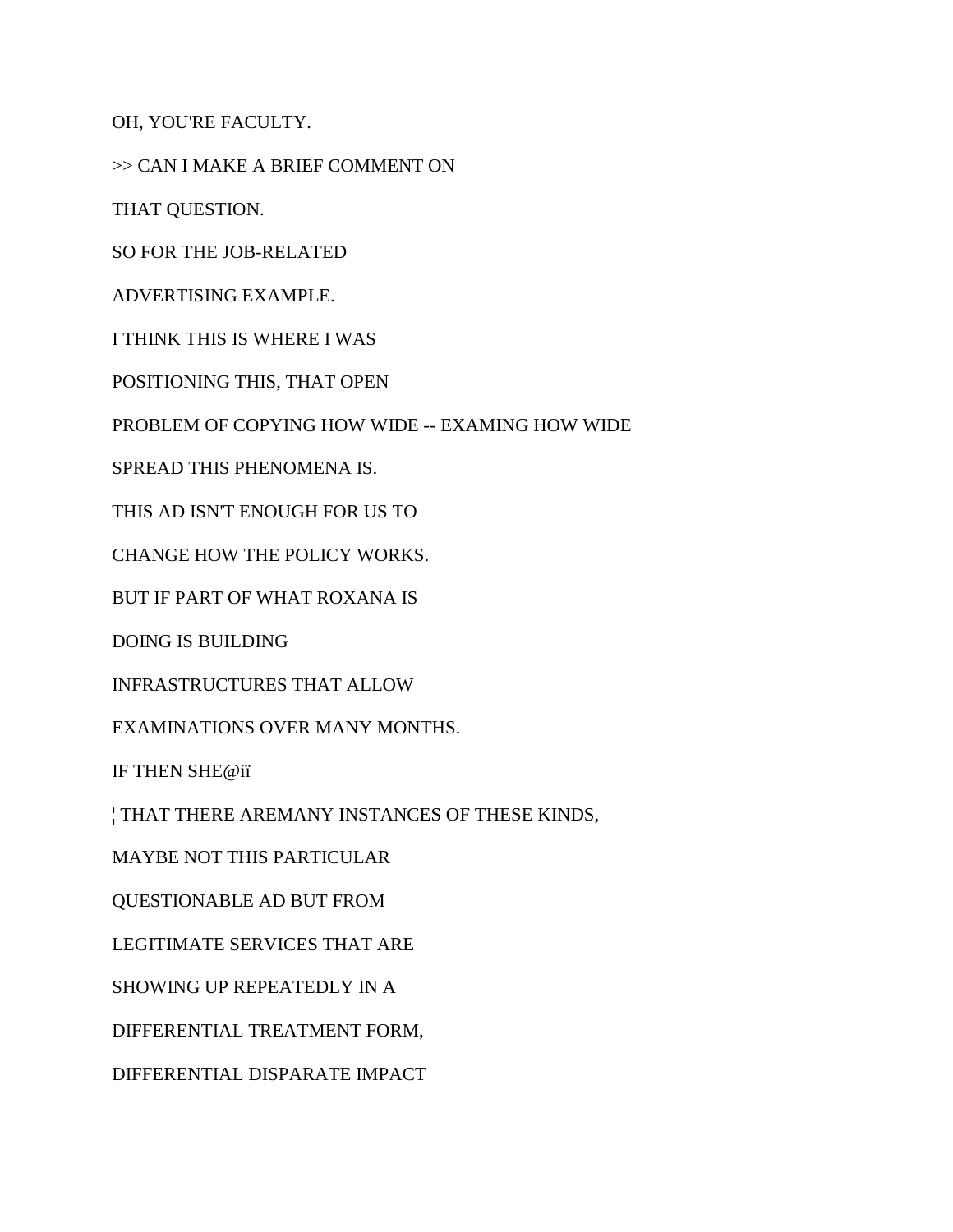AND THE ESTABLISHMENT OF HARM COMMENT THAT YOU'RE SAYING IS ABSOLUTELY VALID. ADDITIONAL LAYER ANALYSIS WILL NOT COME FROM THE TOOLS WE'RE BUILDING, THAT HAS TO COME FROM PEOPLE LIKE YOU AND THE REGULATOR AGENCIES WILL LOOK DEEPER, DIG DEEPER INTO, DIG DEEPER INTO IS THIS REALLY A LEGITIMATE DISPARATE IMPACT. THE ADDITIONAL HARM CONSIDERATION. SO I'M ABSOLUTELY ON BOARD WITH YOU ON THAT IN ADDITION TO THE OTHER COMMENTS. >> I JUST WANTED TO SAY SOMETHING VERY VERY BRIEF. I COMPLETELY AGREE. WHAT I WANTED TO NOTE IS THIS RESEARCH IS AT THE BEGINNING. THIS KIND OF RESEARCH INTO BUILDING INFRASTRUCTURE THAT CAN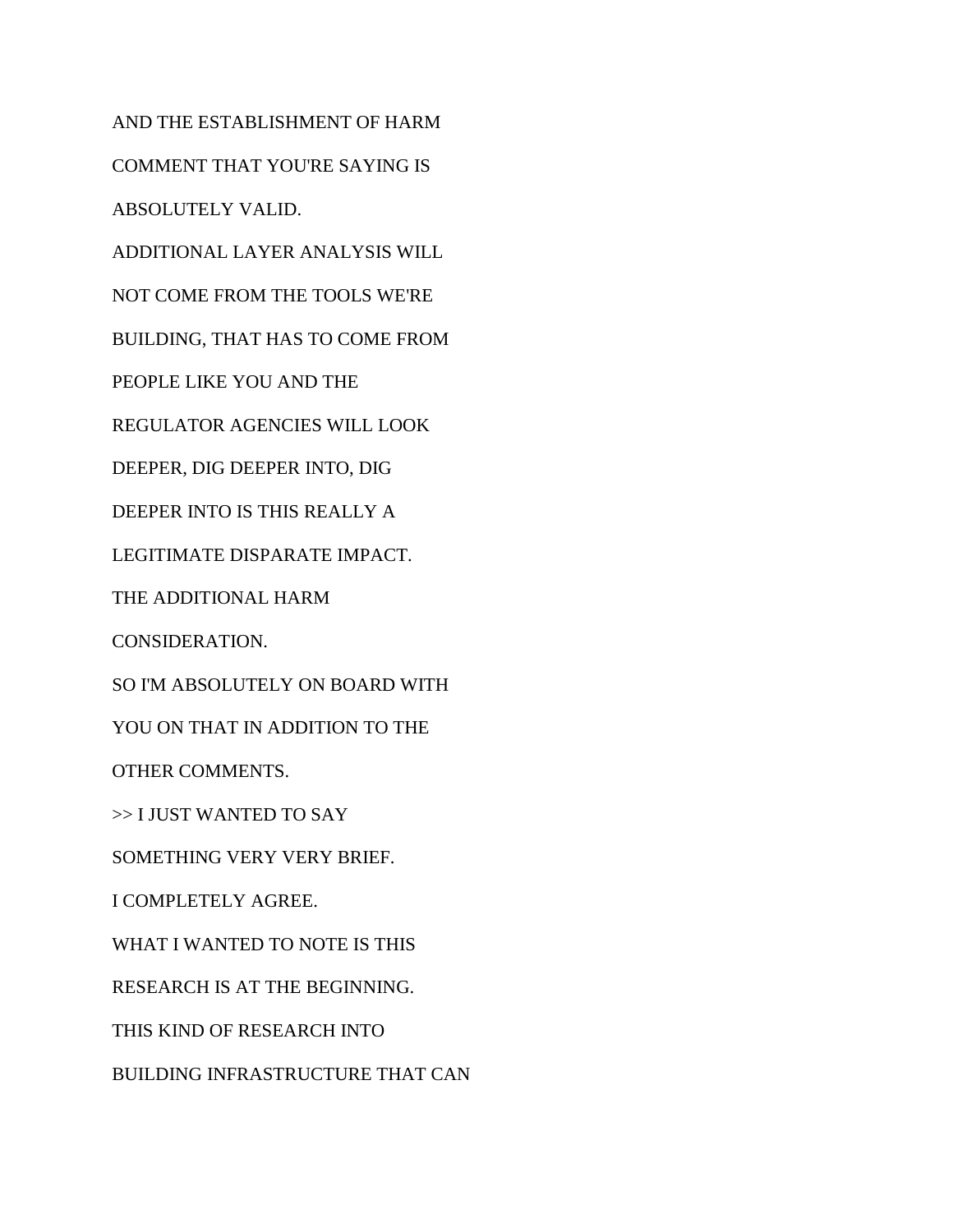TELL US WHAT'S HAPPENING IS AT THE BEGINNING. AS A RESULT WE KNOW VERY LITTLE. WE HAVE A BUNCH OF EXAMPLES. THAT'S PRETTY MUCH WHAT WE HAVE. I HAVE GREAT HOPE FOR THIS FIELD ESPECIALLY BECAUSE MORE AND MORE PEOPLE ARE COMING INTO IT. THAT WILL DEVELOP, THE KINDS OF INFRASTRUCTURES WE'LL NEED IN ORDER TO ACTUALLY MAKE IMPACT ON THE LEGAL DOMAIN. BUT RIGHT NOW, YOU KNOW, I THINK WE KNOW TOO LEGAL IN ORDER TO DO THAT. >> HAVING PROOF OF EXISTENCE IS USEFUL AS A STARTING POINT. WE DON'T HAVE EVIDENCE THAT IT'S WIDE SPREAD. >> I óZWANTS TO ENSURE IT'S NOT DISCRIMINATING CAN USE DANIEL'S

TOOL.

AND THE OTHERS CAN GET CAUGHT BY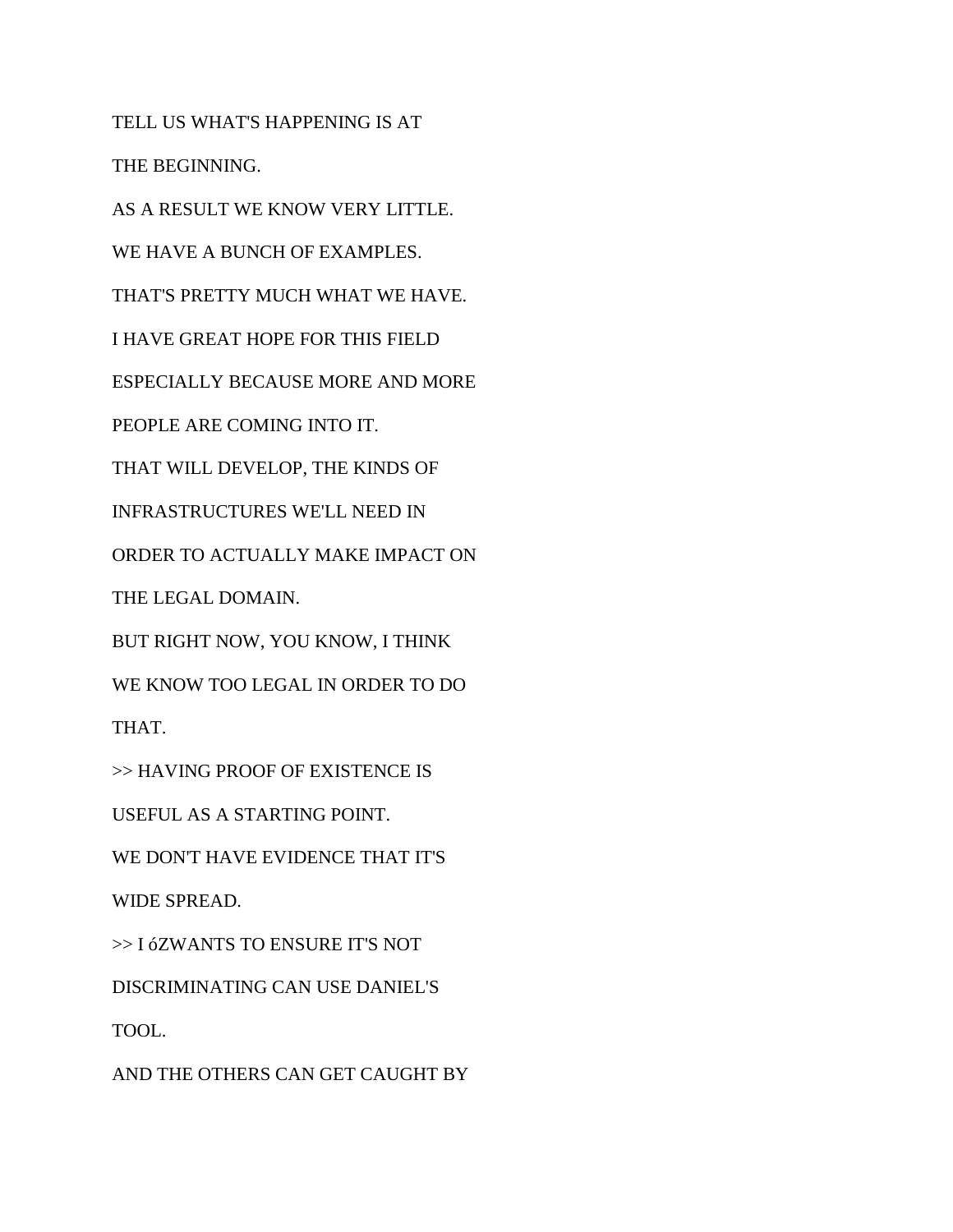OTHER TOOLS.

>> THAT'S EXACTLY THE WAY WE'RE THINKING AND WHY WE'VE BEEN DEVELOPING FROM THE EXTERIOR TO THE EXTERIOR,÷AND FOR THE DEVELOPERS TO ACTUALLY HELP THEM FIGURE OUT WHAT TO DO WHEN THE PRESSURE'S ON FROM THE EXTERIOR. >> SO WE HAVE 50 SECONDS THAT GIVES EACH OF YOU ABOUT TEN SECONDS TO GIVE A FINAL THOUGHT. >> JUST TO COMPLETE MY THOUGHT, WE'VE DECIDED IN EMPLOYMENT MEN AND WOMEN SHOULD BE TREATED THE SAME. SO TO ME THE FACT THEY'RE NOT BEING TREATED THE SAME IS IN AND OF ITSELF A HARM. MAYBE IT'S NOT TO YOU BUT THAT'S MY OPINION. >> SO I WOULD SAY THAT WE NEED A COMPLETE ACCOUNTABILITY TOOL CHAIN THAT GOES FROM DETECTION